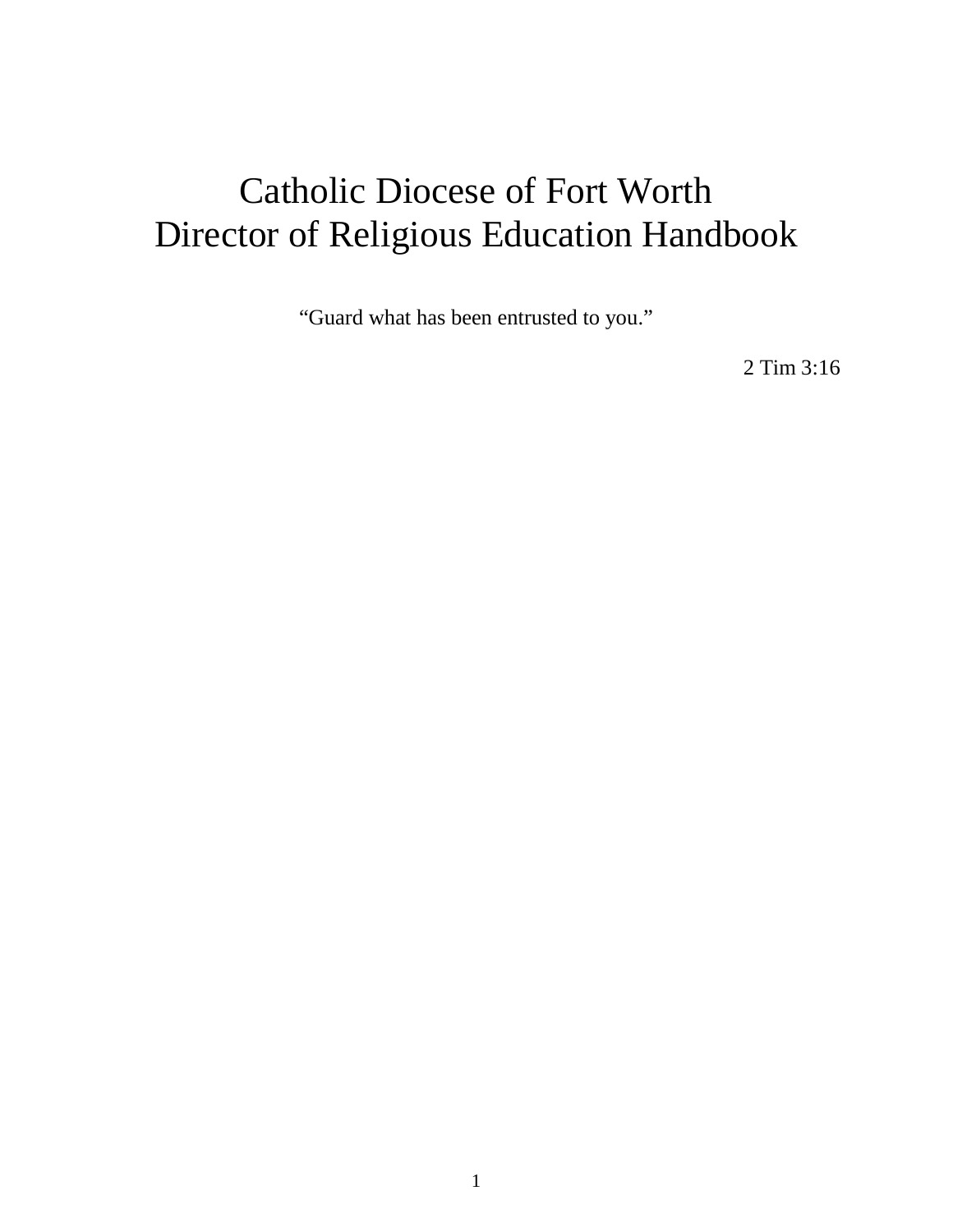# **Table of Contents**

| The Liturgical and Sacramental Life of a Parish Religious Education Program 13 |  |
|--------------------------------------------------------------------------------|--|
|                                                                                |  |
|                                                                                |  |
|                                                                                |  |
|                                                                                |  |
|                                                                                |  |
|                                                                                |  |
|                                                                                |  |
|                                                                                |  |
|                                                                                |  |
|                                                                                |  |
|                                                                                |  |
|                                                                                |  |
|                                                                                |  |
|                                                                                |  |
|                                                                                |  |
|                                                                                |  |
|                                                                                |  |
|                                                                                |  |
|                                                                                |  |
|                                                                                |  |
|                                                                                |  |
|                                                                                |  |
|                                                                                |  |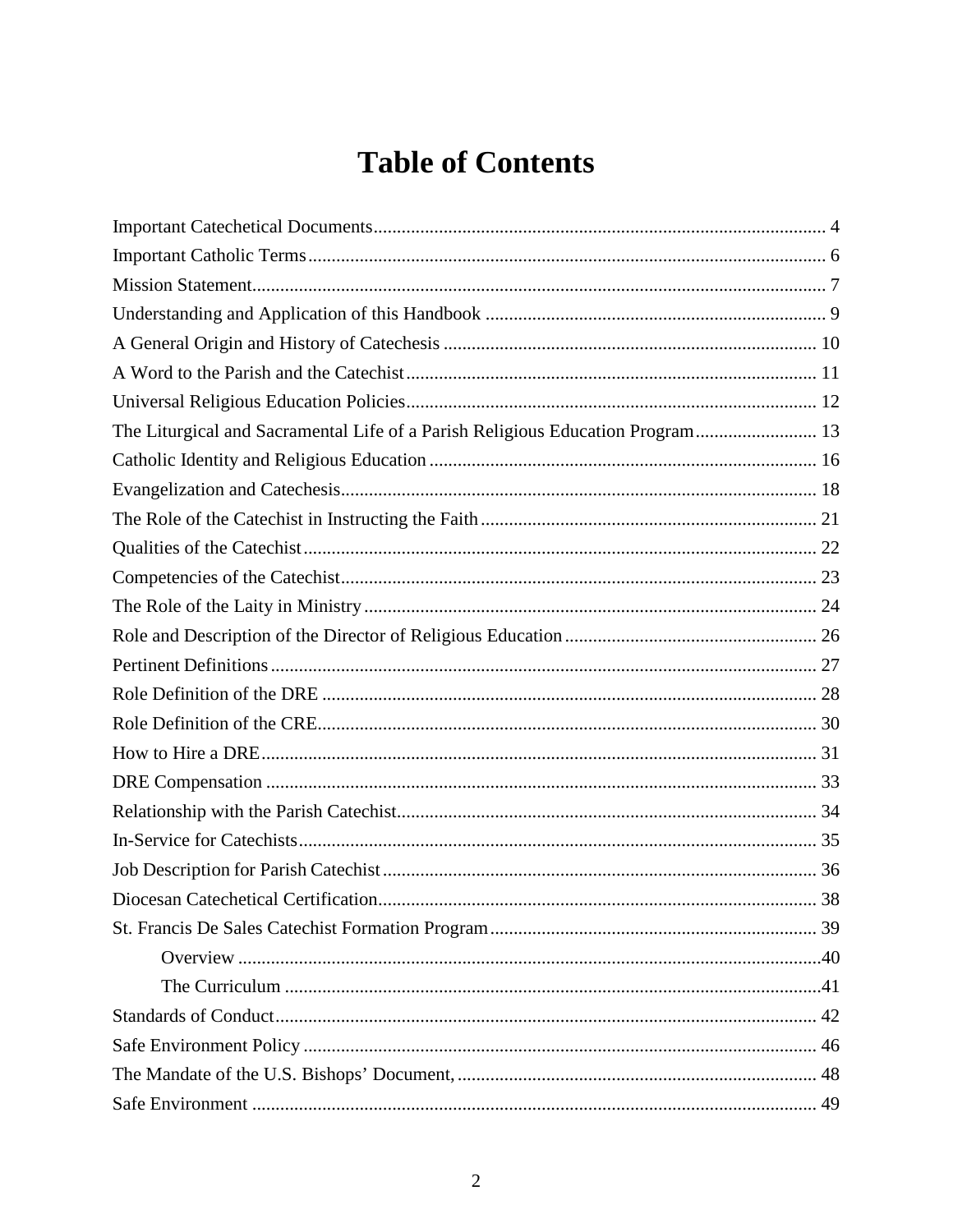| Policy on Sexual Misconduct on the Part of Employees of the Diocese of Fort Worth 62 |
|--------------------------------------------------------------------------------------|
|                                                                                      |
|                                                                                      |
|                                                                                      |
|                                                                                      |
|                                                                                      |
|                                                                                      |
|                                                                                      |
|                                                                                      |
|                                                                                      |
|                                                                                      |
|                                                                                      |
| Religious Education Coordinator: Job Description for Preschool - Eighth Grade DRE75  |
|                                                                                      |
| Self-Evaluation Instrument for a Parish Director/ Coordinator of Religious Education |
| Instrument for Evaluation a Parish Director/Coordinator of Faith Formation           |
|                                                                                      |
|                                                                                      |
|                                                                                      |
|                                                                                      |
|                                                                                      |
|                                                                                      |
|                                                                                      |
|                                                                                      |
|                                                                                      |
|                                                                                      |
|                                                                                      |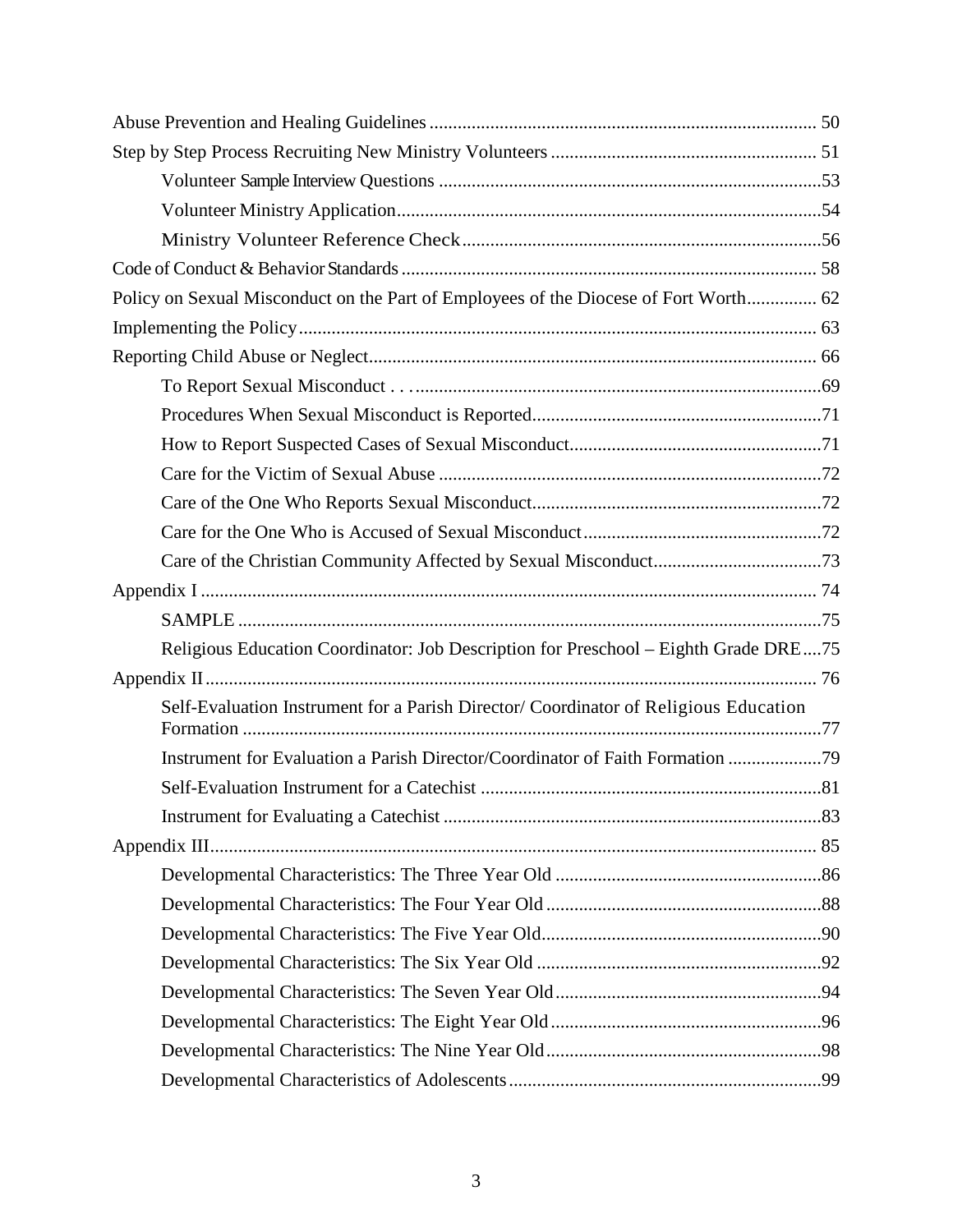## **Important Catechetical Documents**

<span id="page-3-0"></span>Here are the major documents of the Church appropriate for the ministry of Catechesis and Religious Education in the Catholic Church.

| <b>BT</b>   | <b>Basic Teachings for Catholic Religious Education</b><br>National Conference of Catholic Bishops, USCC, 1973. |
|-------------|-----------------------------------------------------------------------------------------------------------------|
| <b>CCC</b>  | Catechism of the Catholic Church<br>Libreria Vaticana Editrice, 1994. (1st Ed.)                                 |
| <b>CE</b>   | <b>Declaration of Christian Education</b><br>Vatican II, 1965.                                                  |
| CS          | The Catholic School<br>Sacred Congregation for Catholic Education, 1997.                                        |
| <b>CT</b>   | Catechesi Tradendae<br>Pope John Paul II, Apostolic Exhortation, 1979.                                          |
| DV          | Dei Verbum (On Sacred Scripture)<br>Vatican II, 1965                                                            |
| EN          | On Evangelization In the Modern World<br>Pope Paul VI, 1975.                                                    |
| EV          | The Gospel of Life<br>Pope John Paul II, 1995.                                                                  |
| <b>GCD</b>  | The General Catechetical Directory<br>Sacred Congregation for the Clergy, 1971.                                 |
| <b>GDC</b>  | The General Directory for Catechesis<br>Sacred Congregation for the Clergy, 1997                                |
| <b>GDCM</b> | Guidelines for Doctrinally Sound Catechetical Materials<br>USCC, Publication 419-8, November 21, 1990.          |
| <b>GMD</b>  | Go and Make Disciples: National Catechetical Directory<br>National Conference of Catholic Bishops, USCC, 1979.  |
| <b>RCIA</b> | Rites of Christian Initiation of Adults<br>USCC, Publication 1214-4, 1988                                       |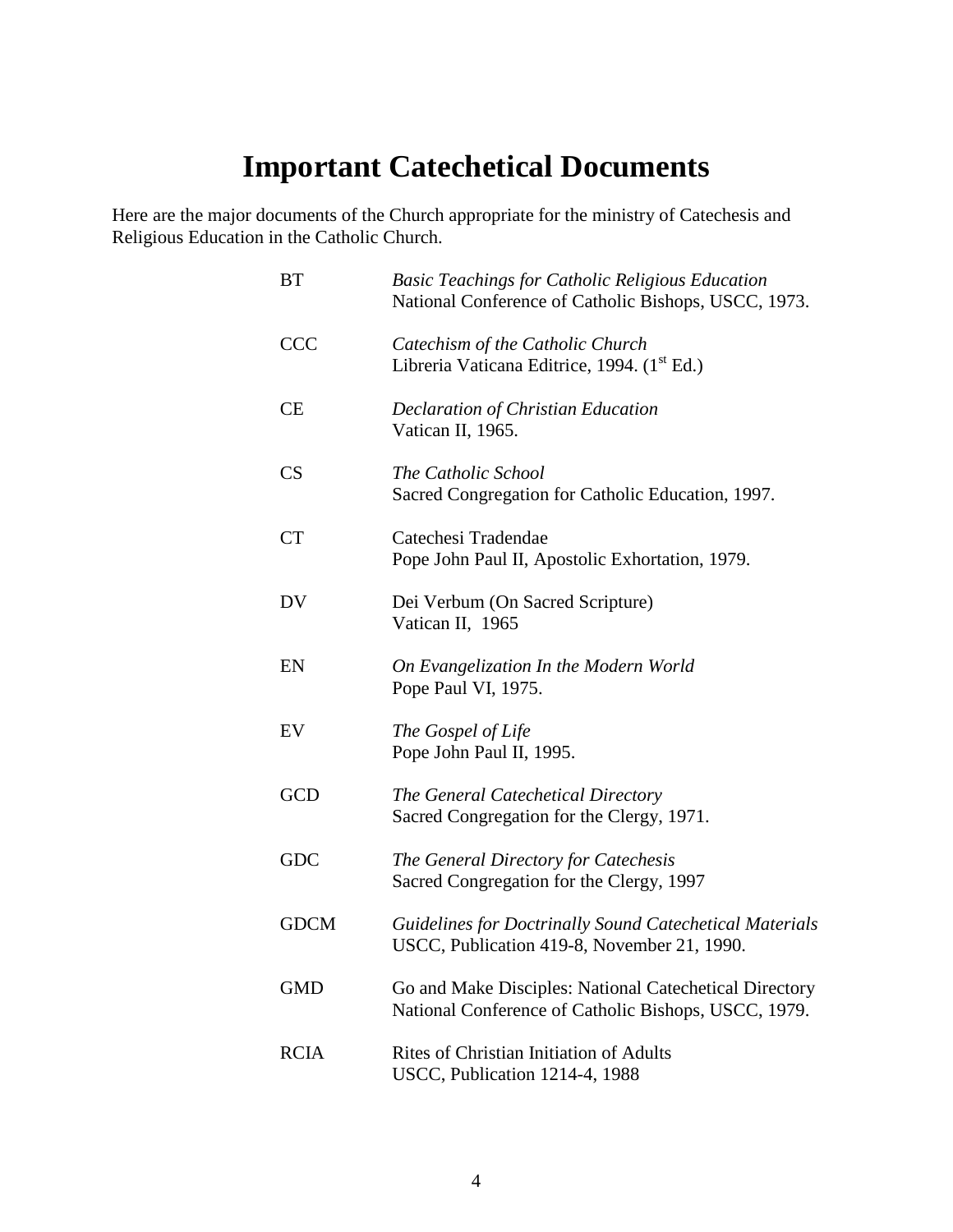| <b>ST</b>  | The Splendor of Truth<br>(Veritatis Splendor) Pope John Paul II, August 5, 1993 |
|------------|---------------------------------------------------------------------------------|
| <b>TJD</b> | To Teach As Jesus Did<br>National Conference of Catholic Bishops, USCC, 1972.   |
| EG         | The joy of the gospel<br>(Evangelii Gaudium) Pope Francis, November 24, 2013    |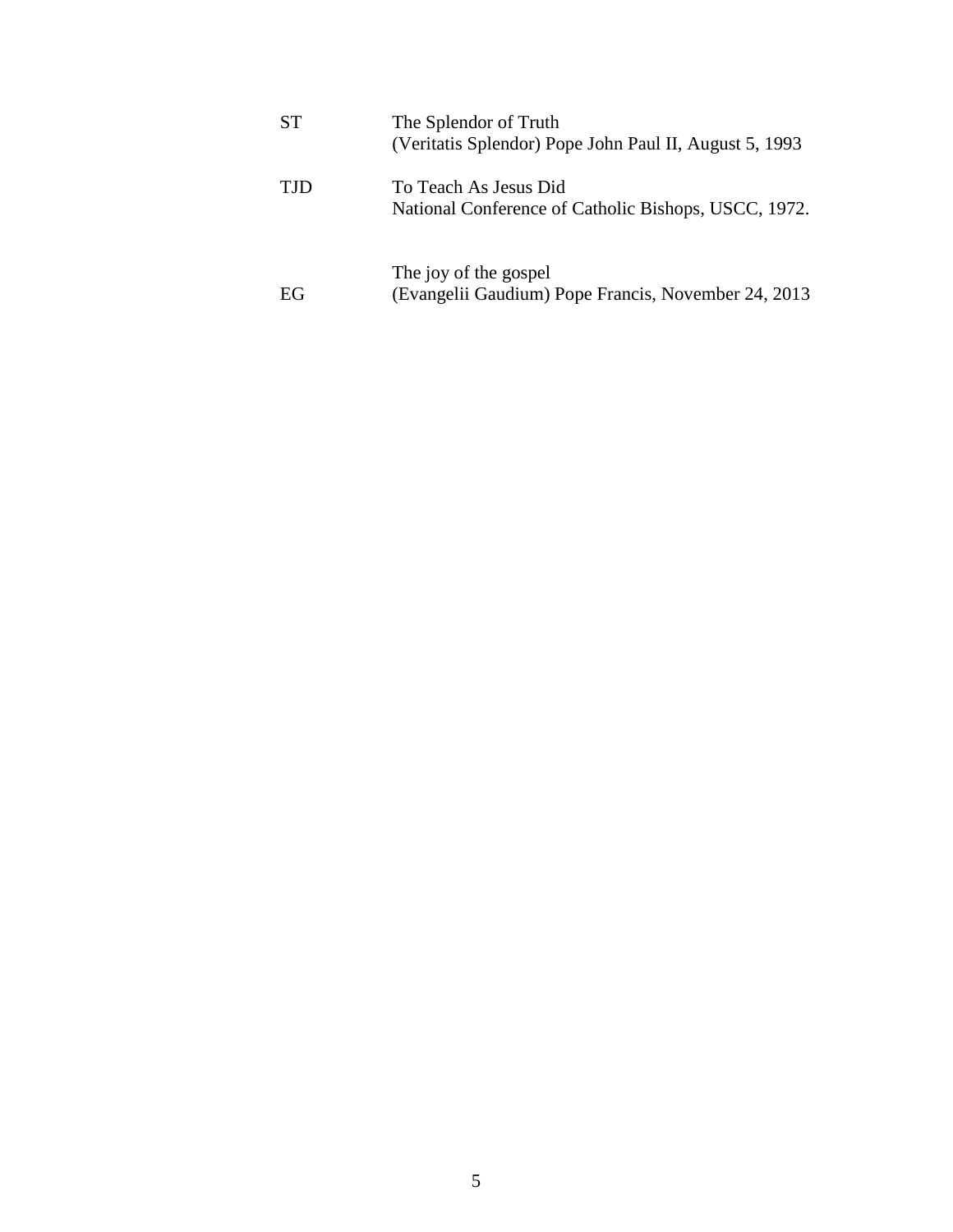## **Important Catholic Terms**

<span id="page-5-0"></span>**Catechist** – one who teaches in the name of Jesus Christ.

**Catechism** – A source book or compendium of all Doctrinal teachings in faith and morals of the Catholic Church.

**Catechetical** – An object, lesson plan or other method of instruction that reveals the teaching of Jesus Christ through the use of various methods.

**Catechesis** – An instruction on the Catholic Faith to everyone centered on Christian Doctrine in an organic and systematic way in order to make disciples of Jesus Christ.

**Catechetics** – the discipline of teaching the faith to others the art of Catholic instruction.

**Catechized** – those who have been formed in the faith.

**CCD –** Confraternity of Christian Doctrine

**Catholic Education -** Catholic education addresses the development of the whole person through spiritual and academic formation based on the Gospel of Jesus Christ.

**Catholic School –** an institution of learning founded on the basic mission of proclaiming the Gospel of Jesus Christ to all children and forming the child in the chief truths of the faith and application of sound academic disciplines with teachings of Jesus Christ as the core of overall Catholic instruction.

**Christocentric –** all that we do, say, and teach is centered on Jesus Christ.

**Curriculum –** a systematic presentation of information to be taught to others.

**Doctrine** – teachings of the Catholic Church founded through Sacred Tradition and Sacred Scripture centered on Jesus Christ.

**Magisterium** – the living teaching office of the Church whose task is to give as authentic interpretation of the Word of God through Sacred Tradition and Sacred Scripture

**Methodology –** the utilization of different catechetical/academic disciplines to instruct others in a particular topic.

**Evangelization** – the proclamation of Christ and his Gospel by word and testimony of life, in fulfillment of God's command.

**Pedagogy** – the art of science of teaching age appropriate instruction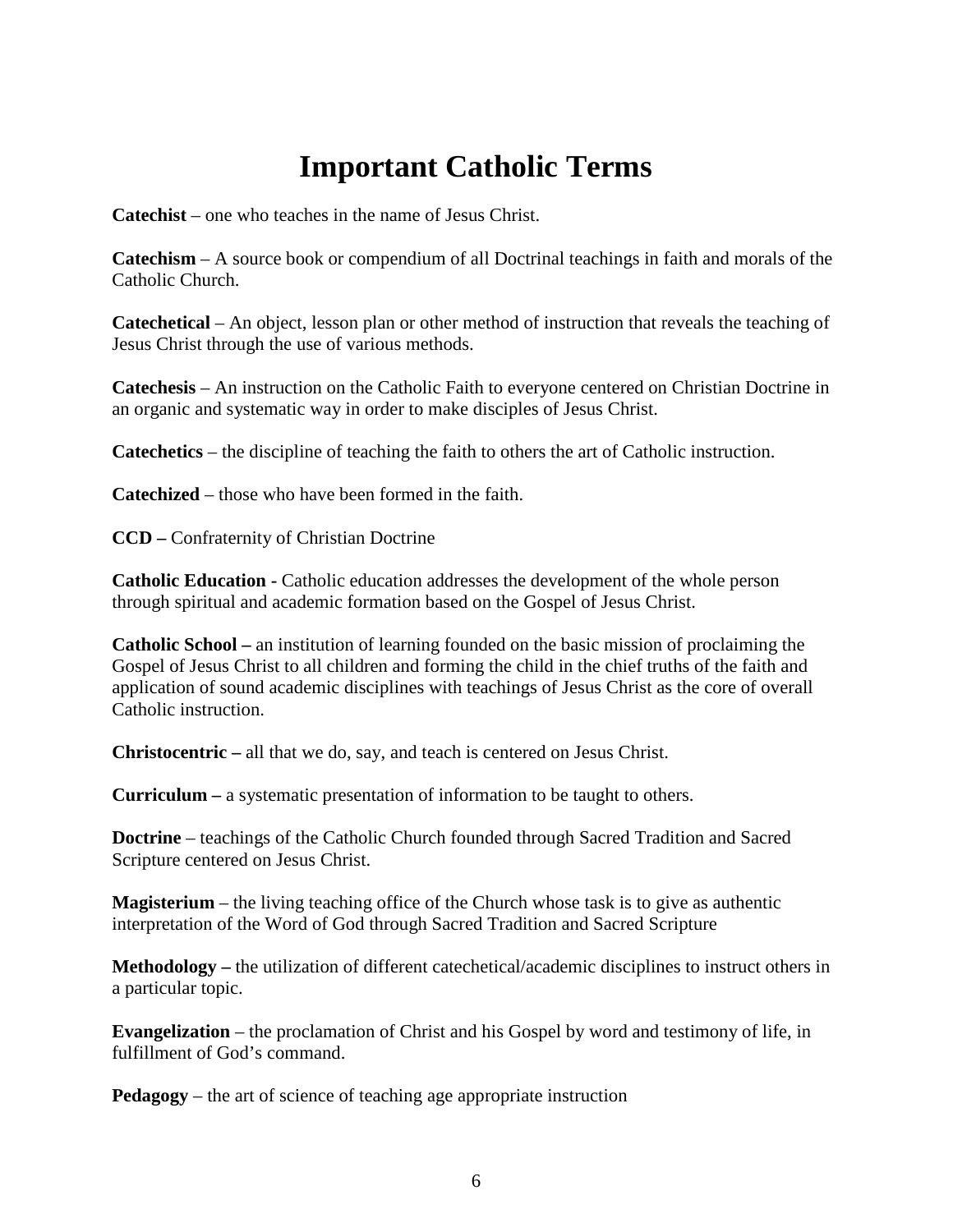## **Mission Statement**

<span id="page-6-0"></span>One of the greatest gifts God has given us is the ability to communicate. Whether the mode of communication is through words, gestures, music, art or a non-verbal form of communication the basic premise is to convey a message or better yet a story. When we speak of the Church as the Bride of Christ, it was instituted and entrusted by Christ to convey God's Story. And His story reflects God the Father's love for His children and His desire to be in communion with us.

God's intention became more visible with His only-begotten son Jesus Christ the "Word made flesh" so that we might know God's love and partake in His Divine nature. In the Gospel of St. John, Christ reminds the Jewish community while teaching in the Temple that his teaching is not his, but it is the one who sent him (7:16-17). What Christ conveyed in the Temple was that His authority comes from God and that anyone who aspires to teach must teach by the authority of God and not one's own. Glory is reserved and directed toward God and not ourselves.

As Catechists our mission is to proclaim the Kingdom of God to everyone and initiate a relationship with Christ. Central to this mission is the role of discipleship and its purpose within our catechetical ministry. The proclamation of the Kingdom i.e. the Kerygma is part of the threefold approach of proclaiming the Gospel, teaching the faith that leads the person toward active discipleship in Christ. The aim of this three-fold approach is to actively cultivate a gradual interior conversion of faith through an authentic witness of the Gospel followed by a cogent explanation of the faith that in turn forms faithful disciples.

Our Mission as Directors and Coordinators of Religious Education is to echo the approach just mentioned for the simple reason that it is the method of the Church (Acts 2:37-42; GDC 63-68). St. John Paul II reaffirms this method by reminding us that;

catechesis is built on a certain number of elements of the Church's pastoral mission that have a catechetical aspect, that prepare for catechesis, or that spring from it. These elements are: the initial proclamation of the Gospel or missionary preaching through the kerygma to arouse faith, apologetics or examination of reasons for belief, experience of Christian living, celebration of the sacraments, integration into the ecclesial community, and apostolic and missionary witness (CT, 18).

The aim and mission of this handbook is to reinforce our role as authentic witnesses of the Gospel (DRE's and CRE's) and spread the good news of Jesus Christ in every encounter with our students and their families. Our catechetical efforts are built on our evangelistic outreach to serve others in Christ and establish a journey of faith so that we can walk, nurture and love those we teach in the love of Christ and His Church. The intent of the handbook is to serve as a bridge and reminder of our role and mission as Catechists and Administrators to bring the Gospel of Jesus Christ to every family we encounter for the sake of the Kingdom of God.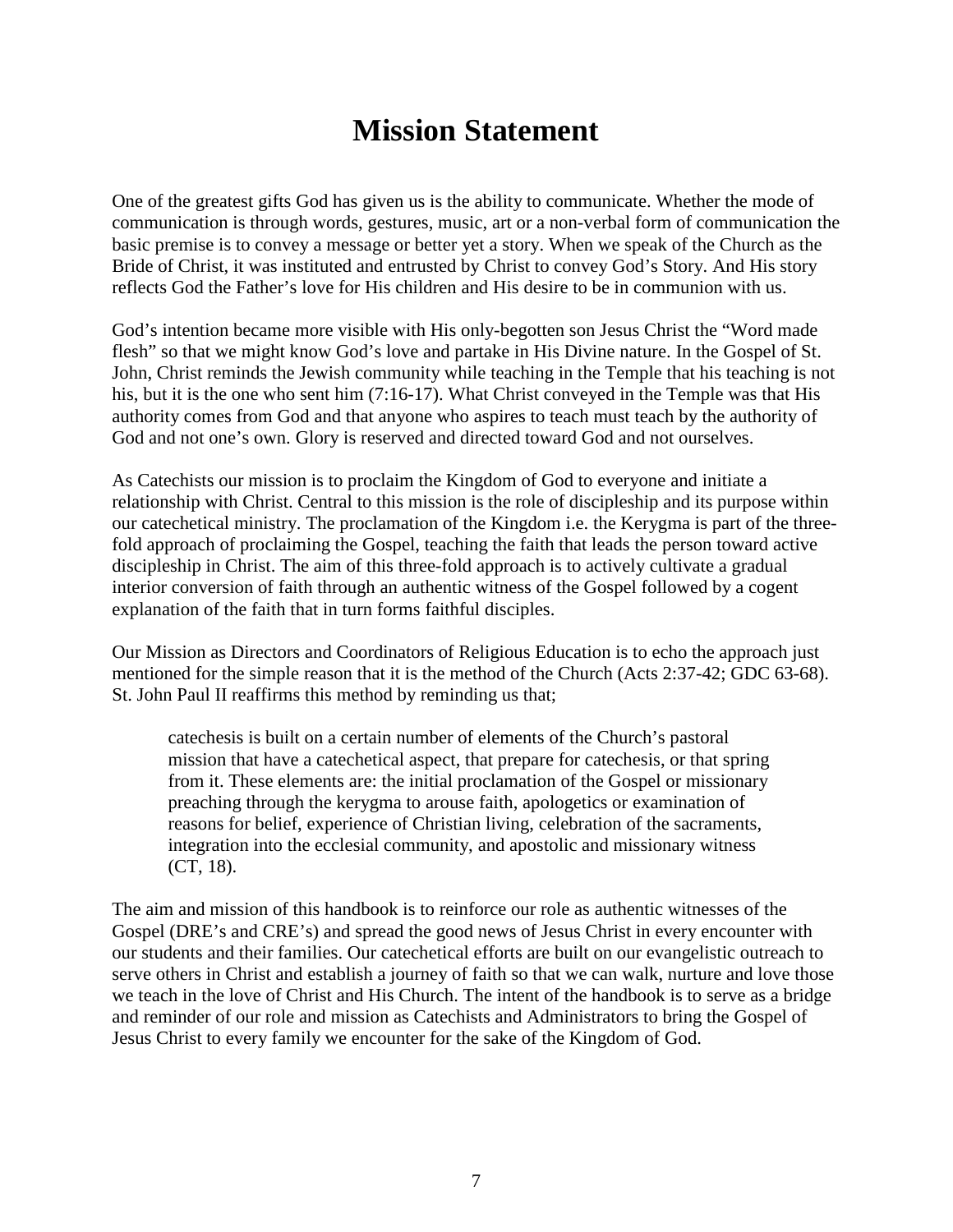So if there is any encouragement in Christ, any incentive of love, any participation in the Spirit, any affection and sympathy, complete my joy by being of the same mind, having the same love, being in full accord and of one mind.

Phil 2:1-2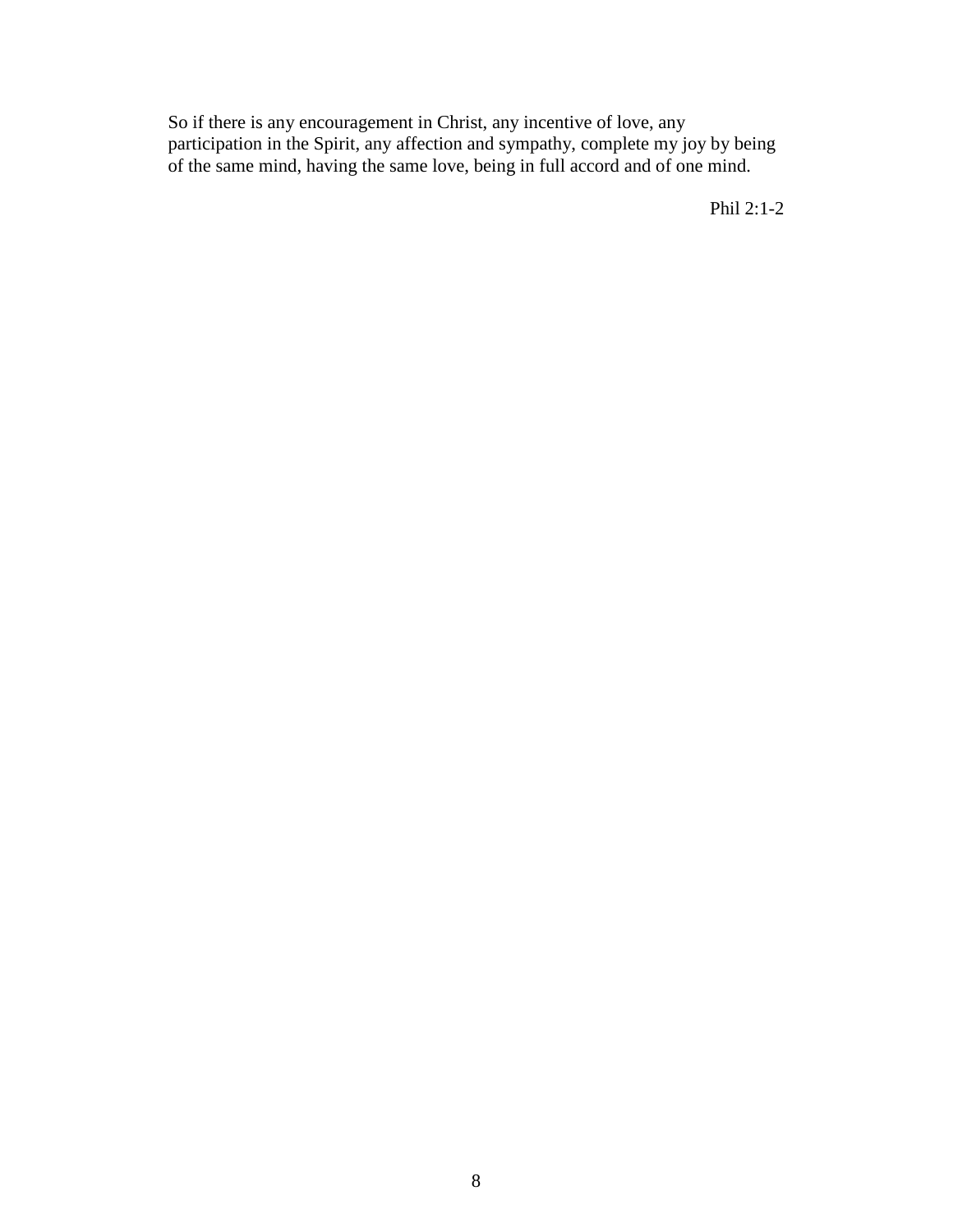## <span id="page-8-0"></span>**Understanding and Application of this Handbook**

The purpose and utilization of this handbook takes on many pillars. First and foremost, this catechetical tool serves as a general guide into the active application and practice of the areas of Evangelization and Catechesis within the role of a parish Director of Religious Education.

Elements within this handbook serve a specific aim; to reveal the fully human person (Jn 10:10). Our anthropology centered on the Divine love of the Father rests on our ability to value the dignity of the human person. Students who enter into a Parish Religious Education setting are to be exposed to the saving reality of God through His Son Jesus Christ as the reason for why we believe. The centrality of our Catechetical Philosophy depends on this understanding. A question that all Catechists should ask is this; what is the fundamental need of all human persons? The answer, an intimate relationship with Jesus Christ! Application of the Gospel serves as the foundation to understanding Christ because it provides the foundation of living out the Gospel (Jn 3:16; 3:30; Mt 5:3-12)

Catechists are co-operators with Christ the Teacher. Their responsibility lies in creating a true Catholic environment for all children. This Catholic ethos rests on the use of Sacred Scripture and the Catechism of the Catholic Church. Both serve to establish a symphony of the faith rooted in the Blessed Trinity. The Trinity is central to all Christian understanding. It is the pillar of catechesis. Thus, instruction in Catholic Doctrine is primary when instructing a child. The Catechism presents five major themes in this symphony of faith; the Trinity, the Incarnation, the Paschal Mystery, the Church, and the nature and dignity of the human person.

Where does all this lead to? A community formed to profess a love for Christ. We cannot be afraid to express this love and foster it. The temptation to be influenced by secular culture only leads to a widening of our ability to exercise moral courage as Catholic educators.

'As a community we must honestly acknowledge that at times Christians themselves conceal rather than reveal the 'authentic face of God and religion' by not living according to the Gospel, by failing to hold the true teachings of the Church, and by serious deficiencies in religious, moral or social life (Gaudium et Spes 19)'.

Preparing to engage our students in a Catholic World View we must identify what our primary mission is as Catechists.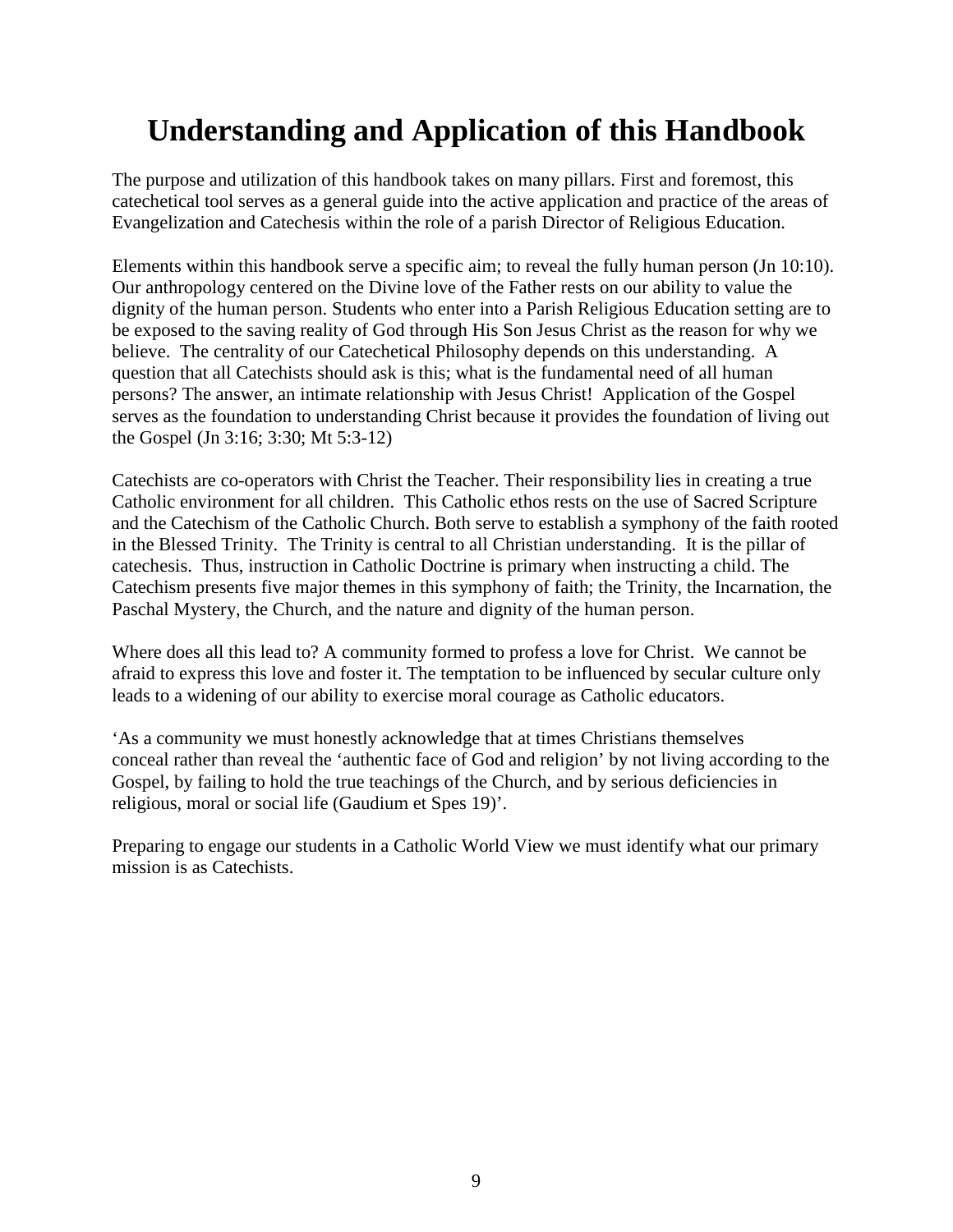## **A General Origin and History of Catechesis**

<span id="page-9-0"></span>The Great Catholic Educator and Father of Catechetics St. Augustine of Hippo once said that the ways and means i.e. content and method God communicates to us lies in several spheres of instruction. These means of instruction are rooted traditionally in Sacred Scripture and Sacred Tradition. These two sources serve as instruments in the handing on of the Deposit of Faith to all students who are zealous and eager to acquire knowledge through the pillars of faith and reason. Other means of instruction flow through the source of God's word i.e. Sacred Tradition and Sacred Scripture. He may speak through some natural phenomenon of this world, as He is speaking to the Magi (Mt 2:22); He speaks through the casting of lots – i.e. the ordination of Matthias to replace Judas (Acts 1:26); He speaks by means of the human soul when he speaks through the Prophets; He speaks through His Angels; He speaks by means of created vocal sound.  $(Mt. Tabor)^{1}$  $(Mt. Tabor)^{1}$  $(Mt. Tabor)^{1}$ 

In order to understand the genesis of Catechesis, we must first look at the call of our Lord and Savior Jesus Christ and his intent to re-echo what God the Father has so intimately taught his children. Jesus serves as our Rabbi-teacher. The ways and means of Christ's teaching reflected His ability to transform the mind of man into living within the actual mysteries God the Father has brought through the manifestation of His Son. In other words, God's revealed Word took on human form in the Incarnation. The Incarnation offers us the very foundation of Catholic Education because it reveals four distinct deposits of faith. The Word became flesh for us, in order to saves us by reconciling us with God; the Word became flesh so that we might know God's love; the Word became flesh to be our model of holiness; the Word became flesh so that we can become partakers of His divine nature. $2^2$  $2^2$ 

### **Behold now is the acceptable time; behold, now is the day of salvation. 2 Cor 6:2**

Catechesis is an education in the faith for children, young people, and adults which includes especially, the teaching of Christian Doctrine imparted, generally speaking, in an organic and systematic way, with a view to imitating the hearers into the fullness of Christian life. **CCC 5, CT 18** 

 $1$  Source Taken from Msgr. Eugene Kevane: Jesus the Divine Teacher

<span id="page-9-2"></span><span id="page-9-1"></span> $2$  CCC 456-459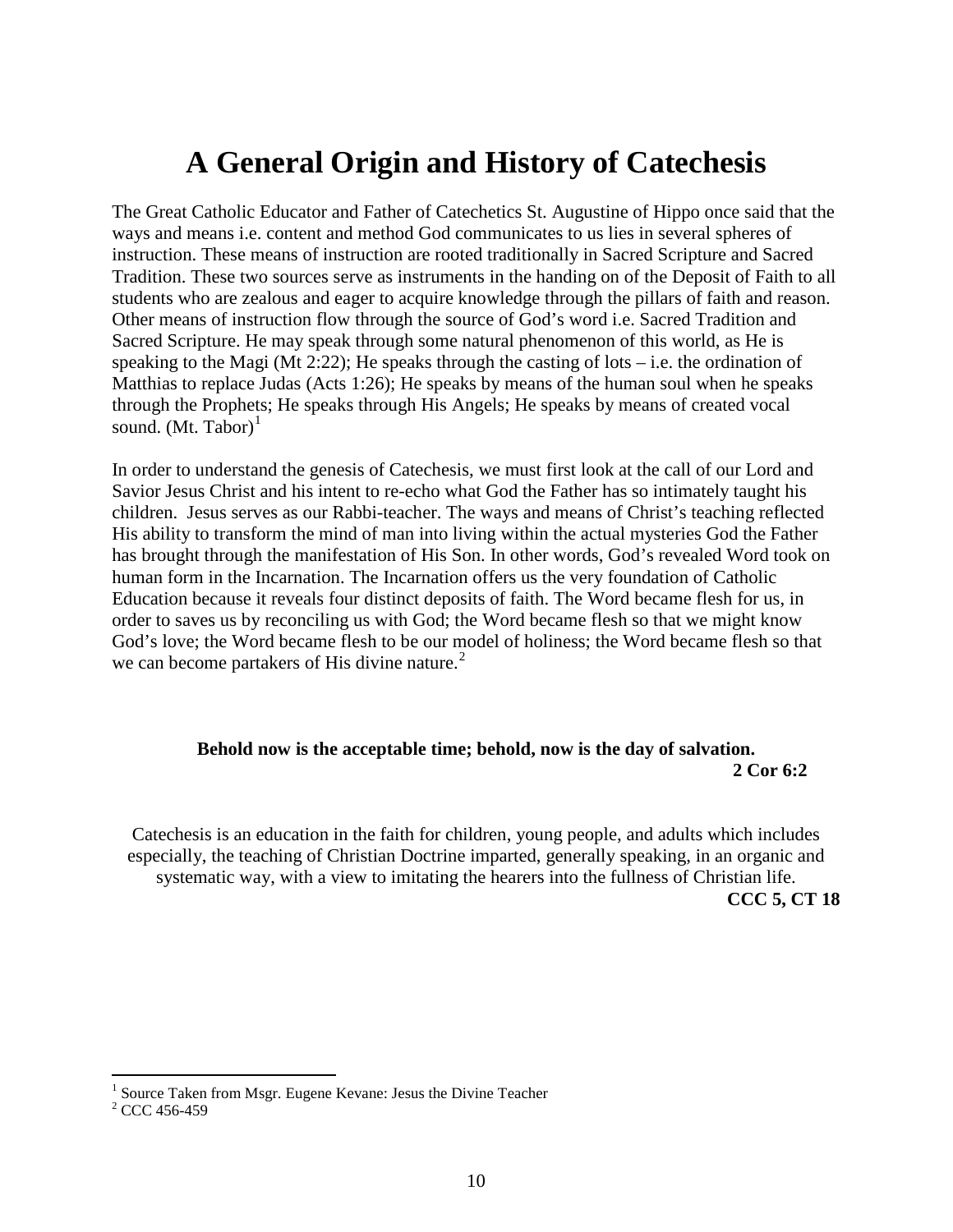## **A Word to the Parish and the Catechist**

<span id="page-10-0"></span>Those to be catechized, and those who will catechize are what make-up the initial body of catechesis among all who will learn the faith. Jesus Christ is the Word that became flesh through the Divine Will of the Father sent forth through the power of the Holy Spirit so that we might have life and live it abundantly. It was through His Incarnate Word that Christ, through His Father established for us those redemptive qualities that we receive in our Profession of Faith, the Mass and Sacraments, the Commandments, and in prayer that allow us to fully share into the history of Salvation with our Lord. We, as the people of God, are a faith sharing community in the created image of God to profess and proclaim the Gospel message. This mission of catechesis has been practiced from the moment Christ was born. As part of the Church community we hold a responsibility not only to learn our Catholic faith, but teach it to all who will listen. The ministry of cate chesis serves the Church in a decisive mission. This teaching first and foremost is passed on through the apostles and their successors, the Bishops of the Catholic Church.

#### **The moment of catechesis is that which corresponds to the period in which conversion to Jesus Christ is formalized, and provides a basis for first adhering to him. (GDC 63)**

Quite early on, the name catechesis was given to the totality of the Church's efforts to make disciples, to help men believe that Jesus is the Son of God so that believing they might have life in His name, and to educate and instruct them in this life, thus building up the body of Christ. (CCC 4, CT 1;2)

It is in this totality that we must present a complete authentic instruction of the faith, faithful to the teachings of the Catholic Church so that the fruits of the Church may not go unnoticed or unpracticed. Catechetical instruction provides us with a framework to accomplish just such a mission. This task of catechesis, then, must be carried out under the guidance of the Church, whose duty it is to safeguard the truth of the divine message, and to watch that this ministry of the Word uses appropriate forms of speaking, while prudently considering the help which theological research and human science can give (GCD 38 and NCD 47). The Bishop holds the primary position of authority over programs of catechesis (NCD 47).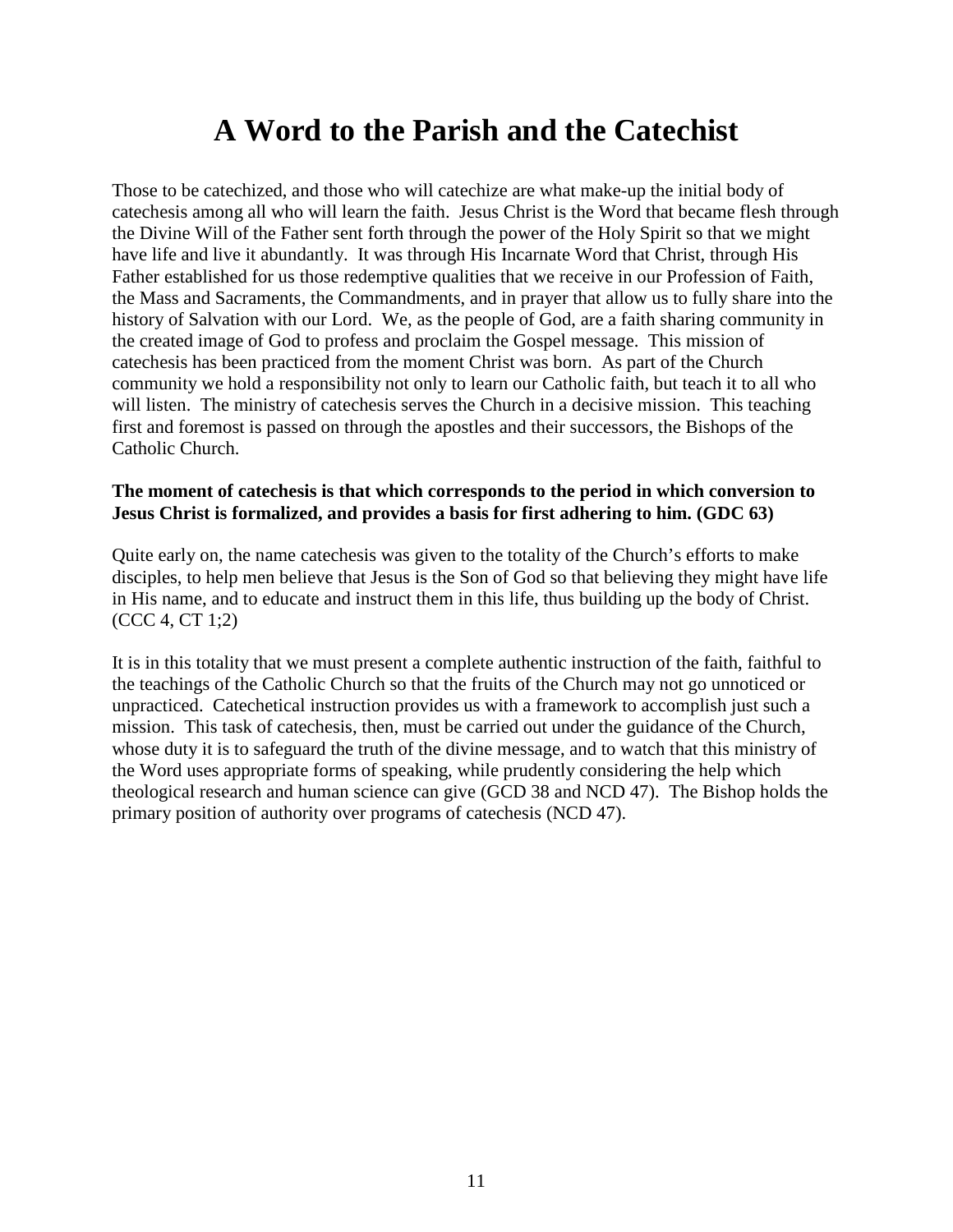## **Universal Religious Education Policies**

#### <span id="page-11-0"></span>**Catechetical Models**

Pope John Paul II reminds us that "the parish community must continue to be the prime mover and preeminent place for catechesis" (CT 67). With this said, Pope John Paul II lays the foundation with respect to the church being the pre-eminent place for catechesis. It must rediscover its vocation, which is to be a fraternal and welcoming family home, where those who have been baptized and confirmed become aware of forming the People of God. In that home, the bread of good doctrine and the Eucharistic Bread are broken for them in abundance, in the setting of the one act of worship; from that home they are sent out day by day to their apostolic mission in all the centers of activity of the life of the world. (CT 67)

#### **Religious Education (History of CCD)**

The letters CCD stand for the Confraternity of Christian Doctrine. This fraternity was established, under the old Code of Canon Law (1917) in every parish community as a way of formally organizing schools of Christian Doctrine. This was done initially because there was a lack of Catholic Schools and other forms (institutions) of religious instruction. Thus, many canonical societies were established in parishes and Diocese. Currently, no parish is an officially chartered Confraternity in this diocese.

#### **Catholic Schools**

The Catholic School, under the direction of the Pastor (where applicable) Principal and DRE (where applicable), affords a particularly favorable setting for catechesis with daily opportunity for proclaiming and living the Gospel Message, for learning and appreciating the teachings of our Church, for building community, for prayer and worship and for Christian Service. In addition to the increased time (daily) available for the teachings of religion, children and young people "can experience learning and living fully integrated lives in the light of faith, (TJD) because Catholic Schools thrive to relate all human culture eventually to the news of salvation, so that the life of faith will illumine the knowledge which students gradually gain of the world, of life and of humankind" (NCD 232, CE 8). Thus:

It is necessary, therefore, that religious instruction in school appear as a scholastic discipline with the same systematic demands and the same rigor as other disciplines. It must present the Christian message and the Christian event with the same seriousness and the same depth with which other disciplines present their knowledge. It should not be an accessory alongside of these disciplines, but rather it should engage in a necessary interdisciplinary dialogue. (GDC 73).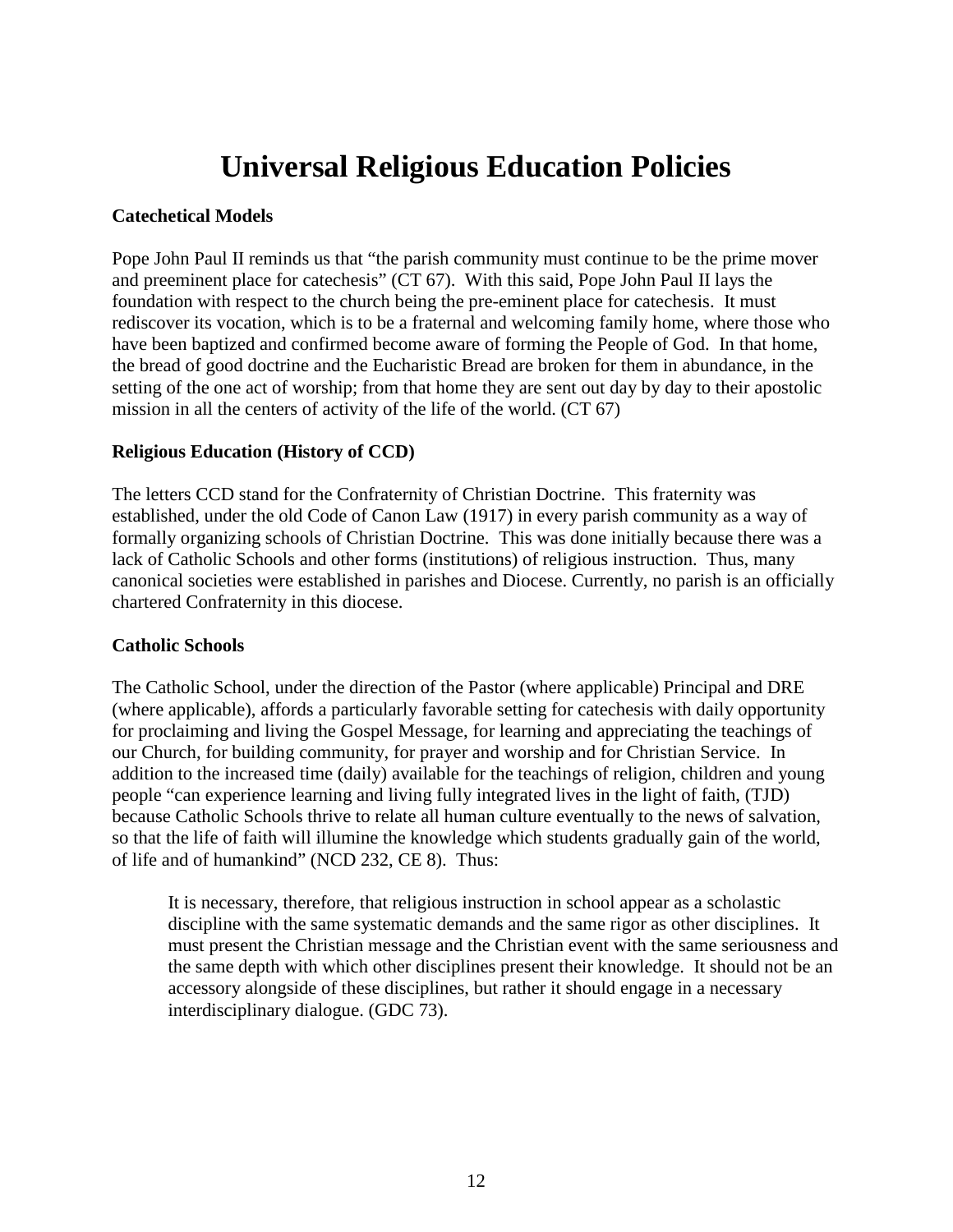## <span id="page-12-0"></span>**The Liturgical and Sacramental Life of a Parish Religious Education Program**

### **Sacramental Preparation Program**

It is imperative that all involved in the Sacramental Preparation of a child within a Parish Religious Education program have the responsibility for sacramental preparation. This understanding must be especially evident within the specific sacramental preparation grade "2." Sacramental Catechesis exhibits a faith that becomes living, explicit and productive through formation in doctrine and the experience of Christian living (Can 843 2:773; 777). All the sacraments follow the order set forth by the Rites of the Church and its application by the local Bishop through approved Diocesan Liturgical Directives for the proper instruction of the Sacraments of initiation in conformity with the general laws established by the Church.

A Parish Religious Education program aims at providing the light of faith to all of its students. Understanding the nature of developing a sound liturgical environment through the expression of prayer especially the participation in the Mass, Confession and the Liturgical Year, serve as instruments of grace that will bring clarity and a natural understanding of the Church's call to prayer.

The Sacramental Life of the Church leads to an attractiveness of the faith students need to observe. A continual presence of the Liturgical life within the Parish Religious Education programs serves as the basis for an understanding of the nature and purpose of the sacramental life.

### **The Seven Sacraments are Instituted by Christ**

- "Sacraments are 'powers that come forth' from the Body of Christ, which is ever-living and life-giving. They are actions of the Holy Spirit at work in his Body, the Church. They are 'the masterworks of God' in the new and everlasting covenant.<sup>[3](#page-12-1)</sup>
- The Sacraments are of the Church and for the Church.<sup>[4](#page-12-2)</sup>
- The Sacraments direct our faith towards Christ. The mission to evangelize is found through the sacrament of Baptism as our initiation into the life of Christ.<sup>[5](#page-12-3)</sup>
- "The purpose of the sacraments is to sanctify men, to build up the body of Christ, and finally, to give worship to God."<sup>[6](#page-12-4)</sup>

<span id="page-12-1"></span> $3$  CCC 1116

<span id="page-12-2"></span><sup>4</sup> CCC 1118

<span id="page-12-3"></span> $5$  CCC 1122

<span id="page-12-4"></span> $<sup>6</sup>$  CCC 1123</sup>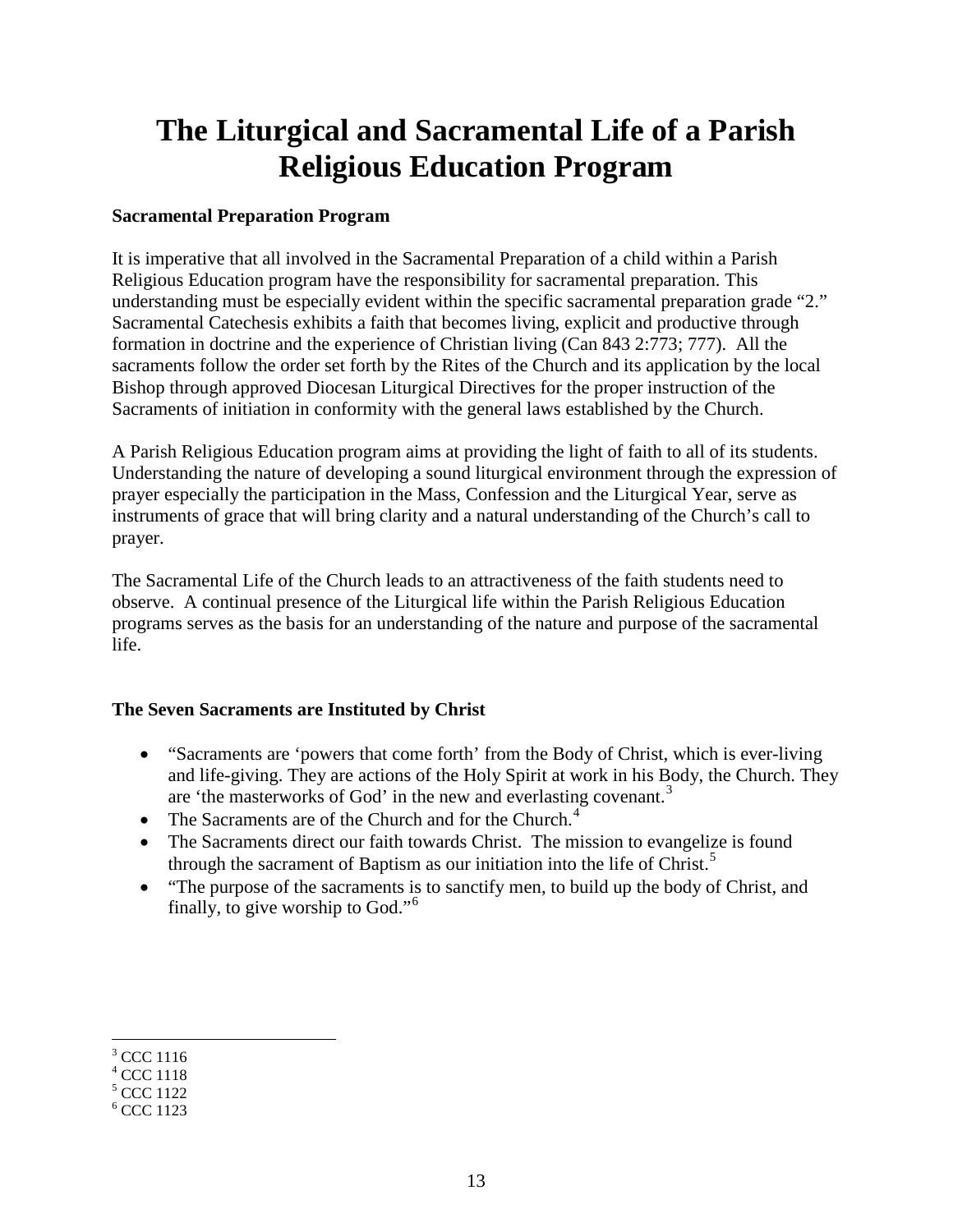#### **The Sacraments are:**

- "... efficacious signs of grace, instituted by Christ and entrusted to the Church by which divine life is dispensed to us.<sup>[7](#page-13-0)</sup>
- $\bullet$  "... necessary for salvation."<sup>[8](#page-13-1)</sup>

### **Proper Catechetical Application of the Liturgical/Sacramental Life of the Church in a parish religious education program**

- The Identity of a Parish Religious Education Program rests on a sound exposition of the Liturgical/sacramental life that is lived and practiced by the, staff, catechists, students and their parents. This practice can be found through various recommended forms:
	- 1. The Sign of the Cross as the means of initiating prayer every morning and at the start of every class. (The Sacraments are Trinitarian in nature)
	- 2. Crucifixes should be place prominently in every classroom. Remember the lasting image of our Lord Jesus Christ left for us is his death on the Cross (Corpus). His death serves as a reminder of our entrance in to the Church.
	- 3. Recitation of the Liturgical Readings of the Day. (Liturgy of the Hours, Liturgy of the Word)
	- 4. The availability of Holy water fonts in every classroom and the practice of utilizing these sacramentals. This serves as a renewal of our baptismal call and baptismal promises.
	- 5. The prominent display of a sacred space in each classroom commemorating the sanctity of Christ and His Church through worship.
	- 6. The prominent display of the Church's Liturgical colors signifying the Liturgical Season.

### **Proper Catechetical Instruction of the Sacraments**

- Catechesis on the Sacraments will follow the Diocesan Grade School Religious Education Curriculum Guidelines for Pre-K through  $8<sup>th</sup>$  grade.
	- 1. All seven sacraments are to be taught throughout the course of the academic/catechetical year.
	- 2. Emphasis is to be placed on the nature of the sacraments instituted by Christ. (Christocentric)
	- 3. Sacramental Images of instruction on the Sacraments should directly resemble the sacraments themselves or be taken from scriptural images of the sacraments as outlined in the Old and New Testament.
	- 4. The Sacraments must be taught in light of their foundation in sacred scripture.
	- 5. Opportunity for regular reception of the sacraments must be a priority.
	- 6. Emphasis on the family of God in the sacraments and the role of the human family participating in the sacramental life is to be stressed at all times.

<span id="page-13-0"></span> $<sup>7</sup>$  CCC 1131</sup>

<span id="page-13-1"></span><sup>&</sup>lt;sup>8</sup> CCC 1129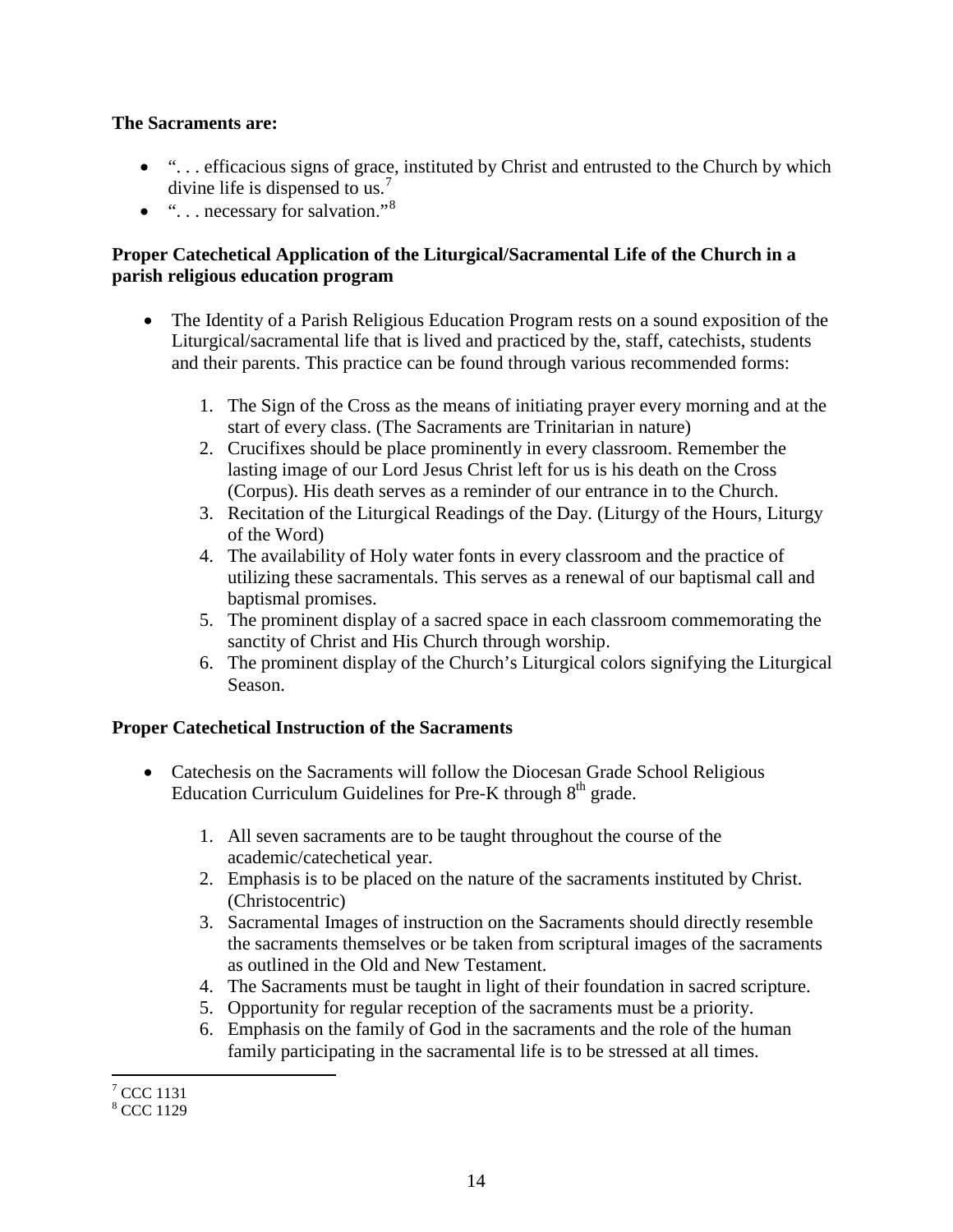- "Christ instituted the Sacraments of the new law. There are seven: Baptism, Confirmation, Eucharist, Penance, Anointing of the Sick, Holy Orders and Matrimony. The seven Sacraments touch all the stages and all the important moments of Christian life: they give birth and increase, healing and mission to the Christian's life of faith. There is thus a certain resemblance between the stages of the spiritual life.<sup>"[9](#page-14-0)</sup>
- The Sacraments of Christian Initiation –Baptism, Confirmation, and-Eucharist lay the foundation of every Christian life. 'The sharing in the divine nature given to men through the grace of Christ bears a certain likeness to the origin, development and nourishing of natural life. The faithful are born anew by Baptism, strengthened by the sacrament of Confirmation, and receive in the Eucharist the food of eternal life. By means of these sacraments of Christian Initiation, they thus receive in increasing measure the treasures of the divine life and advance toward the perfection of charity.<sup>'[10](#page-14-1)</sup>

<span id="page-14-1"></span><span id="page-14-0"></span> $<sup>9</sup>$  CCC 1210</sup> <sup>10</sup> CCC 1212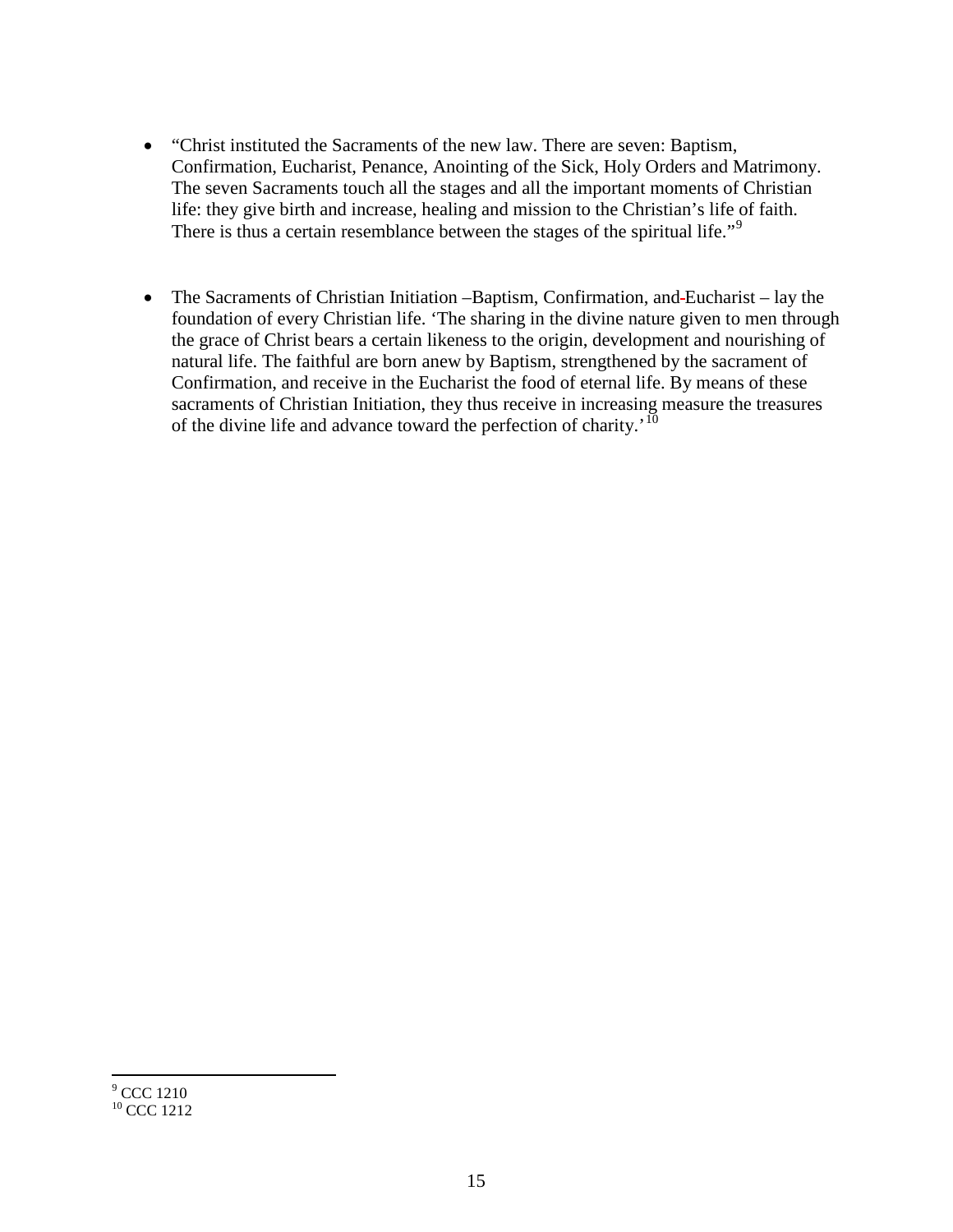## **Catholic Identity and Religious Education**

### <span id="page-15-0"></span>**Summary Points to Reflect on the Nature of Catholic Identity in a Parish Religious Education Program**

Religious Education refers to the study of our Catholic faith where catechists intentionally pass on the traditions, beliefs, values, and practices of their religion. Catholic Religious Education is conducted by committed, prepared, adult Catholics in order to provide a clear explanation of our teachings, our values, and our mission to those seeking sound information. It assumes that the learner is interested, able to hear and comprehend the message, but not necessarily a fully committed, believing follower of the Lord. (C.F. NCD 33, 34, 181)

The family, especially the parents must be the primary figures of religious instruction for their children on top of what is provided by a catechist outside of the family. It is the Baptismal commitment of the parent/guardian to pass on the Deposit of Faith to the child to learn, mature and grow in his or her own faith. Guided by the power of the Holy Spirit, and rooted firmly in the teachings of Jesus Christ, the child absorbs the sacred tradition of the Catholic Church while at the same time, applying those values, teachings and prayers to his or her everyday life.

Christian Religious Education must be complete, organic, and systematic to provide a fullness of the truth and assure that the Deposit of Faith is being passed on. From this complete approach, religious education is centralized in a Trinitarian and Christocentric approach emphasizing the mystery of God and the plan of salvation, which leads to the Father, through the Son, and in the Holy Spirit. (NCD 47)

". . .sure and authentic source book (Apostolic Constitution, John Paul II, 1992) for evaluating the religious education curriculum, for the Christian message in its entirety, is the Catechism of the Catholic Church. This catechesis is a faithful presentation of the doctrinal truths of our faith. This compendium of all the Catholic Church's teachings is a vital resource to all who are involved in the ministry of Catechesis. It truly passes on the Deposit of Faith while at the same time empowering the catechists to teach in accordance with the church."

The Bishop, assisted, consistently at all levels by priests, deacons, parents, catechists, parish directors of religious education, parish and school coordinators of religious education, principals, and other qualified catechetical leadership, ensures "that catechetical goals and priorities are established, developed, implemented and evaluated" . . . (NCD 218).

The educational mission of the Church is an integrated ministry embracing three interlocking dimensions: the message revealed by God (didache) which the church proclaims; fellowship in the life of the Holy Spirit (koinonia); service to the Christian Community and to the entire human community (diakonia). While these three essential elements can be separated for the sake of analysis, they are joined in the one educational ministry (TJD 14).

St. John Paul II has stressed that religious education; "must concern itself not only with nourishing and teaching the faith, but also with arousing it increasingly with the help of grace,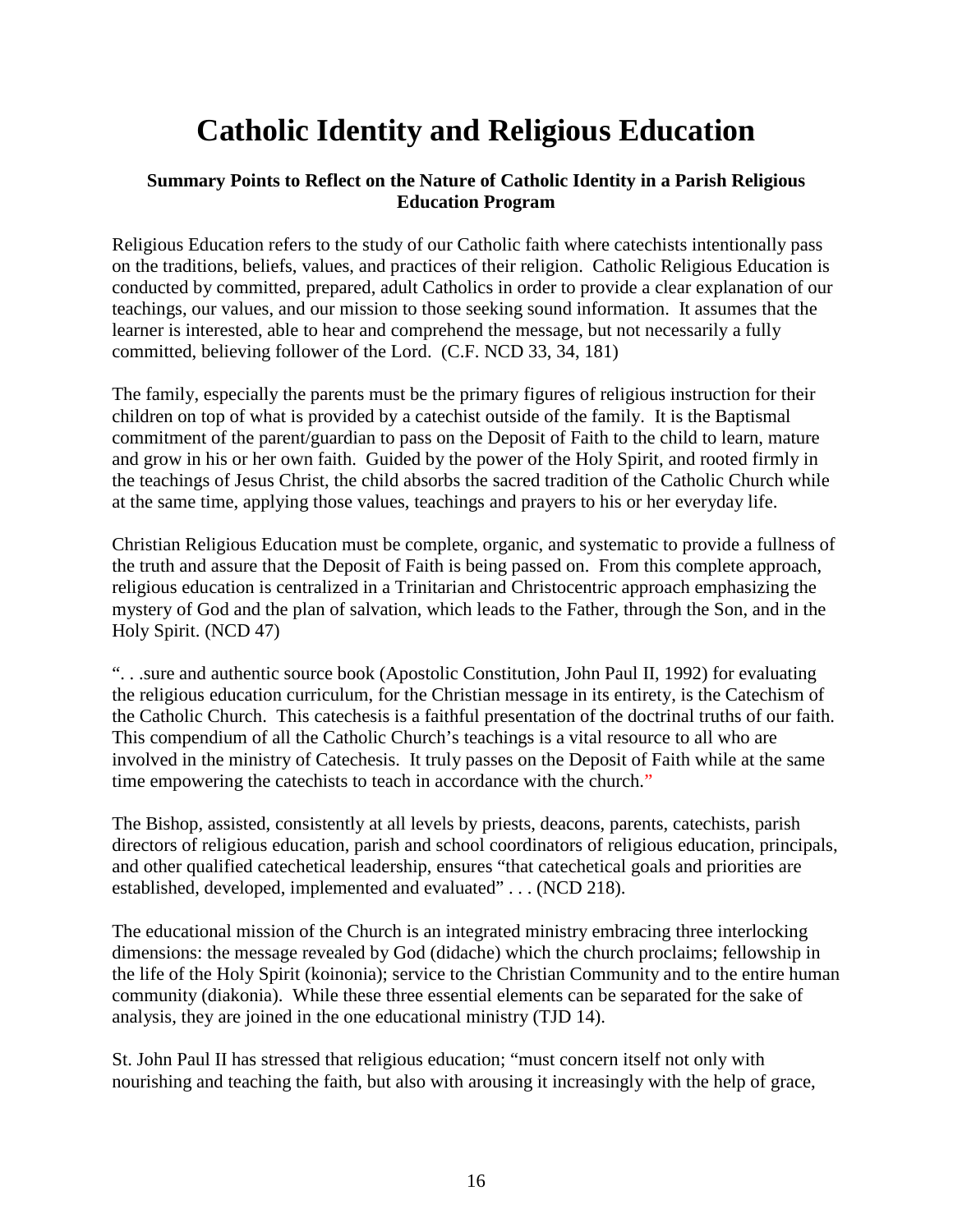with opening the heart, with converting and with preparing total adherence to Jesus Christ on the part of those who are still on the threshold of faith" (CT 19).

As religious educators with a mission to the People of God, we enlighten young and old to know better this (living) Jesus . . . to know his mystery; the kingdom of God proclaimed by him, the requirements and promise contained in the Gospel message, and the paths that He has laid down for any who wishes to follow him (CT 20).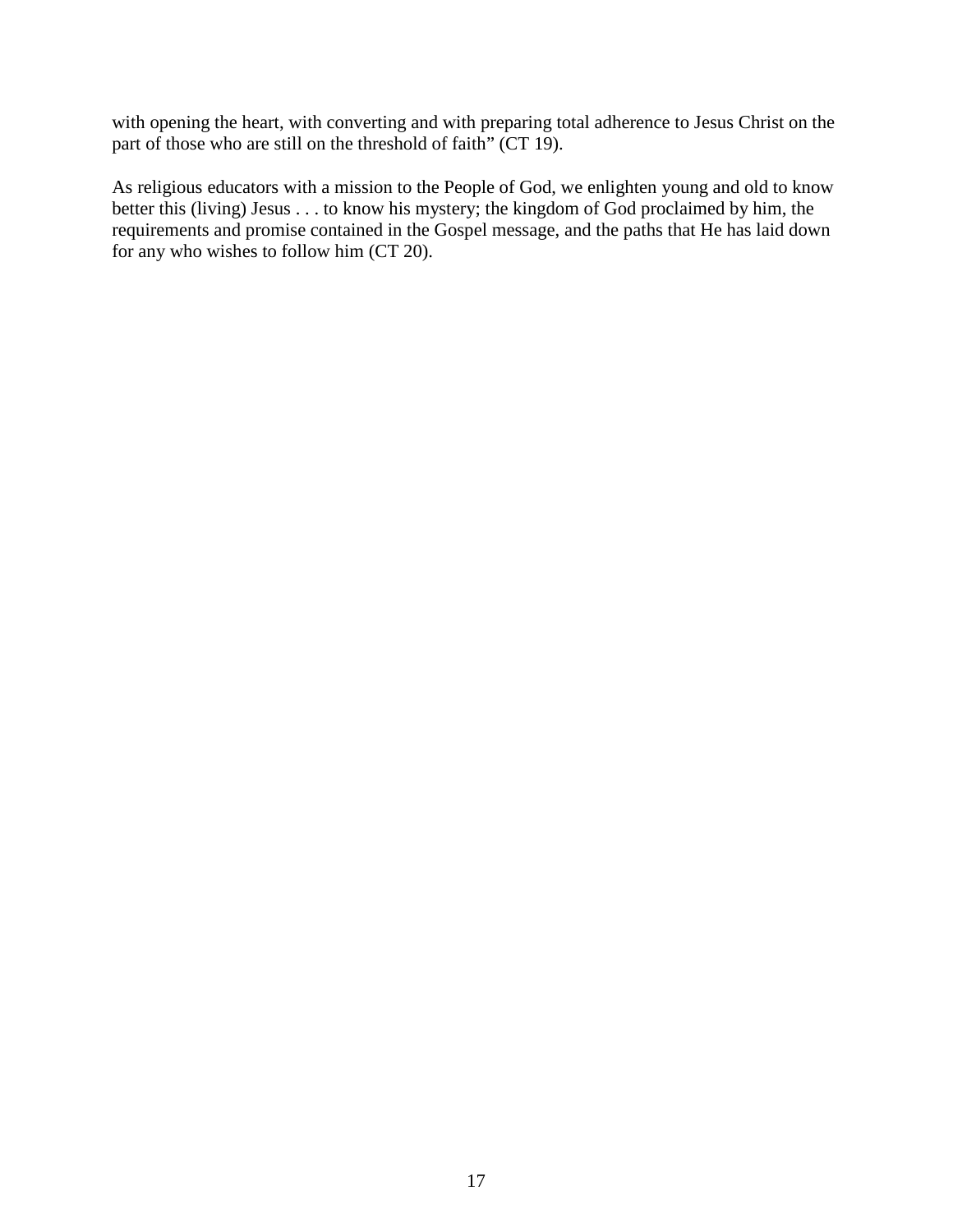## **Evangelization and Catechesis**

<span id="page-17-0"></span>From the beginning, the mission of Jesus was to establish a church on earth that would proclaim what He had taught to the Apostles so that in turn the Apostles themselves would go forth and proclaim the good news to all the nations. This mission is so eloquently revealed in Matthew's Gospel where Christ instructs His Apostles to:

### **Go therefore and make disciples of all nations, baptizing them in the name of the Father, and of the Son, and of the Holy Spirit, teaching them to observe all that I have commanded you . . .**

**Mt 28: 19-20**

Establishing the integrity of the Gospel message is the purity of what the mission of Catechesis is all about. Jesus proclaimed the Gospel integrally . . . because I have made known to you all that I have heard from my Father (Jn 15:15, GDC 111). This making known statement reveals to us a knowledge that is firmly rooted in the Gospel, professed through the Trinity and is passed on through the Deposit of Faith where we as catechists come into play as part of that Deposit of Faith entrusted to proclaim, profess and evangelize through a complete, systematic, organic, thorough presentation and teaching of the One, Holy, Catholic, and Apostolic church. The Church was instituted by Christ through His Apostles, His disciples. We look at Peter as being the rock, (Kephas) where the foundation is laid by his possession of the keys to the gates of heaven and of earth thus receiving the power to bind and loose on earth. We see this very clearly in chapter 16 verse 18 of Matthew's Gospel where Christ proclaims to Peter:

### **On this rock, I will build my church and the powers of death shall not prevail against it. I will give you the keys of the kingdom of heaven, and whatever you bind on earth shall be bound in heaven, and whatever you loose on earth, shall be loosed in heaven.**

Catechesis works as the instructional wing of the Church to spread the Good News of Jesus Christ to all corners of the globe. It does not end in the classroom as soon as the child leaves. It continues to be fostered, maintained, and cared for so that the maturity of the faith becomes the end result. We wouldn't necessarily plant a bed of roses and then calmly say, all right they're fine, they'll grow on their own. This probably won't happen. We know full well that the rose needs constant irrigation, pruning and maintenance to keep the vitality of the rose from withering away. This same principle applies towards catechesis. Catechesis does not only impart itself in the classroom, but outside as well. In spreading the Gospel message;

### **The church has always considered catechesis one of her primary tasks, (Catechist, Pope John Paul II pg. 37);**

It is because of catechesis that the Holy Father urgently and faithfully established for us a New Catechism of the Catholic Church now in its second edition as the first of its kind in over 400 years. Along with the catechism came the revision of the Code of Canon Law (1983), General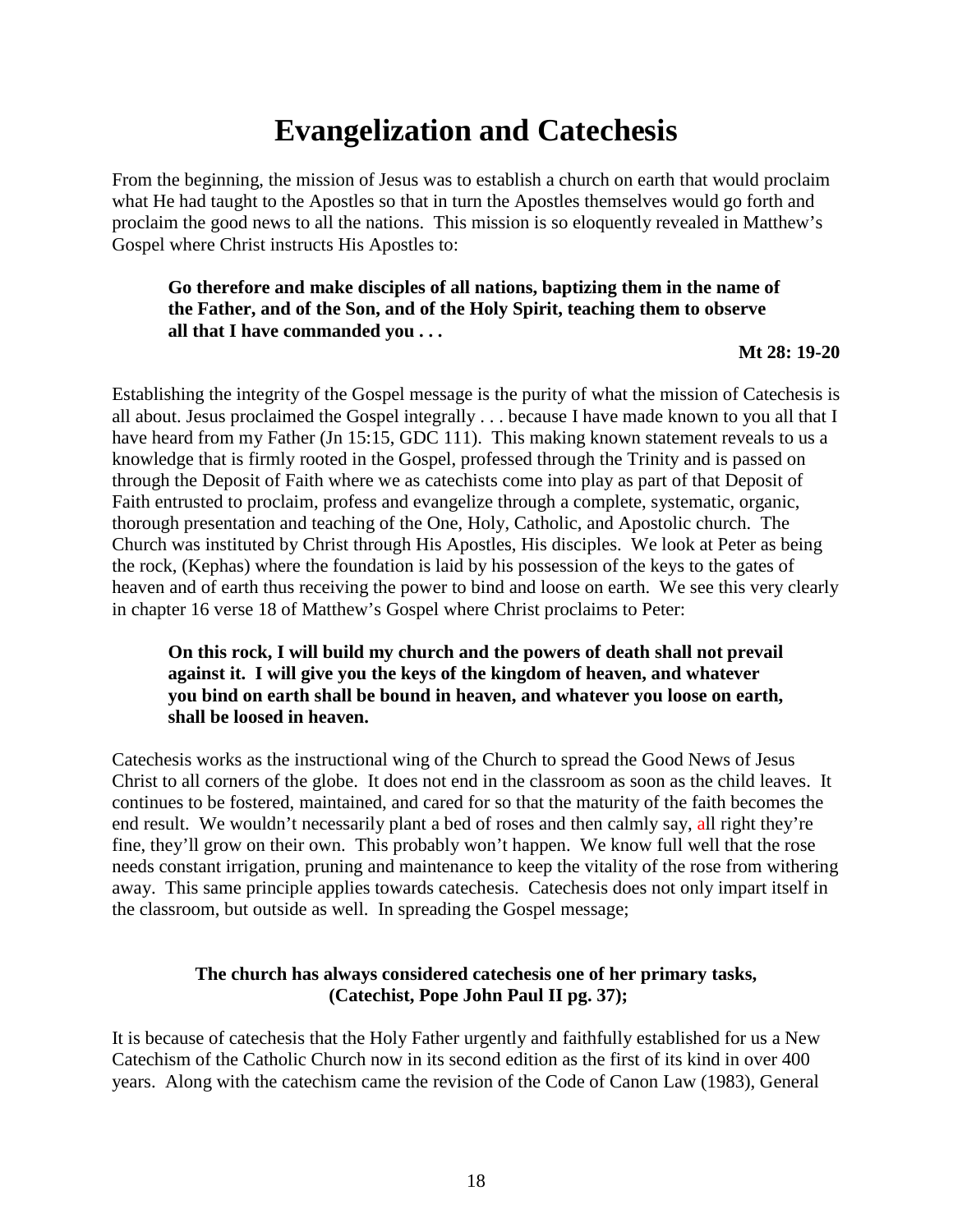Directory for Catechesis (1997), Catechesis In Our Time (1979) etc. Pope John Paul II envisioned the need to systematically promote the Catholic faith to all the faithful.

### **Primary Aim of Catechesis and the Responsibility of the Catechist**

Christ is the Divine Teacher. He is the ultimate catechist who constitutes all that we proclaim to be true. In keeping with Christ as our ultimate Divine Teacher, we find evidence in the Gospel where Jesus is seen "day after day sitting in the temple teaching" (Mt 6:25; 24:1-14; Lk. 14:15; 20:1-8). Christ's teaching was part of His missionary work on earth. The proclamation of the Gospel by Christ involved catechetical instruction to the un-catechized. Christ had to teach the people who He is as Messiah, the Son of the living God. He instructed the faithful in the key role He held for all mankind in bringing about the Redemption of humanity. He firmly presented and taught the mystery of the Blessed Trinity for all to see how He, Jesus, is the principle figure towards the Redemption and Salvation with our Father in Heaven.

### **Christ is passing on the Deposit of Faith:**

#### **My teaching is not from myself; it comes from the one who sent me. (Jn 7:16).**

The Apostles thus become the witness for Christ throughout the ends of the earth. So, then, how does all this apply to our ministry as catechists? Catechesis in Greek means to resound to avail a certain element or particle for all to see and witness. Thus, catechesis is passing on the Gospel of Jesus Christ through the use of written and spoken words plus visual and audio aids. Catechesis is based primarily on Scripture and Tradition as well as the Liturgy and wisdom of the saints. It promotes a lifelong conversion to the faith of all Christians. With, catechesis, the primary object is the mystery of Christ. A revelation occurs in the Person of Christ through God's eternal design for all mankind. Through this revelation, catechesis is established not as a mean's of promoting one's own teaching or someone's personal mastery of a subject, it is the establishment of the teachings of Jesus Christ because He is the Way, the Truth, and the Life-Jn 14:6.

#### **The Parish Religious Education Environment and Catechesis**

Catechesis is an education of children, young people and adults in the faith, which includes especially the teaching of Christian Doctrine imparted, generally speaking, in an organic and systematic way, initiating the hearers into the fullness of Christian life . . . catechesis is built on a certain number of elements of the Church's pastoral mission that have a catechetical aspect that prepare for catechesis, or that spring from it. These elements are:

> • The initial proclamation of the Gospel or missionary preaching through the kerygma (proclamation) to arouse faith. This translates into opening each catechetical session in prayer through the recitation of the daily readings and applying these readings on a daily basis. Our aim is to begin the session with the Word of God.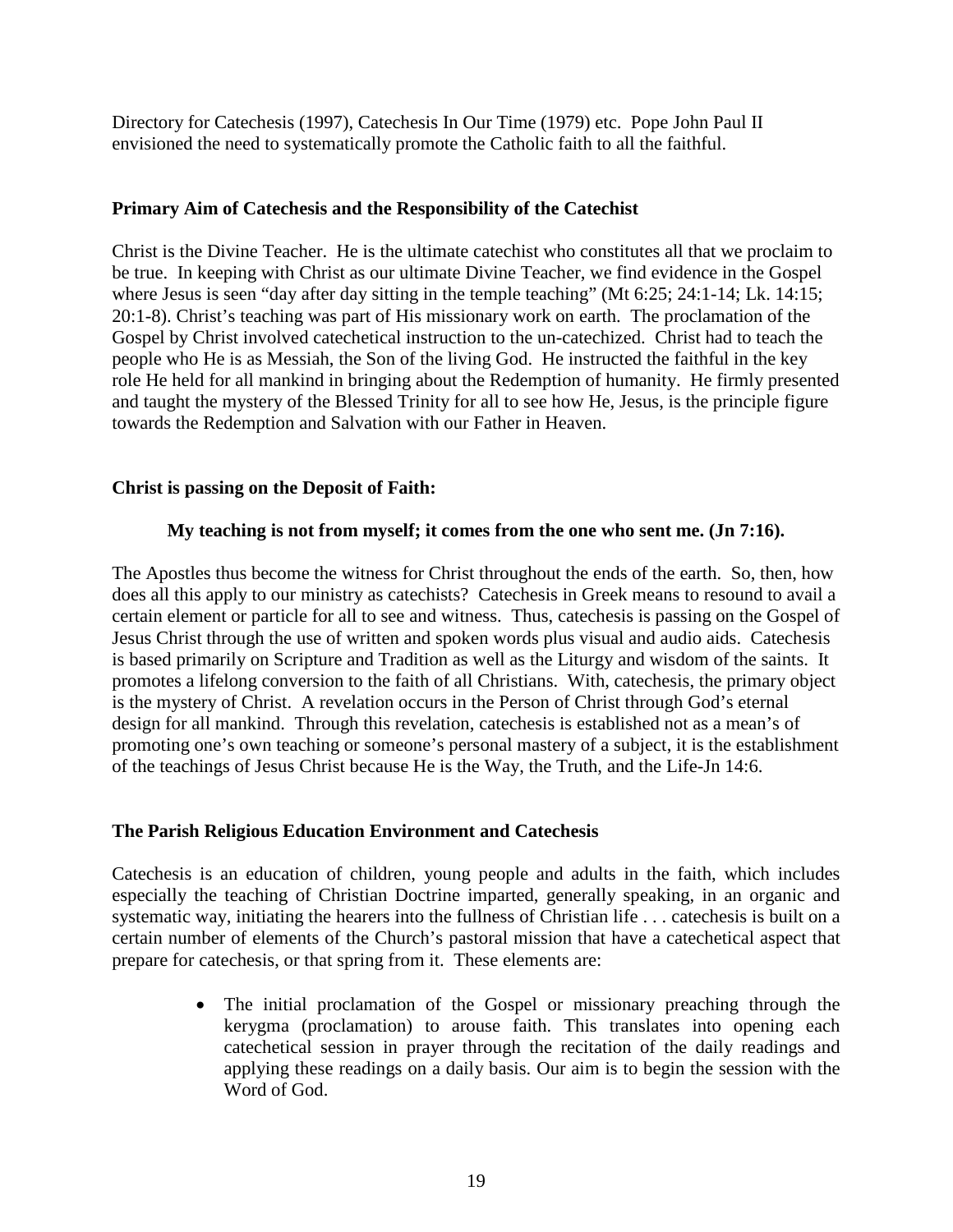- Apologetics or examination of the reasons for beliefs. All catechists must be able to articulate the chief truths of the faith to all children who desire the truth.
- Experience of Christian living. All catechists are to exhibit an authentic Christian witness by leading there students in prayer and exposing them to the truth, beauty and goodness of the Church.
- Celebration of the sacraments. Participation in the Mass and Confession as much as possible within the parish liturgical life.
- Integration onto the ecclesial community.
- Apostolic and missionary witness" (Catechesis In Our Time 18).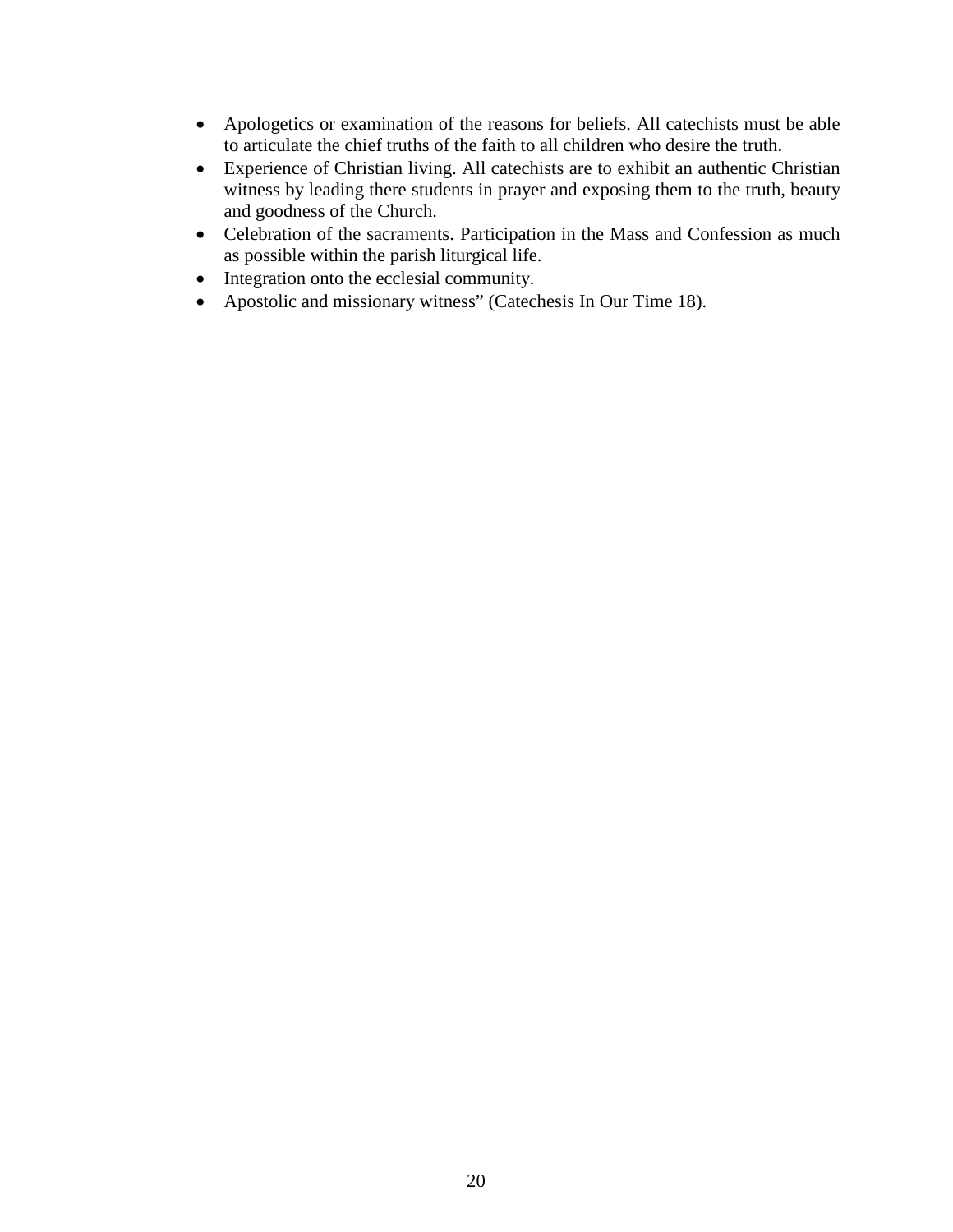## <span id="page-20-0"></span>**The Role of the Catechist in Instructing the Faith**

My brethren show not partiality as you hold the faith of our Lord Jesus Christ, the Lord of glory . . . for whoever keeps the whole law but fails in one point has become guilty of all of it . . . what does it profit, my brethren, if a man says he has faith but has no works? Can his faith save him? If a brother or a sister is ill-clad and in lack of daily food, and one of you says to them, Go in peace, be warmed and filled, without giving them the things needed for the body, what does it profit? So faith by itself, if it has no works, is dead . . . you see that a man is justified by works and not by faith alone.

### **Jas 2:1, 10, 14-17, 24**

- The first and primary role of the Catechist is to be a primary witness to the Catholic faith to the students.
- That faith must also be put into practice resulting in the cate chist being an active model of Christian charity for all to see, especially the student being catechized.
- In the act of faith and works, a catechist exemplifies the model of catechesis as a systematic, organic presentation of the faith rooted firmly in the teachings of the Catholic Church and visibly expressed through participation in the sacraments, the commandments, beatitudes, and prayer.
- The missionary mandate of Jesus, the supreme evangelist, was to proclaim the kingdom of God. In proclaiming the Kingdom of His Father, Jesus preached of the joy of the kingdom and the fruits that would be shared in the kingdom. **(GDC 34)**
- It was in the profession of the Kingdom of God where Christ fully revealed himself as true God and true man. Jesus Christ completed and perfected Revelation; he did this by way of his presence and self-manifestation-by words and works, signs and miracles, but above all by his death and glorious resurrection from the dead, and finally by sending the Spirit of Truth **(DV 4).**
- As Catechists, the constant revelation of faith must be apparent to all whom we catechize. It must not cease at the end of class time. Revelation must be on-going. It must not be stagnant or disruptive. This revelation of faith must take on the image of God who desires all men to be saved and to come to the knowledge of the truth. **(1 Tim 2:4)**
- This revelation of faith as a catechist must be communicated through the Word of God. It is in the Word where the message is transformed and communicated. "The ministry of the word, within the context of evangelization, transmits Revelation through the Church, by using human words. These, however, always refer to works: to those which God has done and continues to do, especially in the liturgy. **(GDC 50)**
- The missionary activity of the cate chists is essential ecclesial. The Church becomes the starting point in the catechetical activity of those who are catechized. Transmission of the faith occurs in the Church. It is in the celebration of the Christian mystery where catechesis is aimed. As, catechists, our definitive aim must always be "to put people not only in touch, but also in communion and intimacy, with Jesus Christ." (GDC 80, CT 5)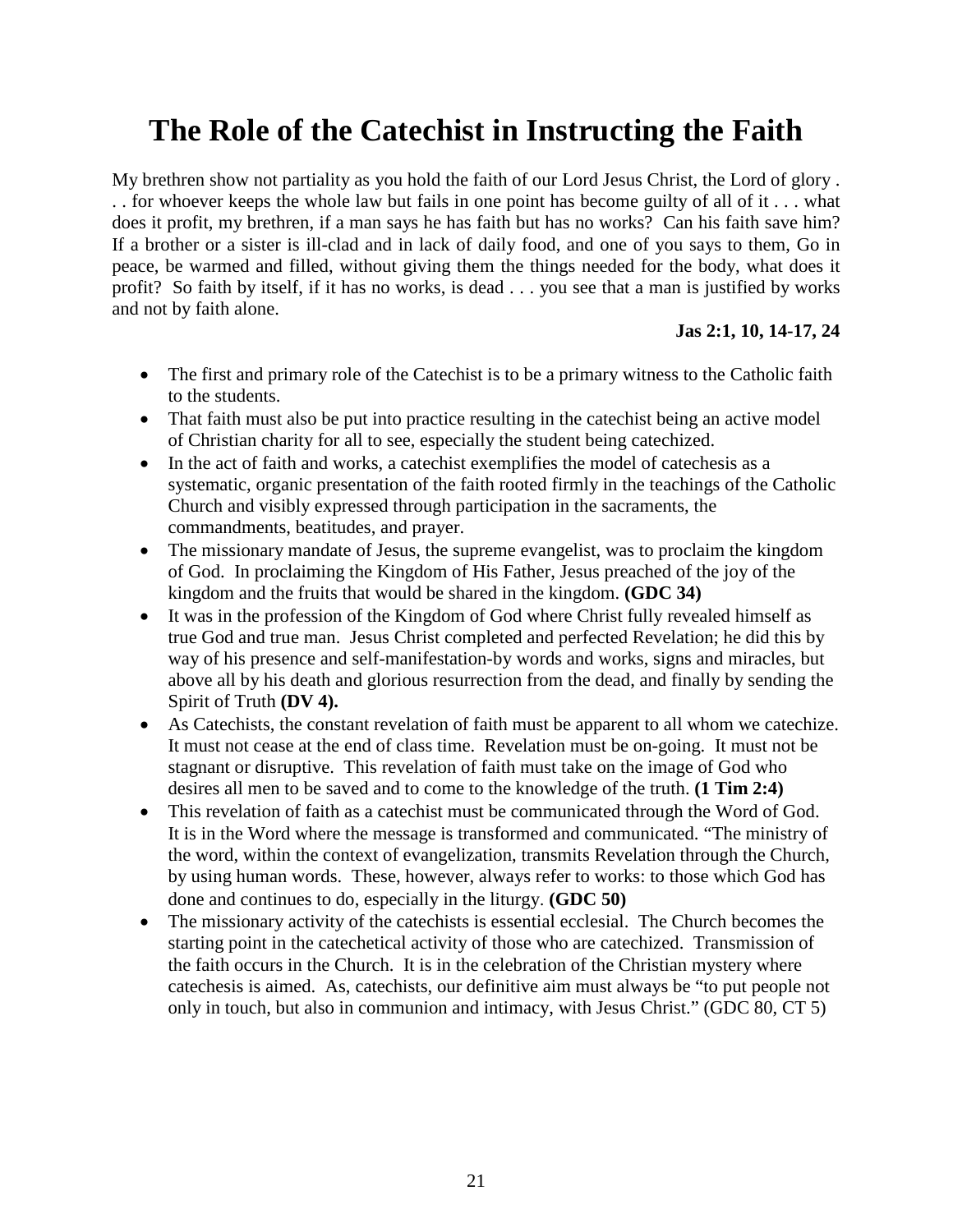## **Qualities of the Catechist**

<span id="page-21-0"></span>In discerning whom to invite to be a catechist, the DRE or CRE needs to consider the following qualities of a catechist:

#### **Response to a Call**

The individual must respond to the call to minister. The response to the call includes the willingness to give time and talent, not only to catechizing others, but to one's own continued growth in faith and understanding.

#### **Witness to the Gospel**

For catechesis to be effective, the individual must be fully committed to Jesus Christ. Faith must be shared with conviction, joy, love, enthusiasm and hope. He/she must be a person of prayer, one who reflects on the scriptures and whose Christ-like living testifies to deep faith.

#### **Commitment to the Church**

The individual strives to be an instrument of the Lord's power and a sign of the Holy Spirit's presence. The catechist realizes that it is Christ's message which he or she is called to proclaim. To insure fidelity to that message, catechists test and validate their understanding and insights in the light of the gospel message as presented by the teaching authority of the church.

#### **Sharer in the Community**

Awareness of membership in a Christian community leads to awareness of the many other communities in the world which stand in need of service. The catechist seeks to cooperate with other leaders in making the parish a focal point of community in the Church.

#### **Servant of the Community**

The catechist is committed to serving the Christian community, particularly in the parish and the community at large. Such service means taking the initiative to seek out the needs of others and to encourage students to do the same.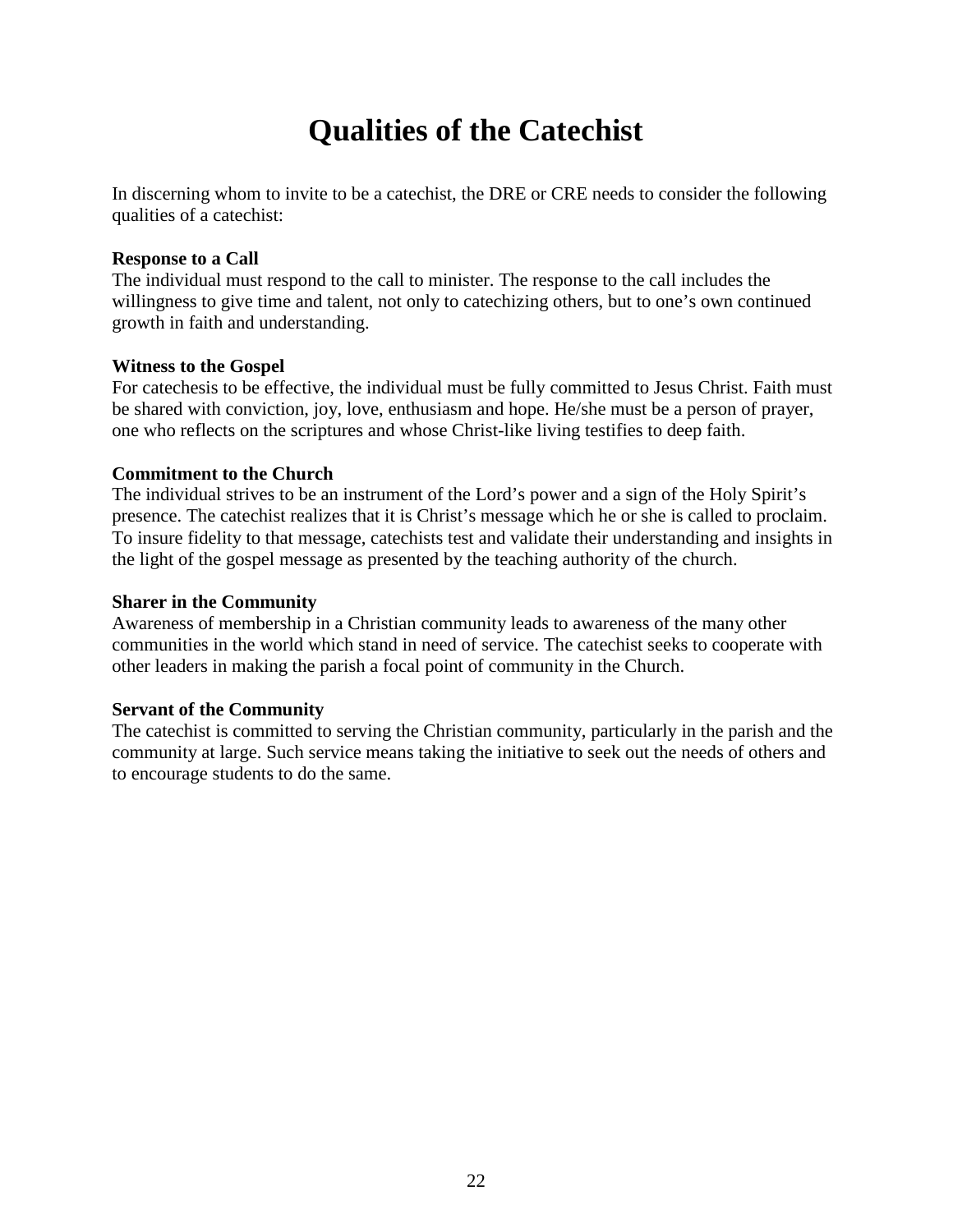## **Competencies of the Catechist**

<span id="page-22-0"></span>Although even the best preparation for catechetical ministry will have little effect without the action of the Holy Spirit in the hearts of catechists and those being catechized, catechists should seek to acquire the knowledge, skills and abilities needed to communicate the gospel message effectively.

#### **A Solid Grasp of Catholic Doctrine and Worship**

The individual should have a mature understanding of the basic teachings of the Catholic faith as contained in **The Catechism of the Catholic Church** and understand the sacramental nature of the Christian life.

#### **Familiarity with Scripture**

The individual should be familiar with the sacred scriptures and be able to use scripture for teaching, prayer, and reflection.

#### **Communication Skills**

The individual should be able to effectively utilize a variety of communication skills, creative activity skills and group skills. Thus he/she will be able to select suitable activities for desired learning environments.

#### **Ability to Use Various Methodologies**

The individual recognizes the unique needs of the participants and is able to adapt and plan a class to meet these needs.

### **Understanding of the Stages of Development**

The individual understands and is able to apply the basic elements of the psychology of learning. He/she will know the stages of moral development and be able to integrate these into teaching. The catechist will understand the stages of faith and be able to orient religious content to the level of the participant's readiness.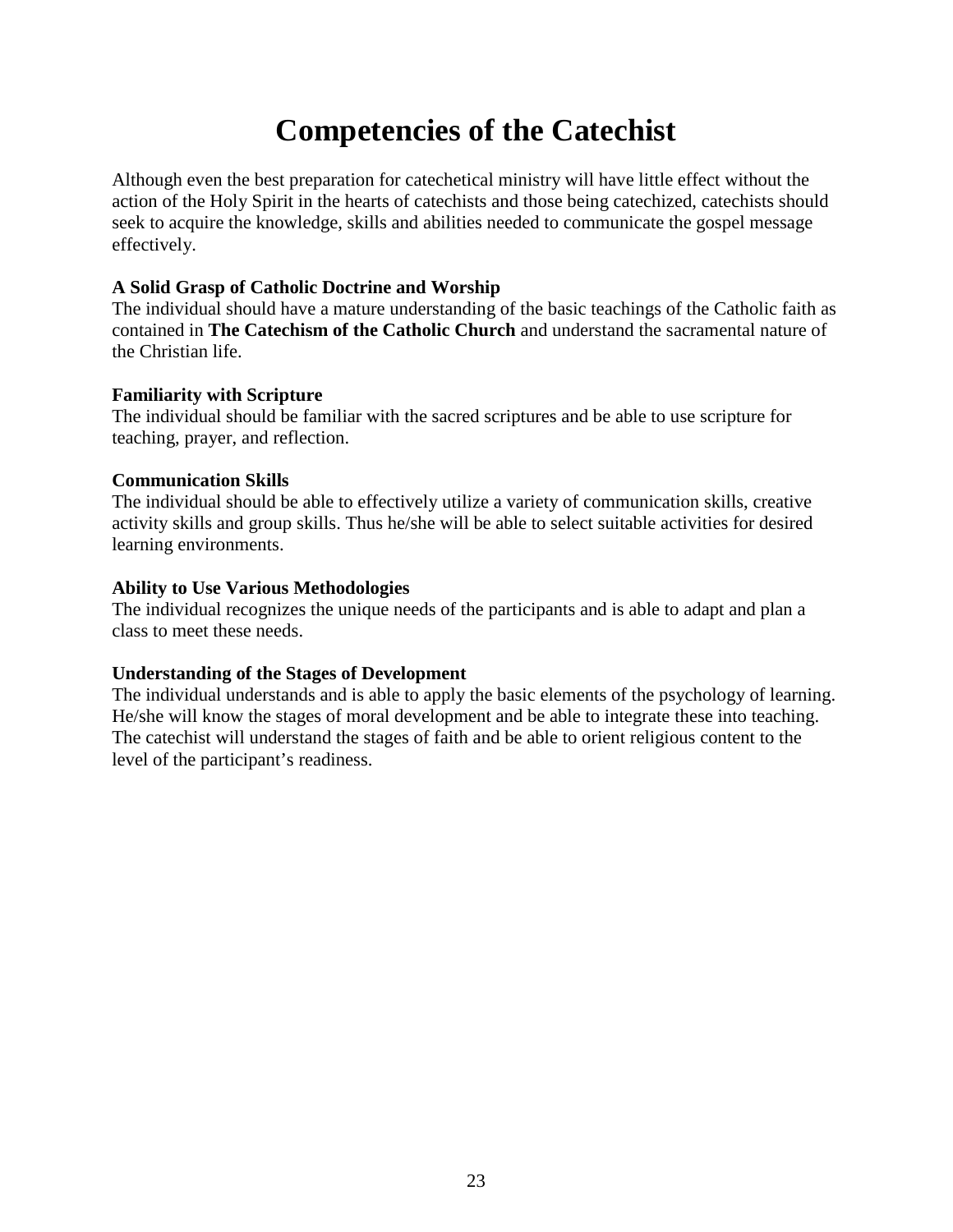## **The Role of the Laity in Ministry**

<span id="page-23-0"></span>The lay faithful participate in the common priesthood of Christ by virtue of their baptismal calling. As one chosen People of God there is one common calling to the grace of divine sonship, to the perfection of holiness, and to the fullness of faith, hope and charity (*Lumen Gentium* 32). An essential difference exists, however, between the faithful's priesthood in common and the priesthood of ministry (*LG* 11). "The specific vocation of the laity is to make the Church actively present in those places and situations where the very salt of the earth can only be spread by their efforts" (*LG* 33). The vocation of most laypersons is *ad extra* or in the midst of the world (*Gaudium et Spes* 43). Lay persons can also "receive a call to a more direct co-operation with the apostolate of the Hierarchy after the fashion of men and women who worked for the gospel at the side of the Apostle Paul, working hard for the Lord (cf. Phil 4:3; Rom 16:3ff.) (*LG* 33).

Some years ago the United States Conference of Catholic Bishops released a document entitled *Co-Workers in the Vineyard of the Lord,* which describes the role of laypersons involved in ministry roles with in local parishes and church institutions. A "lay ecclesial minister" is a generic term "meant to encompass and describe several possible roles." In parishes the pastoral associate, parish catechetical leader, youth ministry leader, school principal and director of religious instruction are examples. "Lay ecclesial minister" is not a position title, but rather describes, the role of baptized lay person which is not necessarily a lifelong commitment and should not be confused with ordained ministry. (*Co-Workers, p. 10-11*). The particular type of persons and ministries this document has in mind are those whose ecclesial service is characterized by;

- *Authorization* of the hierarchy to serve publicly in the local church
- *Leadership* in a particular area of ministry
- *Close mutual collaboration* with the pastoral ministry of bishops, priests, and deacons
- *Preparation and formation* appropriate to the level of responsibilities that are assigned to them (Co-workers, p. 10)

Persons involved in this type of lay ecclesial ministry:

- Are responding to the empowerment and gifts of the Holy Spirit received in baptism and confirmation by engaging in ministry as a paid staff person (full or part-time) or a volunteer
- Have the responsibility and the necessary authority for institutional leadership in a particular area of ministry.

Some important aspects of these dimensions include:

• Call to ministry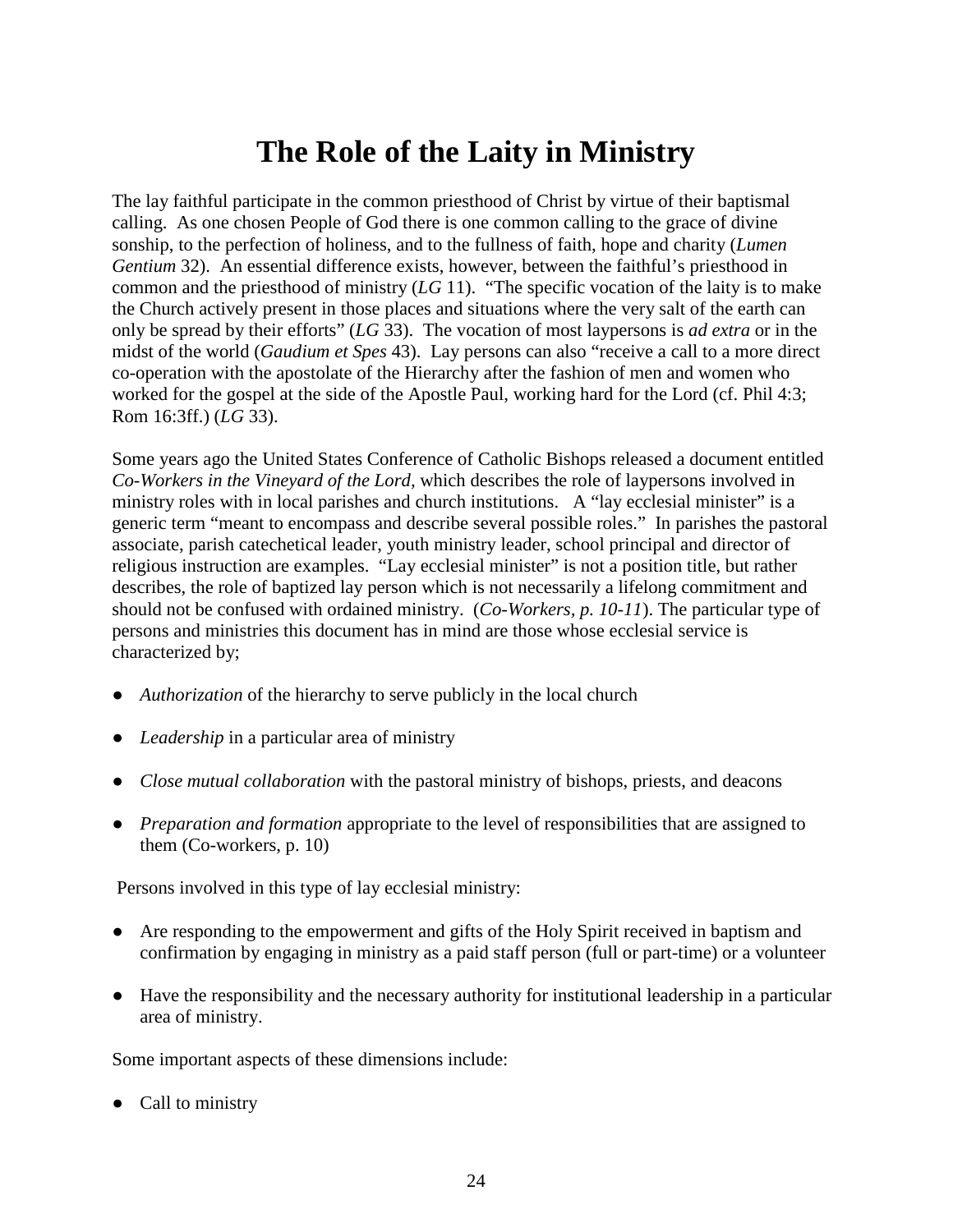- Prayerful discernment
- Formation
- Education and training for competent functioning
- Community recognition and support
- A formal and public role in ministry conferred by a competent ecclesiastical authority
- Installation in ministry through the authority of the bishop or his representative
- Close mutual collaboration with the pastoral ministry of the bishop, priests and deacons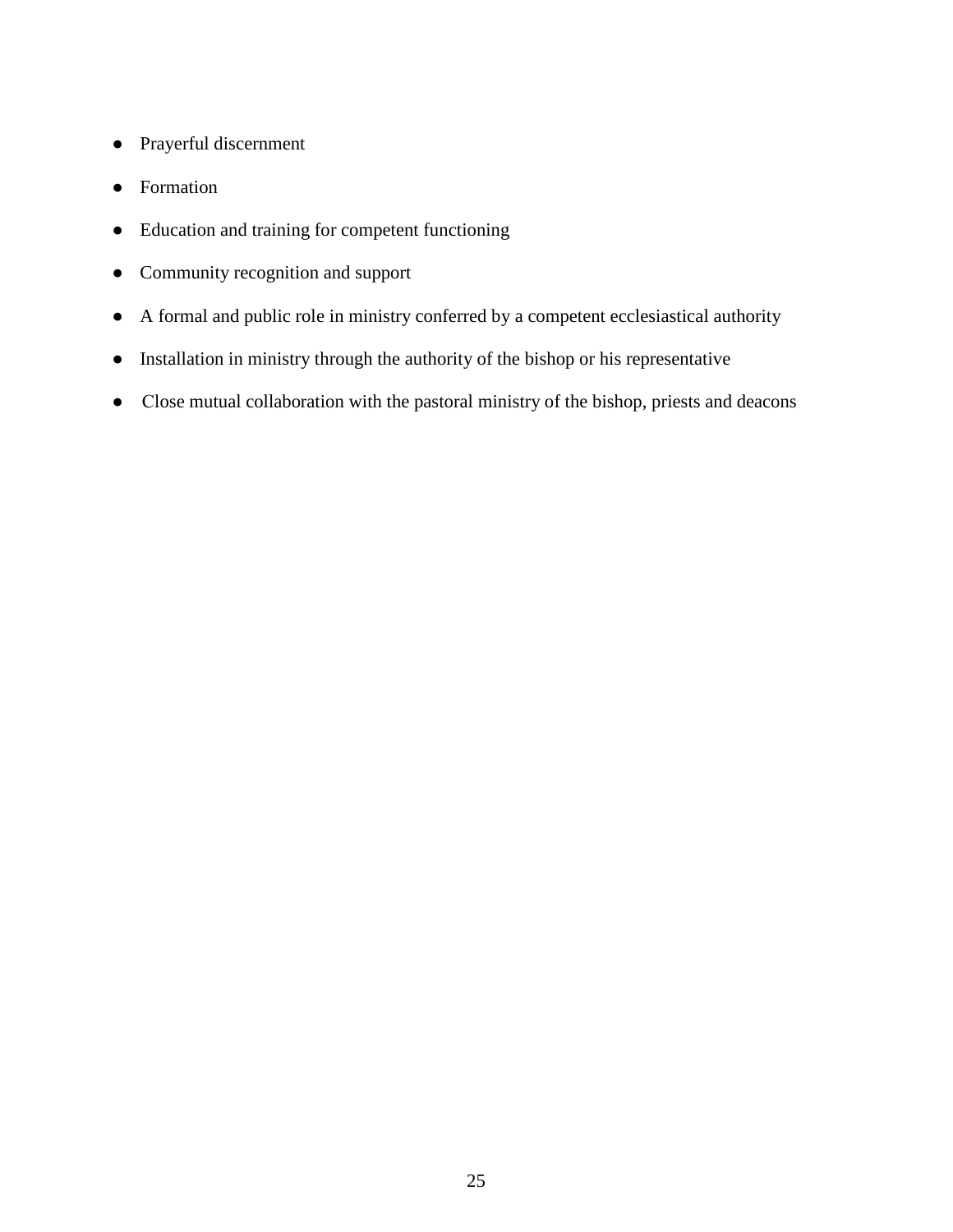## <span id="page-25-0"></span>**Role and Description of the Director of Religious Education**

### **GENERAL DESCRIPTION**

The jobs listed below are responsible for providing Evangelistic Outreach, Catechetical Formation and forming Christian Disciples to members of the parish faith community.

### **DESCRIPTION OF LEVELS**

**Director of Religious Education II:** Fully responsible for a comprehensive parish religious education program including Adult Christian formation (RCIA). This includes supervising other Religious Education personnel; managing the office; recruitment and training of volunteers; planning programs for adults, teens and children; evaluating program curricula and acting as parish resource person in methods and some areas of theology. The classification requires a Master's Degree in Religious Studies or related field and three to five years of experience in the field.

**Director of Religious Education I:** Directs several dimensions of a comprehensive parish religious education program or has full responsibility for a less comprehensive parish religious education program. This typically includes supervising support staff personnel; recruitment and training of volunteers; planning programs for adults, teens and children; evaluating program curricula and acting as parish resource person in methods and some areas of theology. The classification requires a Master's Degree in Religious Studies or related field with no experience or graduate level background in theology/catechetics with experience in the field.

**Religious Education Coordinator:** Responsible for the parish religious education program, utilizing a variety of resources to complement the Coordinator's background and skills. This typically includes managing the religious education office; supervising staff; recruitment and training of volunteers; planning programs for adults, teens or children and evaluating program curricula. The classification requires a Bachelor's Degree in Religious Studies or certification from the St. Francis De Sales Catechist Formation Program.

**Religious Education Teacher /Catechist:** Teach students in accordance with textbook content and course outlines prepared and/or approved by Religious Education Director or Coordinator; maintain a high level of enthusiasm and commitment to the teachings of the Catholic Church.

The C/DRE is a person called by the people of a given parish to share faith with them. The C/DRE is a person who has discerned the call within and has answered YES.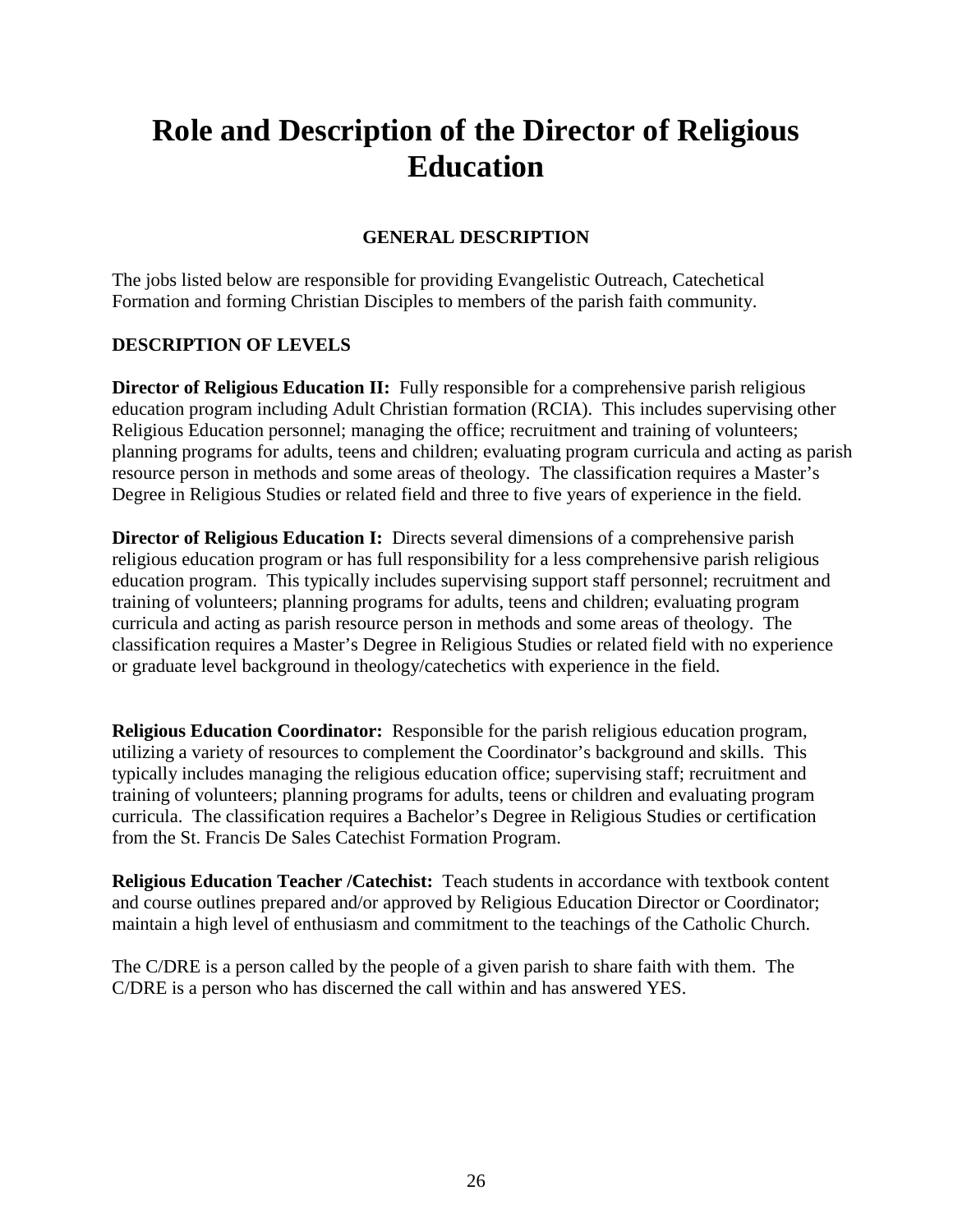## **Pertinent Definitions**

#### <span id="page-26-0"></span>**DRE – (Director of Religious Education/Faith Formation)**

A person with a Master's Degree in Theology, Religious Education, or an approved equivalent, and at least three years of administrative or teaching experience, who has demonstrated skills in organization, and who is a professional salaried member of the Parish Staff.

#### **CRE – (Coordinator of Religious Education/Faith Formation)**

A person who administers a specific segment(s) of the faith formation program of a parish, (e.g. elementary program, RCIA, Confirmation program). This person may or may not have a professional degree in Religious Education/Faith Formation and is hired (or volunteers) for a part-time ministry.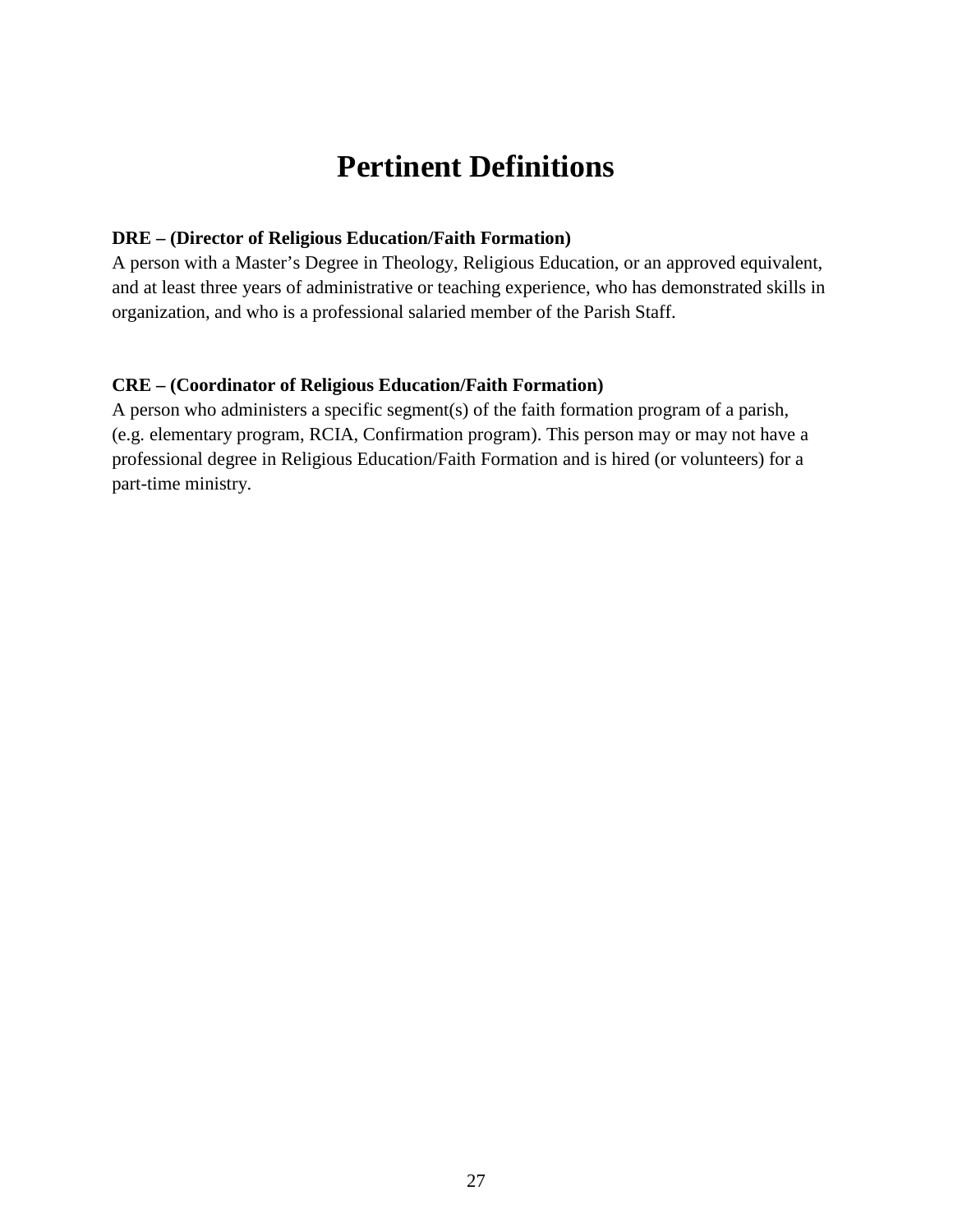## **Role Definition of the DRE**

<span id="page-27-0"></span>**Title:** Parish Director of Faith Formation/ Director of Religious Education (DRE)

**Professional Status:** Full time, paid Staff Member

**Professional Preparation:** To be a DRE requires a M.A. Degree in Religious Education, Religious Studies/Theology or a Masters of Theological Studies Degree

**Basic Function:** To direct the faith formation/catechesis of the parish community for all age groups and all cultures by involving, training, working with and coordinating the efforts of catechetical leaders.

**Accountability:** The DRE is accountable in day to day matters to the pastor and in policy matters and reporting to the parish council.

**Accountable to This Position:** Elementary Level Coordinator, Youth Catechesis, Adult Education Coordinator, Sacramental Program Coordinator, RCIA Coordinator, Faith Formation Secretary and/or Administrative Assistant.

### **Specific Responsibilities of this Position:**

1. Plans, supervises, and evaluates all faith formation/catechetical efforts of parish in accord with parish and Diocesan policies.

2. Recruits and trains adequate personnel to provide leadership for catechetical programs and coordinates their efforts.

3. Develops for approval and monitors annual faith formation budget.

4. Attends parish staff meetings.

5. Articulates the vision of faith formation within the parish community and recommends policy changes to faith formation committee/pastoral council.

6. Keeps current of trends and issues in catechesis by attending workshops and personal study. It is important the Director attends Diocesan-sponsored meetings, workshops.

7. Communicates and cooperates with all parish staff and other ministers.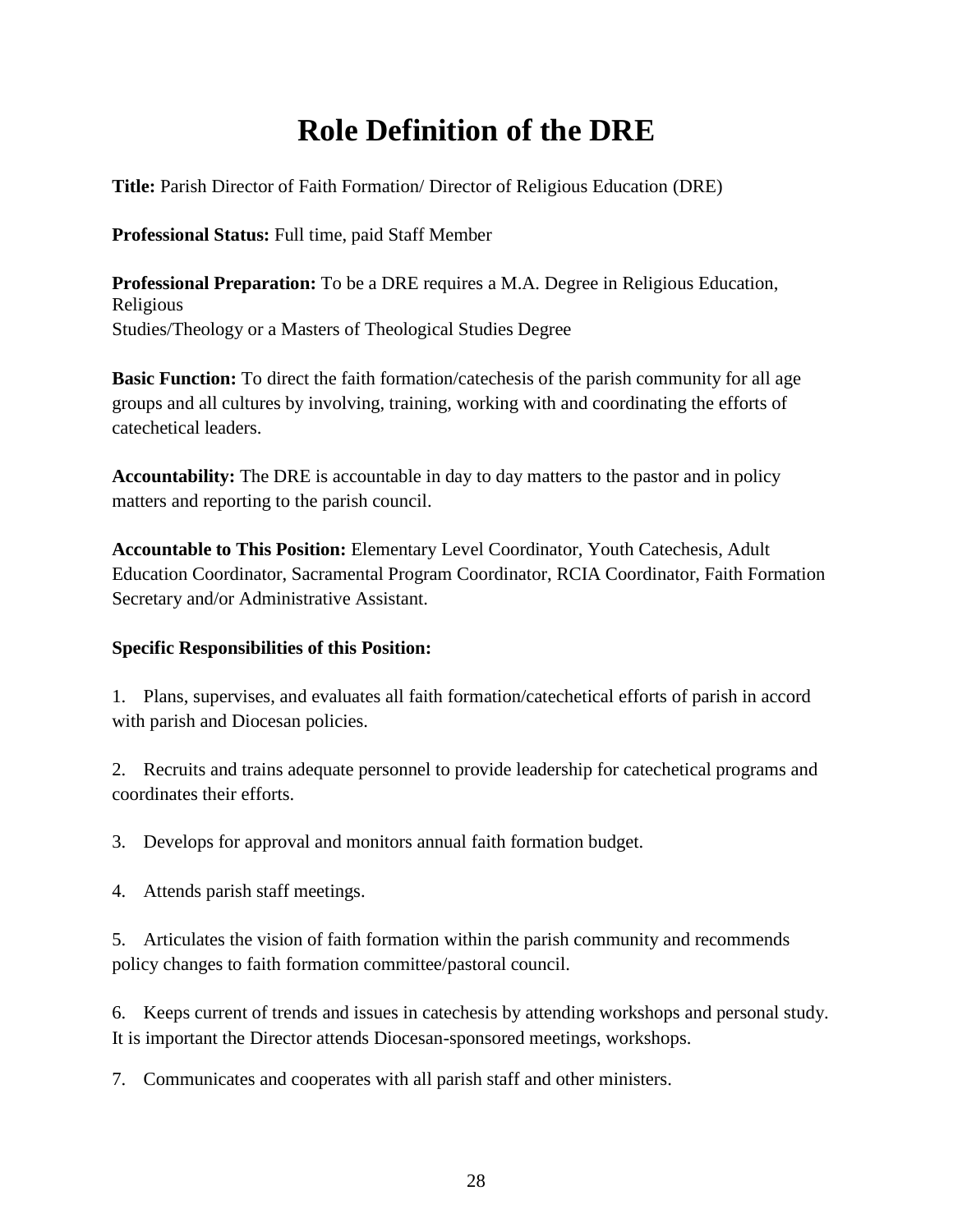8. Supervises Faith Formation Office: ordering materials, paying bills, record-keeping, communications, etc.

9. Promotes the sense of Christian community among Catholics.

10. Ensures all catechists are Keeping Children Safe trained, have had background checks (every five (5) years per diocesan policy) and signed the Diocesan Code of Conduct. Reads and disseminates training bulletins from Keeping Children's Safe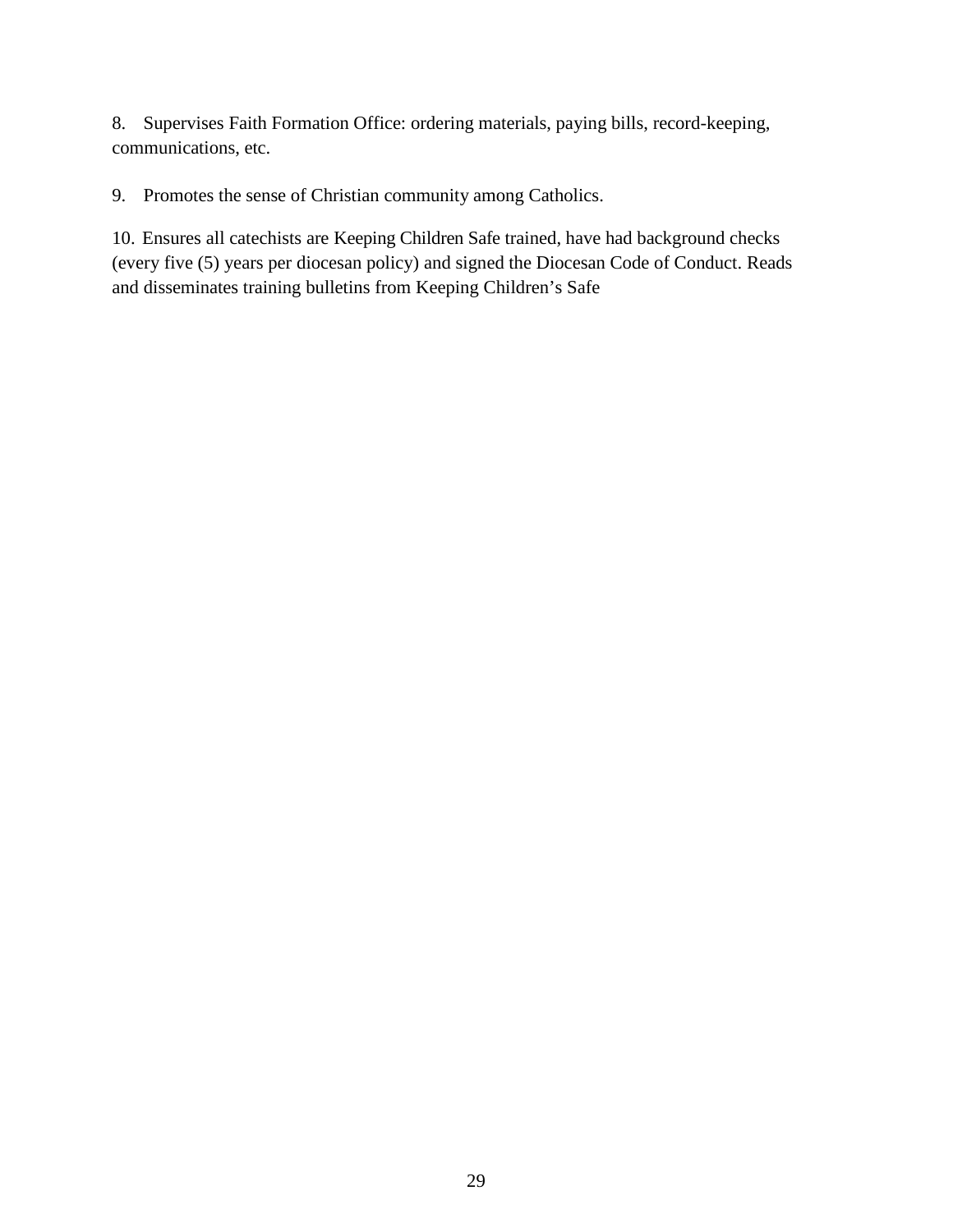## **Role Definition of the CRE**

<span id="page-29-0"></span>**Title:** Coordinator of Faith Formation/Religious Education (CRE)

**Profession Preparation**: Preferably, the CRE position requires a B.A. in Religious Education/Theology or a Religious Studies Certificate. The minimal requirement is Diocesan Certification as a catechist with at least three years of experience as a catechist.

**Professional Status:** Full-time or part-time paid staff member (in a small parish, a volunteer may be necessary)

**Basic Function:** To coordinate the faith formation/catechetical efforts for the specified age group by involving, training and working with various volunteer personnel of the parish.

**Accountability:** The coordinator is accountable to the parish director of faith formation and to the Pastor.

## **Specific Responsibilities of This Position:**

1. In coordination with the director and Pastor, plans, supervises, and evaluates a specific age level of faith formation efforts of the parish in accord with parish and Diocesan guidelines.

2. Encourages and conducts the training of adequate personnel to properly carry out the program objectives for this age level, including but not limited to facilitating catechist formation.

3. Meets with other parish faith formation coordinators and reports on accomplishments and needs.

4. Accepts assignments of special nature that can be mutually agreed upon with the director and pastor.

5. Has the desire to further own education through various modes of self-study, reading, formal classes and attending Diocesan Workshops, In-Service Days, and Conferences.

6. Ensures all catechists are Safe Environment trained, have had background checks and signed the Diocesan Code of Conduct.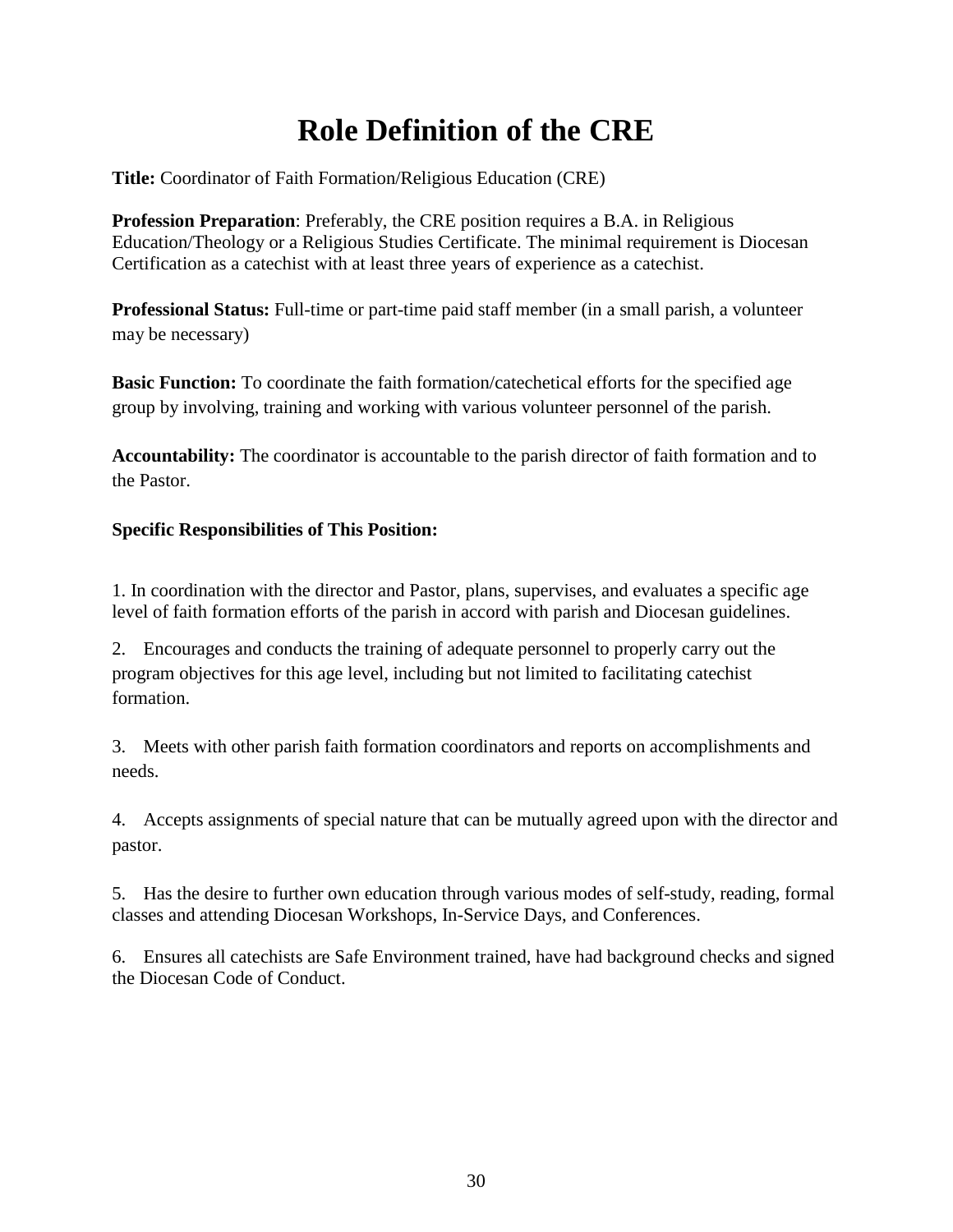## **How to Hire a DRE**

<span id="page-30-0"></span>Hiring a new DRE involves much work, but using the right tools to find the right person can make the process go smoothly and result in a thriving parish catechetical life! It is important to have the right person and the right catechetical plan in place for your parish to have a thriving catechetical ministry.

*How to Hire a Director of Religious Education: A Seven-Step Process for Parishes 1*is an easily followed reference with advice on the steps needed to search for and hire a DRE. A brief outline of the seven steps found in this book follows:

#### **Step 1: Form a Search Committee**

While not required, a committee helps remove the stress of the search process from the shoulders of just one individual. Committees are highly recommended for the burden-sharing and the experience they bring to the hiring process.

### **Step 2: Develop a Job Description**

A job description is necessary to have a comprehensive description of the duties the DRE is expected to perform. Before creating a job description, it is recommended to review the catechetical goals, needs, and resources of the parish. A sample job description can be found in this document.

### **Step 3: Advertise the Position**

Many things must be considered when advertising for an opening for a DRE. Often, the competition is high among parishes and it is necessary to carefully plan and execute advertising to find candidates. It is important to identify parish strong points, consider a salary that is competitive, consider location and work environment. It is recommended that help be received in writing the advertising copy from parishioners or others who have experience writing advertising copy. Parishes may decide to advertise on a national level, a regional level, or a local level (own diocese). Once you prepare an application packet and have your advertising plan ready, you can begin to advertise for applicants.

#### **Step 4: Screen Applicants**

The number of applicants determines how much work is involved in the screening process. First, eliminate unqualified applicants. With remaining applicants, rank them by what the search committee deems the most important qualifications. References should be obtained, as well as checking any background history (employment, academic, criminal).

<sup>&</sup>lt;sup>1</sup> National Conference for Catechetical Leadership. How to Hire a Director of Religious Education: A Seven-Step Process for Parishes. Washington, DC: National Conference for Catechetical Leadership, 2002.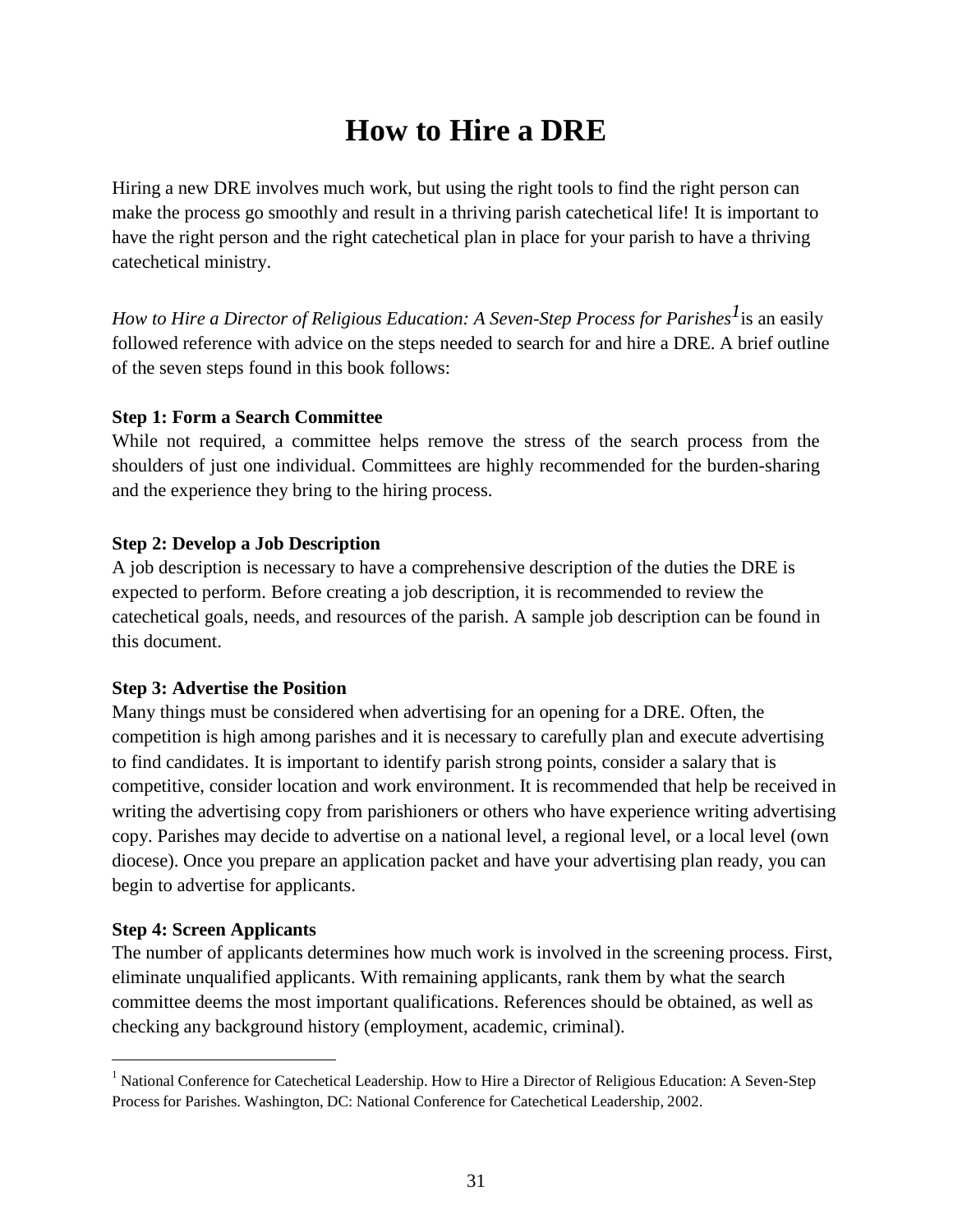The finalists are then ready to move to the interview process. It is not recommended to contact applicants who are not considered at this time, as you may want to contact them later if the top choice does not work out

### **Step 5: Conduct Interviews**

The search committee is responsible for overseeing the interview process, not performing the actual interviews. The interview team should consist of a facilitator who directs the process, and four or five other persons representing a cross section of parish membership. You may also want to invite a neighboring DRE or a member of diocesan staff to assist in the interviewing process. Scheduling of interviews, and arranging any necessary transportation and hospitality should be anticipated. The interview team should be provided with a copy of the job description and the complete application file of the interviewee. The main purpose of the interview is to determine how well each candidate fits the job qualifications. As soon as possible after the interviews are complete, the interview team should meet to make a decision, and notify the pastor of their choice.

#### **Step 6: Negotiate Employment Agreement**

This process is similar to hiring any parish employee. A parish representative (appointed to make adjustments to the employment agreement, within understood boundaries) meets with the new hire. The Employment Agreement should have been determined prior to the search process to include salary, benefits package, sick leave and vacation policies. During meeting, clarifications can be made as needed and any specific concerns addressed. Once both parties are satisfied, the agreement is signed and the new employee welcomed.

### **Step 7: Welcome and Support the New DRE**

Introductions meet and greets, and orientations are all part of welcoming the new DRE to the parish and the position. A supportive work environment helps the new DRE adjust to the new position and the people he/she ministers with.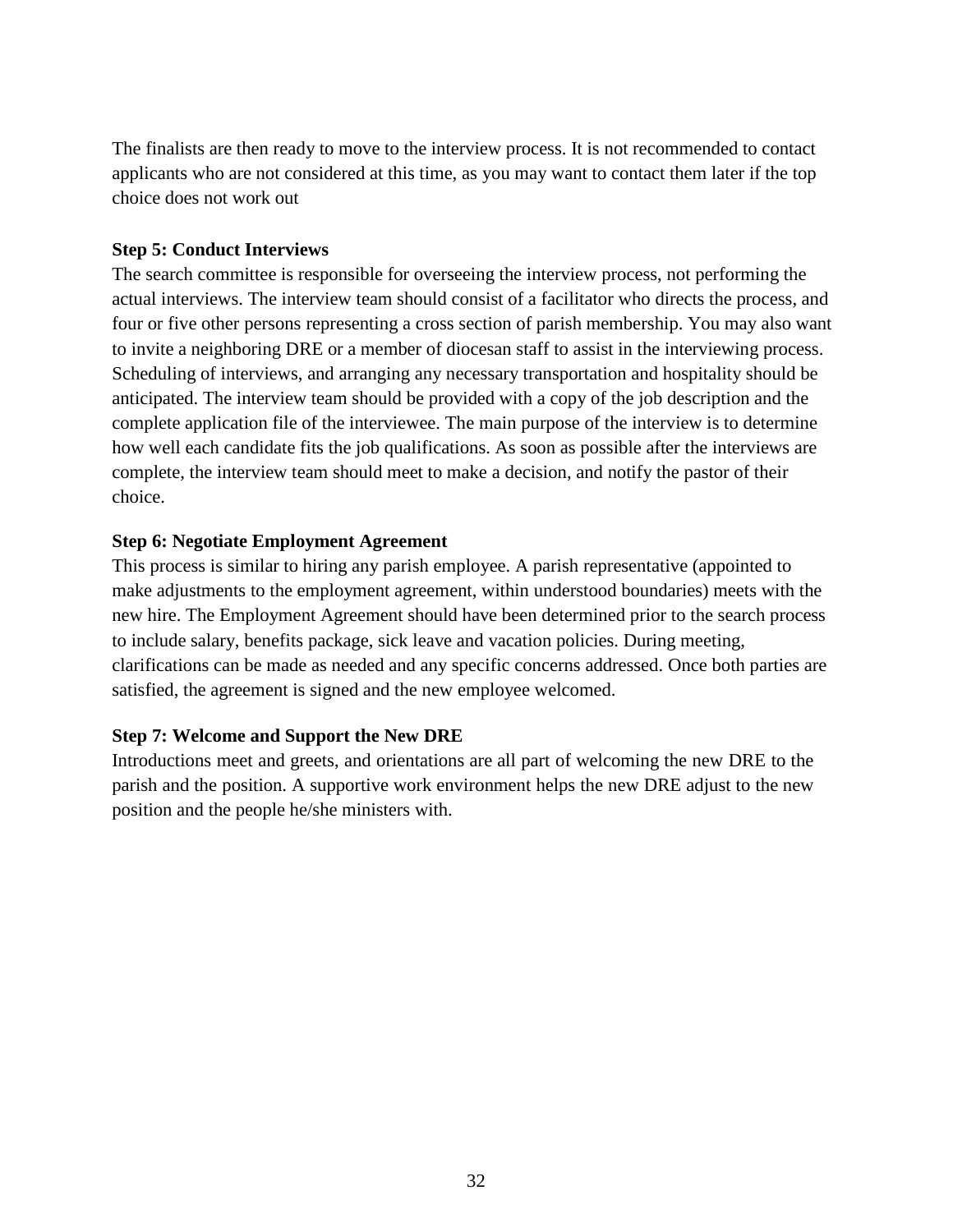## **DRE Compensation**

<span id="page-32-0"></span>In implementing the policy of just compensation for parish directors and coordinators, the hiring committee will look to the job description of the person being considered. The committee might also look to the local Catholic school salary schedule in order to determine some general salary parameters. In addition, the committee might contact the Human Resources Office for assistance in determining a just salary scale as well as just compensation. Just compensation for C/DREs will take into consideration the administrative role and responsibility.

C/DREs are to be paid just compensation in accordance with professional preparation, background, experience, job description and other qualifications. Additional benefits such as professional allowances, workshops and other types of in-service assistance are to be provided to aid this ministry.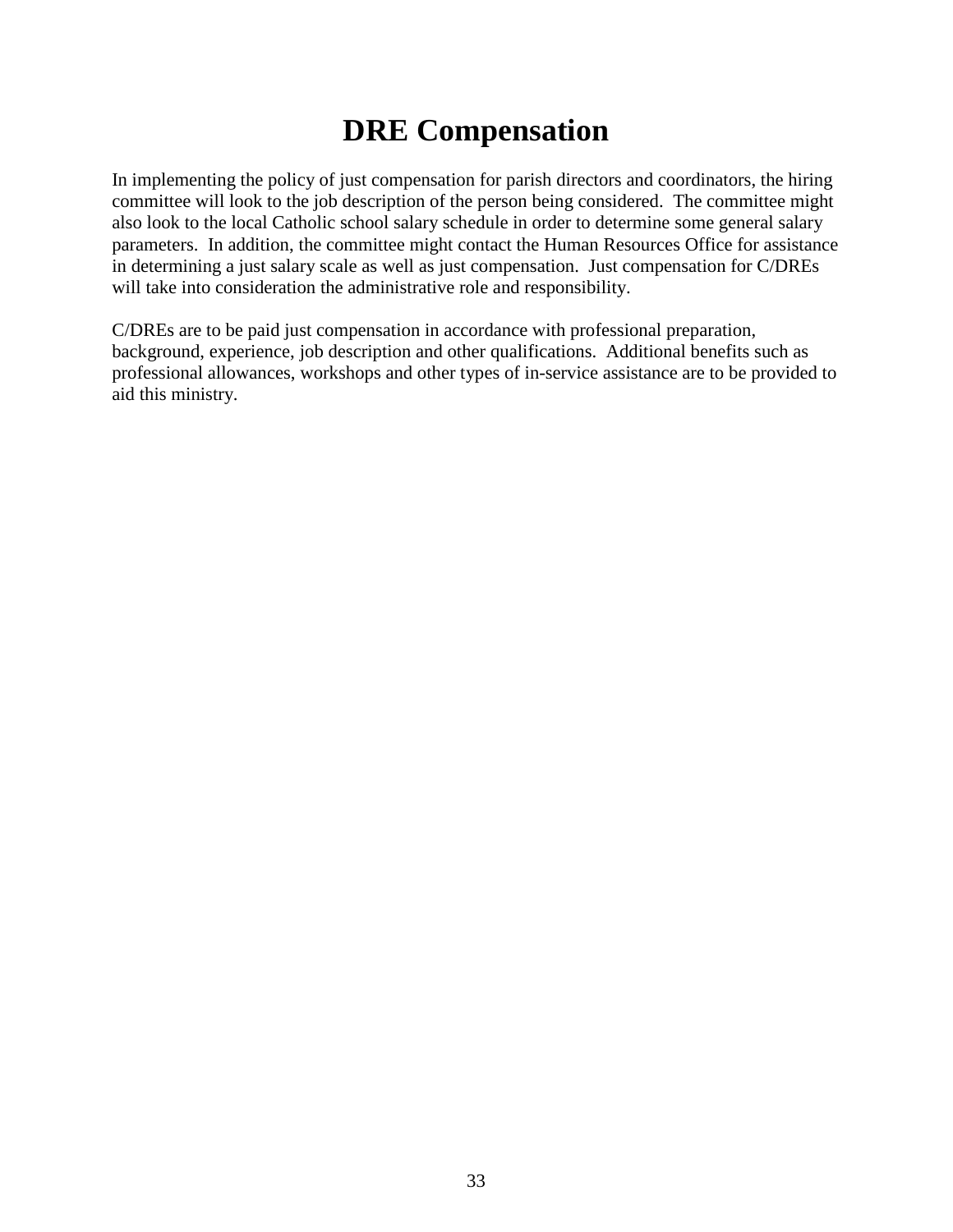## **Relationship with the Parish Catechist**

<span id="page-33-0"></span>The *National Directory for Catechesis* states:

*The apostolic work of the catechist springs from the Sacrament of Baptism through which all believers come to share in the prophetic ministry of Christ and the evangelizing mission of the Church…. Catechists are to identify and create "suitable conditions which are necessary for the Christian message to be sought, accepted, and more profoundly investigated" for each of the various groups they serve.* [NDC 54 (p. 288-9)]

It is the responsibility of the DRE/CRE to recruit catechists. A general outline of a potential recruitment process is below.

### **Process for recruitment and interview:**

The DRE calls the prospective catechist for an appointment at their mutual convenience. At the appointed time, the DRE covers the following with the prospective catechist:

- 1. Discusses the "Mission Statement" and/or the goals and objectives of the Faith Formation Program.
- 1. Discusses the importance of the laity helping to fulfill the "Mission Statement" and/or the goals and objectives.
- 2. Gives the prospective catechist a copy of the job description.
- 3. Walks through the job description, task by task.
- 4. Tells why the catechist was selected.
- 5. Asks the prospective catechist to reflect prayerfully for a few days.
- 6. DRE calls for the prospective catechist's response.

### **Support for the parish catechist:**

- 1. The DRE conducts an orientation to outline the specifics of the particular grade level and how it fits into the whole program.
- 2. The DRE provides the catechist with a copy of a Teacher's Manual for the level taught andexplains how to use it.
- 3. THE DRE supplies the catechist with copies of lesson planning forms and gives assistance in filling out the forms.
- 4. The DRE gives the catechist a listing of resources from the parish and Diocesan Office that can be used to supplement textbook material.
- 5. The DRE informs the catechist of various times for community building activities.
- 6. The DRE gives the catechist a schedule of classes, in-services, and special events for the upcoming year.
- 7. The DRE encourages the catechist to share experiences, both positive and negative.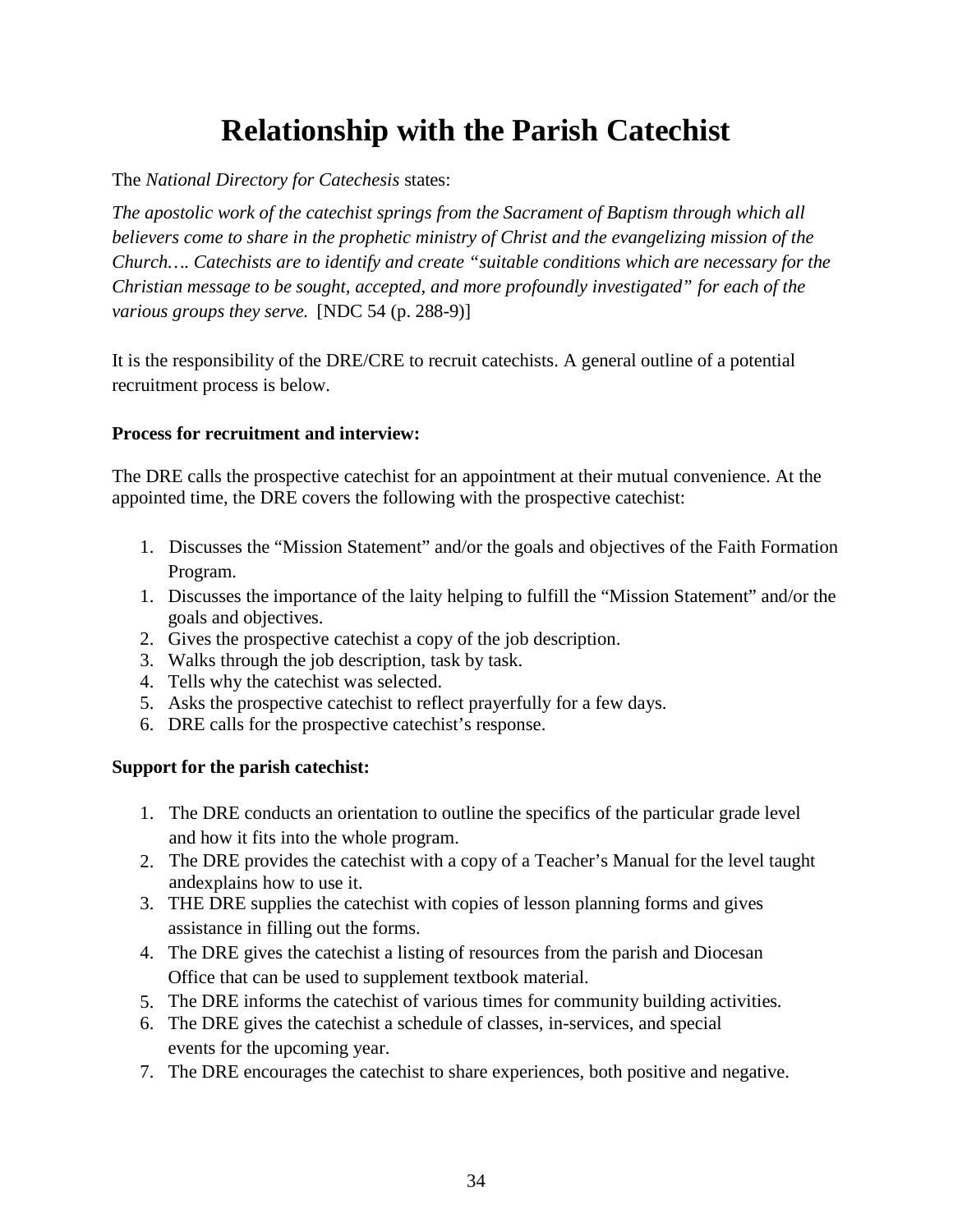## **In-Service for Catechists**

<span id="page-34-0"></span>The *National Directory for Catechesis* states:

*Programs of formation should be designed to help them [catechists] acquire the knowledge and skills they need to hand on the faith to those entrusted to their care and assist them in living as disciples in Christ.* [NDC 55 (p. 235)]

Men and women from all walks of life volunteer for parish catechetical programs. Parish and diocesan programs for the preparation and in-service training of volunteers should include the following elements:

- 1. Basic orientation and preparation, including instruction in Catechetics, catechetical methodologies, evangelization and discipleship, theology, Sacred Scripture, Doctrine, the Catechism of the Catholic Church, General Director for Catechesis, National Director of Catechesis, Catechesis In Our Time, Liturgical Catechesis, RCIA etc. . They should be shown how to identify goals and achieve them in their particular circumstances.
- 2. Opportunities for liturgical celebrations, prayer, retreats, and other experiences of Christian community with others engaged in this ministry.
- 3. Continuing in-service educational activities.
- 4. Regular assistance, from more experienced persons, in planning and evaluating their performance.
- 5. Opportunities to evaluate not only their performance but the programs in which they are involved.
- 6. More specialized training for those who will work with persons with disabilities.
- 7. Cultivation of a sense of community among the catechists during the entire formation process.
- 8. Some form of commissioning ceremony which expresses the faith community's call and the catechists' dedicated response.

In-service for catechists is necessary for achieving the above. It will also help strengthen faith formation programs. Therefore, in-service should be scheduled periodically during the year. In addition, the Director of Faith Formation/Religious Education needs to inform catechists of the educational opportunities sponsored by the diocese.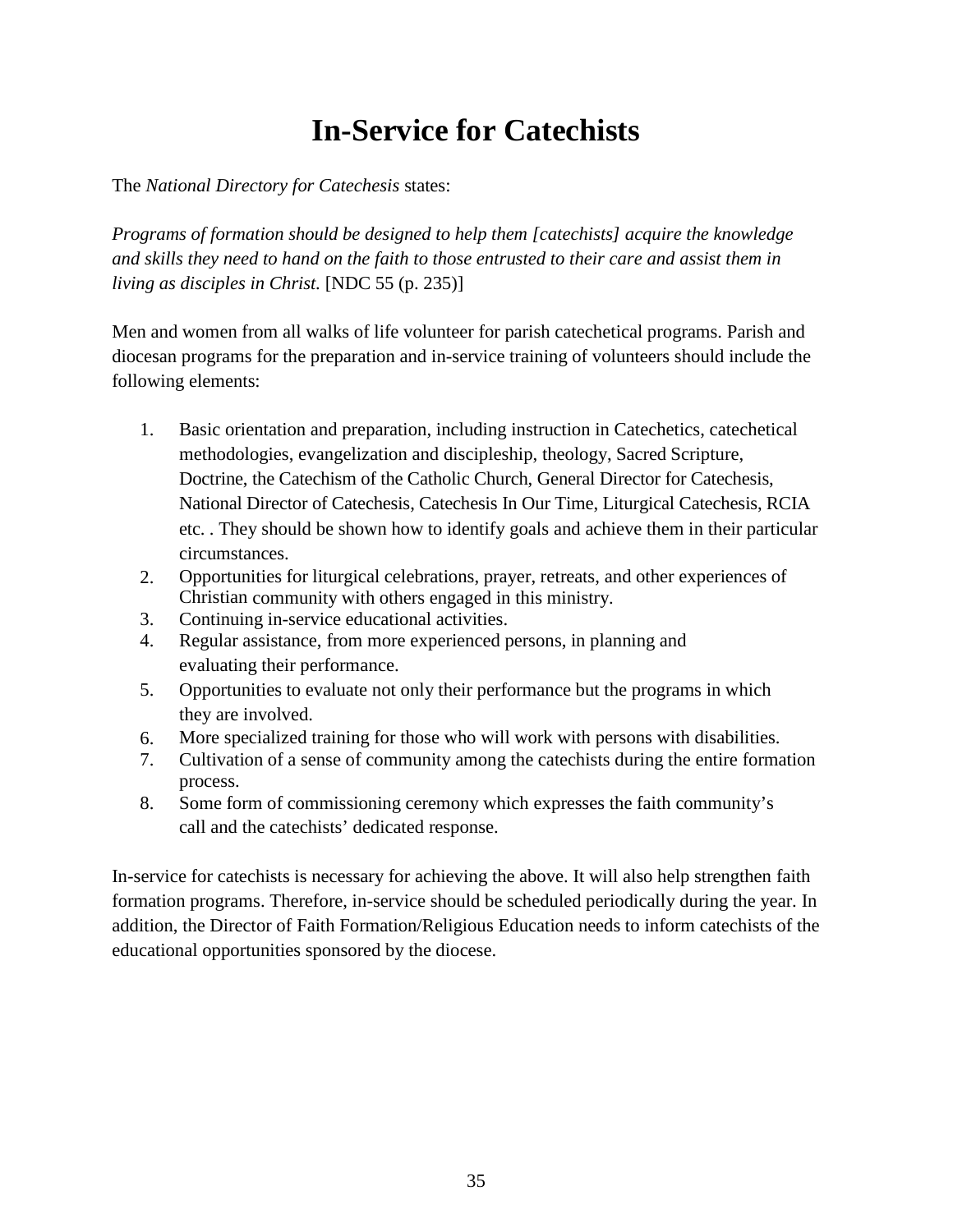## **Job Description for Parish Catechist**

## <span id="page-35-0"></span>**QUALITIES**

- 1. Practices the Catholic faith and is actively involved in parish life.
- 2. Knows and supports the teaching of the Catholic Church.
- 3. Shows a concern for ongoing personal spiritual growth.
- 4. Maintains a positive attitude in relating to others.
- 5. Holds diocesan certification/working toward it.
- 6. Relates well to the assigned age

### level. **GENERAL**

## **RESPONSIBILITIES**

The catechist, under the leadership of the DRE, will provide quality instruction to the students at the grade level assigned. Being aware of the call to proclaim the Good News, the catechist will enrich and guide the spiritual formation of the students by witnessing as a true disciple of Jesus Christ.

## **A. Class Planning**

1. Cooperates with the DRE in implementing the goals and objectives of the parish program of faith formation.

2. Follows the Diocesan Curriculum Guide, Grade Pre K-12, in planning the content to be taught.

- 3. Observes parish guidelines for using resource materials.
- 4. Makes arrangements with parish director for using Diocesan Resources.
- 5. Requests needed supplies from the DRE.
- 6. Prepares weekly lesson plans using a form provided by the DRE.

## **B. Classroom Management**

- 1. Is punctual for each class.
- 2. Notifies the DRE when there is a need to be absent.
- 3. Arranges teaching area to be attractive, orderly, and conducive to learning.
- 4. Greets students as they enter the classroom.
- 5. Establishes routine procedures for carrying out instructional process.
- 6. Sets few, simple and clear rules of discipline.
- 7. Follows through and is consistent in rules of discipline.
- 8. Is firm, but kind, with students.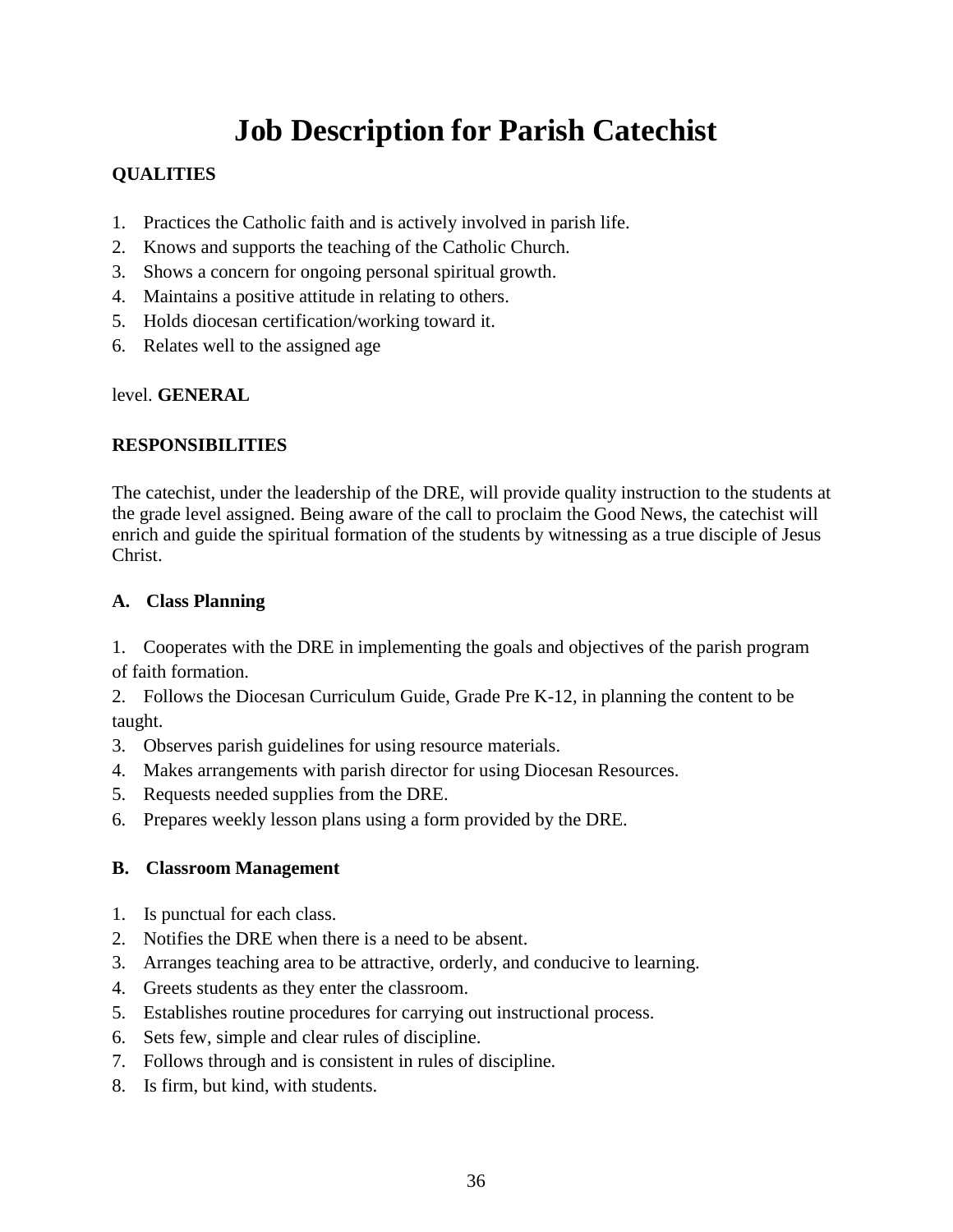9. Leaves teaching area in order.

#### **C. Classroom Instruction**

- 1. Begins and ends lesson on time.
- 2. Keeps the attention of all students.
- 3. Presents material clearly, with enthusiasm, and in an interesting manner.
- 4. Reviews previous lesson.
- 5. Relates new material to previous learning.
- 6. Uses a variety of methods to present material.
- 7. Uses audiovisuals to reinforce, enrich or review material.
- 8. Summarizes lesson at the end of class presentation
- 9. Makes appropriate assignments being aware of students' family structure.
- 10. Evaluates each class session.

## **RELATIONSHIPS**

- 1. Cooperates with the parish DRE.
- 2. Attends in-service opportunities for catechists at the parish level.
- 3. Attends Diocesan in-service opportunities for catechists.
- 4. Informs parents of children's progress.
- 5. Keeps parents informed of discipline, special learning difficulties, or special needs observed about their children.
- 6. Is sensitive to the various family structures.
- 7. Works with other parish organizations sharing in the same space.
- 8. Follows the directives of the pastor and/or DRE in planning liturgies and sacramental programs.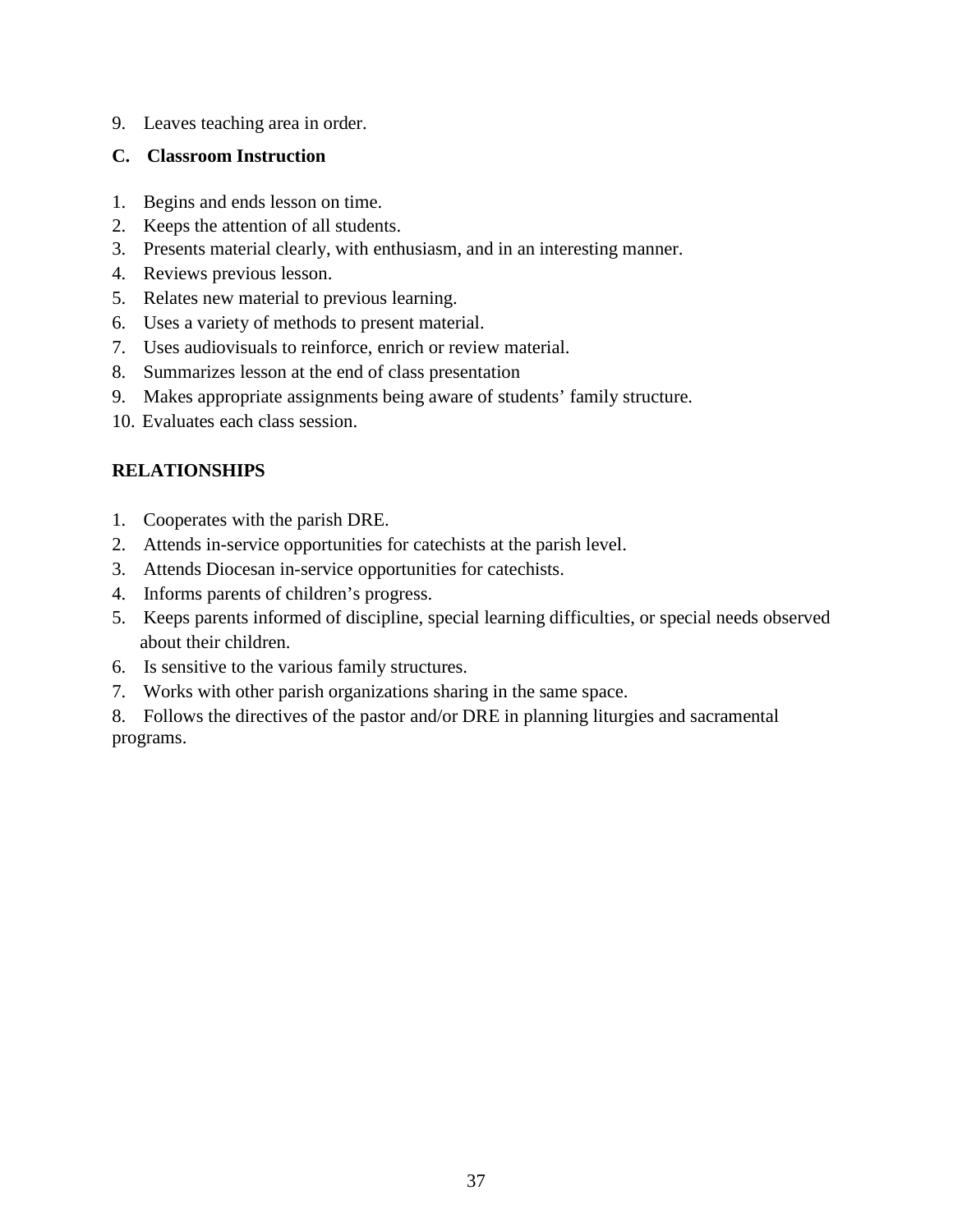# **Diocesan Catechetical Certification**

- I. According to canon law parents bear primary responsibility for the Catholic education of their children. But by virtue of our Baptism and Confirmation, every Catholic bears some responsibility for teaching the Catholic faith. Even volunteer catechists should be "practicing Catholics who participate fully in the communal worship and life of the Church and who have been prepared for the apostolate by appropriate catechetical training. Their commissioning by the Church is a participation in the divine calling to teach as Jesus did" (*National Directory for Catechesis*, pp. 228-229). Their spiritual life should be characterized by among other things a love of God and his holy people, personal prayer, missionary zeal and a devotion to Mary, the first disciple and model of catechists (NDC, p. 229)
- II. Catechists need preparation and ongoing formation. The parish in co-operation with the diocese should plan to prepare catechists for their calling. *The St. Francis De Sales Catechist Formation Program has a two year formation process that will provide catechetical certification through a balanced curriculum based upon Scripture, the Catechism and many other resources.* The United State Conference of catholic Bishops' (USCCB) document, *Our Hearts Were Burning Within Us: A Pastoral Plan for Adult Faith Formation in the United States* (OHWB), points to six dimensions of faith that should be taught:
	- Knowledge of the faith
	- Moral formation
	- Prayer
	- Liturgical life
	- Community life
	- Missionary spirit

Catechists who come from another diocese may consult the Department of Catechesis as to certification requirements and credit for courses taken in other dioceses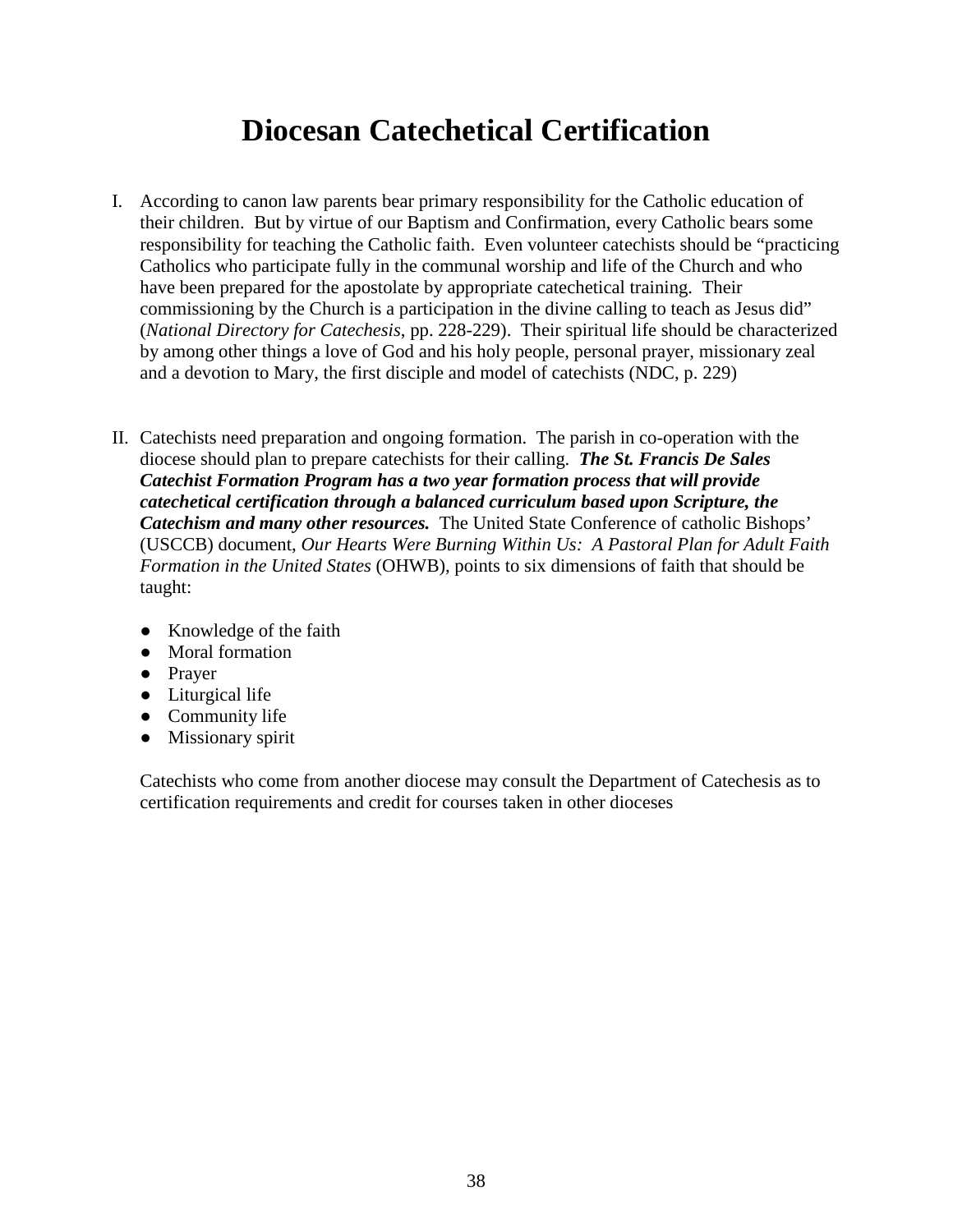# **St. Francis De Sales Catechist Formation Program**

The objective of the Catechist Formation Program is to prepare the catechist to be an effective witness and teacher of the Gospel of Jesus Christ. The aim of all Catechetical instruction is to place the student in an intimate relationship with Jesus Christ. (CT, 5, 20)

One of the main tenets of this program is to assist the catechist in forming and developing sound catechetical lesson plans that will draw the student toward a closer relationship with Jesus Christ. Throughout this program emphasis is placed on using sound resources such *as Sacred Scripture, the Catechism of the Catholic Church, Magisterial Catechetical documents e.g. General Director for Catechesis, Catechesis In Our Time, Evangelization in the Modern World* and so on.

In the end, the catechist will hopefully come away with a sound catechetical foundation enabling him/her to transmit the Gospel with rigor and vigor.

The aim of the St. Francis De Sales Basic Catechist Formation Program is to form catechists. A catechist is a person who desires to teach the Catholic faith and become an effective witness of the Gospel. The primary emphasis of this program is to form faithful catechists. Throughout this journey, catechists will become familiar with basic catechetical concepts; understand the role of the liturgy, the RCIA process, the Catechism of the Catholic Church, proper methodology, lesson planning, and so forth in the areas of catechesis and catechetical instruction.

*God did not create you because He had any need of you, for you are wholly useless to Him, but only that He might exercise towards you His goodness, bestowing on you His grace and glory. To accomplish this, he has given you an understanding to know Him, a memory to remember Him, a will to love Him, an imagination to recall His mercies, eyes to see the wonders of His works, a tongue to praise Him, and so with all your other faculties. Therefore being created and placed in the world for this purpose, you should avoid and reject all actions which are contrary to it; and despise as idle and superfluous all which do not promote it.* 

*St. Francis De Sales, Introduction to the Devout Life*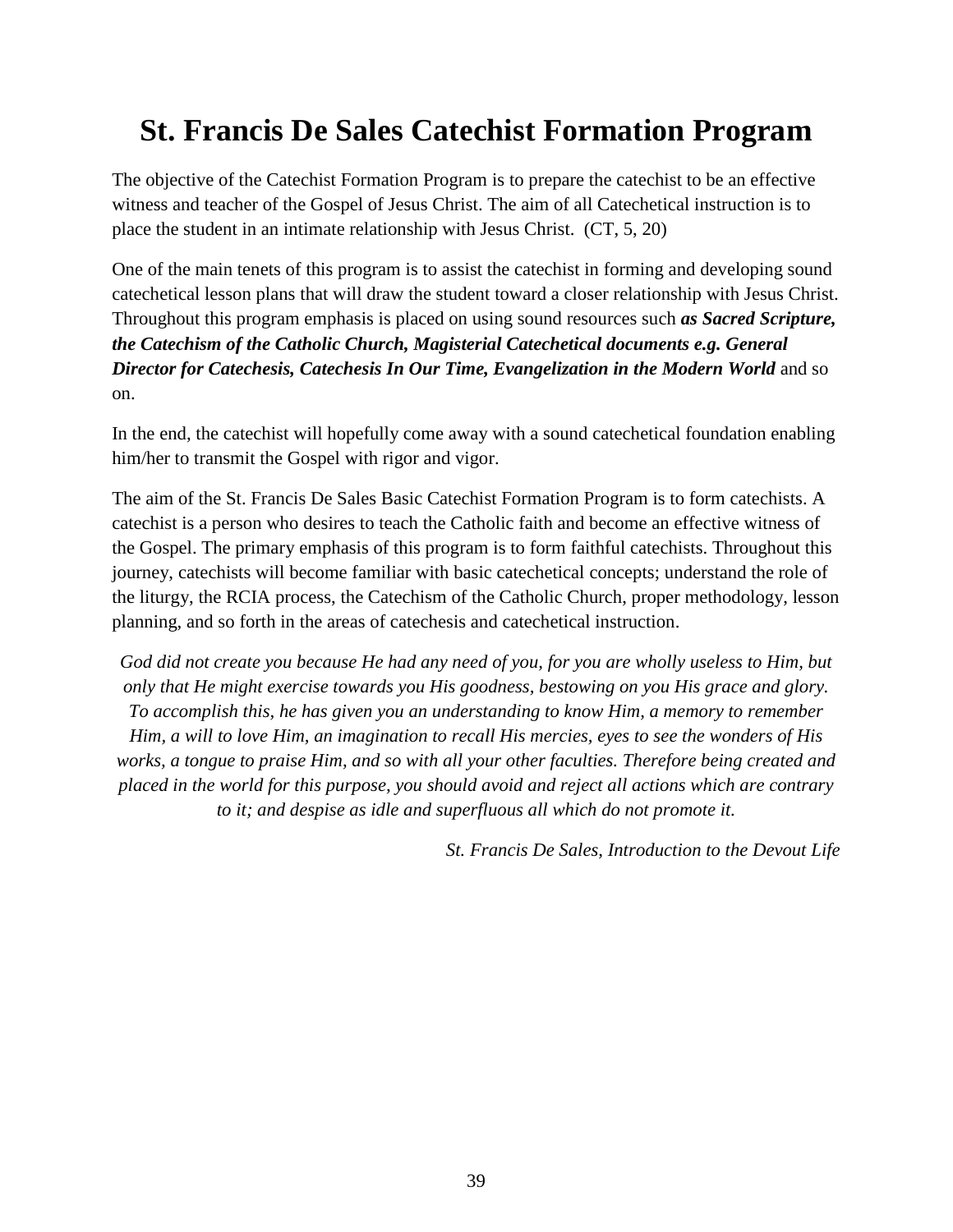# **Overview**

## **The St. Francis De Sales Basic catechist formation program consists of nine sessions divided into four distinct parts.**

#### **Part One**

**Introduction:** This section serves to provide the catechists with an overview of the lesson and what key areas will be covered an emphasized.

#### **Part Two**

**What does the Catechist Need to Know:** this section covers particulars key areas of catechetical instruction, Church documents on catechesis, important tools necessary for sound catechesis etc.

### **Part Three**

**What Does the Church Say:** this section reflects the Church's understanding and mission in the area of catechesis and catechist formation. It is meant to give the catechist a sound overview of the Church's mission to teach the faith.

#### **Part Four**

**The Catechism Reminds:** Key articles from the Catechism of the Catholic Church are provided to aid the catechists understanding and value of the Catechism in catechetical instruction.

#### **Additional Sections**

- 1. **Glossary**: each session is comprised of a list of glossary terms related to catechesis aimed to assist catechists in catechetical terminology.
- 2. **Reflection Questions:** each session is comprised of reflection question to assists catechists articulate what they have just learned throughout the session.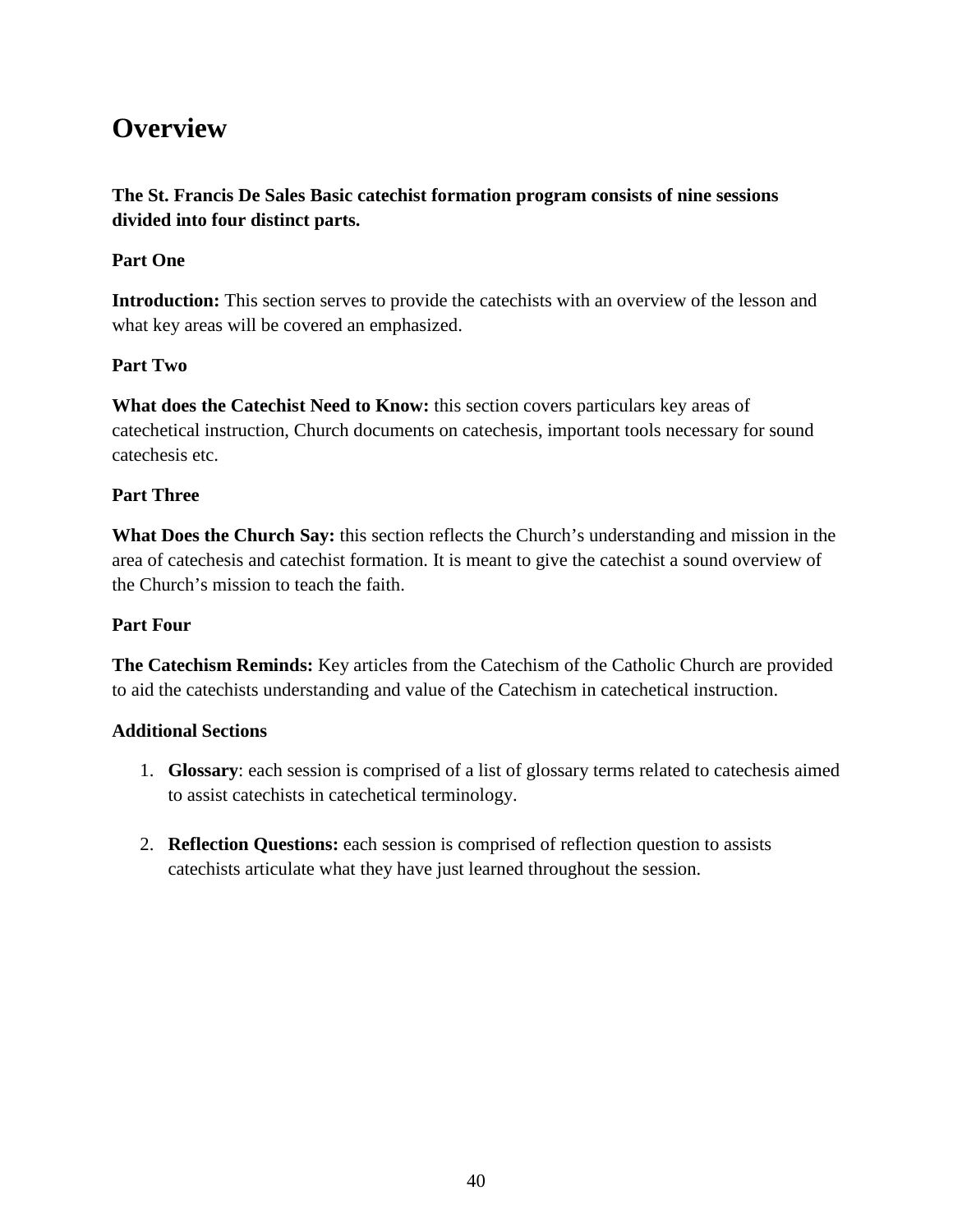# **The Curriculum**

#### **Lesson One: What is Catechetics?**

This lesson will go over basic understanding on the ministry of catechesis, what is catechetical instruction and the art of teaching of the Catholic faith in a clear and organized way.

#### **Lesson Two: The Content of Catechesis**

This lesson will concentrate on teaching the Content of Catechesis centered on Jesus Christ. Particular emphasis is placed on Sacred Tradition, Sacred Scripture and the use of the Catechism of the Catholic Church.

#### **Lesson Three: Teaching the story through Sacred Scripture.**

This lesson will guide the catechist how to proclaim and effectively teach the Story of Salvation i.e. Salvation History as part of the yearly catechetical curriculum. Emphasis is placed on how we are part of God's plan as children of God.

#### **Lesson Four: Using the RCIA as a model of instruction**

This session will cover how to use the RCIA model to instruct your children in the Catholic faith. Emphasis will be placed on the general structure of the RCIA process.

#### **Lesson Five: Teaching from the Catechism**

The lesson will guide the catechist on how to effectively use the catechism of the Catholic Church in their catechetical instruction.

#### **Lesson Six: Teaching the Liturgy and the sacraments**

This lesson will cover basic points on how to effectively teach from and with the Liturgy and effectively articulate the seven sacraments of the Catholic Church.

#### **Lesson Seven: Teaching According to Age**

This lesson will guide catechist on how to effectively teach at various grade levels. Emphasis will be placed on sound pedagogical principles to enhance the lesson.

#### **Lesson Eight: Teaching Methods in Catechesis**

This lesson will cover multiple teaching methods to assist the catechists in developing sound catechetical principles while teaching.

#### **Lesson Nine: Developing Your Curriculum**

The aim of this last lesson is to assist the catechist in putting everything together towards developing a sound lesson plan and curriculum for their religious education class.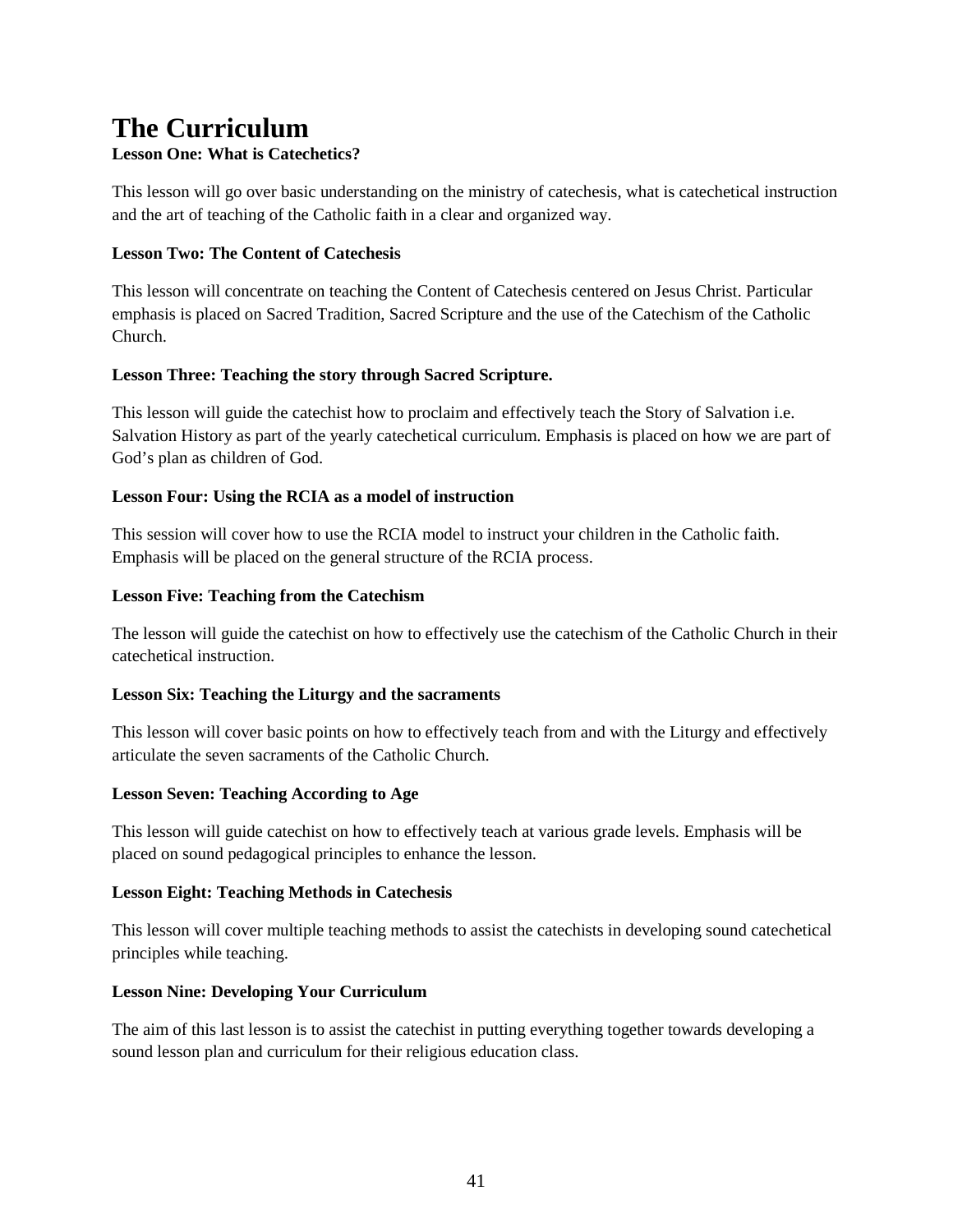# **Standards of Conduct**

### **Introduction**

This document is intended as an instrument to help adult leaders to identify their personal and ministerial standards of conduct while participating in events with children. It is recommended that the pastor or pastoral administrator, parish director of religious education or the pastor's or pastoral administrator's delegate review these standards with all adults working with children and youth.

#### **General Principles**

#### **A) Fidelity and Integrity**

Directors of religious education and volunteers in ministry with children must be persons of fidelity and integrity and conduct themselves in an honest and open manner, free from deception or corruption.

#### **B) Competence**

Directors of religious education and volunteers in ministry with children must maintain high levels of professional competence in their particular ministry. Training, education, and experience all contribute to making them competent and credible in their areas of expertise and service.

#### **C) Respect for the Dignity of the Human Person**

Directors of religious education and volunteers in ministry with children must respect the rights, dignity, and worth of each member of the church community without regard to their economic status or degree of participation in parish life. Directors of religious education and volunteers in ministry with children should be cognizant to dignity of the human person and know and understand that we are all created in the image and likeness of God.

Directors of religious education and volunteers in ministry with children are committed to providing a safe environment for children and adults, free from any and all harassment and intimidation. Harassment encompasses a broad range of physical and verbal behavior which can include, but is not limited to: physical or mental abuse, racial insults, derogatory ethnic slurs, sexual advances or unwelcome touching, sexual comments or sexual jokes, requests for sexual favors used as a condition of employment or affecting personnel decisions or participation, or display of obscene materials.

#### **D) Conversations, Meetings, and Travel with Children**

Directors of religious education and volunteers in ministry with children must not disclose information revealed in conversations. Confidentiality is an important value. Exceptions, cases wherein confidentiality cannot be maintained, would include, but are not limited to: threat of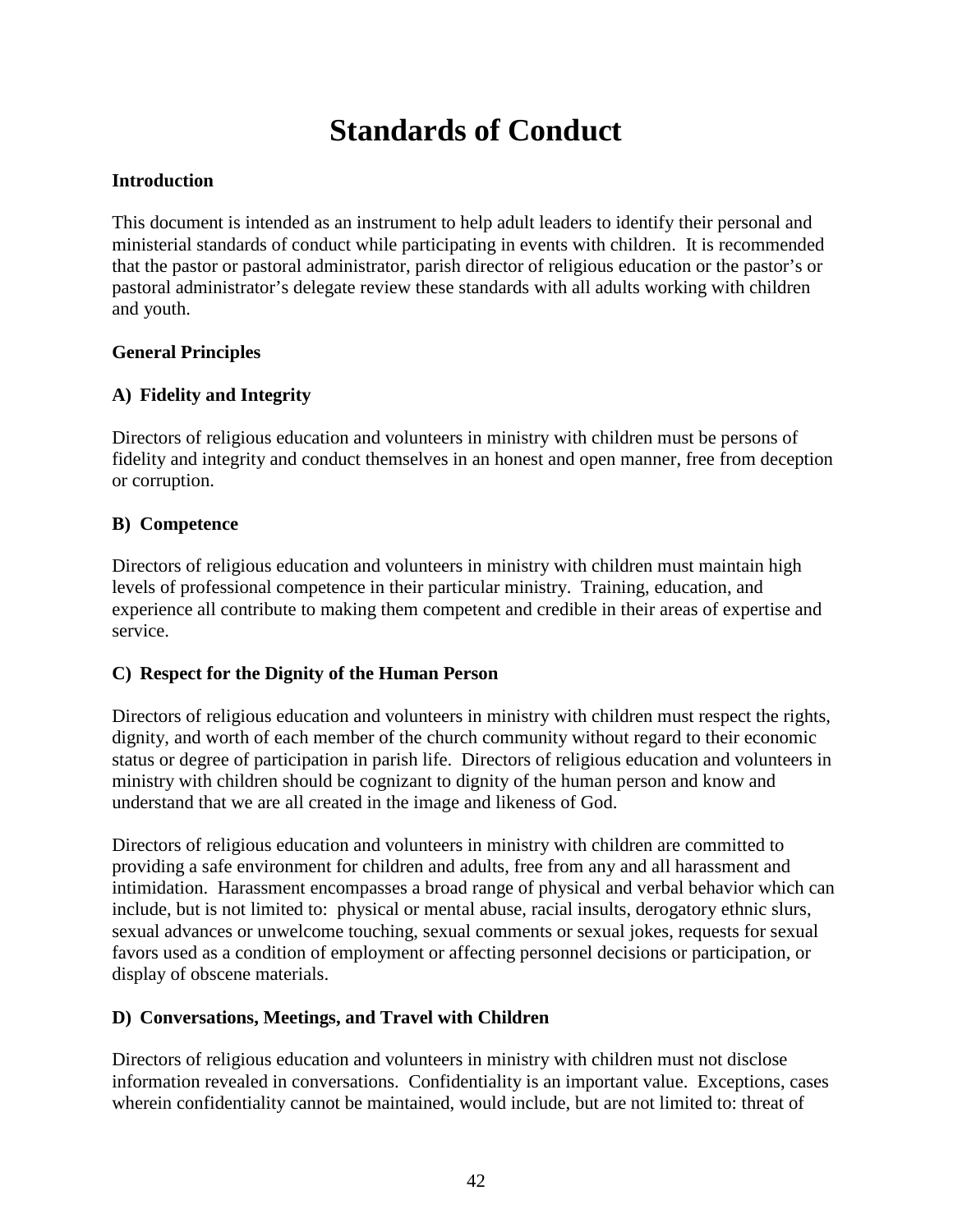suicide, child abuse, teenage pregnancy, drug or alcohol use, or other situations wherein human life and safety are at risk. In recognition of the preceding examples, directors of religious education and volunteers in ministry with children may promise confidentiality only within, and in light of, the above limitations.

Obviously, those who minister to young people have an obligation to act with personal integrity in all their dealings, but it is also important to avoid even the impression of impropriety. For their own protection and to help maintain a comfortable environment for the children with whom, they serve, ministers should always be aware of the impressions they create. Certain professional habits can help protect the integrity of one's ministry.

- 1) Do not spend an unusual amount of time with any individual young person. Too much time spent with one person may give unhealthy impressions either to that young person or to others who become aware of the imbalance of attention.
- 2) Avoid placing yourself in situations in which your actions are not witnessed. More than one adult should be present during, and especially after, activities. For example, if you need to drive a young person home at night, have another adult go with you, or perhaps several other young people. If this is not possible, ask the young person's parents to come after him or her.
- 3) Certainly there may be times when privacy is necessary, such as when a young person seeks your opinion on a sensitive matter. Volunteers do not provide counseling; however, any conversation is still a function of our parish ministry and should be done in a professional manner. It is our policy to have clear parameters in any such situation:
	- a) Use a space which provides privacy but is always visible to other team members. Meetings should not be done in private living quarters or at places or times that would cause ambiguity in the mind of the young person.
	- b) Arrange the meeting space so that you and the young person are a comfortable distance apart.
	- c) Let another person (ideally, the Coordinator) know when you are about to begin and when you have ended a private conversation. This person should see the young person leave.
	- d) Establish a beginning and ending time for the meeting. If it is necessary to go beyond the set time, inform another person of the change in schedule.
	- e) Immediately following a meeting, make notes which include the time and date of the meeting and appropriate comments.
	- f) Adult leaders are discouraged from meeting with young people apart from parish events and are not to meet young people in non-public situations. If you feel the young person has developed an unhealthy attraction to you, or vice versa, it would be best to refer him or her to another adult.
	- g) Directors of religious education and volunteers in ministry with children must not step beyond their competence in dealing with personal issues in the lives of young people. If you think the issues being raised go beyond the scope of your knowledge, level of comfort, or the time restraints provided, you should speak to the parish priest or director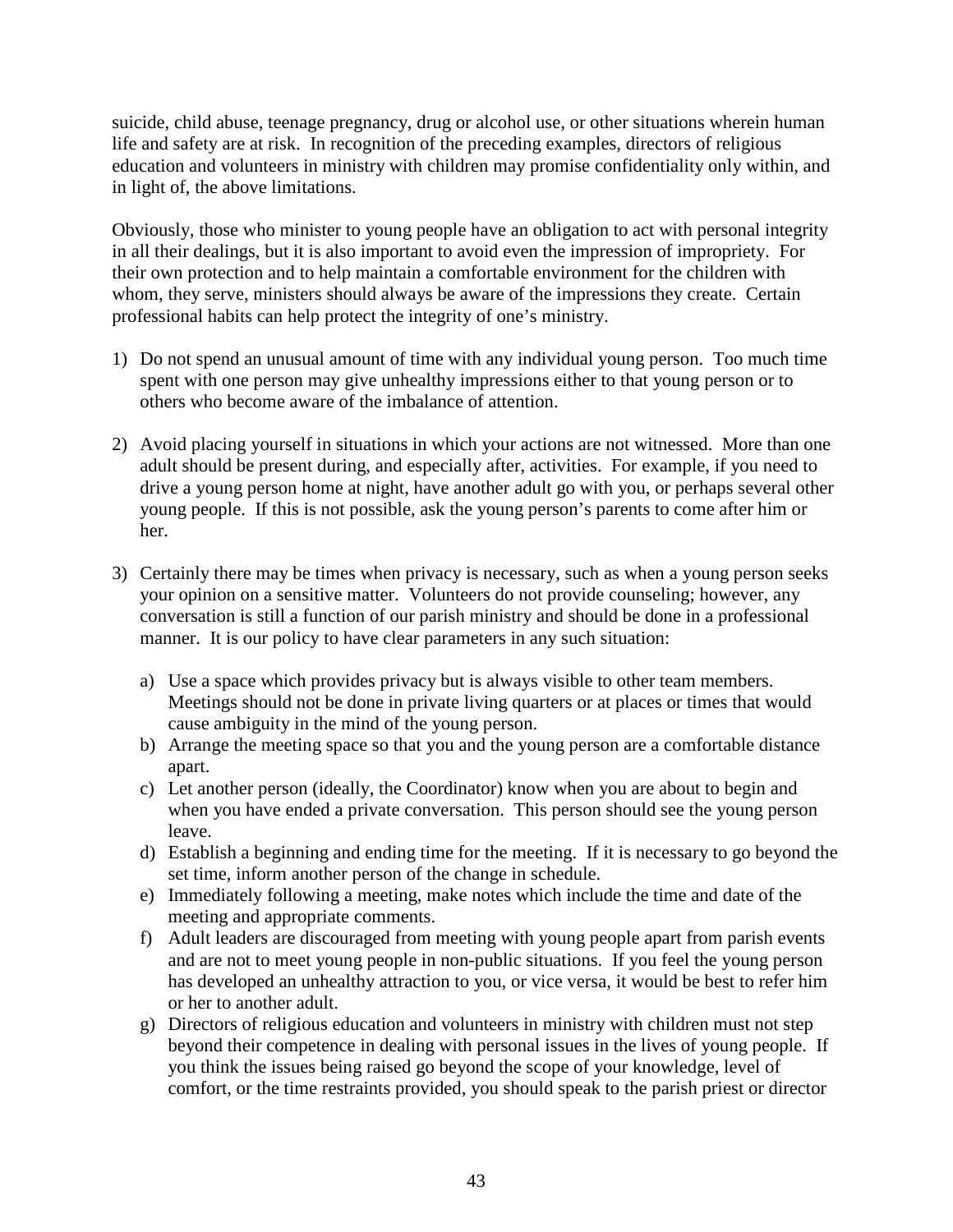of religious education. If counseling or disclosure of abuse is indicated, the parish priest or DRE should be the contact person for such a referral.

- h) Physical contact with young people beyond a handshake can often be misconstrued by both children and adults and should only occur under appropriate public circumstances (e.g.: sign of peace at liturgy).
- 4) Directors of religious education and volunteers in ministry with children should not go on vacations or overnights alone with minors other than their own children. They should never share beds with minors nor should adults share sleeping quarters with minors unless the children are their own. On the rare occasion when dormitory accommodations are present, the dorm should be exclusively youth and if adults must be present, no less than two adults accompany the youth in the dorm.
- 5) Young people are at a stage of continuous emotional development and upheaval and can easily become infatuated with caring adults. These attractions are a normal part of growing up and are not usually a cause for concern, but they become problematic if they go too far. A sensitive minister will always be aware of the possibility of infatuation and, when it occurs, act so as not to encourage it while, at the same time, giving the young person support in a time of great vulnerability.
- 6) Alcohol, tobacco, or illegal substances are not to be brought or allowed at youth/parish activities.

#### **Self-Awareness**

Directors of religious education and volunteers in ministry with children should be sensitive to warning signs in their behavior and moods which indicate conditions that can be detrimental to their mental, physical, and spiritual health. Inappropriate use of alcohol, misuse of prescription drugs, unresolved past sexual abuse or unmanaged anger are examples. Adult leaders should immediately seek help when they identify such warning signs in their personal lives.

Directors of religious education and volunteers in ministry with children may find the unquestioning adulation of an infatuated young person can be very alluring, and adult leaders are not immune from sexual attraction for those whom they serve. To complicate matters, American popular culture encourages young people to "grow up" quickly. Material affluence, provocative clothing styles and the trend toward using make-up at an early age can create the illusion of maturity in a young person. But while popular culture often equates physical and emotional maturity, those in ministry must know the difference. Ministers and volunteers have the same needs as other human beings, but it is crucial that we not look to young people to fulfill those needs. If we are to be free to minister to young people, we must not develop an unhealthy dependence on them. Following are some ways in which the adult leaders can care for themselves so that they can more effectively serve young people.

1) Schedule regular time off and stick to it. If you are to properly serve young people, you need to get away from them once in a while. Gently but firmly teach others to respect your private time. Of course, there will be unplanned times when you need to be present to a person in need, but afterwards make sure you take time away from your ministry.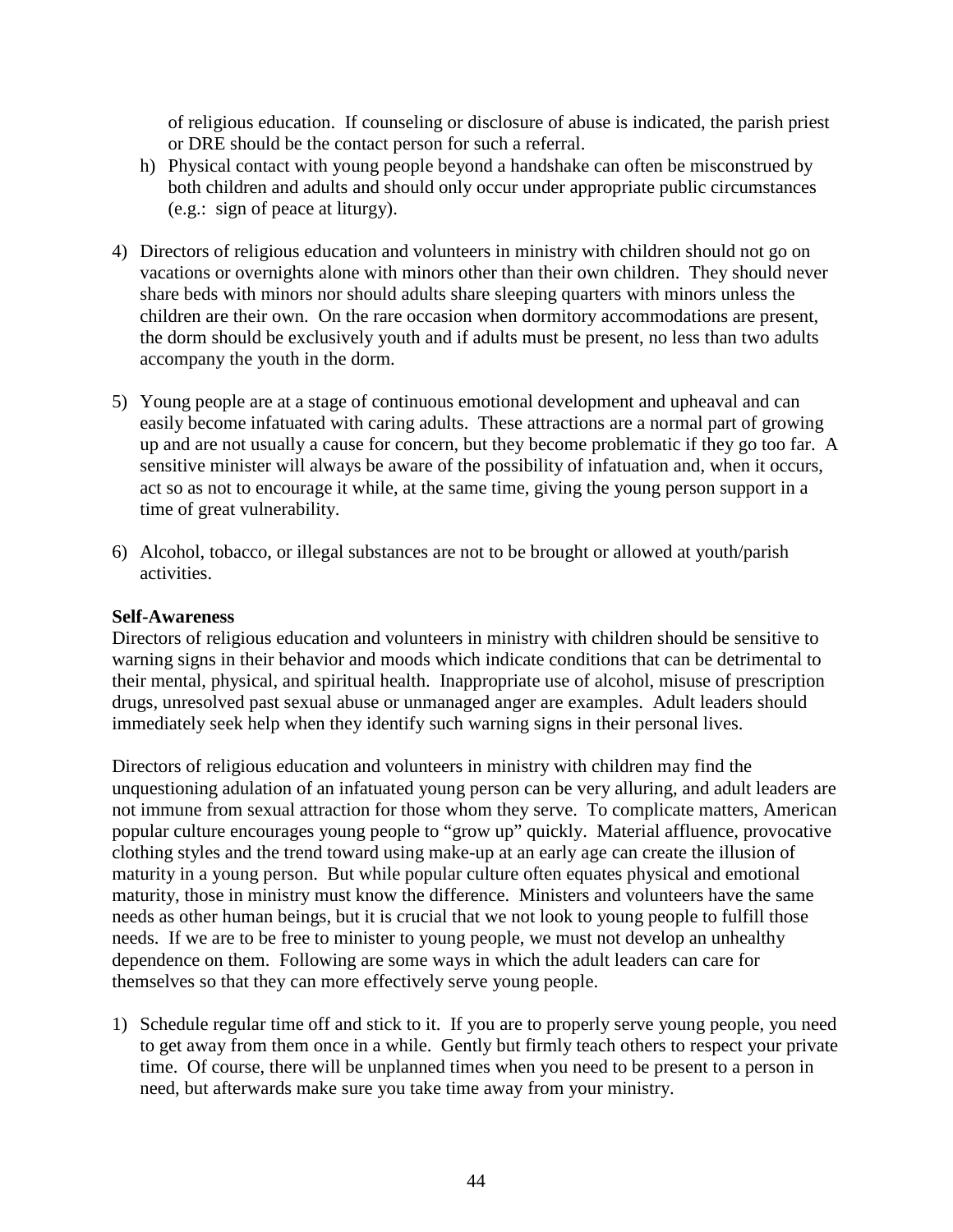- 2) Develop interests outside of ministry. Church work can absorb one's whole life, if one lets it. Seek out social and recreational opportunities in the community.
- 3) Develop relationships outside of ministry. Seek out healthy adult friendships which nurture and support you both personally and as a minister.
- 4) It is recommended that those serving in ministry maintain a relationship with a spiritual director. Seek a director with whom you are comfortable, one who is empathetic, experienced, insightful and who has a healthy appreciation of his or her own spiritual journey. A good spiritual director is an invaluable asset.
- 5) If a situation arises in which you question your objectivity or the appropriateness of your actions, you should seek the counsel of a qualified mental health professional. If you feel compelled to act in a way which you know to be unhealthy, inappropriate, or illegal, remove yourself immediately from the ministerial situation and seek professional counseling. Take a break from your ministry until the issues are resolved and in check.

#### **Christian Witness**

Always keep in mind that Christianity is counter-cultural, and part of your ministry is bearing witness to this. Young people today are under tremendous pressure to conform to societal values which are directly contrary to the values of the Gospel, and adult volunteers engaged in ministry are called to name this truth both in word and in lifestyle.

The way an adult volunteer engaged in ministry acts, how he or she dresses, the language he or she uses, the jokes he or she tells, the objects he or she chooses to possess, the way in which he or she uses alcohol and tobacco – all of these things speak volumes to those around us, who observe more than we often realize and are very perceptive when it comes to spotting inconsistencies in word and deed.

\_\_\_\_\_\_\_\_\_\_\_\_\_\_\_\_\_\_\_\_\_\_\_\_\_\_\_\_\_\_\_\_\_\_\_\_\_\_\_ \_\_\_\_\_\_\_\_\_\_\_\_\_\_\_\_\_\_\_\_\_\_\_\_\_\_\_\_\_\_\_\_\_\_

\_\_\_\_\_\_\_\_\_\_\_\_\_\_\_\_\_\_\_\_\_\_\_\_\_\_\_\_\_\_\_\_\_\_\_\_\_\_\_ \_\_\_\_\_\_\_\_\_\_\_\_\_\_\_\_\_\_\_\_\_\_\_\_\_\_\_\_\_\_\_\_\_\_

I have read and agree to the standards of conduct as they are outlined above.

Signature of Adult Volunteer Print Name

Date

Signature of Pastor/Pastoral Administrator or Delegate

\_\_\_\_\_\_\_\_\_\_\_\_\_\_\_\_\_\_\_\_\_\_\_\_\_\_\_\_\_\_\_\_\_\_\_\_\_\_\_\_\_\_\_\_\_\_\_\_

\_\_\_\_\_\_\_\_\_\_\_\_\_\_\_\_\_\_\_\_\_\_\_\_\_\_\_\_\_\_\_\_\_\_\_\_\_\_\_

Date Parish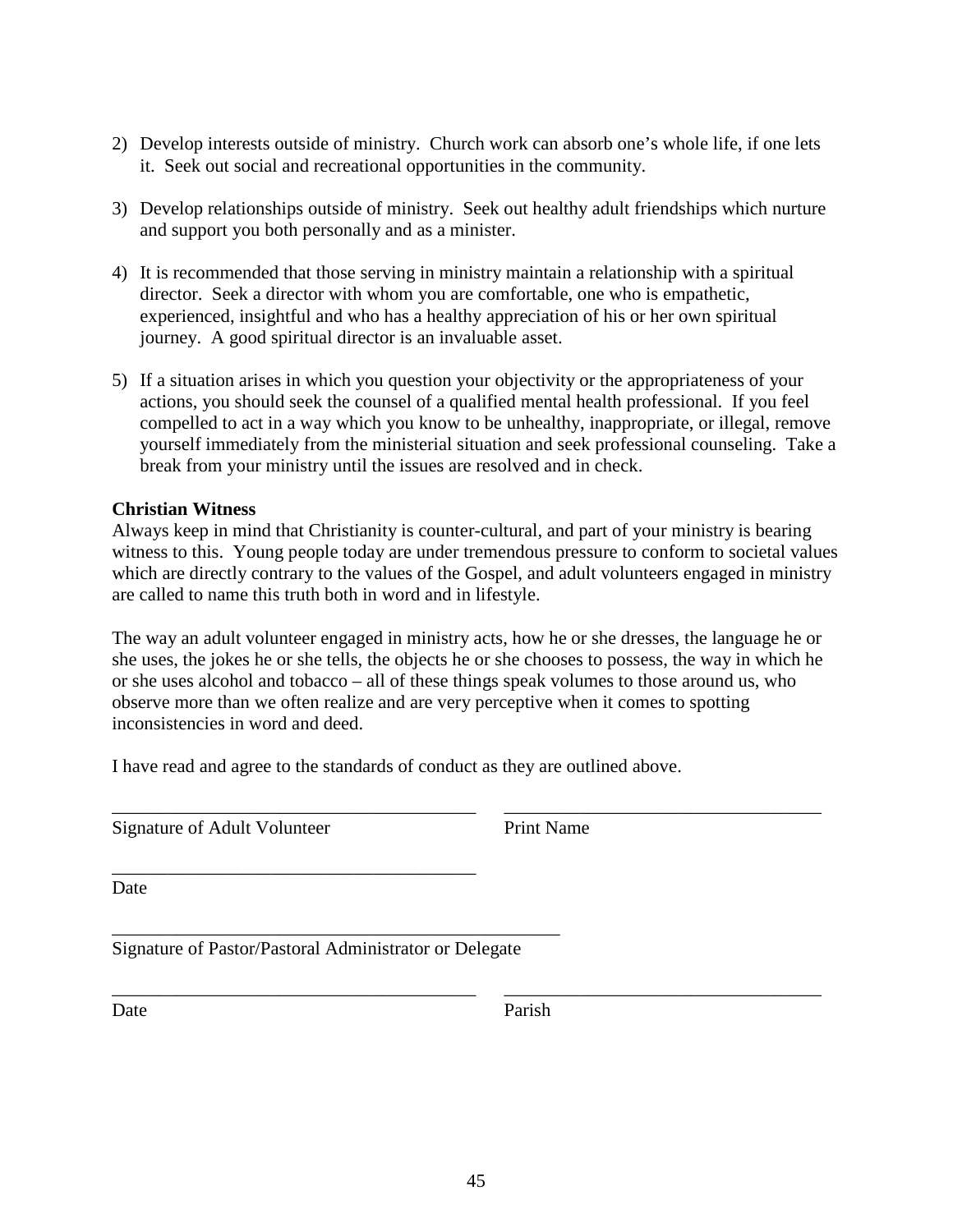# **Safe Environment Policy**

## **INTRODUCTION**

The Safe Environment Program of the Diocese of Fort Worth provides services designed to prevent abuse of children and young people through the diocesan Human Resources Department. The Safe Environment Program provides education, screening, and training to ensure safety for children, youth, families, and communities of the diocese.

#### **MISSION**

*The mission of the Safe Environment Program is to maintain the safety of children, youth, families, and communities in all parishes, schools, missions, and apostolates of the Diocese of Fort Worth. This mission is grounded in the person of Jesus Christ, revealing the love of God for all creation.*

The mission of the Safe Environment Program reflects the commitment to Catholic teaching, namely that all human life, at every age, is to be respected, nurtured, and protected. The teachings of the Church call for action on the part of Catholics to safeguard the life, health, and faith of all people.

#### **SAFE ENVIRONMENT PROGRAM REQUIREMENTS**

All Clergy, Religious Men and Women, Employees and Volunteers of the Diocese of Fort Worth are required to fulfill all mandatory steps PRIOR TO THE START OF SERVICE. Note: Employment or Volunteer Service in the Diocese of Fort Worth will not begin until ALL of the following steps are completed: *[https://fwdioc.org/requiremen](https://fwdioc.org/requirements)ts*

I. Application for Employment or Volunteer Application for Ministry – Individuals seeking employment in the diocese are required to complete an Application for Employment, including the names and contact information of references, who will be contacted.

Individuals seeking to volunteer in the diocese are required to complete and submit a Volunteer Application for Ministry, including the names and contact information of three references, who will be contacted.

II. Criminal Background Check – All individuals seeking employment or seeking to volunteer in the diocese will sign an "Authorization for Release of Information" and must receive an acceptable Criminal Background Check result before a Letter of Hire or clearance for volunteer service can begin.

III. Volunteers must complete the Adult or Teen Volunteer Survey Tool and meet with the Safe Environment Coordinator or Ministry Leader for an interview.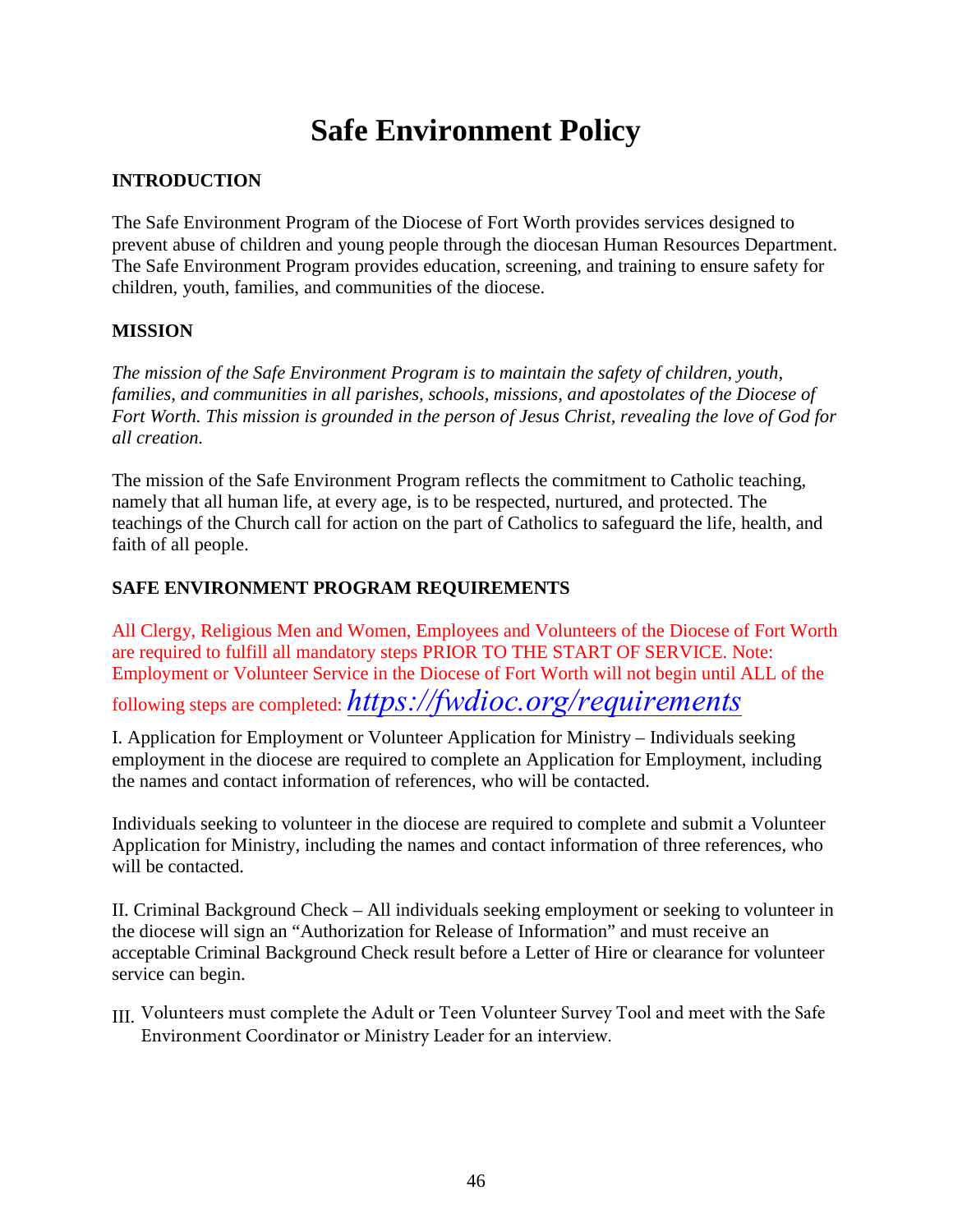IV. Code of Conduct Agreement Form – All individuals seeking employment or to volunteer in the diocese will participate in a review of the Diocesan Code of Conduct and sign the Code of Conduct Agreement Form.

V. All adult staff and volunteers must register and attend a Safe Environment Awareness Session PRIOR to working or volunteering.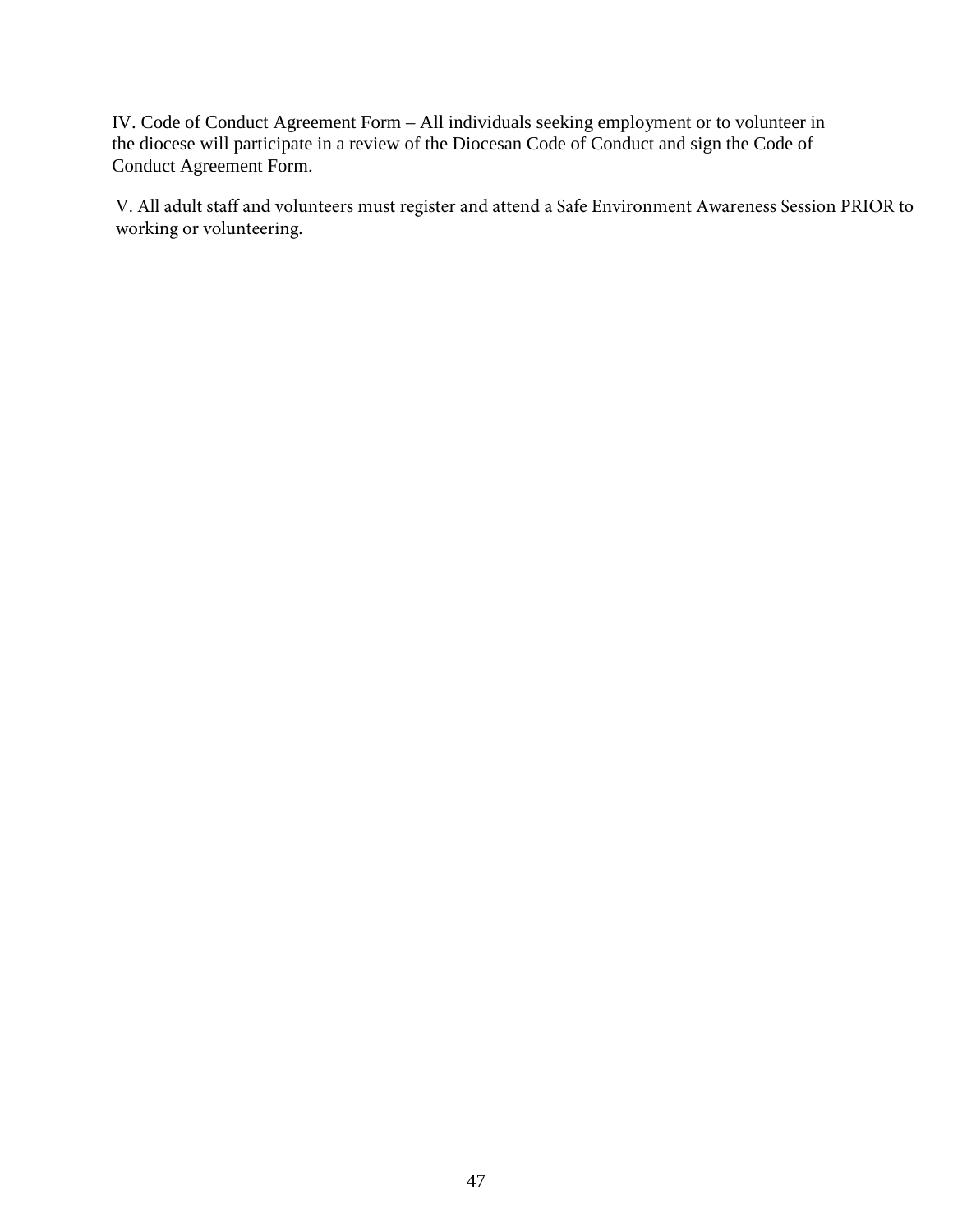# **The Mandate of the U.S. Bishops' Document,**  *Charter for the Protection of Children and Young People*

The mandate of the Safe Environment Program originates in the document of the United States Bishops' *Charter for the Protection of Children and Young People*, first published in 2002, promulgated by Pope John Paul II in 2005, made particular law in the United States in 2006, and recently revised in 2011.

The *Charter* is a directive for all arch/bishops in the U.S. and a guide for establishing safe environment programs; screening all clergy, employees, parents, volunteers, children and youth; and responding to allegations of abuse. In addition, the *Charter* provides for the screening and education of seminarians, orientation of new and foreign clergy to the diocese, and evaluation of each diocese regarding effective implementation of the *Charter.* 

To fulfill the requirements of the Safe Environment Program, contact the Safe Environment Coordinator at your parish or Catholic School. For additional information, contact Richard Matthews, the Diocesan Director of Safe Environment at 817-945-9334.

Safe Environment Policy 02/25/2019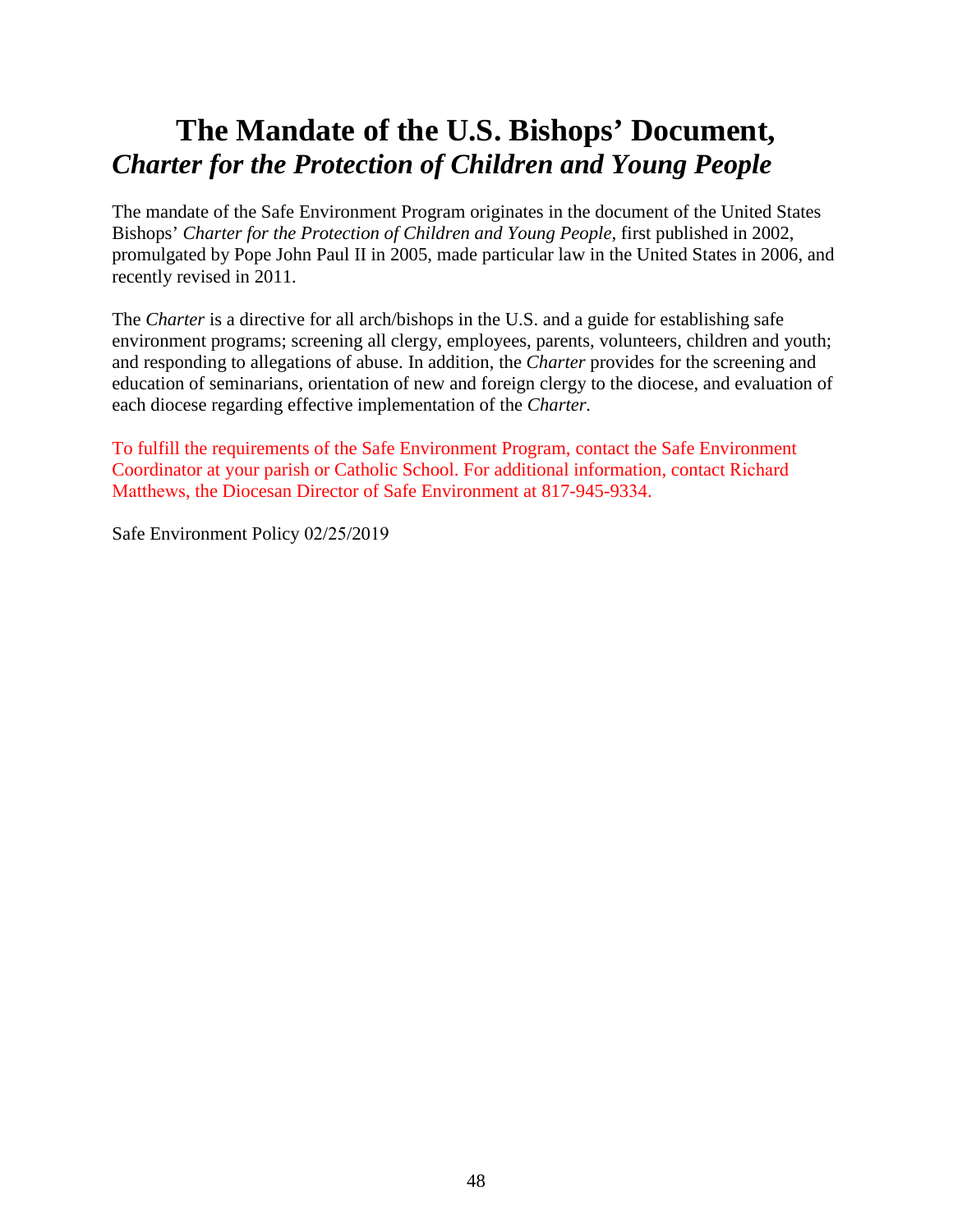# **Safe Environment**

Guidelines Information

#### **All Parish Religious Education Program should train their students annually**

Visiting priests are required to submit a Letter of Good Standing (LGS) from their superior directly to the office of the Vicar General/Moderator of the Curia. This letter must include the following:

- Confirmation that they have completed Safe Environment through their Order/Diocese
- Once the letter is received and approved then a copy of the letter is email to the pastor of the parish they are visiting.
- Visiting priests are not allowed to exercise any priestly ministry within the diocese without this letter of approval.

Mail Letter of Good Standing to:

Catholic Diocese of Fort Worth Office of the Vicar General 800 West Loop 820, South Fort Worth, TX 76108-2919

Criteria for Approved Trainers

- o Must be 21 years of age
- o Written recommendation from pastor
- o Submit two references we must be able to talk to them
- o Work well with others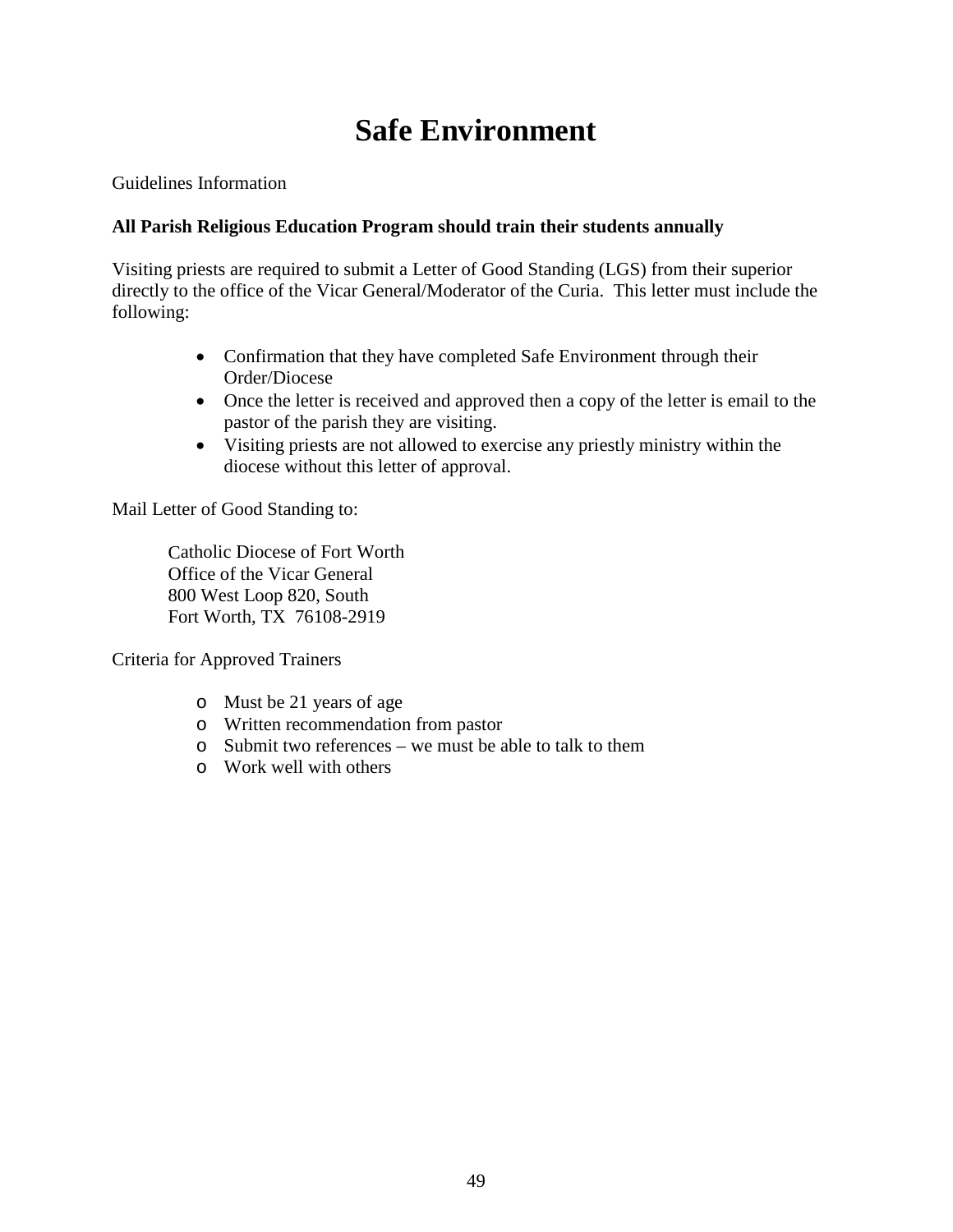# **Abuse Prevention and Healing Guidelines**

#### **Safe Environment Program**

Creating a safe environment for children, youth, and vulnerable adults is a Diocesan priority. Article 12 of the US Bishops document, *The Charter for the Protection of Children and Young People* requires that dioceses will establish "safe environment" programs and gives the necessary elements of such a program. This program includes:

- Mandatory training of all who are involved with children as to the issue of abuse of children and youth (required every 3 years).
- Evaluation of the background of all employees and volunteers who have regular contact with children (required every 3 years).
- Review and signing of the *Code of Conduct and Standards of Behavior* required annually.

#### **Who must attend?**

The sessions are designed for volunteers who are:

- In religious education programs of all kinds including sacramental preparation, Vacation Bible School and Liturgy of the Word programs.
- In programs that provide training of altar servers.
- Who direct choirs and lead music for children and youth.
- In programs that provide child care.
- In youth ministry and activities.
- In school settings and in school activities.
- Everyone serving in every parish ministry.

Please note: Each catechist and volunteer must attend these sessions. Contact the Diocesan Director of Safe Environment at 817-945-9334 or h[ttps://fwdioc.org/safe-environment](https://fwdioc.org/safe-environment) for session times and other details.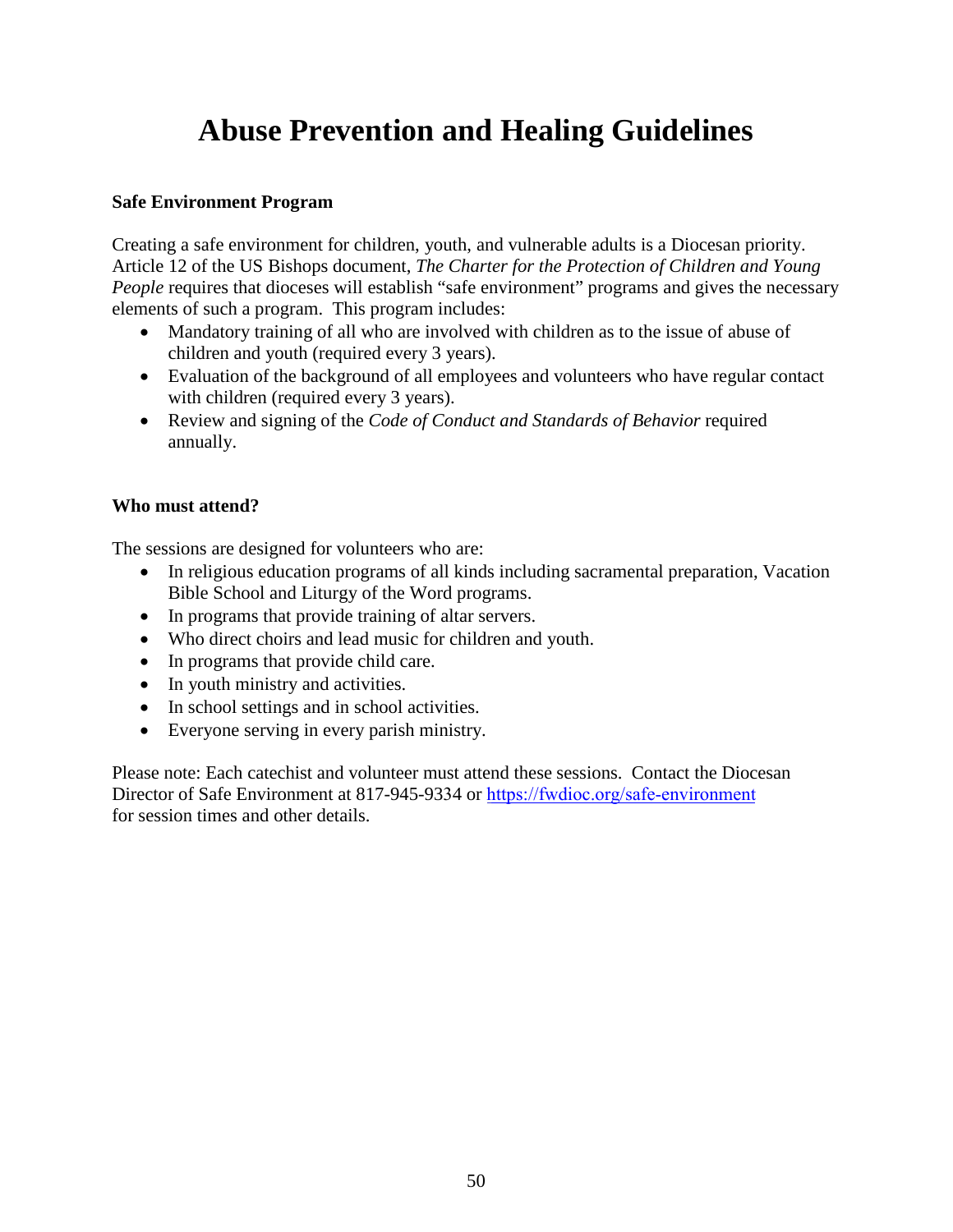# **Step by Step Process Recruiting New Ministry Volunteers**

#### **Step 1: Interview candidates**

Use the *[Ministry Volunteer Interview Form](http://fwdioc.org/volunteer_interview_form_english.pdf)* to:

- get to know the new volunteer
- discern gifts he/she may bring to the particular area of ministry
- determine interests of the candidates

File interview forms in the parish. Candidates may also want complete the *[Ministry Volunteer](http://fwdioc.org/volunteer_time_talent_survey_english.pdf)  [Time, Talent and Interest Survey](http://fwdioc.org/volunteer_time_talent_survey_english.pdf)* to assist you in placement of the volunteer.

#### **Step 2: Candidates complete an Application Form**

If you determine the interviewee is someone you want to invite into ministry, give the candidate the ministry *[Volunteer Application Form](https://fwdioc.org/volunteer-ministry-application-english.pdf)* to complete. This application includes naming three references who have known candidates for at least three years.

#### **Step 3: Complete Reference Checks**

- Use the *Volunteer Applicant References* form included in the application and request three references from the applicant.
- Send a letter to each reference name and include in the envelope:

*[Volunteer Applicant Reference Check Form](http://fwdioc.org/volunteer_reference_check_english.pdf)* cover letter on parish stationery response date self-addressed stamped envelope

- Send a second request (or contact by phone) if necessary.
- If no response by the new return date, ask the applicant for a different reference.

Three references are needed. File the applicants *Reference Checks* in the parish.

#### **Step 4: Conduct a Criminal Background Evaluation**

Background evaluations are required in the Diocese of Fort Worth.

- Candidates must complete the *[Authorization for Release of Information Form](https://fwdioc.org/authorization-release-information-english.pdf)*
- The staff member responsible for personnel will send this completed form to the diocesan office of Human Resources.
- Once the applicant is cleared, continue with step #5.
- Discuss restricted or non-clearance issues with the pastor and the Diocesan Human Resource office.

**Step 5: Safe Environment, Youth, and Vulnerable Adults Safe Program** Contact the Safe Environment Coordinator in your parish for adult online training, or use the diocesan-wide Calendar of Sessions on *[www.fwdioc.org](https://fwdioc.org/training-sessions)* to locate a training sessions or call the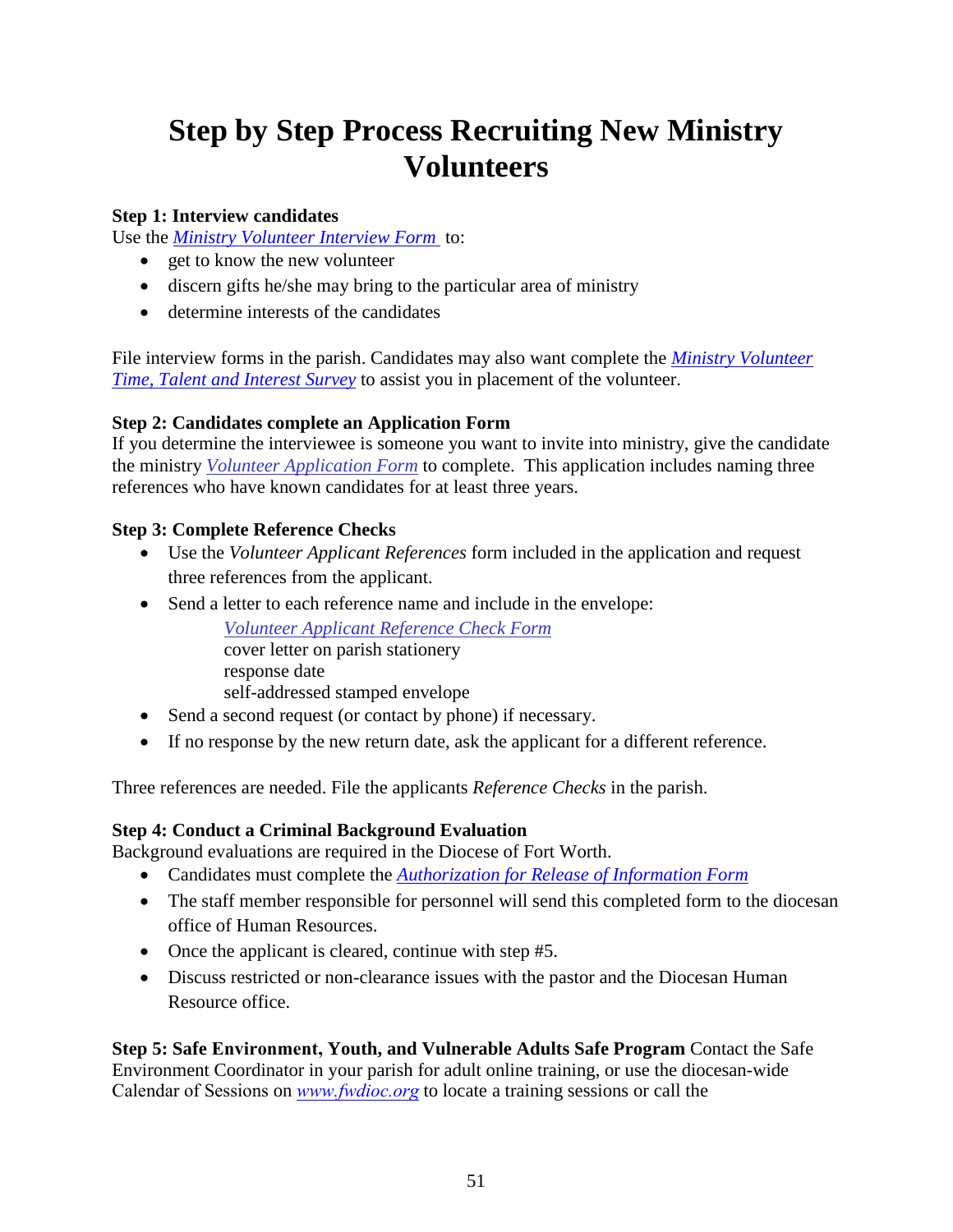Safe Environment Office at 817-945-9334

#### **Step 6: Volunteers must review/agree to abide by the Diocesan Code of Conduct and Behavior Standards.**

This document is designed to assist all ministry leaders understand their moral responsibilities to the people they minister to.

- Ministry leaders must review the entire *[Code of Conduct & Behavior Standards](https://form.jotform.com/80304736187155)* with each volunteer, individually, or in a group to determine that the "Code" is understood and the volunteers agree to abide by it.
- Each volunteer must then complete the "Code" Acknowledgement Form (not available online) and return it to be filed in the parish.
- Each volunteer must be provided a copy of the "Code" to be able to refer to it during the year. Each volunteer will sign off on the "Code" annually.

## **Recruiting Youth Volunteers (Under 18)**

Leaders recruiting youth volunteers should follow the same step by step process for adults (above), but use the following forms, tailored specifically for youth:

- [Youth Volunteer Interview Questions](http://fwdioc.org/volunteer_interview_form_english.pdf)
- [Ministry Volunteer Application for Youth](http://fwdioc.org/volunteer_application_teen_english.pdf)
- [Youth Applicant Reference Check](http://fwdioc.org/volunteer_reference_check_youth_english.pdf)
- [Volunteer Time, Talent and Interest Survey for youth](http://fwdioc.org/volunteer_time_talent_survey_youth_english.pdf)

#### **Create a Filing/Tracking System for Volunteers**

It is important to set aside a space and determine how the parish will track volunteers and the paperwork necessary for each volunteer.

- Interview forms
- Application/references
- Reference checks
- Criminal background checks
- Acknowledgment Form for The Code of Conduct and Behavior Standards (must be read and signed annually)

Other items that could be stored about your volunteers include:

- Diocesan Driver Form
- Trainings/ Continuing Formation participation
- Any incidences or awards as volunteers

Files/box/folder/binder must be kept in a secure location and should only be available to parish staff - not to the general public.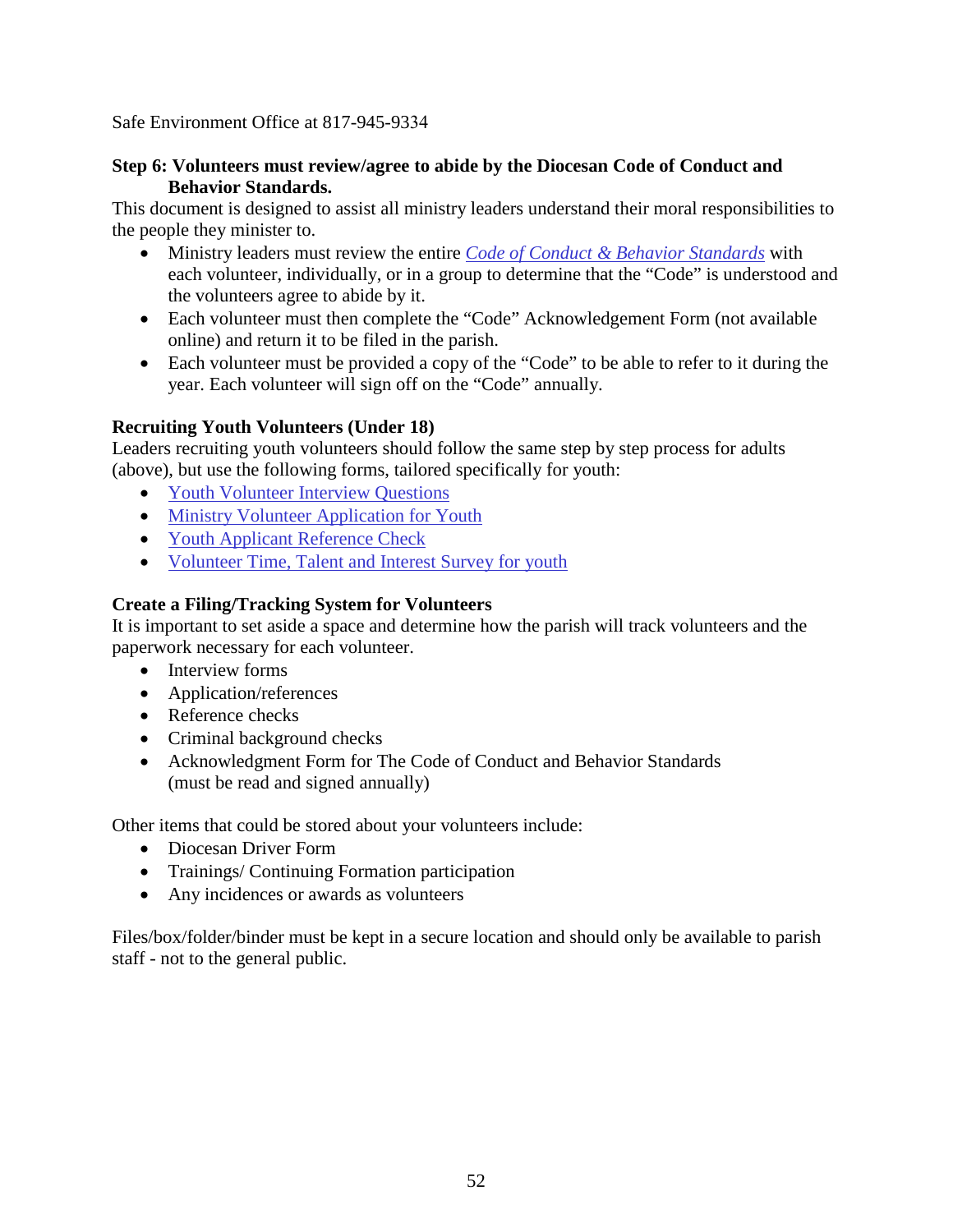

DIOCESE OF FORT WORTH

# **Volunteer Sample Interview Questions**

We recommend that volunteers, especially those working with children and youth, be interviewed. Some sample questions follow:

#### **PERSONAL**

- 1. Tell me about your family... about your growing up years... about your family now.
- 2. Who are your idols or mentors?
- 3. Tell me about your faith life.
- 4. Why is the Church important to you?
- 5. What do you do for fun?

6. What have you done for personal improvement this year? Books, workshops, courses, etc.?

7. Why did you choose to volunteer in this ministry?

#### **PAST EXPERIENCE:**

1. In religious education? Evangelization? Catechesis?

- 2. In liturgy?
- 3. In creating or building community?
- 4. In guidance and healing?
- 5. In justice and service?
- 6. In training youth or adults (enabling someone)?
- 7. In speaking for a group of people (advocating for someone)?
- 8. Which element(s) above strongly speak to you?
- 9. What past experience outside of ministry do you think is transferable?

#### **VISION:**

- 1. Tell me how you would like to be a part of the ministry now?
- 2. What are some of the concerns you have as you become involved in this ministry?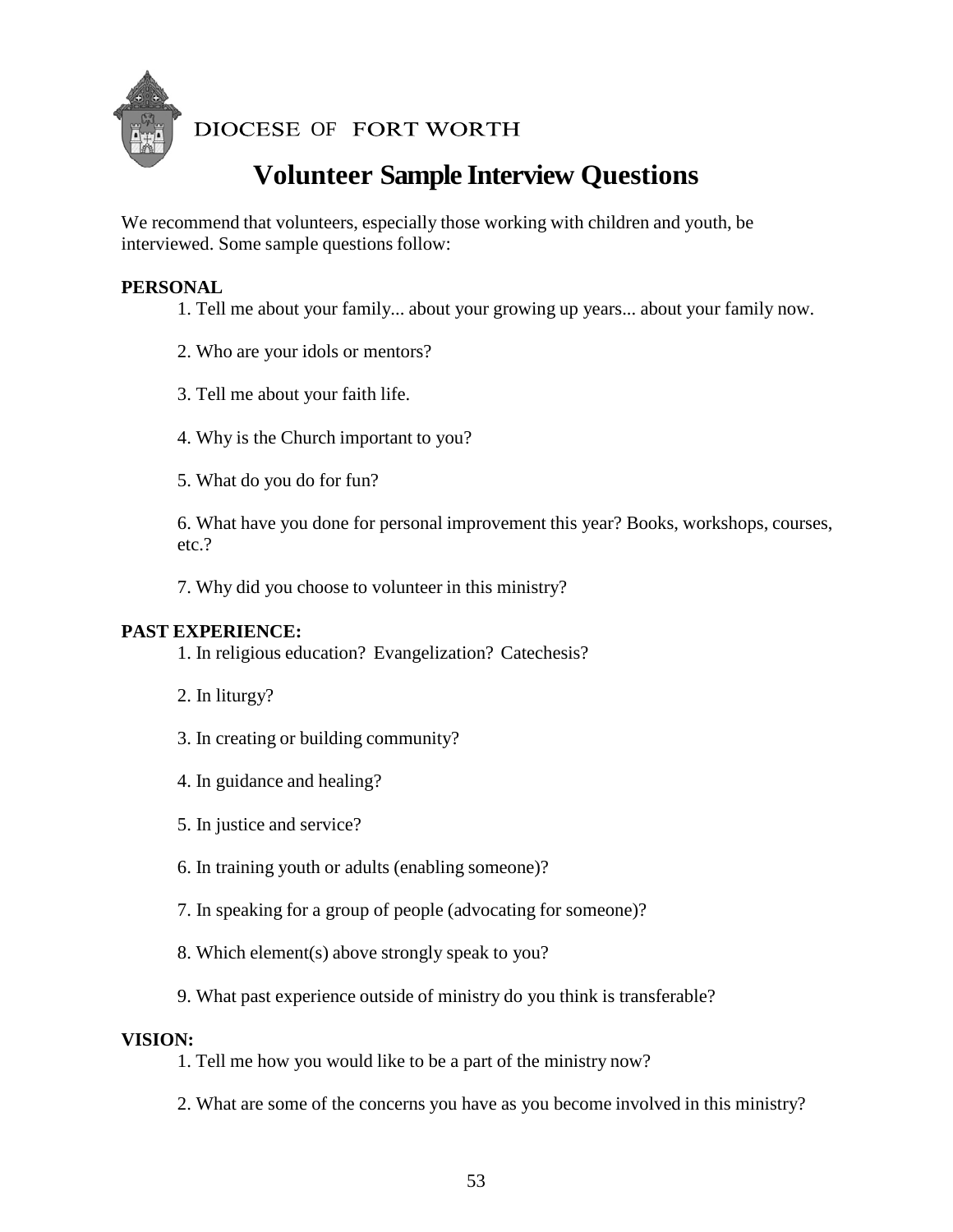

DIOCESE OF FORT WORTH

# **Volunteer Ministry Application**

**Your completed application will be reviewed carefully, but its receipt does not imply that you will be accepted as a volunteer minister. The Diocese, in its sole discretion, decides who may officially minister in the Catholic Church. Incomplete answers on this application may result in no offer of ministry.**

| <b>First Name</b>                                                                              | Middle Name         | <b>Last Name</b>                                                                                                                                                                                                                                                                                                                                                                                                                            |                  |
|------------------------------------------------------------------------------------------------|---------------------|---------------------------------------------------------------------------------------------------------------------------------------------------------------------------------------------------------------------------------------------------------------------------------------------------------------------------------------------------------------------------------------------------------------------------------------------|------------------|
| Ministry Applying For                                                                          |                     | Name of Parish, School, or Other Entity                                                                                                                                                                                                                                                                                                                                                                                                     |                  |
| Check if you or a family member   Name of this individual                                      |                     |                                                                                                                                                                                                                                                                                                                                                                                                                                             | Relationship     |
| is registered in this entity                                                                   |                     |                                                                                                                                                                                                                                                                                                                                                                                                                                             |                  |
| Briefly explain why you are interested in this ministry and why you believe you are qualified: |                     |                                                                                                                                                                                                                                                                                                                                                                                                                                             |                  |
| Check if currently volunteering and wish to add or change assignments                          |                     | <b>Check if first time volunteer. COMPLETE ALL INFORMATION, SIGN AND DATE OTHER SIDE</b><br><b>COMPLETE ONLY CHANGING INFORMATION, SIGN AND DATE OTHER SIDE</b>                                                                                                                                                                                                                                                                             |                  |
| <b>Personal Information</b>                                                                    |                     |                                                                                                                                                                                                                                                                                                                                                                                                                                             |                  |
| $\blacktriangleright$ Please circle one: Rev.<br>$City/State/Zip:$ $\frac{City}{City}$         | Bro.<br>Sr.<br>Dcn. | Mr.<br>Mrs.<br>Ms.<br>State                                                                                                                                                                                                                                                                                                                                                                                                                 | Zip              |
|                                                                                                |                     | Work Phone: $\frac{1}{\sqrt{1-\frac{1}{2}} \cdot \frac{1}{\sqrt{1-\frac{1}{2}} \cdot \frac{1}{2}} \cdot \frac{1}{\sqrt{1-\frac{1}{2}} \cdot \frac{1}{2}}}{\sqrt{1-\frac{1}{2}} \cdot \frac{1}{2} \cdot \frac{1}{2} \cdot \frac{1}{2} \cdot \frac{1}{2} \cdot \frac{1}{2} \cdot \frac{1}{2} \cdot \frac{1}{2} \cdot \frac{1}{2} \cdot \frac{1}{2} \cdot \frac{1}{2} \cdot \frac{1}{2} \cdot \frac{1}{2} \cdot \frac{1}{2} \cdot \frac{1}{2}$ |                  |
| Area Code Number                                                                               |                     | Area Code<br>E-mail Address:                                                                                                                                                                                                                                                                                                                                                                                                                | Number           |
| Area Code Number                                                                               |                     |                                                                                                                                                                                                                                                                                                                                                                                                                                             | Area Code Number |
|                                                                                                |                     |                                                                                                                                                                                                                                                                                                                                                                                                                                             |                  |
| Please specify your current parish membership, if not a member, please leave blank:            |                     |                                                                                                                                                                                                                                                                                                                                                                                                                                             |                  |
| How long have you been associated with the parish or school?                                   |                     |                                                                                                                                                                                                                                                                                                                                                                                                                                             |                  |
| <b>Previous Experience</b>                                                                     |                     |                                                                                                                                                                                                                                                                                                                                                                                                                                             |                  |
| Have you served as a volunteer or employee in another parish/school?                           |                     |                                                                                                                                                                                                                                                                                                                                                                                                                                             | No Nesternal No  |
|                                                                                                |                     |                                                                                                                                                                                                                                                                                                                                                                                                                                             |                  |
|                                                                                                |                     |                                                                                                                                                                                                                                                                                                                                                                                                                                             |                  |
|                                                                                                |                     |                                                                                                                                                                                                                                                                                                                                                                                                                                             |                  |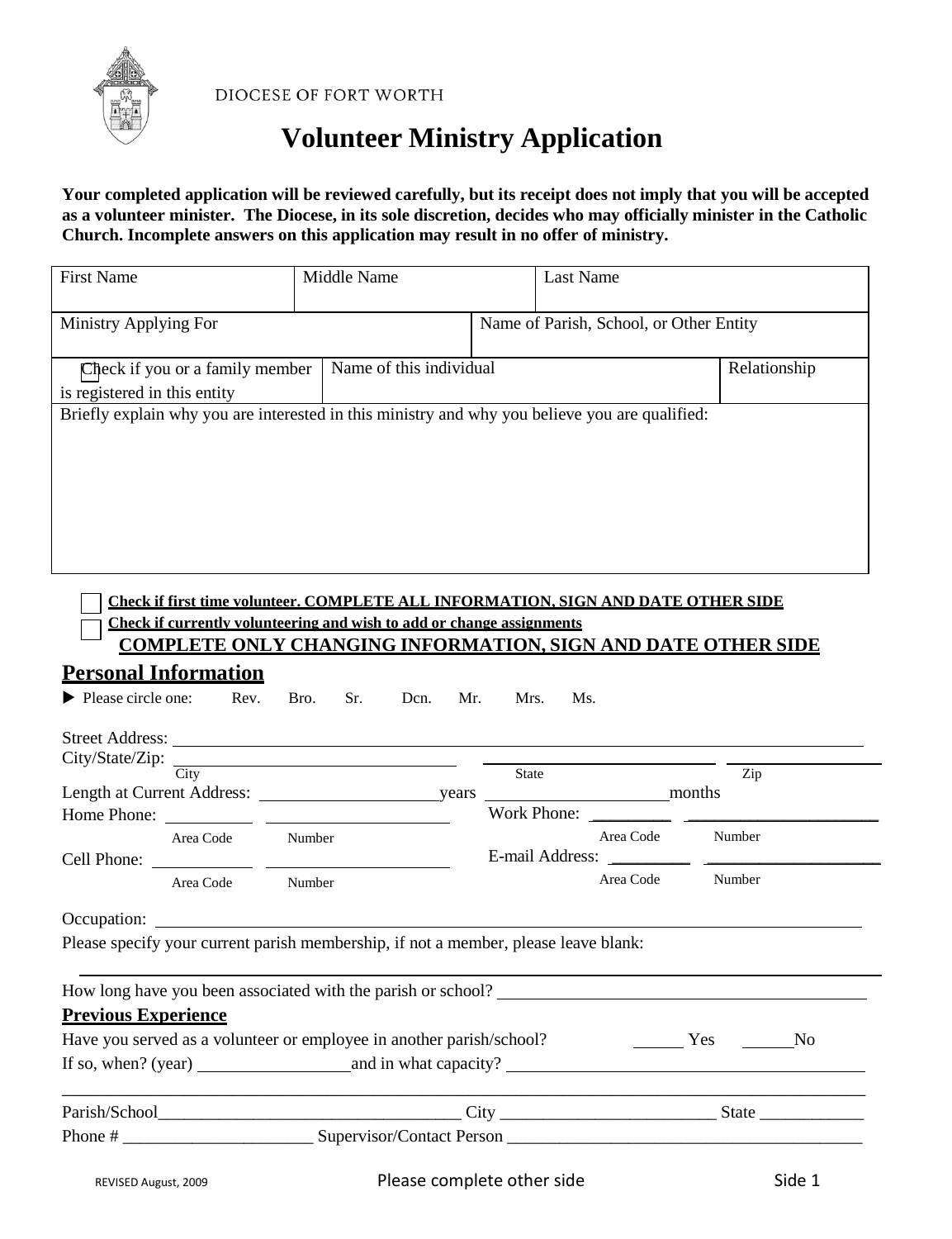## **Language Proficieny**

Indicate any languages besides English that will assist in the ministry sought.

### **Personal References**

#### **Please fill in the requested information below. Be sure to include ALL of the information requested. Please list three (3) references that we can contact.**

| <b>Reference 1</b>                                                                                                                                                           |  |                |  |
|------------------------------------------------------------------------------------------------------------------------------------------------------------------------------|--|----------------|--|
| Name<br>Phone Phone Phone                                                                                                                                                    |  |                |  |
| Address City State Zip                                                                                                                                                       |  |                |  |
| How long have they known you? In what capacity (relationship)?                                                                                                               |  |                |  |
| <b>Reference 2</b>                                                                                                                                                           |  |                |  |
|                                                                                                                                                                              |  |                |  |
| Address City City State Zip                                                                                                                                                  |  |                |  |
| How long have they known you? In what capacity (relationship)?                                                                                                               |  |                |  |
| <b>Reference 3</b>                                                                                                                                                           |  |                |  |
| Name Phone                                                                                                                                                                   |  |                |  |
| Address City City State Zip                                                                                                                                                  |  |                |  |
| How long have they known you? ______________ In what capacity (relationship)? ______________________                                                                         |  |                |  |
| <b>Disciplinary History</b>                                                                                                                                                  |  |                |  |
| Have you ever had a disciplinary proceeding, been terminated from a position                                                                                                 |  |                |  |
| or asked to resign from a position due to your behavior with a minor? The Yes The No                                                                                         |  |                |  |
| Have you ever had your parental rights restricted, suspended or terminated? ______ Yes ____                                                                                  |  | N <sub>0</sub> |  |
| Has a civil or criminal complaint ever been filed against you alleging physical                                                                                              |  |                |  |
| or sexual abuse?                                                                                                                                                             |  |                |  |
| If you answered "YES" to any of the above questions please explain on a separate sheet of paper.                                                                             |  |                |  |
| <b>Applicant's Statement -THIS FORM MUST BE SIGNED AND DATED BELOW</b>                                                                                                       |  |                |  |
| • I certify that answers given herein are true and complete to the best of my knowledge.                                                                                     |  |                |  |
| • I understand that this is not an application for employment.                                                                                                               |  |                |  |
| • I understand that I can withdraw from the application process at any time                                                                                                  |  |                |  |
| • I authorize investigation by the Diocese of Fort Worth of all statements contained in this application for                                                                 |  |                |  |
| volunteer ministry as may be necessary in arriving at an acceptable decision.                                                                                                |  |                |  |
| • I understand that if I am accepted into a volunteer ministry position, then I may resign at any time and the Diocese may<br>discharge me at time and for any or no reason. |  |                |  |
| • In the event of acceptance into volunteer ministry, I understand that false or misleading information given in my                                                          |  |                |  |
| application or interview(s) may result in discharge.                                                                                                                         |  |                |  |
| • I understand, also, that I am required to abide by all rules and regulations of the Diocese of Fort Worth.                                                                 |  |                |  |
|                                                                                                                                                                              |  |                |  |

#### **Signature of Applicant Date**

As part of the volunteer ministry application, you must also consent to Criminal Background Check evaluation. If you have not already done so, complete an **Authorization for Release for Information** form and submit it along with this application. After this application and background check are evaluated, an interview will be scheduled with the leader of your selected ministry. All volunteers participating in an official ministry in a parish/school are required to attend a **Keeping Children and Youth Safe Session** and agree in writing to abide by the **Diocesan Code of Conduct & Behavior Standards for All Clergy, Religious and Lay Ministers**.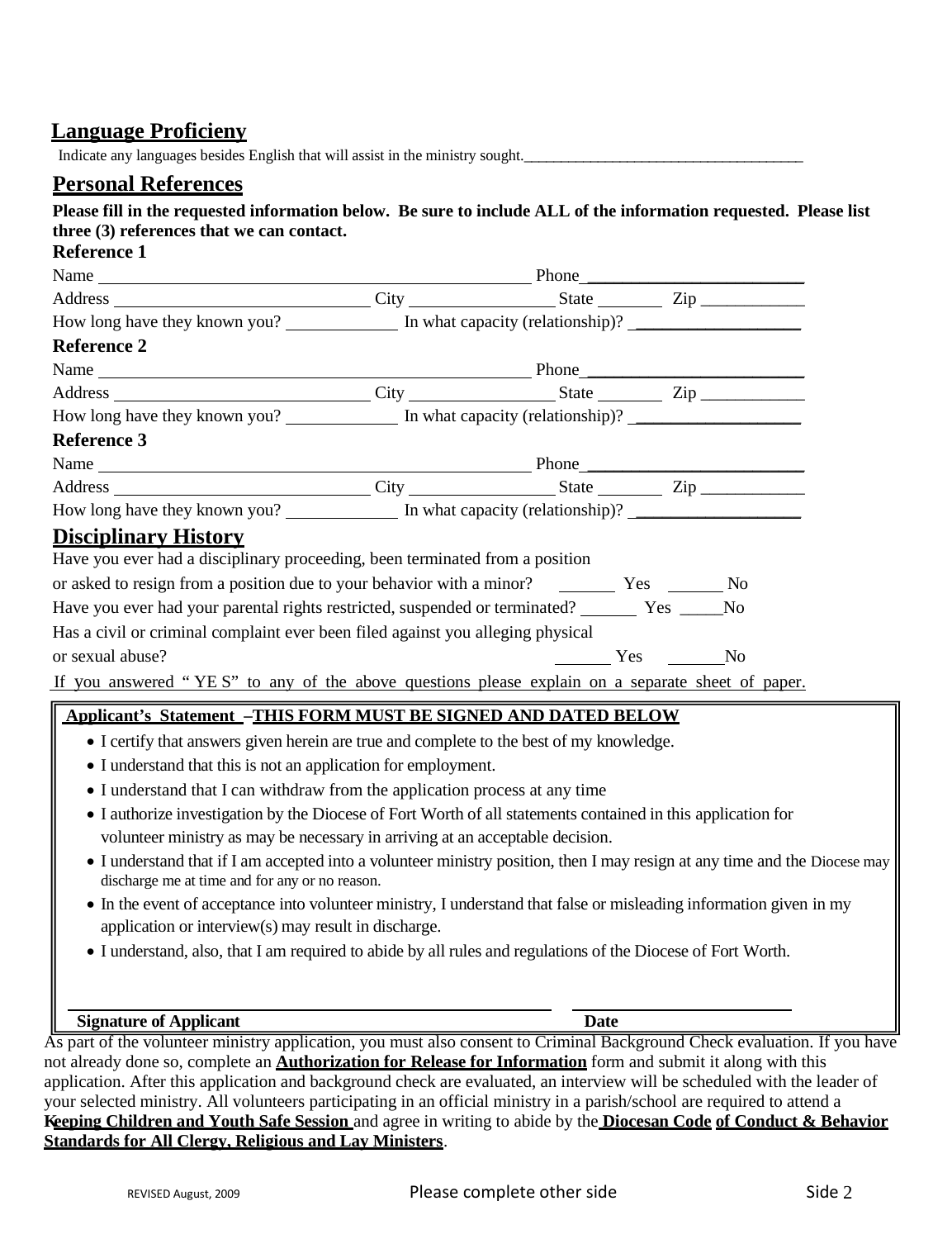



# **Ministry Volunteer Reference Check**

To: \_\_\_\_\_\_\_\_\_\_\_\_\_\_\_\_\_\_\_\_\_\_\_\_\_\_\_\_\_\_\_\_\_\_\_\_\_\_\_\_\_\_\_\_\_\_\_\_\_\_\_\_\_\_\_\_\_\_\_\_\_\_ Date:\_\_\_\_\_\_\_\_\_\_\_\_\_\_\_\_\_\_\_\_\_\_\_\_\_\_\_\_\_\_\_\_\_\_\_\_ \_\_\_\_\_\_\_\_\_\_

Address:

The volunteer applicant named below has applied for a position of trust working with children and youth in ministry, and has given your name as a reference and waived his/her rights provided by the Family Education Rights and Privacy Act of 1.974 to inspect this letter of reference. Your assessment of the person will help us in guiding his/her involvement into a particular area of ministry on a volunteer level. This information will remain confidential. Thank you.

Applicant:\_\_\_\_\_\_\_\_\_\_\_\_\_\_\_\_\_\_\_\_\_\_\_\_\_\_\_\_\_\_\_\_\_\_\_\_\_\_\_\_\_\_\_\_\_\_\_\_\_\_\_\_\_\_\_\_\_\_\_\_\_\_\_\_\_\_\_\_\_\_\_\_\_\_\_\_\_\_\_\_

- 1. How long have you known the applicant and in what capacity?
- 2.Please describe this person's ability to work with children and/or youth?
- 3. Please describe this person's ability to work with adults?
- 4. What age grouping(s) do you think the applicant is best able to serve?
- 5. What particular gifts does the applicant bring to ministry?

#### 6. Please rate the applicant on the following characteristics (1= weak; 5=strong; NK no knowledge)

|                                                          | 1 | $\overline{c}$ | 3 | 4 | 5 | NK |
|----------------------------------------------------------|---|----------------|---|---|---|----|
| Relates well with children and/or youth                  |   |                |   |   |   |    |
| Relates well with adults                                 |   |                |   |   |   |    |
| Sense of confidence in self                              |   |                |   |   |   |    |
| Honest and open in relationships                         |   |                |   |   |   |    |
| Witness to the Christian faith through his/her lifestyle |   |                |   |   |   |    |
| Openness to new learning                                 |   |                |   |   |   |    |
| Reliability                                              |   |                |   |   |   |    |
| Ability to express oneself                               |   |                |   |   |   |    |
| Ability to take criticism                                |   |                |   |   |   |    |
| Ability to work with superiors                           |   |                |   |   |   |    |
| Ability to work as part of a team                        |   |                |   |   |   |    |
| Ability to take initiative and complete a project        |   |                |   |   |   |    |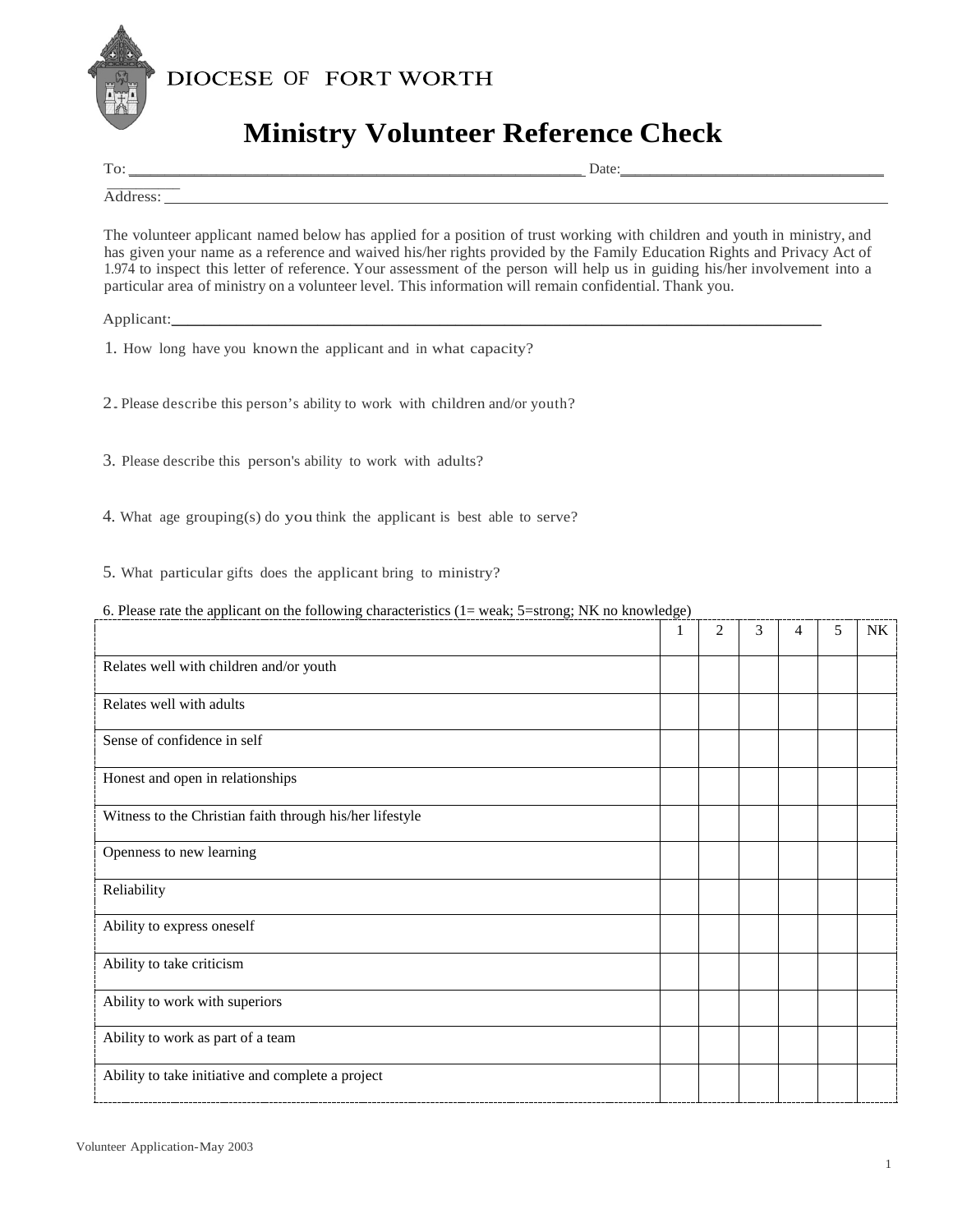

- 7. Do you feel this applicant has any problems or limitations which would impede his/her volunteering in ministry?
- 8. What age grouping(s) do you think the applicant is best able to serve?
- 9. To the Best of your knowledge:

Have there been complaints about the applicant behaving inappropriately with minors? Yes No

Have there been complaints about the applicant behaving inappropriately with adults? Yes No

Have there been allegations of abuse against the applicant? Yes No

Has the applicant been disciplined or terminated from a position working with minors due to inappropriate behavior or abuse? Yes No

 $-1$ 

Would you trust the care of your children or your senior parent to this person? Yes No

Please feel free to add any additional comments about the applicant.

The information I have given is aceurate to the best of my knowledge.

Signature: Date: Date: Date:

Please return to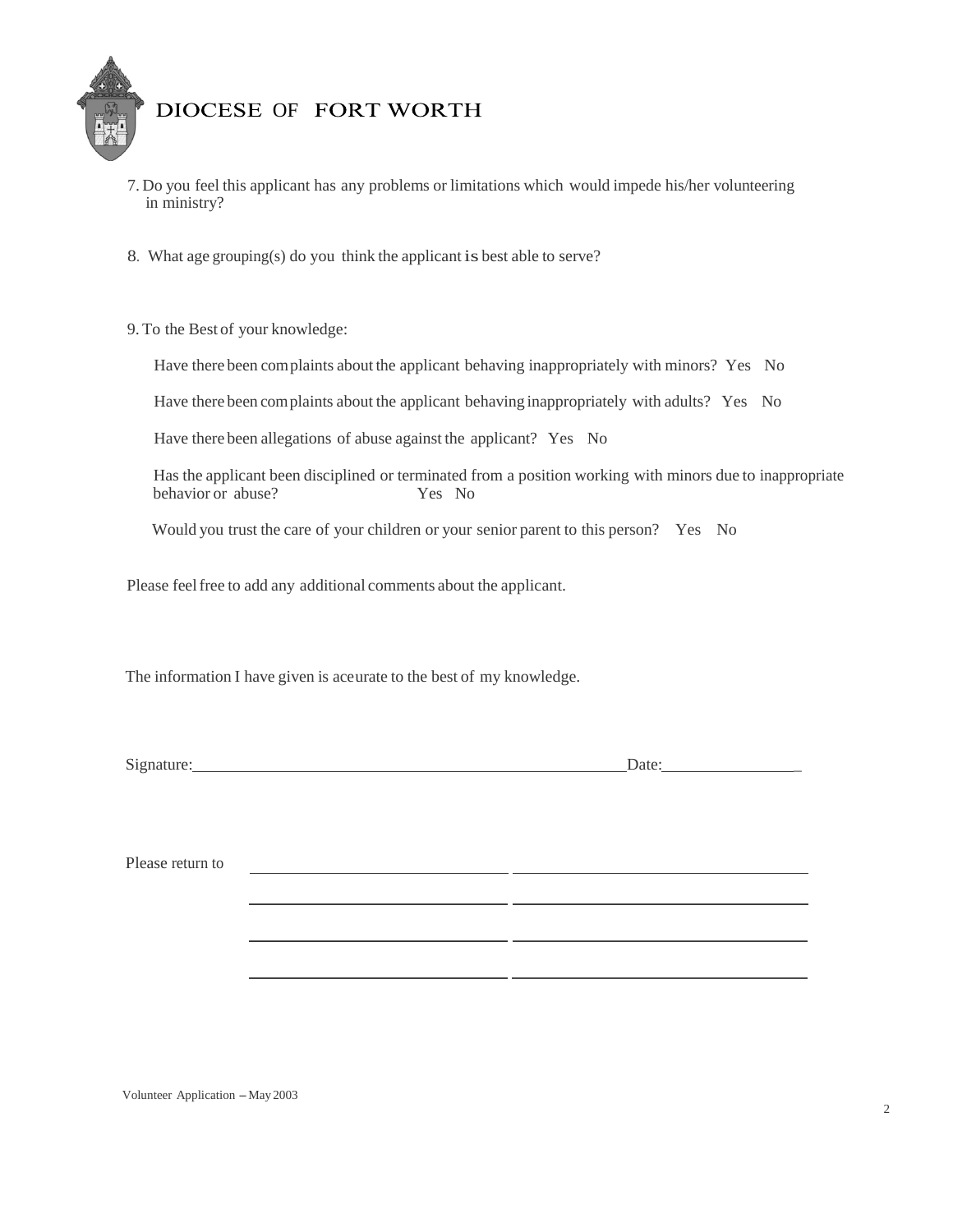# **Code of Conduct & Behavior Standards For All Clergy, Religious and Lay Ministers**

*"For our boast is this, the testimony of our conscience that we have conducted ourselves in the world, and especially toward you, with the simplicity and sincerity of God, (and) not by human wisdom but by the grace of God***." (St. Paul, 2 Cor. 1:12)**

Article 6 of the *Charter for the Protection of Children and Young People*, published by the United States Conference of Catholic Bishops, mandates: "There are to be clear and well-publicized diocesan/eparchial standards of ministerial behavior and appropriate boundaries for clergy and for any other paid personnel and volunteers of the Church in positions of trust who have regular contact with children and young people." This document is the Diocese of Fort Worth's response to this mandate and is one of the cornerstones of our Safe Environment Program. All clergy, religious, and lay ministers (employees and volunteers) indicate their agreement with and adherence to the Code of Conduct by signing and dating it.

#### **Professional Ethical Obligations**

#### **1. Ministerial Role**

- a) Clergy, Religious and Lay Ministers work collaboratively with all those engaged in ministry.
- b) Clergy, Religious and Lay Ministers faithfully represent the teachings of the Catholic Church, with integrity in word and action.
- c) Clergy, Religious and Lay Ministers are competent and receive ongoing education and training commensurate with their role(s) and responsibilities (§ 231 and 279, Code of Canon Law).

#### **2. Inclusion**

- a) Clergy, Religious and Lay Ministers recognize the dignity of each person and refrain from actions or words that are disrespectful of anyone.
- b) Clergy, Religious and Lay Ministers serve all people in accordance with the Church's teaching on Faith and Morals.
- c) Clergy, Religious and Lay Ministers ensure that all persons have reasonable access to the resources, services, and opportunities they require with particular regard for persons with special needs or disabilities.

#### **3. Accountability**

- a) Priests are accountable to His Excellency, Bishop Michael F. Olson, or the person or persons he designates; all other ministers are accountable to the pastor or other duly appointed representative under the authority of the Bishop.
- b) Clergy, Religious and Lay Ministers are called to serve the Faithful, carrying out their ministerial functions "…conscientiously, zealously, and diligently" (§ 231, Code of Canon Law).
- c) Clergy, Religious and Lay Ministers exercise responsible stewardship of resources while holding themselves to the highest standards of integrity regarding the fiscal matters placed in their trust.
- d) Clergy, Religious and Lay Ministers are responsible for supporting each other toward being effective leaders. This support must include discussing concerns about inappropriate behavior with one's supervisor.

#### **4. Confidentiality**

- a) Clergy, Religious and Lay Ministers respect confidentiality.
- b) Clergy, Religious and Lay Ministers adhere to civil and ecclesial law concerning the reporting of neglect or abuse or whenever physical harm could come to the person or to a third party.
- c) Clergy, Religious and Lay Ministers support the rights and roles of parents, guardians and caretakers, as prescribed by the Church in the Code of Canon Law, while ministering to the needs and concerns of those receiving ministry.

#### **5. Conduct**

- a) Clergy, Religious and Lay Ministers will sustain respectful relationships with all those they serve, avoiding manipulation, sexual harassment and other abuses of the power that come with a ministerial position.
- b) Clergy, Religious and Lay Ministers maintain appropriate professional boundaries with colleagues.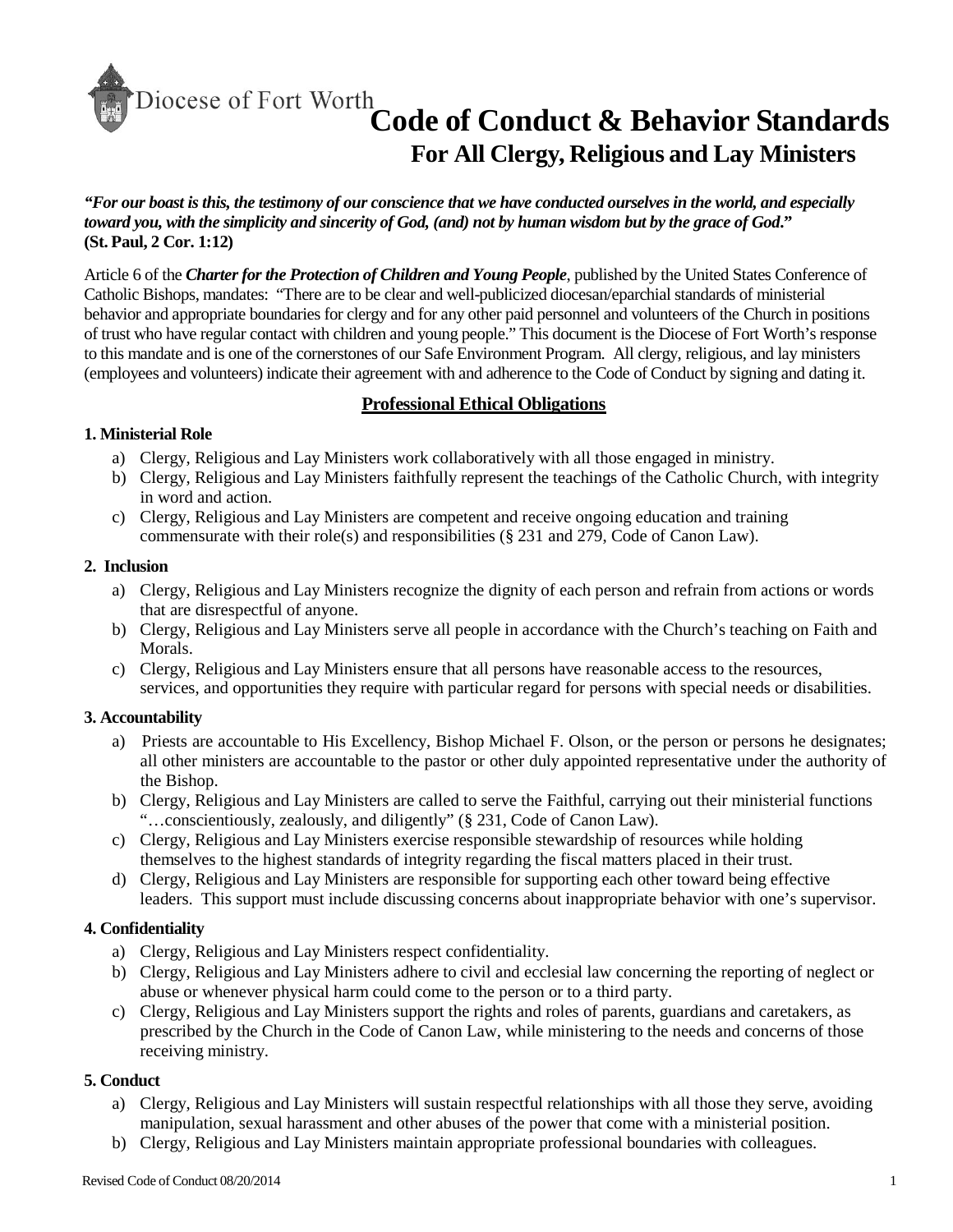Romantic or sexual relationships between a minister and those whom he/she ministers to are inappropriate and unethical, regardless of who initiates the conduct.

- c) Clergy, Religious and Lay Ministers are to model healthy and positive behaviors with all those receiving ministry.
- d) Procuring, providing, or using alcohol for persons under 21 years of age and procuring, providing, or using controlled substances for anyone is illegal, inappropriate and unethical.

#### **6. Referrals and Intervention**

- a) Clergy, Religious and Lay Ministers are to be aware of the signs of sexual abuse and physical neglect.
- b) Clergy, Religious and Lay Ministers are aware of their limitations with respect to paraprofessional counseling and make appropriate referrals.
- c) Clergy, Religious and Lay Ministers adhere to civil and ecclesial law, policies and procedures for reporting abuse, suspected abuse or neglect.

#### **7. Parish/School/Organizational/Diocesan Policies and Guidelines**

a) Clergy, Religious and Lay Ministers are to be aware of and comply with all applicable parish/school, organizational and/or diocesan policies and guidelines with special attention to ministerial competency, sexual misconduct, safety, transportation, parental permission, and medical emergency policies.

#### **Behavior Standards**

- 1. Any interpersonal conduct that is prohibited by civil law is likewise forbidden under diocesan policy. As a prime example, any verbal or nonverbal sexual behavior between a minister and a child or young person is inappropriate and forbidden. Further, illicit use of electronic media, whether through the internet, email, chat rooms, social networks, phone conversations, text messaging, photos, videos or any other access, is expressly included in this prohibition.
- 2. All suspicion of sexual abuse must be reported as required by state law and diocesan policy. Any knowledge or reasonable suspicion of any minister having an inappropriate relationship with a child or young person must be reported promptly to that person's supervisor, who must then discuss this concern with the minister.
- 3. Two adults or one adult and two teens must be present at all children's and/or youth religious education programs, classes and activities, and must remain until all children/youth have left the premises. This requirement includes all *jovenes* (Spanish youth) ministries that include adolescents. All planning meetings/ interactions with a teen assistant/helper must take place in public or in the presence of another adult or teen. All Catholic school events and activities outside of a regular classroom setting require the presence of two adults or one adult and at least two teens. Going out/Dating between a minister and a child or young person is not allowed.
- 4. When initiating physical contact, discretion must be used. Any display of affection should be made in a public setting in front of other group members and should respect the wishes of the other person.
- 5. One-to-one counseling between a minister and those he/she ministers to should always occur in a public place where they can be observed by others—never alone in a car or a private place.
- 6. Driving alone with a child and/or youth is to be avoided at all times unless extraordinary circumstances require immediate and prudent action. In such situations, special care should be taken, including all of the following:
	- $\checkmark$  Contact parents and document the outcome of the call.
	- $\checkmark$  Do not sit close to one another in the car.
	- $\checkmark$  Do not come into physical contact with each other.
	- $\checkmark$  Do not stop the car to talk.
	- $\checkmark$  If you must stop, turn on the inside light of the car.
	- $\checkmark$  Avoid physical contact (hugs and kisses) when saying goodbye.
	- $\checkmark$  Be aware of the time you depart and arrive and make a record of those times.
- 7. If a minister experiences a recurring romantic or sexual attraction for someone they are ministering to, the minister is required to discuss the situation with their supervisor or spiritual director for guidance.
- 8. Any sexual gestures or overtures made to a minister, from those he/she ministers to, should be reported to his/her supervisor who will then meet with those involved to discuss the incident.
- 9. All observed Code of Conduct violations must be reported to the supervisor and documented.
- 10. Any Clergy, Religious or Lay Minister who cannot maintain these Behavior Standards cannot serve in the Diocese.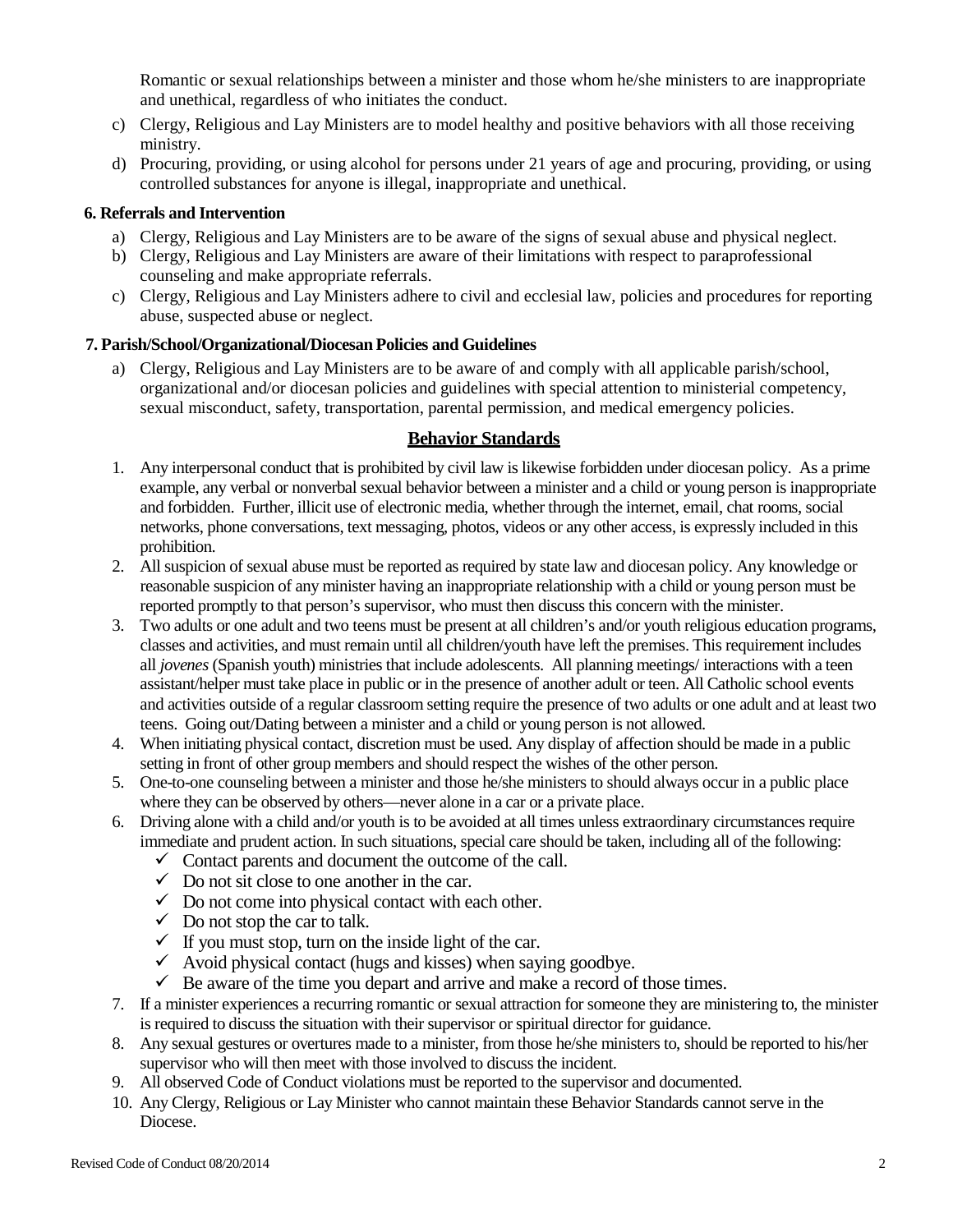#### **Unacceptable Behaviors**

- $\checkmark$  Speaking graphically about sexual activities (including your own) and/or allowing others to do so (this includes telling sexually suggestive jokes)
- $\checkmark$  Hosting parish or school events for children or youth in your home without at least one other adult present
- $\checkmark$  Showing pornographic materials (photos, films, cartoons, stories, and drawings) to others
- $\checkmark$  Allowing anyone to become sexual with you or with another
- $\checkmark$  Spanking, shaking, slapping, wrestling, tickling or physically punishing children or youth
- $\checkmark$  Giving, possessing or being under the influence of alcohol
- $\checkmark$  Giving, possessing or being under the influence of illegal drugs
- $\checkmark$  Giving persons tobacco products
- $\checkmark$  Shaming, degrading, ridiculing, threatening, belittling, or humiliating another person
- $\checkmark$  Using foul or abusive language
- $\checkmark$  Showing favoritism
- $\checkmark$  Going out/Dating a child or young person
- $\checkmark$  Having physical contact with another that can be misinterpreted
- $\checkmark$  Wearing provocative or revealing attire
- $\checkmark$  Being nude in front of others
- $\checkmark$  Being in bed with children or youth
- $\checkmark$  Keeping "secrets" about relationships
- $\checkmark$  Showing affection when no one else is around or in bedrooms, closets, restricted areas and other private rooms
- $\checkmark$  Staring while others are dressing
- $\checkmark$  Commenting on others' bodies
- $\checkmark$  Taking pictures or video/digital recording while others are dressing or showering
- $\checkmark$  Failing to adhere to uniform or accepted standards of affection

#### **Warning Signs**

- $\checkmark$  Wearing special clothes when you know you're going to see a certain person
- $\checkmark$  Spending extra time grooming yourself when you know you are going to see a certain person
- $\checkmark$  Finding ways or reasons to be alone with a certain person
- $\checkmark$  Keeping aspects of your relationship with a person secret from others (such as how often you talk on the phone or see each other alone)
- $\checkmark$  Giving and receiving special gifts from a certain person
- $\checkmark$  Neglecting ministry to others in order to spend more time with a certain person
- $\checkmark$  Sharing personal information about others with a certain person
- $\checkmark$  Sharing personal information or seeking help with personal problems from a certain person
- $\checkmark$  Discussing adult issues with children and/or youth
- $\checkmark$  Excessively looking forward to seeing a certain person
- $\checkmark$  Fantasizing or daydreaming about a certain person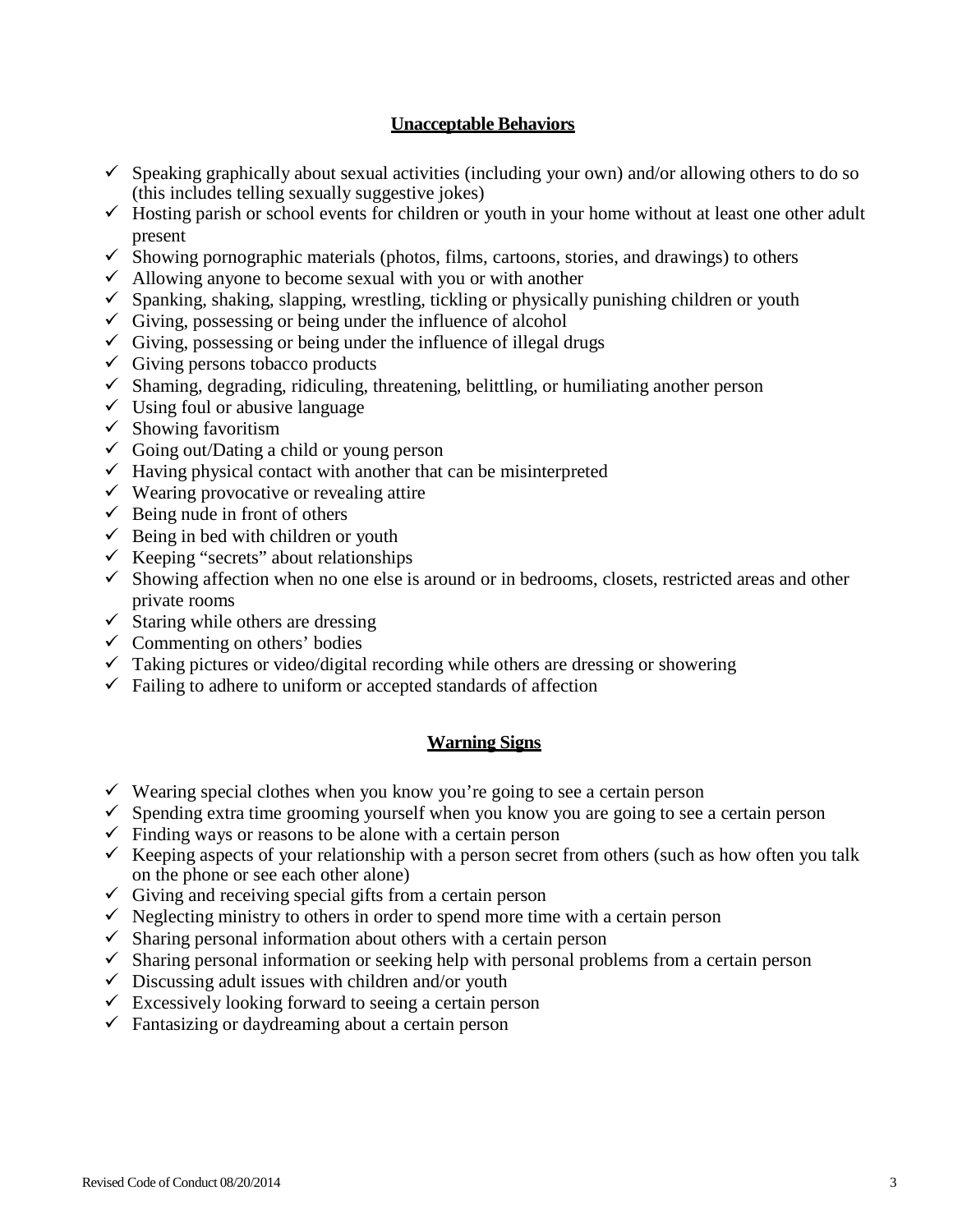#### **Displays of Affection**

| <b>Appropriate</b>                               | <b>Inappropriate</b>                                  |
|--------------------------------------------------|-------------------------------------------------------|
| Asking permission before touching                | $\checkmark$ Any form of unwanted affection           |
| Side hugs (with adults)                          | $\checkmark$ Full frontal hugs or "bear hugs"         |
| Brief shoulder to shoulder hugs                  | $\checkmark$ Touching bottoms, chests or genital      |
| Pats on the shoulder or back                     | areas                                                 |
| Handshakes                                       | Massages<br>v.                                        |
| "High-fives" and hand slapping                   | Patting others on the thigh, knee or leg              |
| Verbal praise                                    | $\checkmark$ Tickling or wrestling                    |
| $\checkmark$ Touching hands, faces,              | $\checkmark$ Touching or hugging from behind          |
| shoulders and arms                               | $\checkmark$ Games involving inappropriate touching   |
| Arms around shoulders                            | Kisses on the mouth<br>$\checkmark$                   |
| Holding hands during prayer or<br>✓              | Special gift giving to/from a certain<br>$\checkmark$ |
| when a person is upset                           | person                                                |
| Holding hands while walking with<br>$\checkmark$ |                                                       |
| small children                                   |                                                       |
| Sitting close to small children                  |                                                       |
| Kneeling or bending down for hugs                |                                                       |
| with a small child                               |                                                       |

#### **Appropriate Inappropriate**

Violations of the *Code of Conduct & Behavior Standards for All Clergy, Religious and Lay Ministers* are grounds for disciplinary action, up to and including dismissal. All Clergy, Religious and Lay Ministers of the Diocese of Fort Worth are to sign the *Code of Conduct Agreement Form*. Failure to agree in writing with this Code of Conduct is also grounds for disciplinary action up to and including dismissal.

Please keep this copy for your personal records. The companion document, *Code of Conduct Agreement Form*, is an integral piece of diocesan compliance for the *Charter of the Protection of Children and Young People*. When you first attend the Keeping Children and Youth Safe session, you will be required to sign and submit this agreement form to the location of your primary ministry. The primary location for clergy is the Chancery Office. The primary location for employees of the Diocese is their primary place of employment. For volunteers, the primary location is where they designate as their primary location.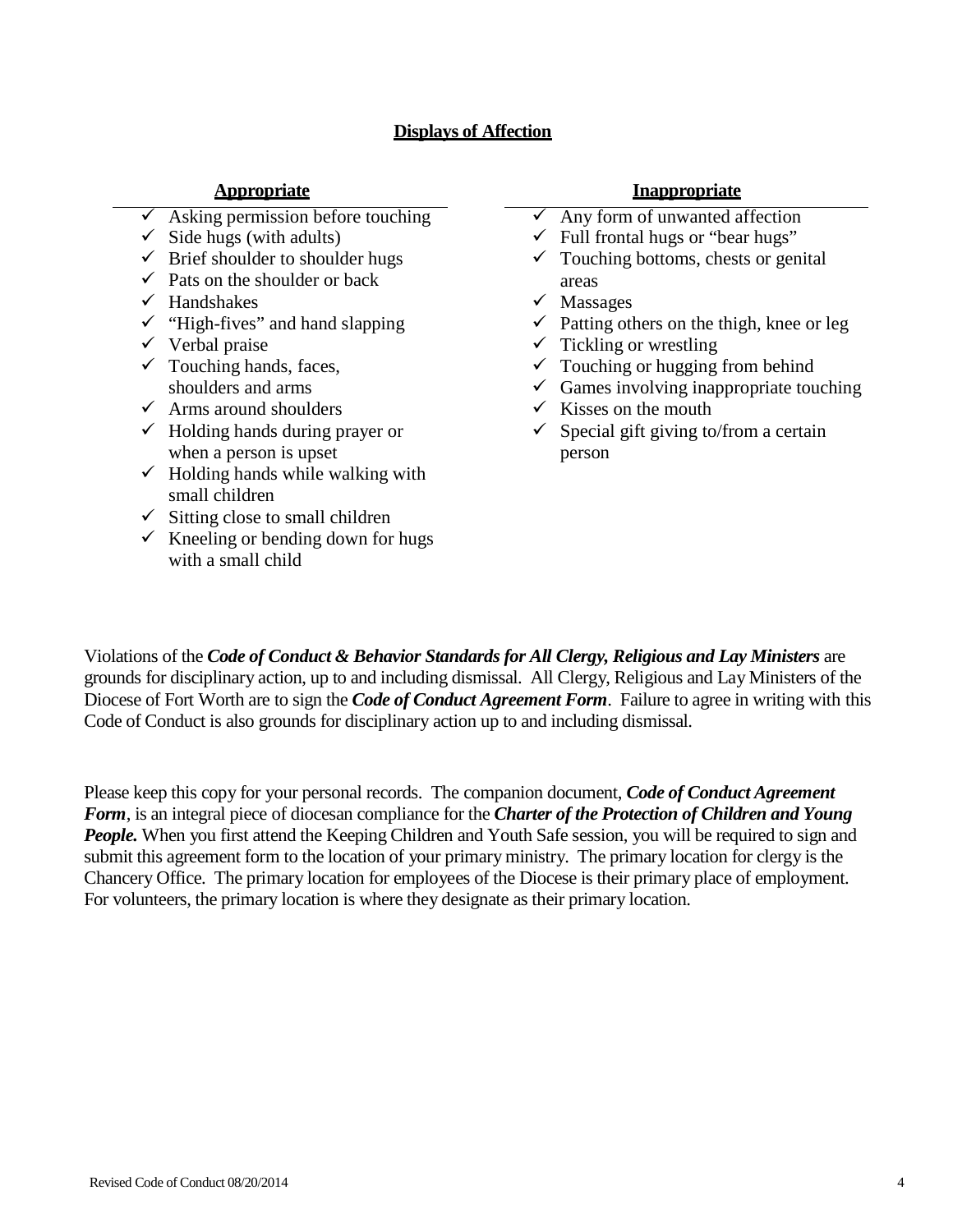# **Policy on Sexual Misconduct on the Part of Employees of the Diocese of Fort Worth**

#### **Introduction**

The opening pages of Sacred Scripture tell us of God's wondrous creation of a universe that was good. The culmination of the whole of creation occurred when God breathed the divine spirit into the clay of the earth and brought forth humankind created in God's own image and likeness, male and female.

Our sexual identity is an intimate part of God's plan for creation and therefore for each of us. The mystery of what it means to be a human being -- incarnate and sexual, male and female -- is bound up in the very mystery of God, the author of life and the font of love. Human sexuality is God's creation, and we approach any discussion of it with a deep sense of appreciation, wonder and respect. It must, however, be integrated with the other gifts we have received. Sexuality fully integrated in the human personality fosters human communication and encourages and enriches all human relationships. The moral and spiritual health of the Church and human society depends on morally and spiritually healthy men and women who have learned to integrate the gift of sexuality with all the other gifts God gives them for the building up of the kingdom.

Following the example of our Lord Jesus Christ, the Church is deeply concerned for the wellbeing of all people, and has a special concern for those who are most vulnerable. Sexual misconduct is a serious breach of the trust that should exist among all the members of the Church, and especially those who serve others as church ministers and employees. Sexual misconduct is always a tragedy and calls for the Church to respond with compassion toward all those persons involved.

The Catholic Church expects its employees to live chaste and moral lives, respecting in every way the gift of sexuality. Inappropriate sexual activity abuses the power and authority of the pastoral role. Sexual misconduct by church personnel is contrary to Christian morals and civil law and will not under any circumstances be tolerated in the Diocese of Fort Worth.

Therefore, all personnel of the diocese, its parishes, schools and other agencies must comply with all applicable church, federal, state and local laws regarding incidents of actual, alleged or suspected sexual misconduct, and with the procedures outlined by this document.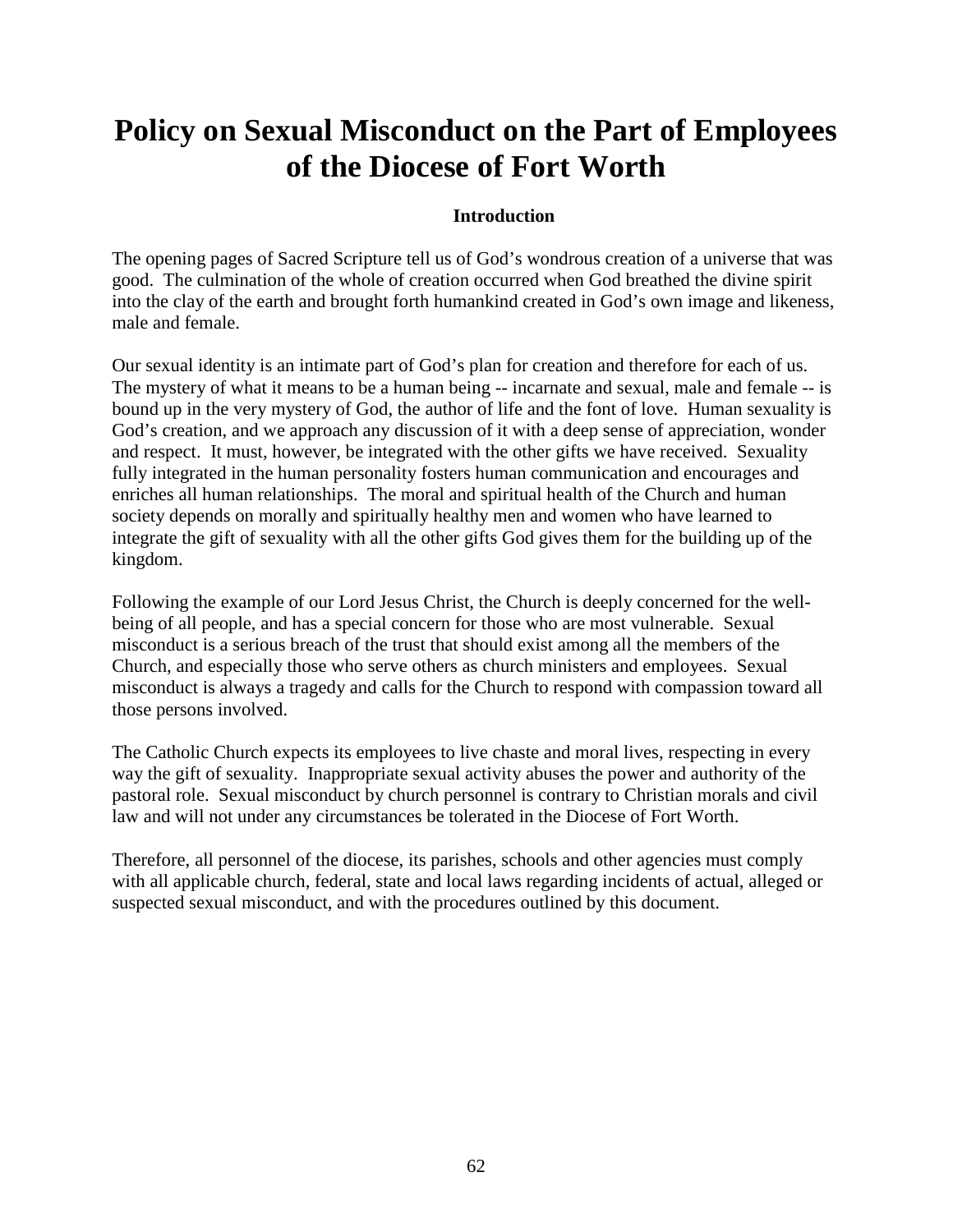# **Implementing the Policy**

## **I. Definitions**

### **A. Sexual Misconduct**

For the purpose of this policy, sexual misconduct is defined as any of the following:

- Sexual Abuse -- Sexual contact between church personnel and a minor or vulnerable adult, as defined by the laws of the State of Texas.
- Sexual Exploitation -- Sexual interaction between church personnel and a person receiving pastoral assistance, whether initiated by one or the other.
- Sexual Harassment -- Unwanted sexual advances, conduct or language between persons in the work environment of a parish, school or diocesan agency.

All three forms of misconduct are addressed simultaneously since they cause injustice by the abuse of authority and are contrary to the doctrines, moral teaching, and canon law of the Catholic Church.

## **B. Church Personnel**

The term *church personnel* is defined as any of the following:

- 1. Priests incardinated in the Diocese of Fort Worth.
- 2. Priests who are members of religious institutes, assigned to pastoral work in the Diocese of Fort Worth.
- 3. Priests of other jurisdictions who are assigned to pastoral work in this diocese; priests who seek incardination in this diocese; other priests, including those who are retired, who request canonical faculties to do part-time or supply ministry.
- 4. Permanent and transitional deacons incardinated in the diocese; permanent deacons incardinated in other dioceses but with canonical faculties to function in this diocese; those enrolled in the Permanent Deacon Formation Program.
- 5. Women religious and religious brothers working for the diocese, its parishes, schools or agencies.
- 6. Seminarians studying for the priesthood under the sponsorship of the diocese.
- 7. All paid personnel and volunteers while engaged in areas of ministry or other kinds of services for the diocese, its parishes, schools or other agencies.

## **C. Contractors**

Contractors are defined as those non-employee providers of any service to the diocese, its parishes, school or other agencies. Although not considered church personnel as such, contractors and contract staff will be held to the code of behavior outlined in this policy.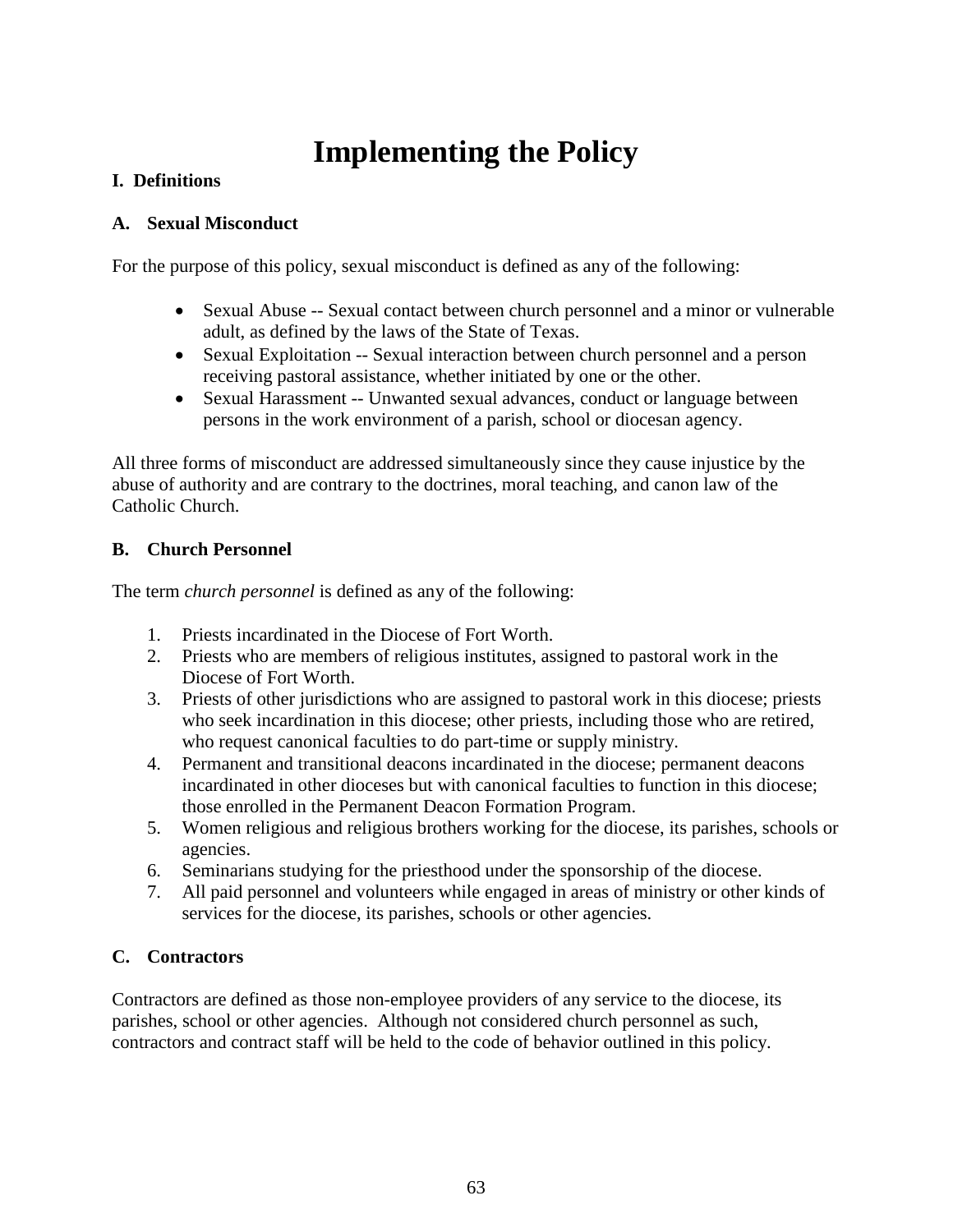### **II. The Church's Pastoral Concern for All**

#### **A. Care of the One Who Alleges Sexual Misconduct**

The Diocese of Fort Worth will respond immediately to any accusation of sexual misconduct. This response is not a judgment of the person being accused, and innocence is presumed unless facts prove otherwise. It is expected that an allegation be brought by the one directly involved or by that person's parent or legal guardian, that it be based on fact, and that it be an honest representation of the truth. It is important for members of the Church to be sensitive to those who allege sexual misconduct.

The Diocese will cooperate with civil authorities and will follow the reporting requirements of Texas law.

The victim of sexual misconduct has the right to receive pastoral assistance from the Church. Assistance and support will vary with circumstances and will be provided in consultation with mental health professionals.

### **B. Care of the Priest Accused of Sexual Misconduct**

- 1. Sexual misconduct by a priest is a serious failure of the responsibilities inherent in the pastoral office and is a violation of a sacred trust. Should an allegation of sexual misconduct be made, the Diocese of Fort Worth will show compassion toward both the accused and the accuser. The diocesan response to an allegation is in no way a judgment of the accused, and innocence is presumed unless facts prove otherwise.
- 2. Although several persons may be involved in an investigation, the bishop will make the final decision regarding the disposition of the accused priest.

## **C. Care of Other Church Personnel (see I-B, 4, 5, 6, 7) Accused of Sexual Misconduct**

The Diocese of Fort Worth also has a concern regarding sexual misconduct by other church personnel. This policy will be followed should any allegation of misconduct be made against any other church personnel.

- 1. The diocese will protect the legal rights of the accused and will observe all canonical and civil laws. The response of the diocese is in no way a judgment of the accused, and innocence is presumed unless facts prove otherwise.
- 2. Sexual misconduct is an abuse of the pastoral role. Proven allegations of misconduct, according to this policy, will result in termination.

## **D. Care of the Christian Community Affected by Sexual Misconduct**

The diocese has special concern for parishes, schools, agencies and other church communities served by personnel accused of sexual misconduct. While respecting the privacy of those directly involved in an allegation, when an incident becomes public, every effort will be made to inform and assist the local community.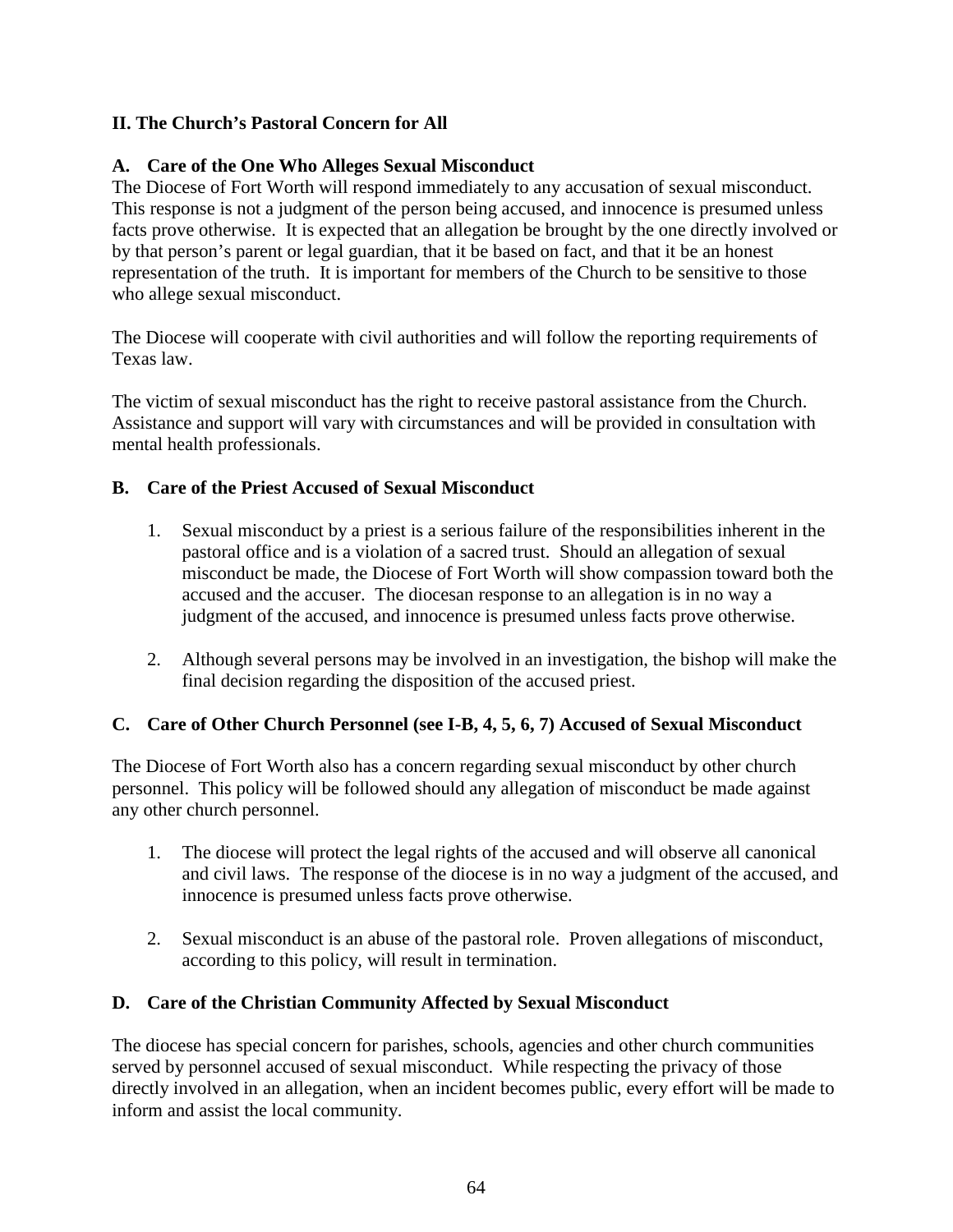### **III. Procedure When Sexual Misconduct is alleged**

#### **A. Investigative Phase**

When an allegation of sexual misconduct is made, the following diocesan procedures will be initiated:

- 1. The person reporting the allegation is referred to the chancellor or vicar general.
- 2. The chancellor or vicar general reports the allegations to civil authorities, if required by law, if that has not already been done.
- 3. The chancellor or vicar general reports the allegation to the legal counsel of the diocese.
- 4. The chancellor or vicar general reports the allegation to the diocesan insurance carrier.
- 5. The chancellor or vicar general collaborates with the diocesan communications director to prepare timely statements for the media should the need arise. The communications director will be the sole person to deal with the public media.
- 6. The chancellor or vicar general maintains contact with the victim and/or family to inform them of the diocesan actions.
- 7. The chancellor or vicar general calls for an internal diocesan investigation which is conducted in cooperation and consultation with civil authorities.
- 8. The chancellor or vicar general appoints a person to chair the committee investigating the allegation. The chair, in consultation with the chancellor, selects at least two others to serve on the committee. The committee will be formed from a pool of people with varied personal and professional backgrounds, both laity and clergy.
- 9. The committee organizes the investigation and schedules the interviews. Strictest confidentiality is always maintained.
- 10. Interviews will be conducted. Persons other than the accuser and the accused may be consulted.

#### **B. Action Phase**

- 1. If the committee determines the allegation is unfounded, the bishop is notified and concludes the investigation. The bishop notifies the accused and the person reporting the allegation that the investigation is concluded.
- 2. If the committee determines the allegation is founded, the investigation continues, with a final report submitted by the chair to the bishop within 20 working days. The bishop is responsible for the final disposition of the allegation.

July 1, 1993 Revised May 1, 1996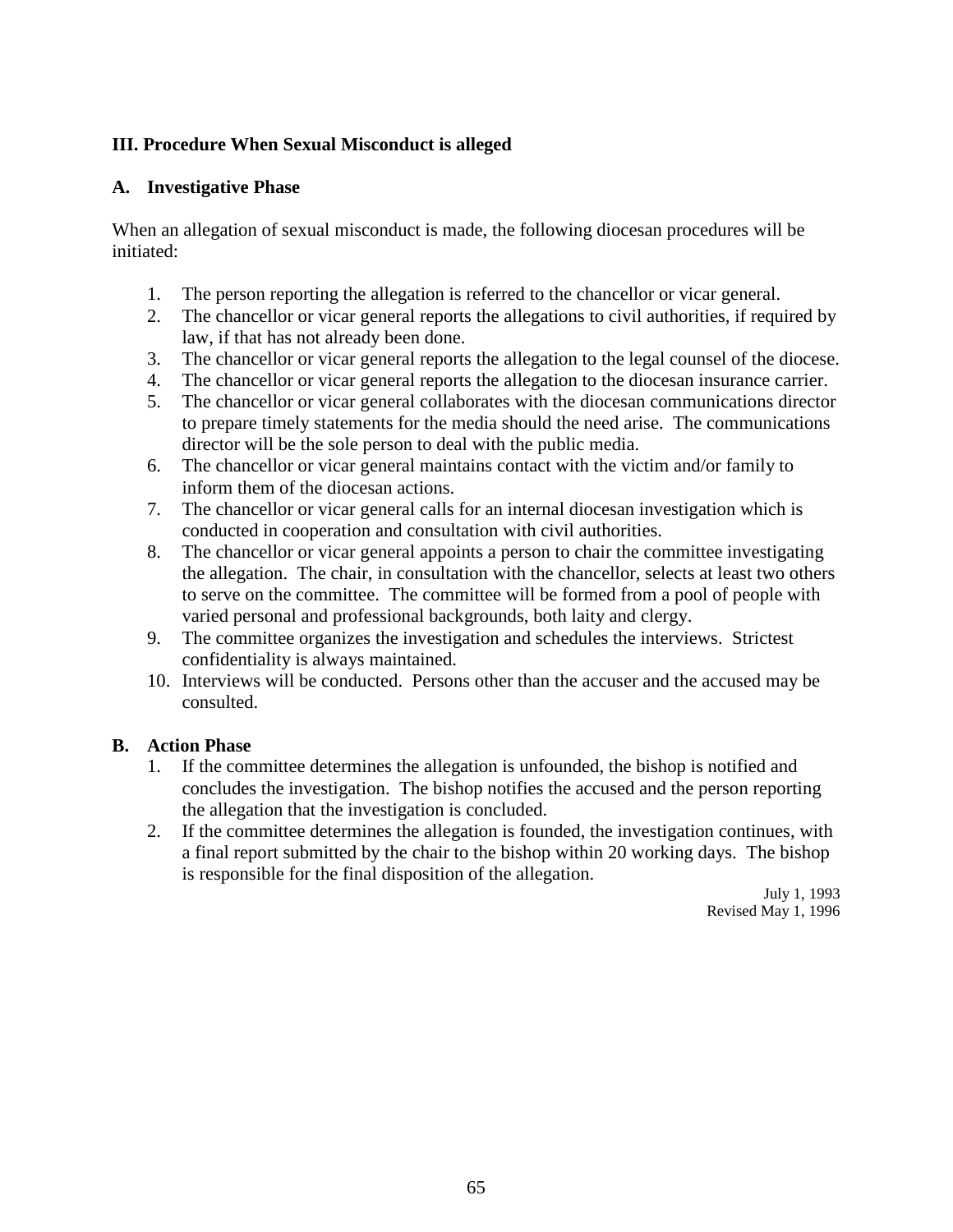# **Reporting Child Abuse or Neglect**

| Who must report:         | Any person                                                                                                                                                          |
|--------------------------|---------------------------------------------------------------------------------------------------------------------------------------------------------------------|
| <b>Basis for report:</b> | Having cause to believe that a child's physical or mental health or welfare has been<br>or may be adversely affected by abuse or neglect.                           |
| When to report:          | <b>IMMEDIATELY</b> - A report must be made orally within 48 hours after there is cause<br>to believe/suspect that the child has been or may be abused or neglected. |
| <b>Penalty:</b>          | Failure to report is a Class B misdemeanor. Knowingly or intentionally making a<br>false report is a Class A misdemeanor.                                           |
| To report child abuse:   | Call 1-800-252-5400 (toll free).                                                                                                                                    |

**The Law** (Texas Family Code, Chapter 261)

#### **PROCEDURES TO FOLLOW WHEN REPORTING CHILD ABUSE OR NEGLECT**

Any person who believes a child has been or will be abused or neglected, as those terms are defined in Chapter 261, Texas Family Code (see back page for definitions), shall make the required *non-accusatory* report to child protection services and immediately notify the Pastor and the Fort Worth Diocese Director of Human Resources. The person making the non-accusatory report shall keep the alleged abuse or neglect confidential and shall not discuss the matter with others except as required by law. The individual making the report and the pastor shall cooperate with the child protective service personnel in investigating the case. Immunity from prosecution is granted to those individuals who file a non-accusatory report in good faith concerning suspected child abuse or neglect. This immunity may not extend to statements that are not part of the reporting or investigation process. Therefore, the individual should be very careful about making such statements except for the purpose of reporting or investigating the matter.

In reporting suspected cases of child abuse or neglect, the following procedures must be followed:

- 1. Allegations by parents, guardians, or children themselves of sexual abuse, or any abuse, must be treated most seriously and may never be dismissed.
- 2. The person having cause to suspect child abuse or neglect must:
	- notify his or her supervisor, without discussing details, that he or she needs to make a report of child abuse to the Pastor;
	- make a detailed report to the Pastor; if the Pastor is not available, the report should be made to the Director of Human Resources, Diocese of Fort Worth.
- 3. A report must be made **IMMEDIATELY WITHIN 48 Hours** to the Texas Department of Human Services (TDHS) or Child Protection Services: **Call 1-800-252- 5400.**
- 4. The person making the report needs to identify, if known: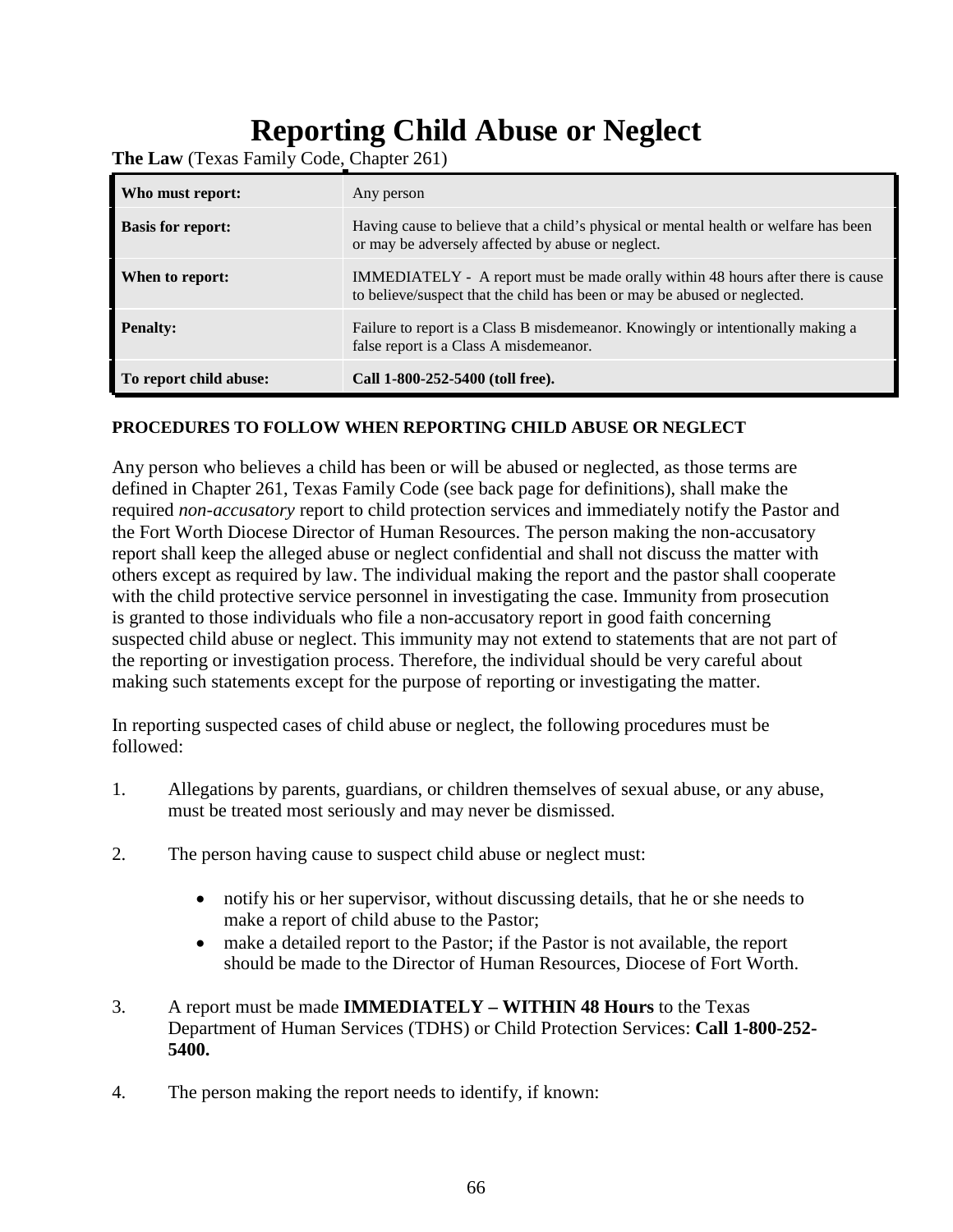- 1. name and address of the child;
- 2. name and person responsible for the care, custody, or welfare of the child;
- 3. any other pertinent information concerning the alleged or suspected abuse or neglect.
- 5. Document the information needed in paragraph 4a/b above, as well as to whom the report was made and on what date.

#### **Definitions**, from Chapter 261.001 of the Texas Family Code

- √ **Abuse**, includes the following acts or omissions by a person.
	- 1. Mental or emotional injury to a child that results in an observable and material impairment in the child's growth, development, or psychological functioning;
	- 2. Causing or permitting the child to be in a situation in which the child sustains a mental or emotional injury that results in an observable and material impairment in the child's growth, development, or psychological functioning;
	- 3. Physical injury that results in substantial harm to the child, or the genuine threat of substantial harm from physical injury to the child, including an injury that is at variance with the history or explanation given and excluding an accident or reasonable discipline by a parent or guardian that does not expose the child to a substantial risk of harm;
	- 4. Failure to make a reasonable effort to prevent an action by another person that results in physical welfare;
	- 5. Sexual conduct harmful to a child's mental, emotional, or physical welfare;
	- 6. Failure to make a reasonable effort to prevent sexual conduct harmful to a child
	- 7. Compelling or encouraging the child to engage in sexual conduct;
	- 8. Causing, permitting, encouraging, engaging in, or allowing the photographing, filming, or depicting of the child if the person knew or should have known that the resulting photograph, film, or depiction of the child is obscene;
	- 9. The current use by a person of a controlled substance in a manner or to the extent that the use results in physical, mental, or emotional injury to a child; or
	- 10. Causing, expressly permitting, or encouraging a child to use a controlled substance.
- √ **Neglect**, includes:
	- 1. The leaving of a child in a situation where the child would be exposed to a substantial risk of physical or mental harm, without arranging for necessary care for the child, and the demonstration of an intent not to return by a parent or guardian of the child;
	- 2. The following acts or omissions by a person:
		- a. Placing the child in or failing to remove a child from a situation that a reasonable person would realize requires judgment or actions beyond the child's level of maturity, physical condition, or mental abilities and that results in bodily injury or a substantial risk of immediate harm to the child;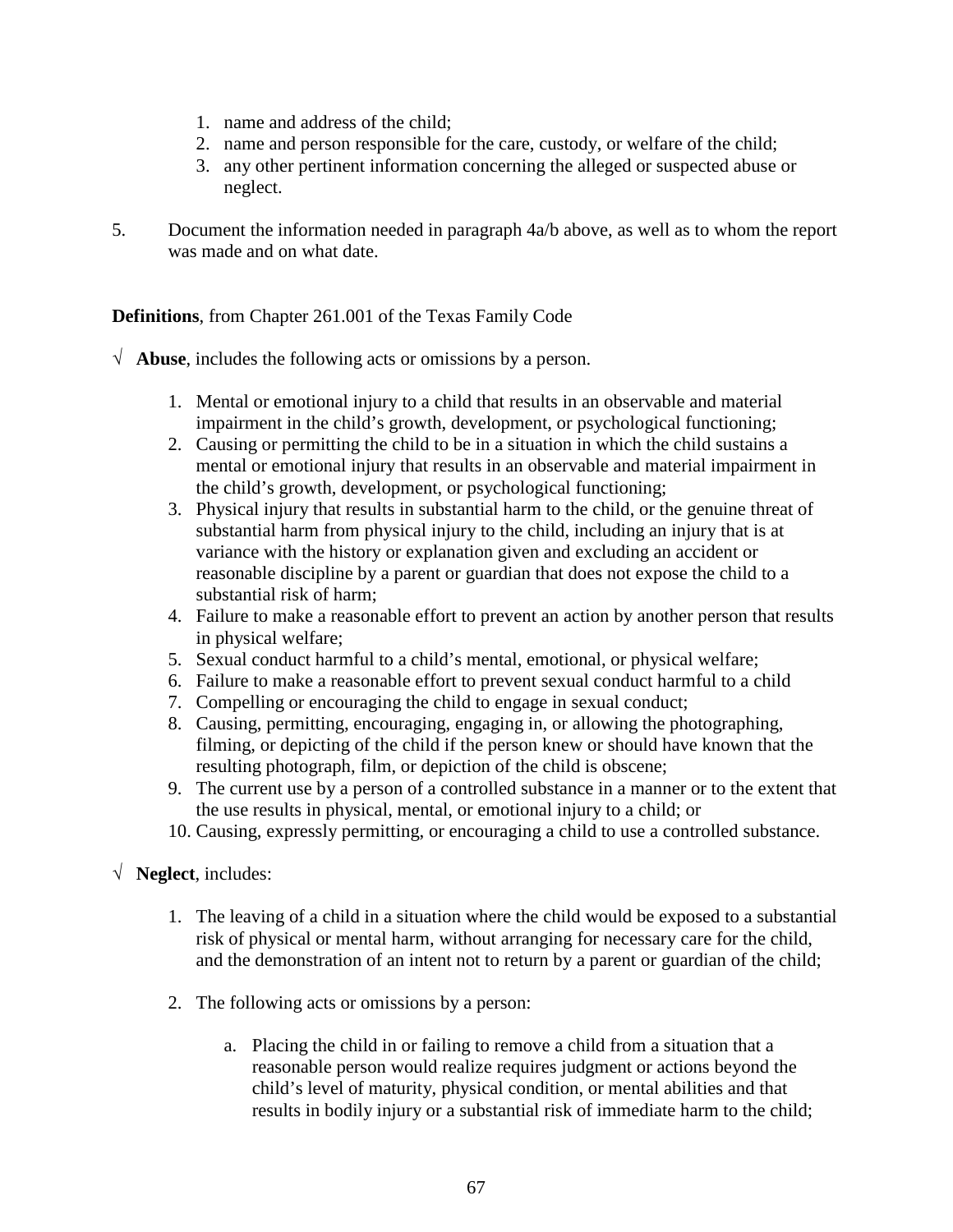- b. Failing to seek, obtain, or follow through with medical care for a child, with the failure resulting in or presenting a substantial risk of death, disfigurement, or bodily injury or with the failure resulting in an observable and material impairment to the growth, development, or functioning of the child;
- c. The failure to provide a child with food, clothing, or shelter necessary to sustain the life of health of the child, excluding failure caused primarily by financial inability unless relief services had been offered and refused; or
- d. Placing a child in, or failing to remove the child from, a situation in which the child would be exposed to a substantial risk of sexual conduct harmful to the child.
- 3. The failure by the person responsible for a child's care, custody, or welfare to permit the child to return to the child's home without arranging for the necessary care for the child after the child has been absent from the home for any reason, including having been in residential placement or having run away.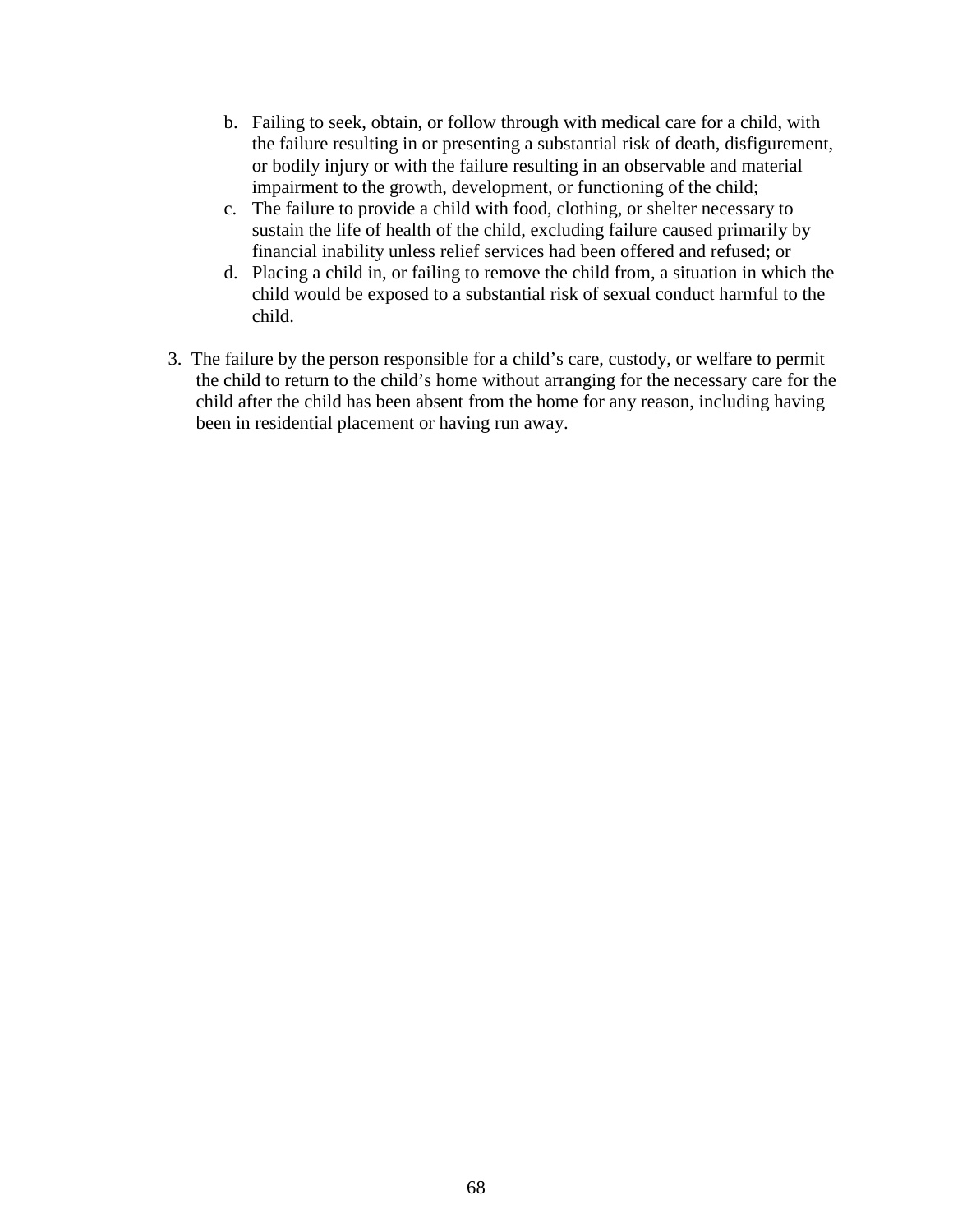# **To Report Sexual Misconduct . . .**

#### **Call...**

Victims Assistance Coordinator (817) 560-2452, ext. 201

#### **Or**

The Sexual Abuse Hotline: (817) 560-2452, ext. 900

#### **Or**

The Catholic Center: (817) 560-3300 Ask to speak to the Chancellor.

#### **Or Write...**

Diocese of Fort Worth Victims Assistance Ministry The Catholic Center 800 West Loop 820 South Fort Worth, Texas 76108

(If the sexual abuse occurred outside this diocese, the Victims Assistance Coordinator will assist in bringing the concern to the appropriate authorities.)

For further information, please contact:

The Catholic Center 800 West Loop 820 South Fort Worth, Texas 76108 (817) 560-2452, ext. 201

If you or someone you know has been sexually abused by anyone who serves the church, and you need a place to talk with someone about your feelings of betrayal or hurt by the church due to abuse, exploitation, or harassment . . . we are here to help you.

**A sacred relationship exists between the Catholic Church and all its members, children and adults. It is a matter of very great concern when sexual abuse occurs in the context of that relationship.**

**Because of the harm that has been done to members of the Catholic Church by sexual abuse, the Diocese of Fort Worth has a process for dealing with reports of sexual misconduct by clergy, other church personnel, or volunteers. When someone has experienced the harm of sexual abuse from a person in a position of trust, justice and compassion demand a response.**

**We are here to help you access resources including:**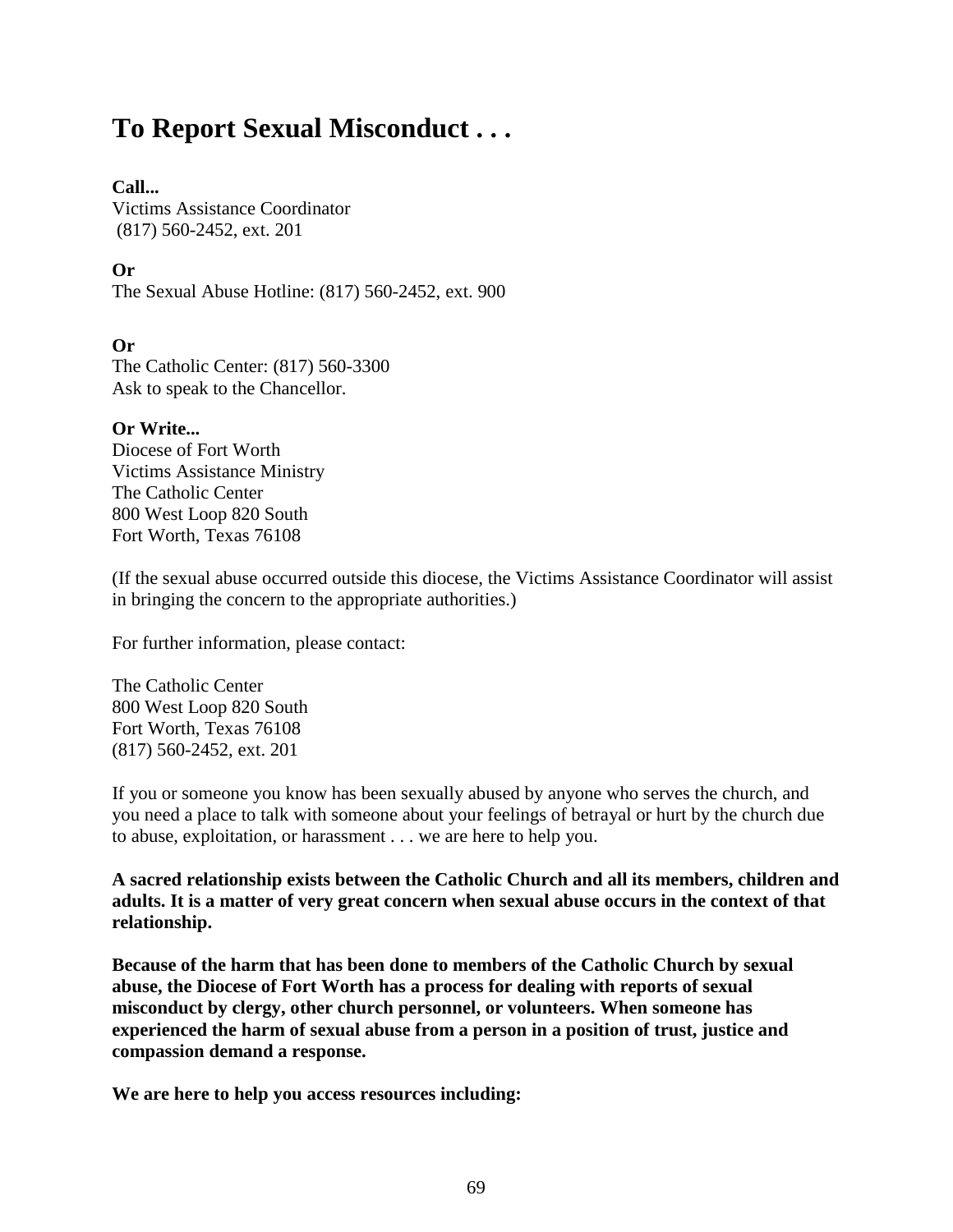- Nonjudgmental listening
- Spiritual support
- Pastoral care
- Professional counseling

#### **The Victims Assistance Ministry of the Diocese of Fort Worth is available:**

- to individuals who have experienced sexual abuse by clergy, lay employees, or volunteers serving in the Diocese of Fort Worth
- to family members of these victims/survivors.

It may be helpful for the persons reporting misconduct to have the support of a friend or companion who can accompany them at any stage of the process.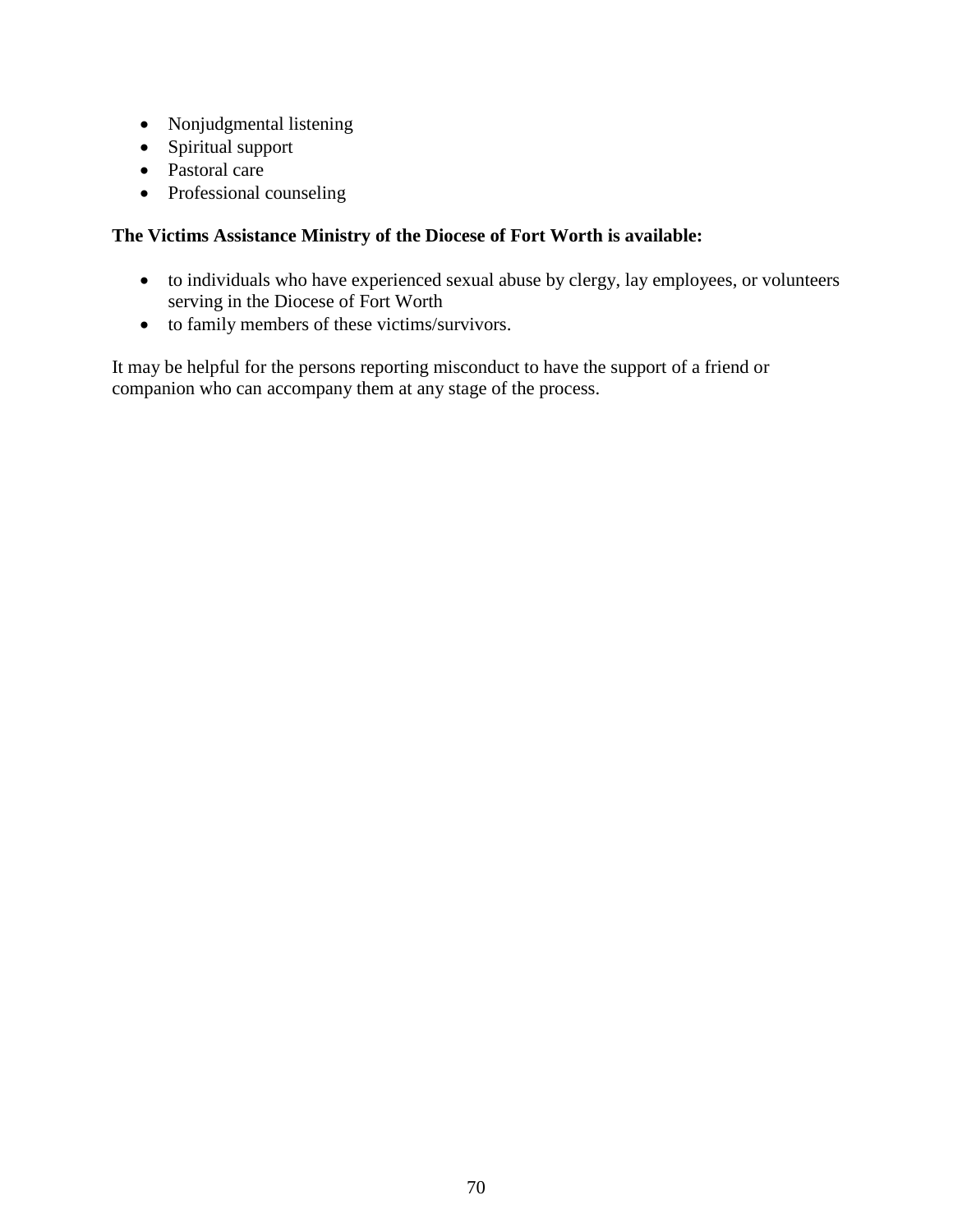

# **Procedures When Sexual Misconduct is Reported**

The Catholic Church expects all those who work and minister in the name of the Church to live chaste and moral lives, respecting in every way the gift of sexuality. Inappropriate sexual activity abuses not only the gift of sexuality but also the power and authority of the pastoral role. Sexual misconduct by anyone who serves in the Church is a serious violation of sacred trust.

In order to preserve a safe environment, the Diocese of Fort Worth requires all ministers, employees and volunteers of the Diocese, its parishes, schools and other agencies to be in compliance with the requirements of the *[Charter for the Protection of Children and Young People \(the "Charter"\)](http://www.usccb.org/ocyp/charter.shtml)* by abiding by the Fort Worth Diocesan *[Code of Conduct](https://form.jotform.com/80304736187155)*. Any proven allegation of sexual abuse of a minor will permanently disqualify any individual from ministry in the name of the Church. Other forms of sexual misconduct may also result in termination of service in the church.

Refer to the Diocese of Fort Worth website*, [www.fwdioc.org.](https://fwdioc.org/safe-environment)* for policies and procedures about the diocesan Safe Environment Program. The Office of Child and Youth Protection routinely updates this website with information and helpful resources.

## **How to report suspected cases of child abuse or neglect**

The law requires *any person* who has cause to believe that a child has been or will be abused or neglected to file a *non-accusatory* report to *[Child Protection Services \(CPS\).](http://www.dfps.state.tx.us/Child_Protection/About_Child_Protective_Services)* The person making the non-accusatory report shall keep the alleged abuse or neglect confidential and shall not discuss the matter with others except as required by law. Immunity from prosecution is granted to those individuals who file a non-accusatory report in good faith concerning suspected child abuse or neglect. This immunity may not extend to statements that are not part of the reporting or investigation process. Therefore, the individual should be very careful about making such statements except for the purpose of reporting or investigating the matter.

A report must be made **IMMEDIATELY – WITHIN 48 Hours –** to the Texas Department of Human Services (TDHS) or CPS: **Call 1-800-252-5400.** The person making the report needs to identify, if known:

The name and address of the child;

The name and person responsible for the care, custody, or welfare of the child; and

Any other pertinent information concerning the alleged or suspected abuse or neglect.

Keep a written record of the information above, as well as to whom the report was made and on what date. Ask Child Protective services to provide you with a *CASE NUMBER* and include it in your documentation. You may use the Diocesan Form *Confidential Notice of Concern* to help you file this report.

Allegations by parents, guardians, or children themselves of sexual abuse, or any abuse, will be treated most seriously and will never be dismissed. If the person alleged to be responsible for suspected abuse is a minister, employee or volunteer in the Diocese of Fort Worth, then you must also notify the Pastor of your parish, the Principal of your Catholic School, the Director of Human Resources, the Chancellor/Moderator of the Curia, or the Bishop. Call the Catholic Center at 817-560-3300 for more information or to report the allegation to the Diocese. Catholic Charities Victim Assistance must also notify at 817-945-9345. Be advised that calling the Catholic Center does not satisfy your obligation to report the matter to CPS.

# **How to Report Suspected Cases of Sexual Misconduct**

Your first obligation is to report child abuse to CPS. If you suspect a church minister, employee or volunteer is involved in sexual misconduct (including but not limited to sexual abuse), then Diocesan policy requires that you report the person to your supervisor (if applicable and not the suspect), the Pastor of your parish, the Principal of your Catholic School, the Catholic Charities Victim Assistance, the Director of Human Resources,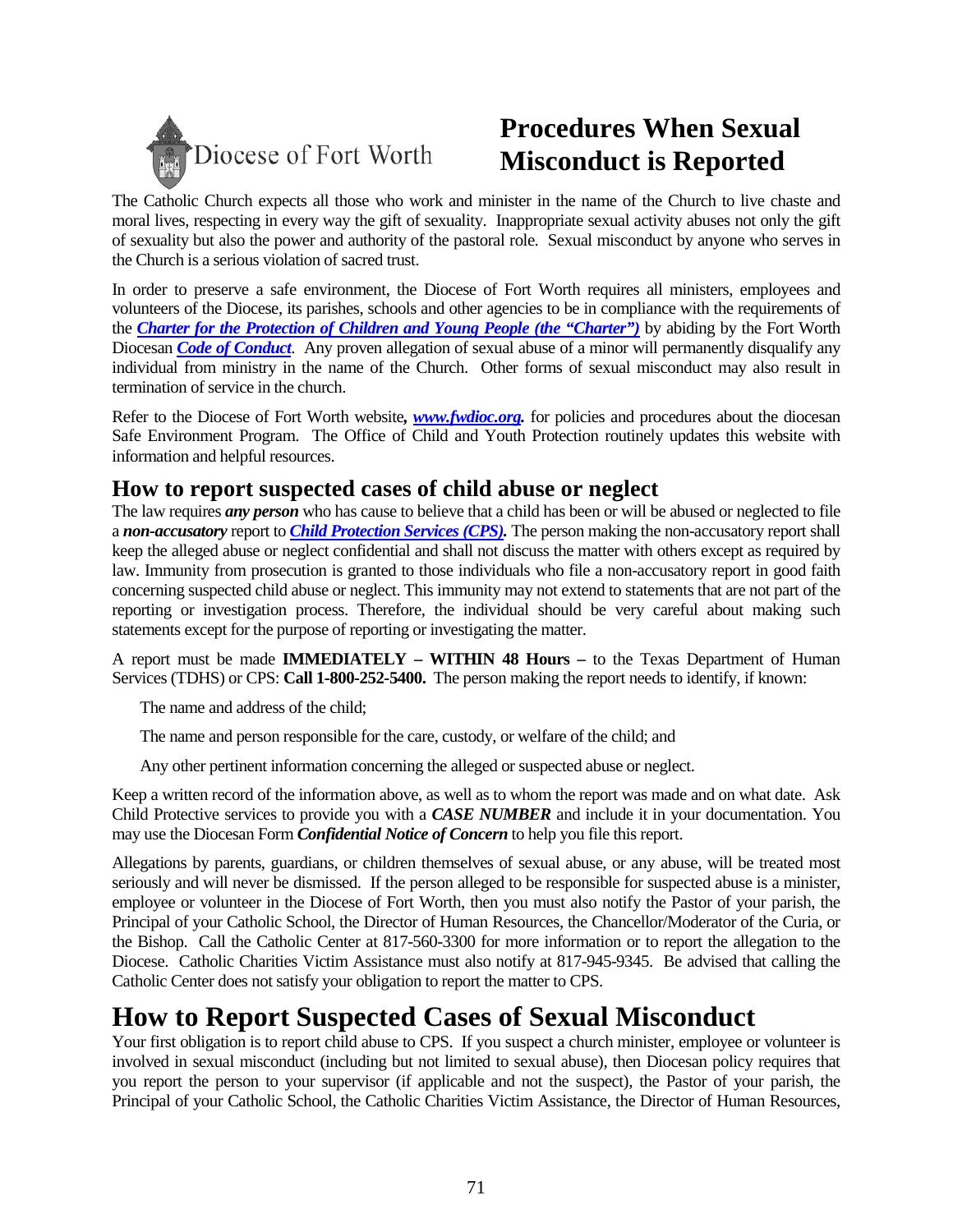or the Chancellor/Moderator of the Curia. The Diocesan report may be made by telephone, electronic messaging, or in writing. If you have reported the matter to CPS, then immediately send a copy of your written report to the Catholic Charities Victim Assistance and the Chancellor/Moderator of the Curia of the Diocese.

When an allegation of sexual misconduct is reported to the diocese, the Chancellor/Moderator of the Curia will take appropriate action, including but not limited to:

- Reporting immediately to civil authorities if the sexual misconduct involves a minor and it has not been reported by the person notifying the diocese;
- Removing an individual from office even when a single act of sexual abuse with a minor is substantiated;
- If safety and/or circumstances warrant, removing from ministry any individual accused of sexual misconduct pending positive determination of guilt;
- Authorizing the Director of Human Resources to investigate allegations of sexual misconduct by any employee or volunteer;
- Not knowingly transfer an individual who has committed an act of sexual abuse with a minor to another diocese/eparchy or to a religious province;
- If the allegation is made about a priest, deacon or religious no longer working in the Diocese of Fort Worth, making the accusation known to the bishop of the other diocese/eparchy or to the Major Religious Superior of the accused; and

Convening the Conduct Review Board, if appropriate.

# **Care for the Victim of Sexual Abuse**

The Diocesan *Catholic Charities Victim Assistance* provides pastoral care and support to all victims of sexual abuse, including assistance to access counseling, support groups, and spiritual direction resources. Whenever appropriate, the Catholic Charities Victim Assistance also provides similar assistance to victims' family members. Assistance and support will vary with circumstances and may be provided in consultation with mental health professionals. The Sexual Abuse Hotline phone number is **817-560-2452 x900**.

# **Care of the One Who Reports Sexual Misconduct**

Although mainly focusing on care for victims of sexual abuse, the Catholic Charities Victim Assistance also offers assistance to the person reporting the misconduct. When the accused is an employee or volunteer, the Catholic Charities Victim Assistance directs the accuser to *Human Resources*, the diocesan department responsible for protecting and supporting the person who accuses another of sexual misconduct.

## **Care for the One Who is Accused of Sexual Misconduct**

The Diocese of Fort Worth is compassionate toward both the accused and the accuser. Furthermore, the diocese will make every attempt to protect the legal rights of the accused and observe all canonical and civil laws. The diocesan response to an allegation is in no way a judgment of the accused, and innocence is presumed unless facts prove otherwise.

The Human Resources Department will promptly and thoroughly investigate the allegation. In some situations, private investigators may be retained by the Diocese. Upon completing the investigation, the Director of Human Resources will file a written report to the Chancellor/Moderator of the Curia.

The Chancellor/Moderator of the Curia may convene the *Conduct Review Board* in some instances. The board reviews all the steps taken in the investigation of the allegation. Once the review is completed, the board reports its recommendations to the Chancellor/Moderator of the Curia.

The Chancellor/Moderator of the Curia files a written report to the Bishop, who makes the final decision regarding the disposition of the accused.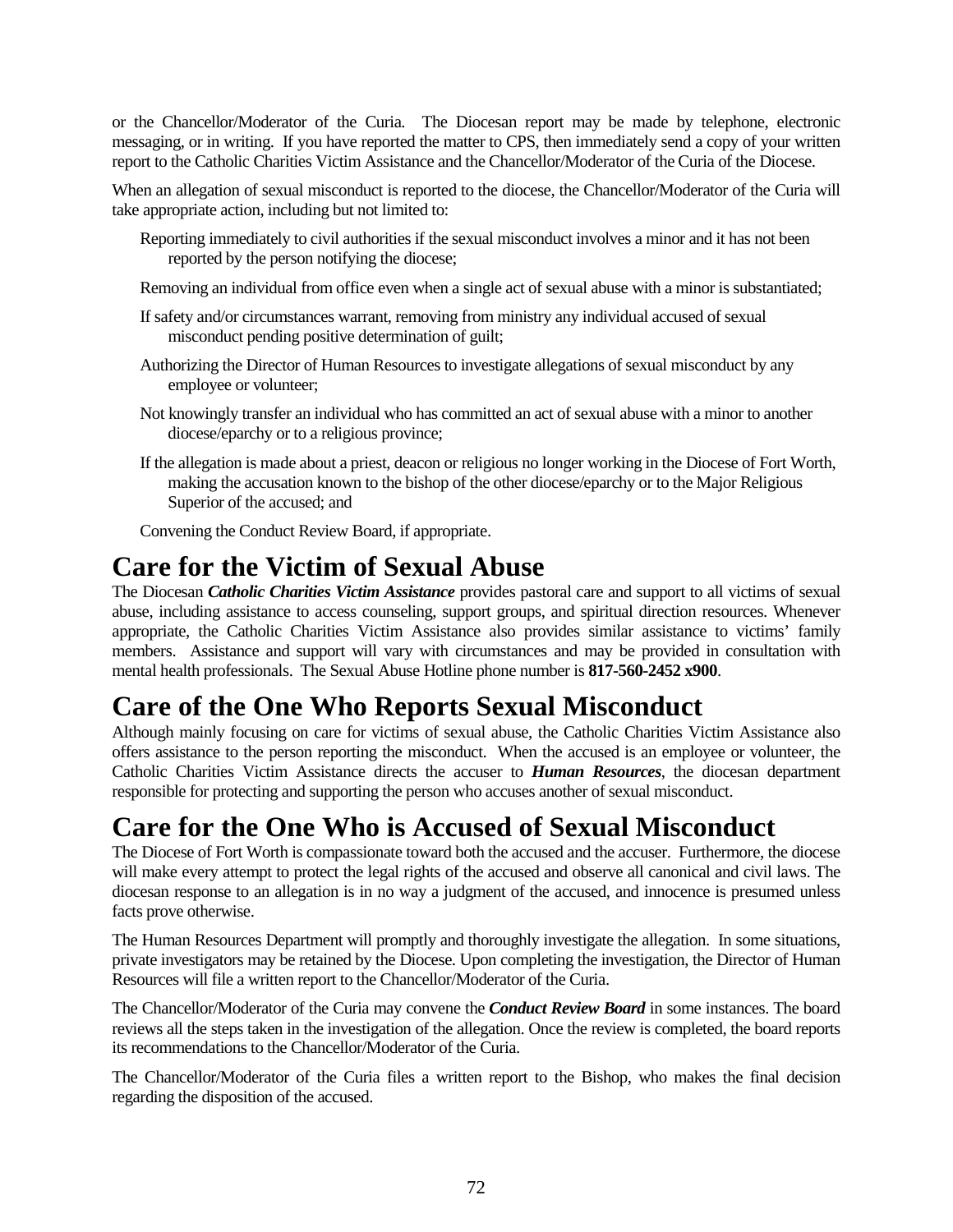In the case of sexual misconduct with a minor by a cleric, the steps required by Canon Law and by instructions from the Holy See will be followed, not excluding laicization.

## **Care of the Christian Community Affected by Sexual Misconduct**

The diocese has special concern for parishes, schools, agencies and other church communities served by personnel accused of sexual misconduct. While respecting the privacy of those directly involved in an allegation, when an incident becomes public, every effort will be made to communicate with, inform and assist the local community.

\_\_\_\_\_\_\_\_\_\_\_\_\_\_\_\_\_\_\_\_\_\_\_ i. Texas Family Code, Chapter 261

ii. Following the instructions of the *Charter*, the *Conduct Review Board* of the Diocese of Fort Worth generally includes at least one experienced pastor and four conscientious lay people not in the employ of the diocese. One member has expertise in the treatment of the sexual abuse of minors.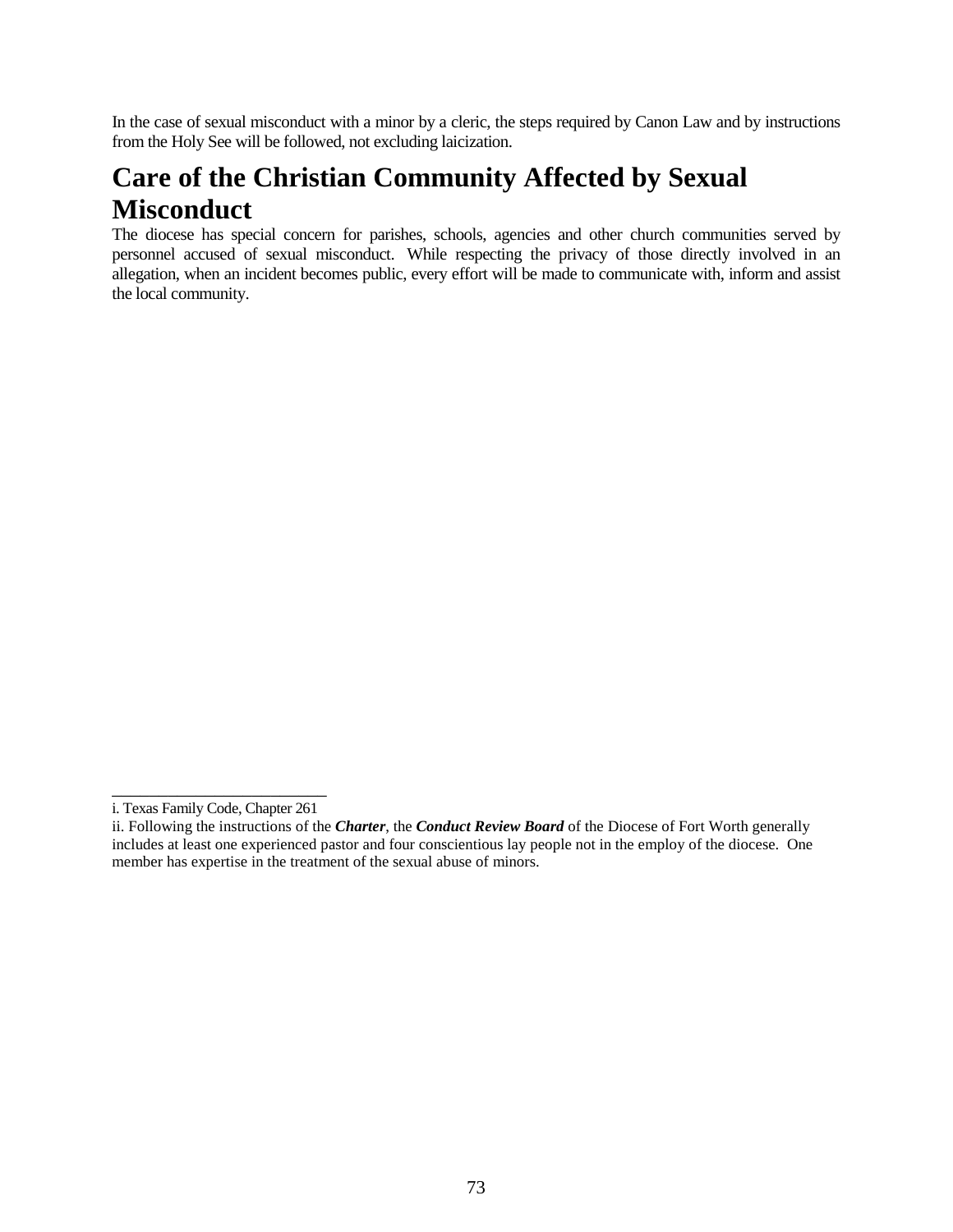**Appendix I**

# SAMPLE RELIGIOUS EDUCATION JOB DESCRIPTION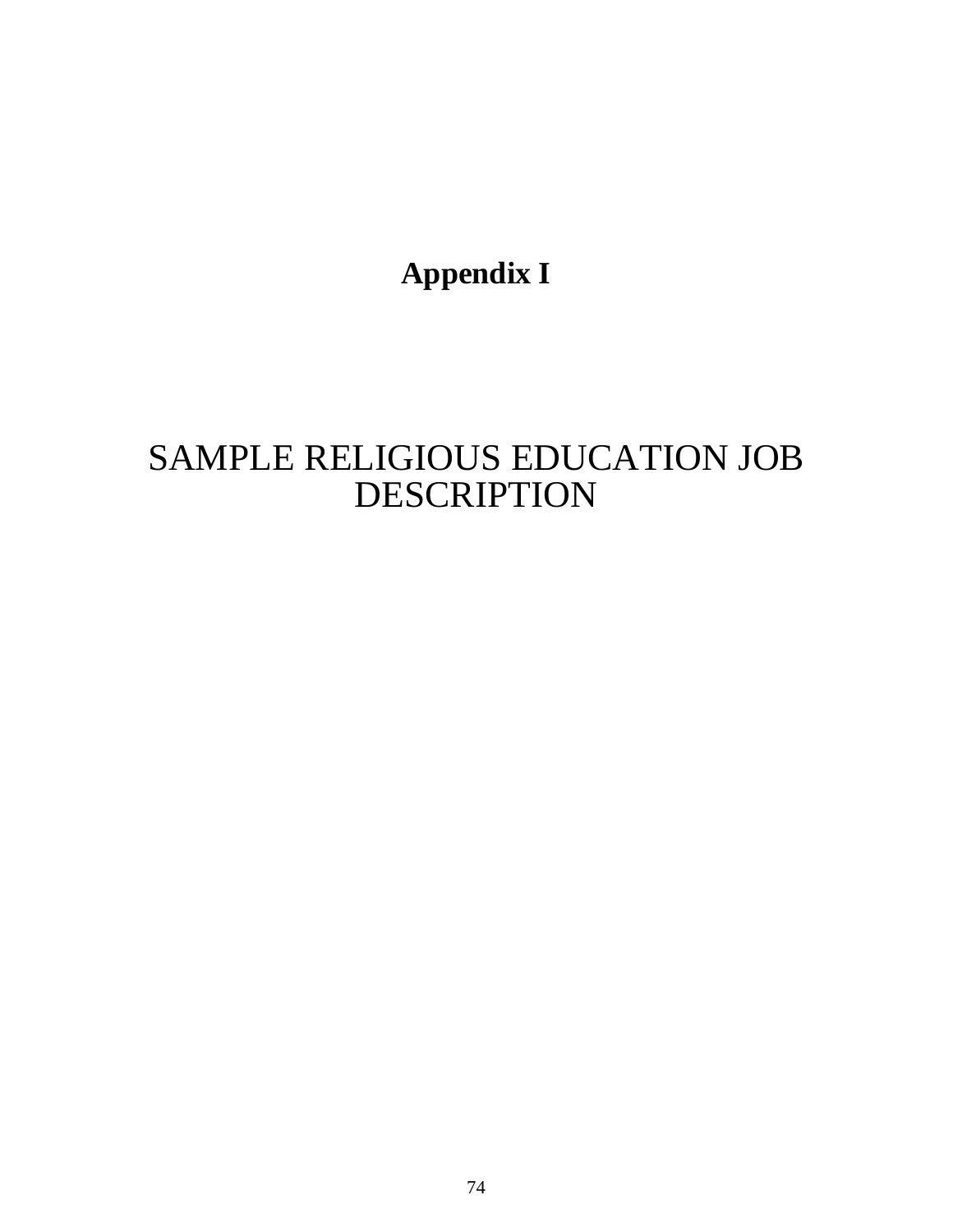## **SAMPLE Religious Education Coordinator: Job Description for Preschool – Eighth Grade DRE**

The Religious Education Coordinator will oversee the religious program of  $\Box$ 

Duties and Responsibilities are as follows:

- 1. Serve as the director/resource person for parish religious education programs, including sacramental preparation for children and youth
	- a. Continue development of the curriculum for children and youth
	- b. Act as a resource person to the youth and confirmation program
- 2. Attend the regular Religious Education Advisory Committee meetings and continue to work with the committee developing policies for religious education for the children and youth of the parish.
- 3. Attend Quarterly Diocesan Deanery DRE meetings.
- 4. Try to determine the educational needs of the parish through observation, conversation and written surveys.
- 5. Research, select and purchase within budget, books and other visual aids for the Religious Education program.
- 6. Set up program for preschool through eighth grade children including registration.
- 7. Oversee Vacation Bible School (VBS) program.
- 8. Recruit Catechists for all classes.
	- a. Work with each teacher individually before classes begin and throughout the year to set basic objectives for each class.
	- b. Give orientation session.
- 9. Provide in-service and training for catechists.
- 10. Write Catechists job descriptions.
- 11. Provide ongoing support and supervision of catechists
	- a. Catechist training by diocesan personnel for catechist's certification
	- b. In-service days
	- c. Individual help as requested
- 12. Review lesson plans from the catechist to be informed about what is going on in each classroom. Help catechists as needed to build lesson plans and para-liturgies for classroom with focus on Liturgy of the Word for Children.
- 13. Work on evaluation for events.
- 14. Be present on Sunday for support of the catechists.
- 15. Keep Pastor informed all catechetical activities within the parish.
- 16. Keep the parish informed through the parish website, Facebook, twitter, e-bulletin.
- 17. Provide meetings pertaining to adult information for parents involved in the Religious Education programs.
- 18. Work with parents who want to teach their child at home.
- 19. Organize parent support to help with various events.
- 20. Be open to hear concerns of all parents and act upon them when necessary.
- 21. File our annual Religious Education report for diocese and answer various surveys.
- 22. Aid the supervision of junior high catechist.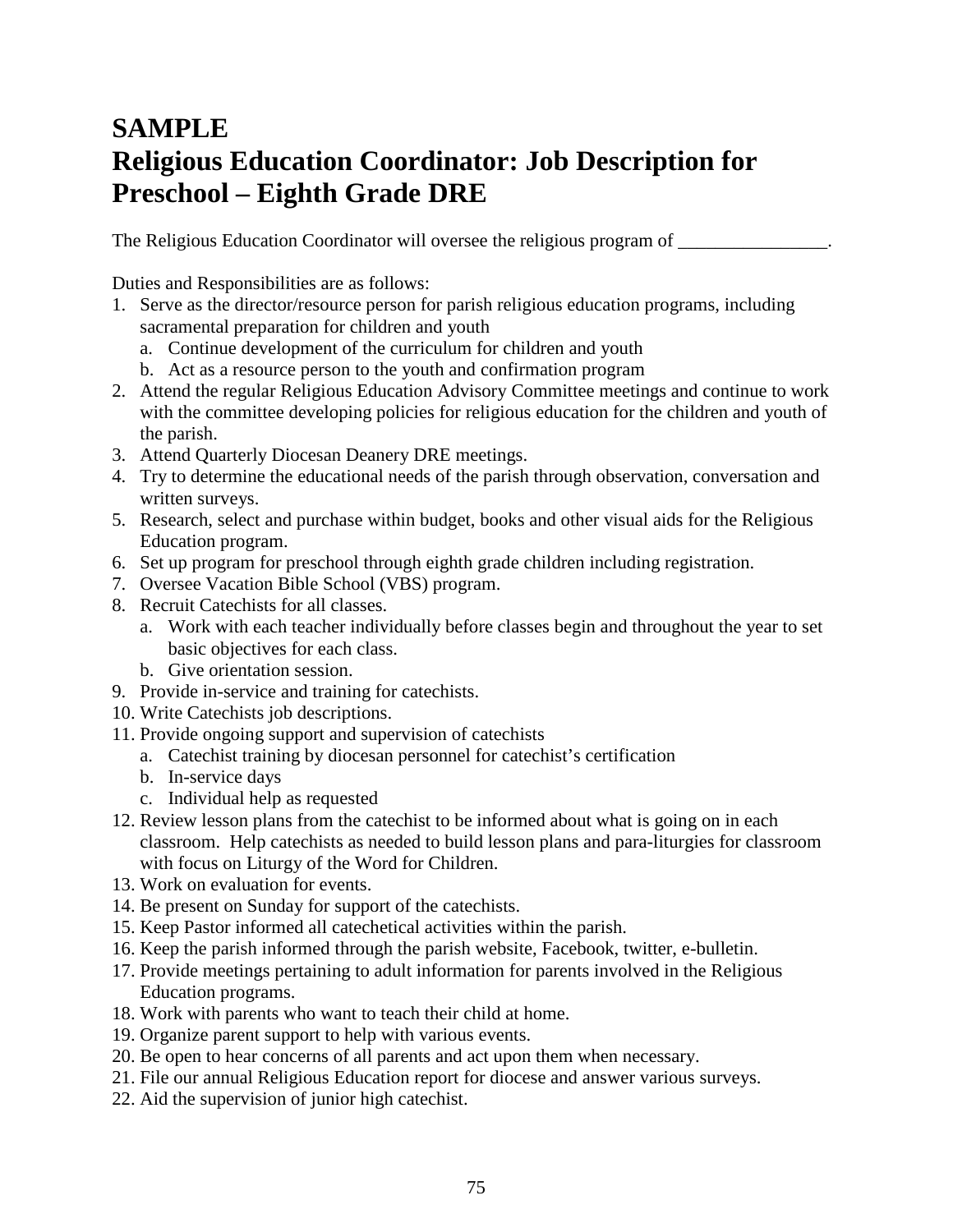**Appendix II**

# EVALUATIONS INSTRUMENTS FOR DRE'S AND CRE'S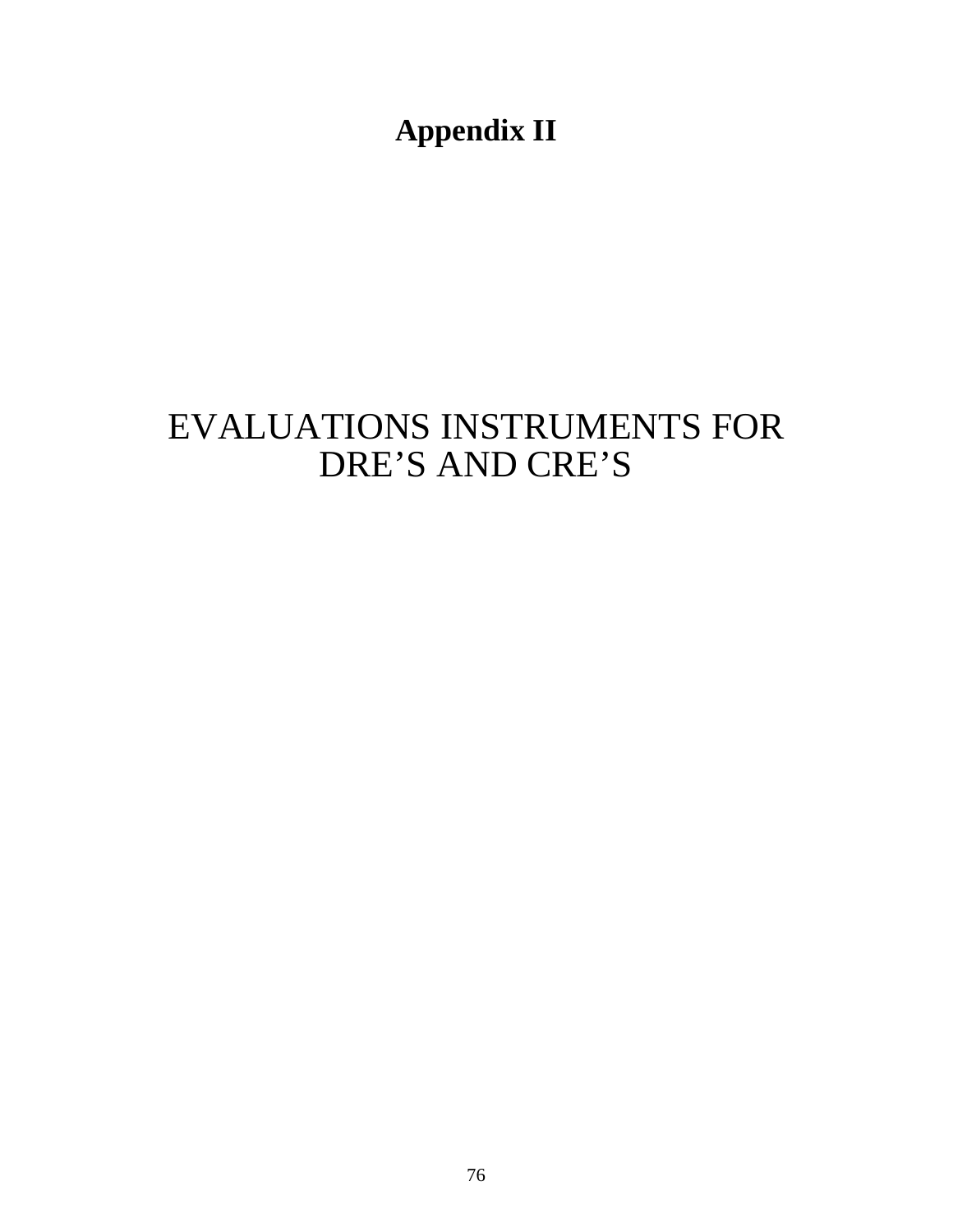## **Self-Evaluation Instrument for a Parish Director/ Coordinator of Religious Education Formation**

Circle the number that best expresses your true feeling. [One (1) indicates a need for change, three (3) is average or okay, and five (5) is well pleased or outstanding.]

|                  | specyn Responsionnies                                                           |   |                |                |                |        |
|------------------|---------------------------------------------------------------------------------|---|----------------|----------------|----------------|--------|
|                  | <b>Program Development</b>                                                      |   | Weak           |                |                | Strong |
| 1.               | I am aware of catechetical needs of my parish.                                  | 1 | $\overline{2}$ | $\overline{3}$ | $\overline{4}$ | 5      |
| 2.               | I study catechetical needs with a family perspective.                           |   | 2              | 3              | $\overline{4}$ | 5      |
| 3.               | I design programs according to Diocesan guidelines.                             |   | $\overline{2}$ | 3              | $\overline{4}$ | 5      |
| 4.               | I follow parish policy in developing goals and objectives for each catechetical | 1 | $\overline{2}$ | 3              | $\overline{4}$ | 5      |
|                  | program.                                                                        |   |                |                |                |        |
| 5.               | I schedule liturgical events involving catechists, students, and parents.       | 1 | $\overline{2}$ | 3              | $\overline{4}$ | 5      |
| 6.               | I design sacraments preparation programs involving students and parents.        | 1 | $\overline{2}$ | 3              | $\overline{4}$ | 5      |
|                  | <b>Administration</b>                                                           |   |                |                |                |        |
| A.               | Management                                                                      |   |                |                |                |        |
| 1.               | I keep an organized Office of Faith Formation.                                  |   | 2              | 3              | $\overline{4}$ | 5      |
| $\overline{2}$ . | I implement Diocesan policies and guidelines.                                   |   | $\overline{2}$ | 3              | $\overline{4}$ | 5      |
| 3.               | I implement parish policies and guidelines.                                     |   | $\overline{2}$ | 3              | $\overline{4}$ | 5      |
| 4.               | I prepare a budget for catechetical programs.                                   |   | $\overline{2}$ | 3              | $\overline{4}$ | 5      |
| 5.               | I administer the budget conscientiously.                                        |   | 2              | 3              | $\overline{4}$ | 5      |
| 6.               | I keep updated files on administrative details.                                 |   | $\overline{2}$ | 3              | $\overline{4}$ | 5      |
| 7.               | I keep updated files on each catechist.                                         |   | $\overline{2}$ | 3              | $\overline{4}$ | 5      |
| 8.               | I keep updated files on each student.                                           |   | 2              | 3              | $\overline{4}$ | 5      |
| 9.               | I safeguard confidential files and use them discretely.                         |   | $\overline{2}$ | 3              | $\overline{4}$ | 5      |
|                  | 10. I organize and maintain the resource center.                                | 1 | $\overline{2}$ | 3              | $\overline{4}$ | 5      |
|                  | 11. I cooperate with other parish organizations in total parish ministry.       |   | 2              | 3              | $\overline{4}$ | 5      |
|                  | 12. I am prompt in returning reports and surveys to the Office of Faith         |   | $\overline{2}$ | 3              | $\overline{4}$ | 5      |
|                  | Formation.                                                                      |   |                |                |                |        |
| В.               | Leadership                                                                      |   |                |                |                |        |
| 1.               | I recruit qualified catechists.                                                 | 1 | 2              | 3              | $\overline{4}$ | 5      |
| 2.               | I support the members of the catechetical staff in their ministry.              |   | 2              | 3              | 4              | 5      |
| 3.               | I provide training opportunities for new staff.                                 |   | $\overline{2}$ | 3              | $\overline{4}$ | 5      |
| 4.               | I provide in-service at parish level for catechetical staff.                    |   | $\overline{2}$ | 3              | $\overline{4}$ | 5      |
| 5.               | I coordinate the certification process for catechists according to Diocesan     | 1 | $\overline{2}$ | 3              | $\overline{4}$ | 5      |
|                  | directives.                                                                     |   |                |                |                |        |
| 6.               | I participate in Diocesan catechetical events.                                  | 1 | $\overline{2}$ | 3              | $\overline{4}$ | 5      |
| 7.               | I involve parents in catechetical programs.                                     | 1 | $\overline{2}$ | 3              | 4              | 5      |
| 8.               | I schedule liturgical events involving catechists, students and parents.        | 1 | $\overline{2}$ | 3              | 4              | 5      |
| 9.               | I assist catechists in preparing liturgies.                                     | 1 | $\overline{2}$ | 3              | $\overline{4}$ | 5      |

#### *Specific Responsibilities*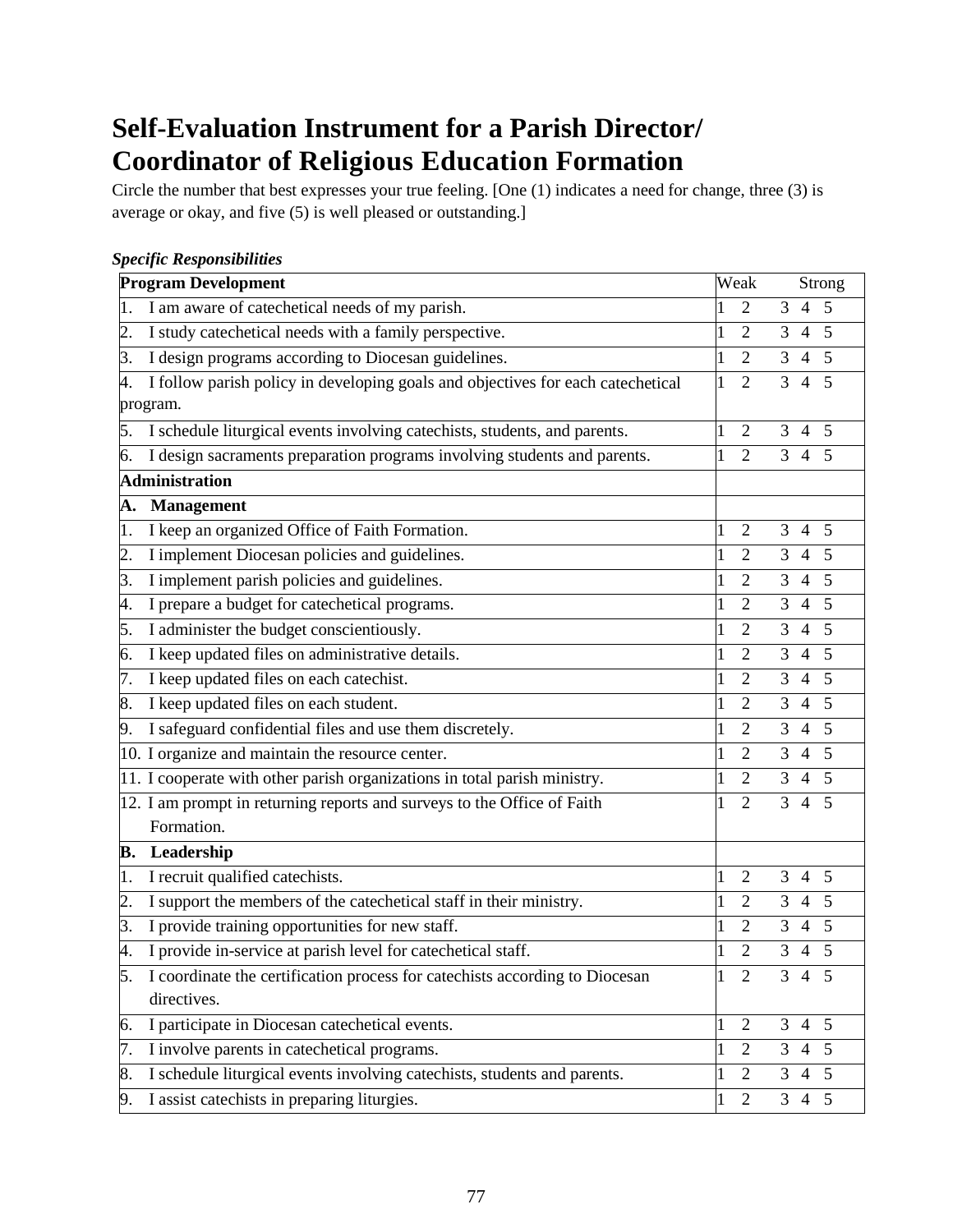|     | 10. I take time for professional reading and growth.                                 | $\mathcal{D}_{\mathcal{A}}$ | $\mathcal{R}$ | $\overline{4}$ |                          |
|-----|--------------------------------------------------------------------------------------|-----------------------------|---------------|----------------|--------------------------|
| C.  | <b>Supervision</b>                                                                   |                             |               |                |                          |
|     | I oversee and guide all secretarial work for Faith Formation.                        | 2                           | 3             | $\overline{4}$ |                          |
| 2.  | I assist catechists in their assigned responsibilities.                              | $\overline{2}$              | 3             | $\overline{4}$ | $\overline{5}$           |
| Β.  | I oversee the instructional process including classroom supervision.                 | $\overline{2}$              | 3             | $\overline{4}$ | 5                        |
|     | <b>Evaluation</b>                                                                    |                             |               |                |                          |
| 11. | I prepare my self-evaluation instrument for the formal evaluation.                   | $\mathcal{D}_{\mathcal{L}}$ | $\mathcal{F}$ | $\overline{4}$ |                          |
| 2.  | I evaluate catechists annually using the Diocesan instrument.                        | $\mathcal{D}_{\mathcal{L}}$ | $\mathcal{F}$ | $\overline{4}$ | $\overline{5}$           |
| 3.  | I conduct annual evaluations of catechetical programs to determine if goals and      | $\overline{2}$              | 3             | $\overline{4}$ | -5                       |
|     | objectives are being met.                                                            |                             |               |                |                          |
|     | <b>Communication</b>                                                                 |                             |               |                |                          |
|     | I communicate with the pastor and staff information about catechetical programs.     | $\mathcal{D}_{\mathcal{L}}$ | 3             | 4 5            |                          |
| 12. | I hold regularly scheduled staff meetings.                                           | $\mathcal{D}_{\mathcal{L}}$ | 3             | $\overline{4}$ | $\overline{\mathcal{L}}$ |
| Β.  | I use various means to inform parents of children's progress (e.g. bulletin notices, |                             | 3             | $\overline{4}$ |                          |
|     | letters, telephone calls and/or conferences).                                        |                             |               |                |                          |
| 4.  | I make use of the resources available from the Diocesan Office of Faith Formation.   | $\mathcal{D}_{\mathcal{L}}$ | 3             | $\overline{4}$ | $\overline{\phantom{1}}$ |

Director/Coordinator of Faith Formation Date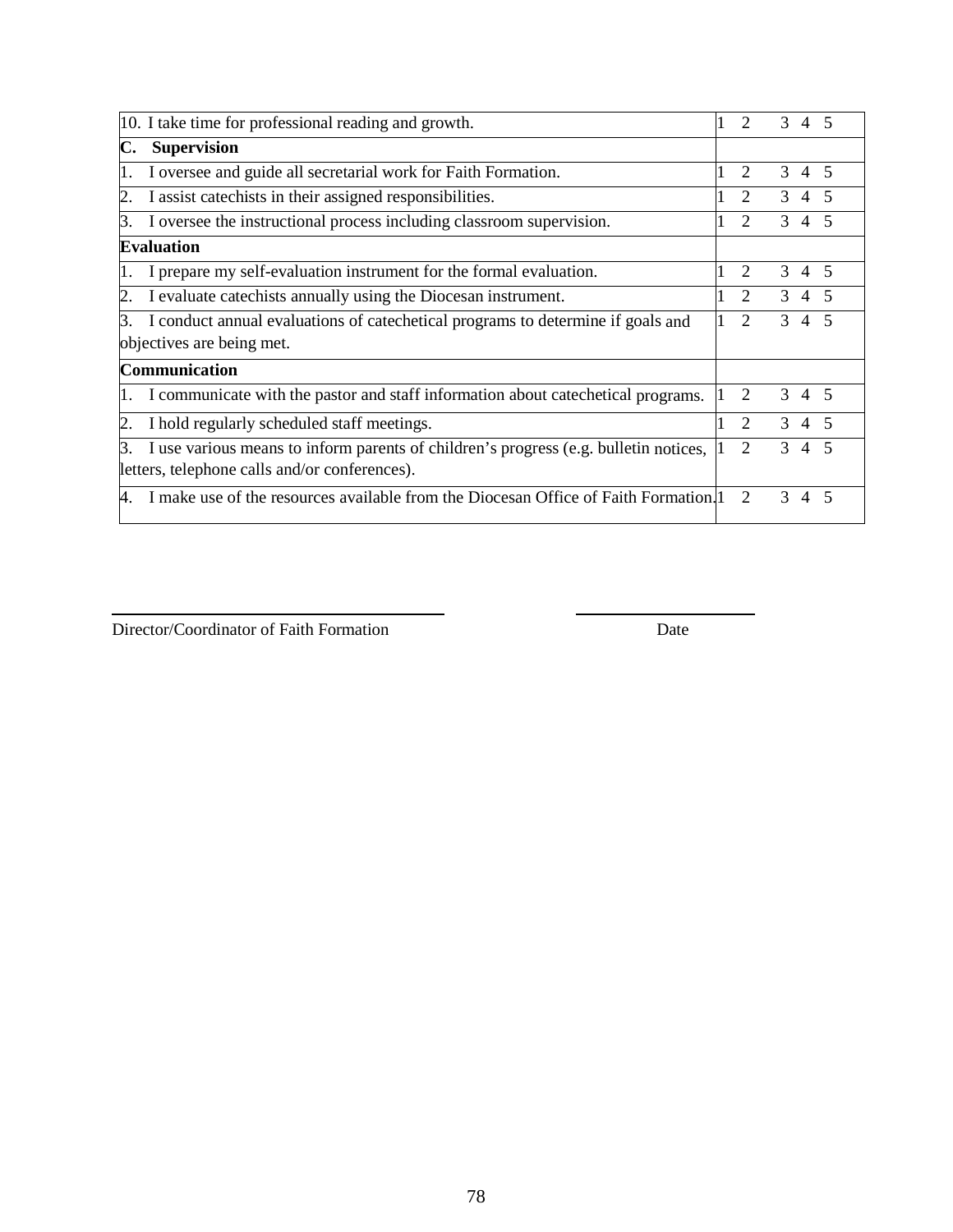## **Instrument for Evaluation a Parish Director/Coordinator of Faith Formation**

|                  | <b>Qualities</b>                                                                              |   | Weak           |   | <b>Strong</b>  |   |
|------------------|-----------------------------------------------------------------------------------------------|---|----------------|---|----------------|---|
| 1.               | Practices the Catholic Faith.                                                                 |   | 2              | 3 | $\overline{4}$ | 5 |
| $\overline{2}$ . | Knows and supports the teachings of the Church.                                               |   | 2              | 3 | $\overline{4}$ | 5 |
| 3.               | Shows concern for ongoing personal growth.                                                    |   | 2              | 3 | 4              | 5 |
| 4.               | Maintains positive relationships.                                                             |   | $\overline{2}$ | 3 | $\overline{4}$ | 5 |
| 5.               | Affirms others through leadership.                                                            |   | 2              | 3 | $\overline{4}$ | 5 |
| 6.               | Empowers others to use their talents.                                                         |   | 2              | 3 | 4              | 5 |
| 7.               | Holds Diocesan certification as Director of Religious Education/Faith Formation. <sup>1</sup> |   | $\overline{2}$ | 3 | $\overline{4}$ | 5 |
| 8.               | Earns hours toward Diocesan certification yearly.                                             |   | $\overline{2}$ | 3 | $\overline{4}$ | 5 |
|                  | <b>Specific Responsibilities</b>                                                              |   |                |   |                |   |
|                  | <b>Program Development</b>                                                                    |   |                |   |                |   |
| 1.               | Is aware of catechetical needs of the parish.                                                 |   | $\overline{2}$ | 3 | 4              | 5 |
| $\overline{2}$ . | Views parish catechetical needs with a family perspective.                                    |   | $\overline{2}$ | 3 | $\overline{4}$ | 5 |
| 3.               | Uses Diocesan guidelines in designing programs.                                               |   | $\overline{2}$ | 3 | $\overline{4}$ | 5 |
| 4.               | Follows parish policies in developing goals and objectives.                                   |   | 2              | 3 | 4              | 5 |
| 5.               | Designs sacramental preparation programs involving students and parents.                      | 1 | $\overline{2}$ | 3 | $\overline{4}$ | 5 |
|                  | <b>Administration</b>                                                                         |   |                |   |                |   |
| A.               | <b>Management</b>                                                                             |   |                |   |                |   |
| $\overline{1}$ . | Organizes and maintains the Parish Office of Faith Formation.                                 |   | $\overline{2}$ | 3 | $\overline{4}$ | 5 |
| $\overline{2}$ . | Implements Diocesan policies.                                                                 | 1 | $\overline{2}$ | 3 | $\overline{4}$ | 5 |
| 3.               | Implements approved parish policies.                                                          |   | 2              | 3 | $\overline{4}$ | 5 |
| 4.               | Prepares a budget for catechetical programs.                                                  |   | $\overline{2}$ | 3 | $\overline{4}$ | 5 |
| 5.               | Administers the approved budget.                                                              |   | 2              | 3 | $\overline{4}$ | 5 |
| 6.               | Keeps files updated.                                                                          |   | 2              | 3 | $\overline{4}$ | 5 |
| 7.               | Maintains the resource center.                                                                |   | 2              | 3 | $\overline{4}$ | 5 |
| 8.               | Cooperates with other parish organizations.                                                   |   | 2              | 3 | 4              | 5 |
| 9.               | Sends annual reports to Diocesan Office of Faith Formation as requested.                      |   | $\overline{2}$ | 3 | $\overline{4}$ | 5 |
| B.               | Leadership                                                                                    |   |                |   |                |   |
| 1.               | Recruits catechists and other staff persons.                                                  |   | $\overline{2}$ | 3 | $\overline{4}$ | 5 |
| $\overline{2}$ . | Supports catechists.                                                                          |   | $\overline{2}$ | 3 | $\overline{4}$ | 5 |
| 3.               | Provides in-service for catechetical staff.                                                   |   | $\overline{2}$ | 3 | $\overline{4}$ | 5 |
| 4.               | Coordinates the certification process at parish level according to Diocesan<br>directives.    |   | $\overline{2}$ | 3 | $\overline{4}$ | 5 |
| 5.               | Participates in Diocesan Catechetical events.                                                 | 1 | $\overline{2}$ | 3 | $\overline{4}$ | 5 |
| 6.               | Involves parents in catechetical programs.                                                    |   | $\overline{2}$ | 3 | $\overline{4}$ | 5 |
| 7.               | Schedules liturgical events involving catechists, students, and parents.                      |   | $\overline{2}$ | 3 | $\overline{4}$ | 5 |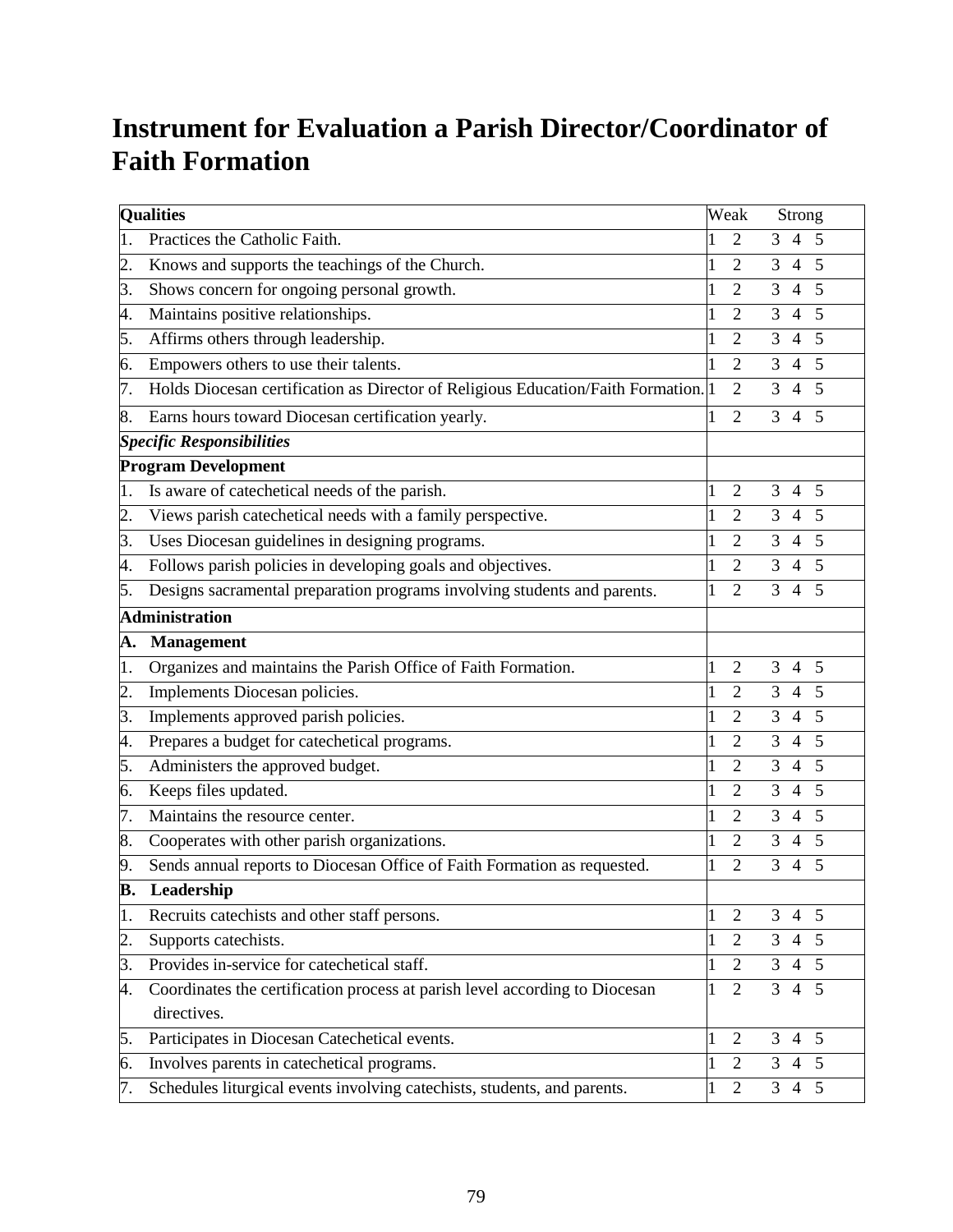|     | <b>Supervision</b>                                                                   |                             |               |                |                          |
|-----|--------------------------------------------------------------------------------------|-----------------------------|---------------|----------------|--------------------------|
|     | Facilitates the instructional process including the supervision of the catechists in | $\overline{2}$              | 3             | 4 5            |                          |
|     | their teaching.                                                                      |                             |               |                |                          |
| 2   | Assists catechists in carrying out assigned responsibilities.                        | 2                           | 3             | $\overline{4}$ | 5                        |
| З.  | Oversees the instructional process including classroom supervision.                  | $\mathcal{D}_{\mathcal{L}}$ | $\mathcal{F}$ | $\overline{4}$ | 5                        |
|     | Communication                                                                        |                             |               |                |                          |
| 1.  | Communicates with the pastor and staff information about cate chetical programs.     | $\mathcal{D}_{\mathcal{L}}$ | 3             | 4 5            |                          |
| 2   | Holds regular staff meetings.                                                        | $\mathcal{D}_{\mathcal{A}}$ | 3             | $\overline{4}$ | $\overline{\phantom{1}}$ |
| Β.  | Keeps parents informed about children's progress.                                    | $\mathcal{D}_{\mathcal{L}}$ | 3             | $\overline{4}$ | 5                        |
| 4.  | Uses Diocesan resources.                                                             |                             | 3             | $\overline{4}$ |                          |
|     | <b>Evaluations</b>                                                                   |                             |               |                |                          |
| 11. | Prepares self-evaluation instrument for the formal evaluation.                       | $\mathcal{D}_{\mathcal{L}}$ | $\mathcal{R}$ | $\overline{4}$ | $\overline{\phantom{1}}$ |
| 2.  | Evaluates the catechists annually using diocesan instrument.                         | $\mathcal{D}_{\mathcal{L}}$ | $\mathcal{F}$ | $\overline{4}$ | $\overline{\mathcal{L}}$ |
| ß.  | Conducts with catechists an evaluation of programs to determine if catechetical      | $\mathfrak{D}$              | 3             | $\overline{4}$ |                          |
|     | goals and objectives are being met.                                                  |                             |               |                |                          |

Pastor \*Director/Coordinator of Faith Formation

Date

\*Signature of the DRE/CRE does not mean that he/she agrees with the evaluation, only that he/she has seen the results of the evaluation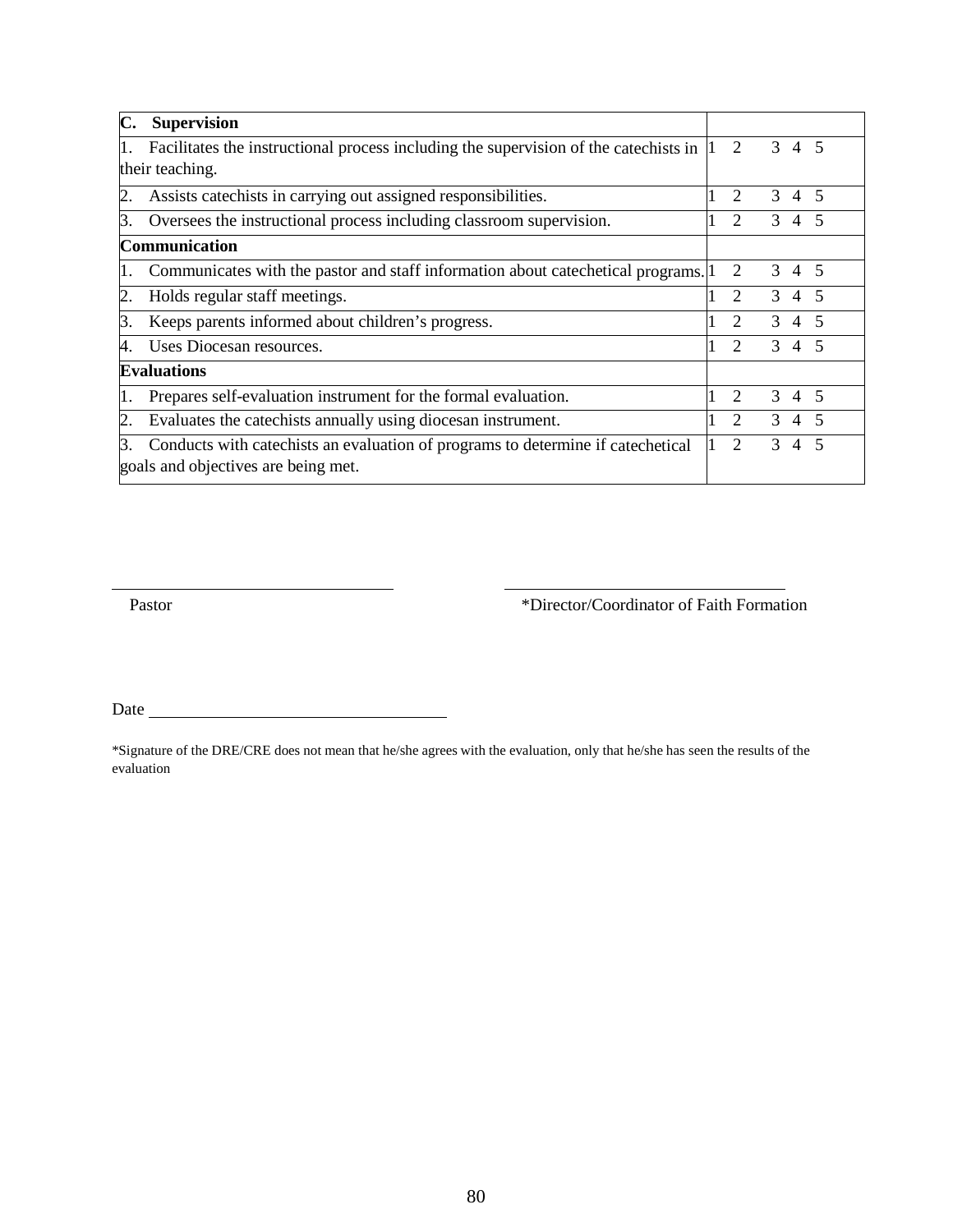## **Self-Evaluation Instrument for a Catechist**

|                                                                       |              | Grade Level:   |                |                |                |  |
|-----------------------------------------------------------------------|--------------|----------------|----------------|----------------|----------------|--|
| <b>Specific Responsibilities</b>                                      |              |                |                |                |                |  |
| 1. Class Planning                                                     | Weak         |                |                | Strong         |                |  |
| a. I cooperate with the DRE in implementing the goals and objectives. |              | $\overline{2}$ | 3              | $\overline{4}$ | 5              |  |
| b. I follow the Diocesan Curriculum Guide.                            | 1            | $\overline{2}$ | $\overline{3}$ | $\overline{4}$ | 5              |  |
| c. I observe procedures for use of resources.                         |              | $\overline{2}$ | $\overline{3}$ | $\overline{4}$ | 5              |  |
| d. I preplan with the DRE for the use of Diocesan Resources.          | $\mathbf 1$  | $\overline{2}$ | $\overline{3}$ | $\overline{4}$ | 5              |  |
| e. I make written requests to the DRE for classroom supplies.         | $\mathbf 1$  | $\overline{2}$ | $\overline{3}$ | $\overline{4}$ | $\overline{5}$ |  |
| f. I prepare weekly lesson plans.                                     | 1            | $\overline{2}$ | 3              | $\overline{4}$ | 5              |  |
| 2. Classroom Management                                               |              |                |                |                |                |  |
| a. I am punctual for class.                                           | 1            | $\overline{2}$ | 3              | $\overline{4}$ | 5              |  |
| b. I notify the DRE when I will be absent or tardy.                   | 1            | $\overline{2}$ | $\overline{3}$ | $\overline{4}$ | 5              |  |
| c. I keep an attractive, orderly teaching area.                       | 1            | $\overline{2}$ | 3              | $\overline{4}$ | 5              |  |
| d. I greet students as they enter the classrooms.                     | 1            | $\overline{2}$ | 3              | $\overline{4}$ | 5              |  |
| e. I establish routine procedures for the instructional process.      | 1            | $\overline{2}$ | $\overline{3}$ | $\overline{4}$ | 5              |  |
| f. I set simple, clear, minimum rules of discipline.                  | 1            | $\overline{2}$ | 3              | $\overline{4}$ | 5              |  |
| g. I follow through and I am consistent on rules of discipline.       | $\mathbf{1}$ | $\overline{2}$ | $\overline{3}$ | $\overline{4}$ | 5              |  |
| h. I am firm and kind with students.                                  | $\mathbf{1}$ | $\overline{2}$ | $\overline{3}$ | $\overline{4}$ | 5              |  |
| i. I leave teaching area in order.                                    |              | $\overline{2}$ | 3              | $\overline{4}$ | 5              |  |
| <b>3.Instructional Procedures</b>                                     |              |                |                |                |                |  |
| a. I begin and end each lesson on time.                               | $\mathbf 1$  | $\overline{2}$ | 3              | $\overline{4}$ | 5              |  |
| b. I have the attention of all students.                              | $\mathbf 1$  | $\overline{2}$ | $\overline{3}$ | $\overline{4}$ | 5              |  |
| c. I present new material clearly and interestingly.                  |              | $\overline{2}$ | 3              | $\overline{4}$ | 5              |  |
| d. I review previous lesson.                                          |              | $\overline{2}$ | $\overline{3}$ | $\overline{4}$ | 5              |  |
| e. I relate new material to previous learning.                        | 1            | $\overline{2}$ | $\overline{3}$ | $\overline{4}$ | 5              |  |
| f. I use a variety of methods.                                        |              | $\overline{2}$ | 3              | $\overline{4}$ | 5              |  |
| g. I use audiovisual to reinforce, enrich, or review material.        |              | $\overline{c}$ | 3              | 4              | 5              |  |
| h. I summarize each lesson.                                           | $\mathbf 1$  | $\overline{2}$ | 3              | $\overline{4}$ | 5              |  |
| i. I make appropriate assignments.                                    | 1            | $\overline{2}$ | $\overline{3}$ | $\overline{4}$ | 5              |  |
| <i>i</i> . I evaluate each class session.                             | 1            | $\overline{2}$ | 3              | $\overline{4}$ | $\overline{5}$ |  |
| k. I show enthusiasm and interest in teaching.                        |              | $\overline{2}$ | $\overline{3}$ | $\overline{4}$ | 5              |  |
| <b>Relationships</b>                                                  |              |                |                |                |                |  |
| a. I cooperate with the parish DRE.                                   | 1            | $\overline{2}$ | 3              | $\overline{4}$ | 5              |  |
| b. I attend catechists' in-service at the parish level.               | 1            | $\overline{2}$ | $\mathfrak{Z}$ | $\overline{4}$ | 5              |  |
| c. I attend catechists' in-service at the Diocesan level.             | $\mathbf 1$  | $\overline{2}$ | $\overline{3}$ | $\overline{4}$ | 5              |  |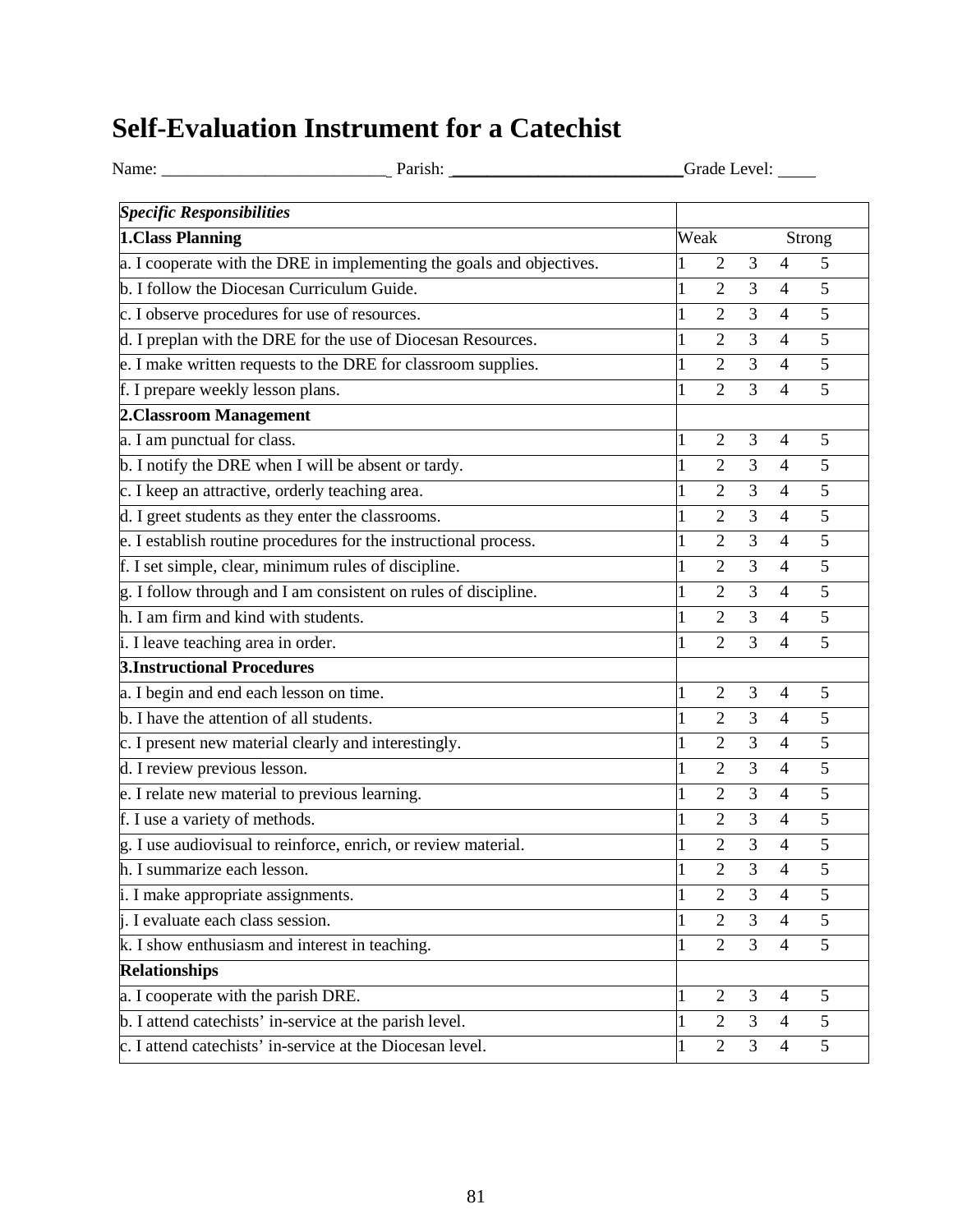| d. I inform parents of their child's progress.                                   |  | $2 \t3 \t4$ |  |
|----------------------------------------------------------------------------------|--|-------------|--|
| e. I contact parents when special needs arise/                                   |  | $2 \t3 \t4$ |  |
| f. I work with other organizations for total parish effectiveness.               |  | 2 3 4       |  |
| g. I am sensitive to the various family structures.                              |  | 2 3 4       |  |
| h. I follow directives of the pastor and/or DRE especially in planning liturgies |  | 2 3 4       |  |
| and other sacramental programs.                                                  |  |             |  |

Signature Date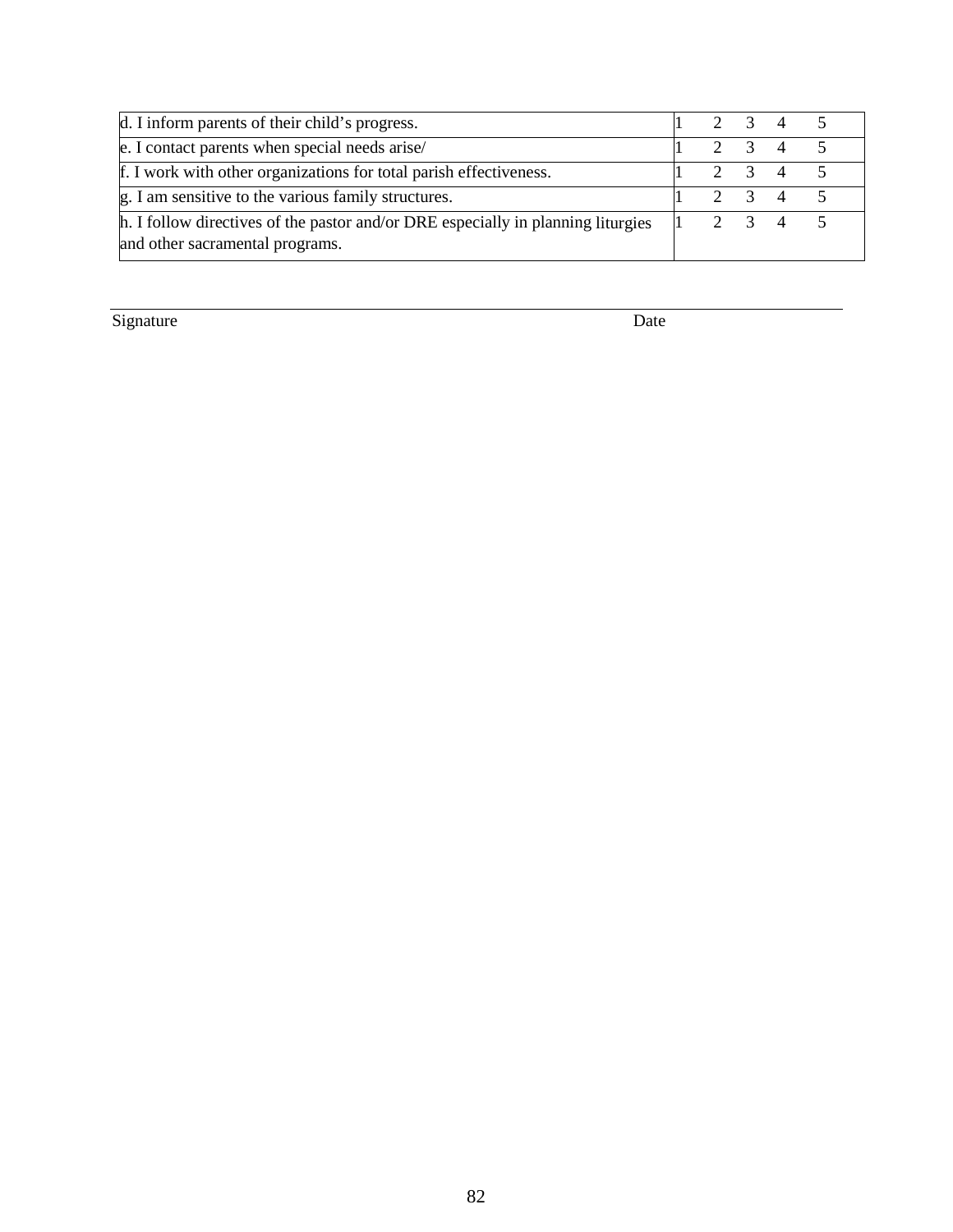# **Instrument for Evaluating a Catechist**

| <b>OUALITIES</b><br>Practices the Catholic Faith.<br>Ministers to the Parish.<br>2. | Weak         | $\overline{2}$<br>$\overline{2}$ | 3              |                | Strong         |
|-------------------------------------------------------------------------------------|--------------|----------------------------------|----------------|----------------|----------------|
|                                                                                     |              |                                  |                |                |                |
|                                                                                     |              |                                  |                | $\overline{4}$ | 5              |
|                                                                                     |              |                                  | 3              | $\overline{4}$ | 5              |
| Supports the teachings of the Catholic Church.<br>3.                                |              | $\overline{2}$                   | 3              | $\overline{4}$ | 5              |
| Shows concern for personal growth.<br>4.                                            |              | $\overline{2}$                   | 3              | $\overline{4}$ | 5              |
| Maintains positive relationships.<br>5.                                             |              | $\overline{2}$                   | 3              | 4              | 5              |
| Holds Diocesan certification/working toward it.<br>6.                               |              | $\overline{2}$                   | 3              | $\overline{4}$ | 5              |
| Relates well to young people, in assigned age level.<br>7.                          |              | $\overline{2}$                   | 3              | 4              | 5              |
| <b>SPECIFIC RESPONSIBILITIES</b>                                                    |              |                                  |                |                |                |
| 1.Class Planning                                                                    |              |                                  |                |                |                |
| Cooperates with DRE in implementing goals and objectives.<br>a.                     |              | $\overline{2}$                   | 3              | $\overline{4}$ | 5              |
| Follows Diocesan Curriculum Guide.<br>b.                                            |              | $\overline{2}$                   | 3              | $\overline{4}$ | 5              |
| Observes parish guidelines for use of resources.<br>c.                              |              | $\overline{2}$                   | 3              | $\overline{4}$ | 5              |
| Preplans with DRE for the use of Diocesan resources.<br>d.                          |              | 2                                | 3              | $\overline{4}$ | 5              |
| Makes written requests to DRE for classroom supplies.<br>e.                         |              | $\overline{2}$                   | 3              | $\overline{4}$ | 5              |
| Prepares weekly lesson plans.<br>f.                                                 |              | $\overline{2}$                   | $\overline{3}$ | $\overline{4}$ | 5              |
| 2. Classroom Management                                                             |              |                                  |                |                |                |
| Is punctual for class.<br>a.                                                        |              | $\overline{2}$                   | 3              | $\overline{4}$ | 5              |
| Notifies DRE when she/he will be absent /tardy.<br>b.                               |              | $\overline{2}$                   | 3              | $\overline{4}$ | 5              |
| Keeps an attractive, orderly teaching area.<br>c.                                   | 1            | $\overline{2}$                   | 3              | 4              | 5              |
| Greets students as they enter the classroom.<br>d.                                  |              | $\overline{2}$                   | 3              | $\overline{4}$ | 5              |
| Establishes routine procedures for instructional process.<br>e.                     |              | $\overline{2}$                   | 3              | $\overline{4}$ | 5              |
| Sets simple, clear, minimum rules of discipline.<br>f.                              | $\mathbf{1}$ | $\overline{2}$                   | 3              | $\overline{4}$ | $\overline{5}$ |
| Follows through and is consistent in rules of discipline.<br>g.                     |              | $\overline{2}$                   | 3              | $\overline{4}$ | 5              |
| Is firm and kind with students.<br>h.                                               |              | $\overline{2}$                   | 3              | 4              | 5              |
| Leaves teaching area in order.                                                      | $\mathbf{1}$ | $\overline{2}$                   | 3              | $\overline{4}$ | 5              |
| <b>3.Instructional Procedures</b>                                                   |              |                                  |                |                |                |
| Begins and ends lesson on time.<br>a.                                               | 1            | $\overline{2}$                   | 3              | 4              | 5              |
| Has the attention of all students.<br>b.                                            |              | $\overline{2}$                   | 3              | 4              | 5              |
| Presents new material clearly.<br>c.                                                |              | $\overline{2}$                   | $\overline{3}$ | $\overline{4}$ | $\overline{5}$ |
| Reviews previous lesson.<br>d.                                                      |              | $\overline{2}$                   | 3              | $\overline{4}$ | 5              |
| Relates new material to previous learning.<br>e.                                    |              | $\overline{2}$                   | 3              | 4              | 5              |
| Uses a variety of methods.<br>f.                                                    |              | $\overline{2}$                   | $\overline{3}$ | $\overline{4}$ | $\overline{5}$ |
| Uses audio visuals.<br>g.                                                           | 1            | $\overline{2}$                   | $\overline{3}$ | $\overline{4}$ | $\overline{5}$ |
| Summarizes lesson.<br>h.                                                            | 1            | $\overline{2}$                   | 3              | $\overline{4}$ | 5              |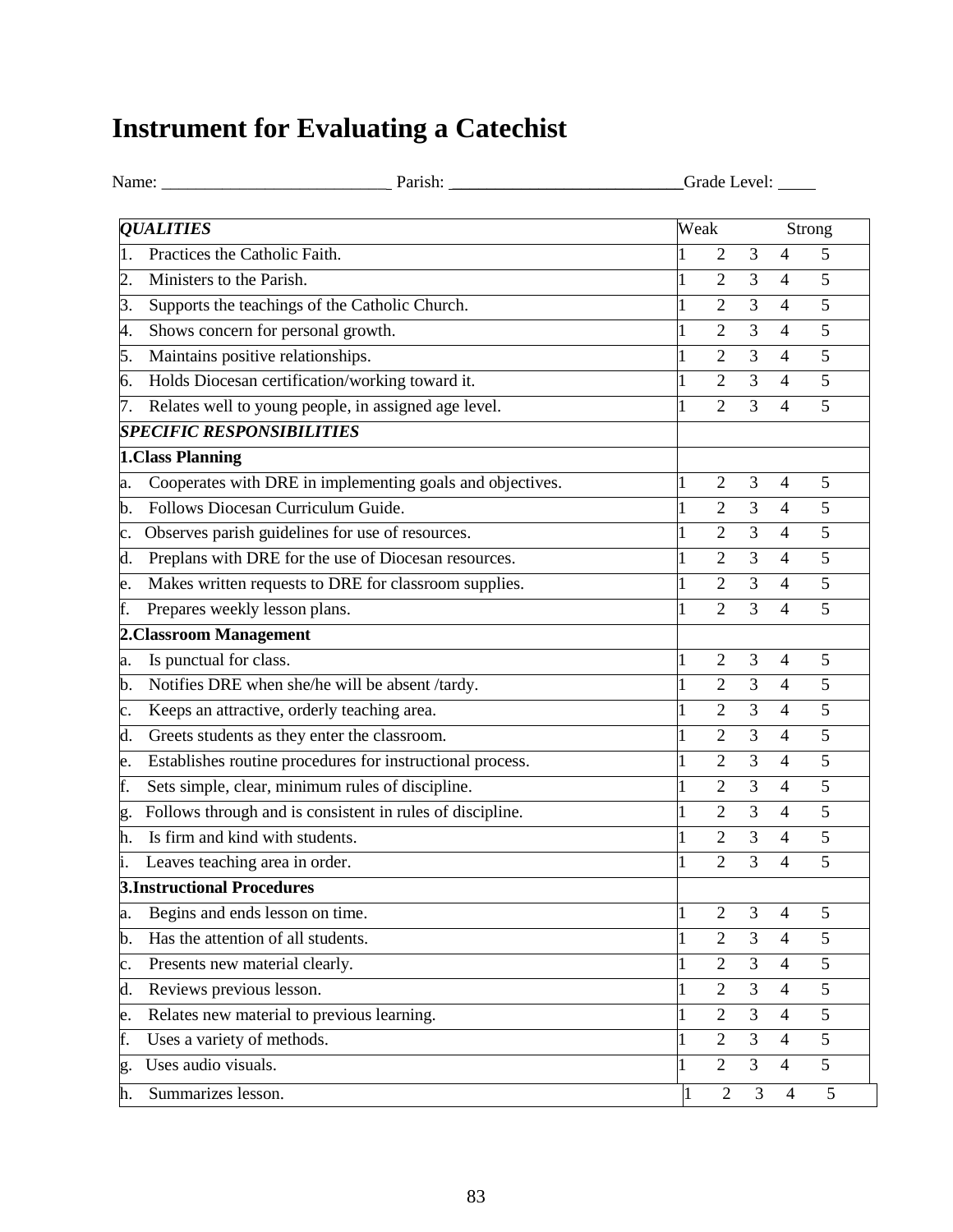| i.  | Makes appropriate assignments.                                    | 2                           | 3             | $\overline{4}$ |                |
|-----|-------------------------------------------------------------------|-----------------------------|---------------|----------------|----------------|
| li. | Evaluates class session.                                          | 2                           | 3             | 4              | 5              |
| k.  | Shows enthusiasm and interest in teaching.                        | 2                           | $\mathcal{R}$ | 4              | $\overline{5}$ |
|     | 4. Relationships                                                  |                             |               |                |                |
| a.  | Cooperates with parish DRE.                                       | 2                           | $\mathcal{R}$ | $\overline{4}$ | $\overline{5}$ |
|     | b. Attends catechists' in-service at parish level.                | $\mathcal{D}_{\cdot}$       | $\mathcal{R}$ | 4              | 5              |
|     | c. Attends catechists' in-service at Diocesan level.              | $\mathcal{D}_{\mathcal{L}}$ |               | 4              | 5              |
|     | d. Informs parents of their child's progress.                     | 2                           | 3             | $\overline{4}$ | 5              |
| e.  | Contacts parents when special needs arise.                        | $\mathcal{D}_{\cdot}$       | 3             | 4              | 5              |
|     | f. Works with other organizations for total parish effectiveness. | $\mathcal{D}_{\mathcal{L}}$ | $\mathcal{R}$ | 4              | 5              |
|     | g. Shows an awareness of different family structures.             |                             |               | 4              | 5              |
|     |                                                                   |                             |               |                |                |

Director of Faith Formation

Catechist\*

Date

\* Signature of catechist does not mean he/she agrees with the evaluation but indicates he/she has seen the evaluation results.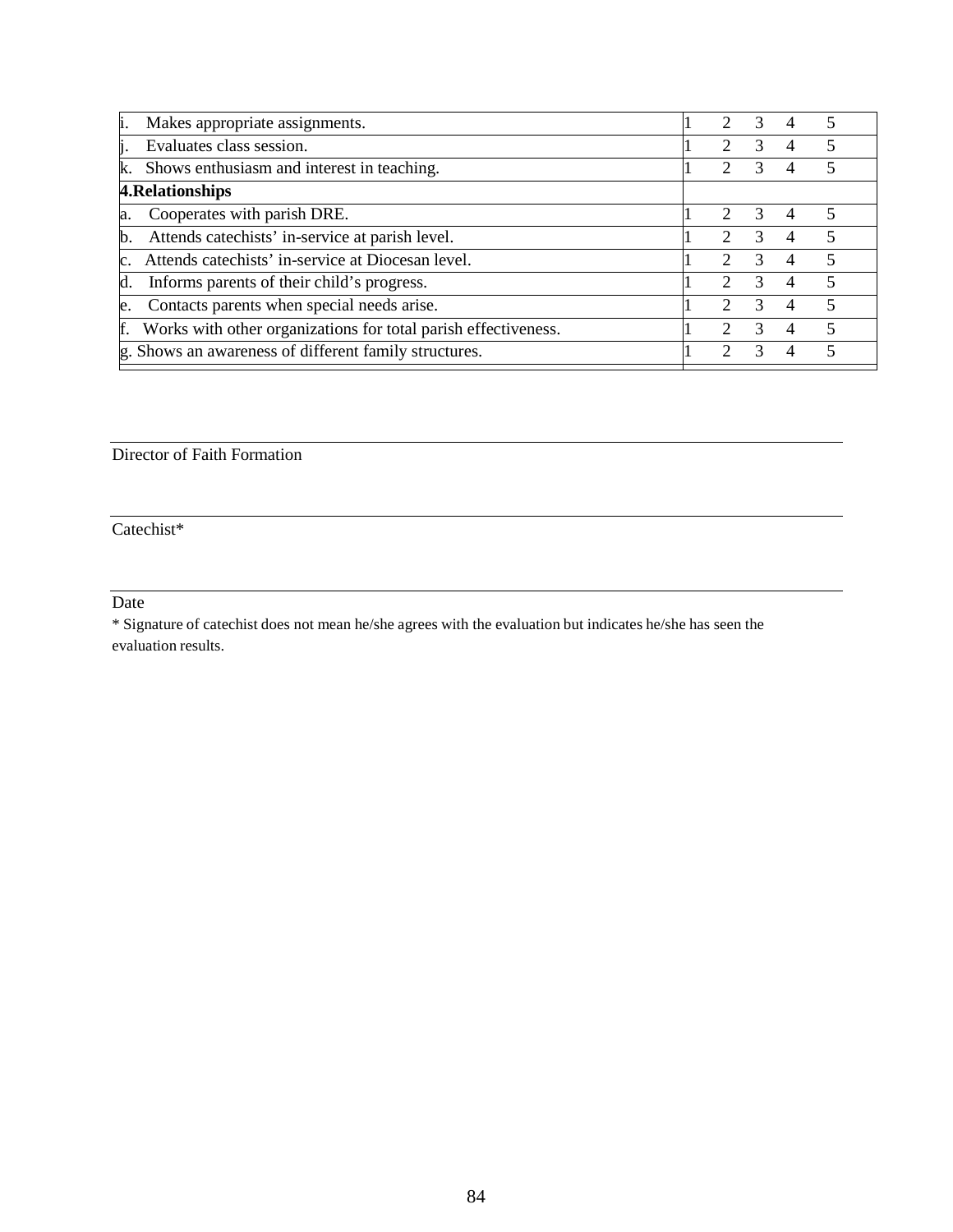**Appendix III**

# DEVELOPMENTAL CHARACTERISTICS OF CHILDREN AND TEENS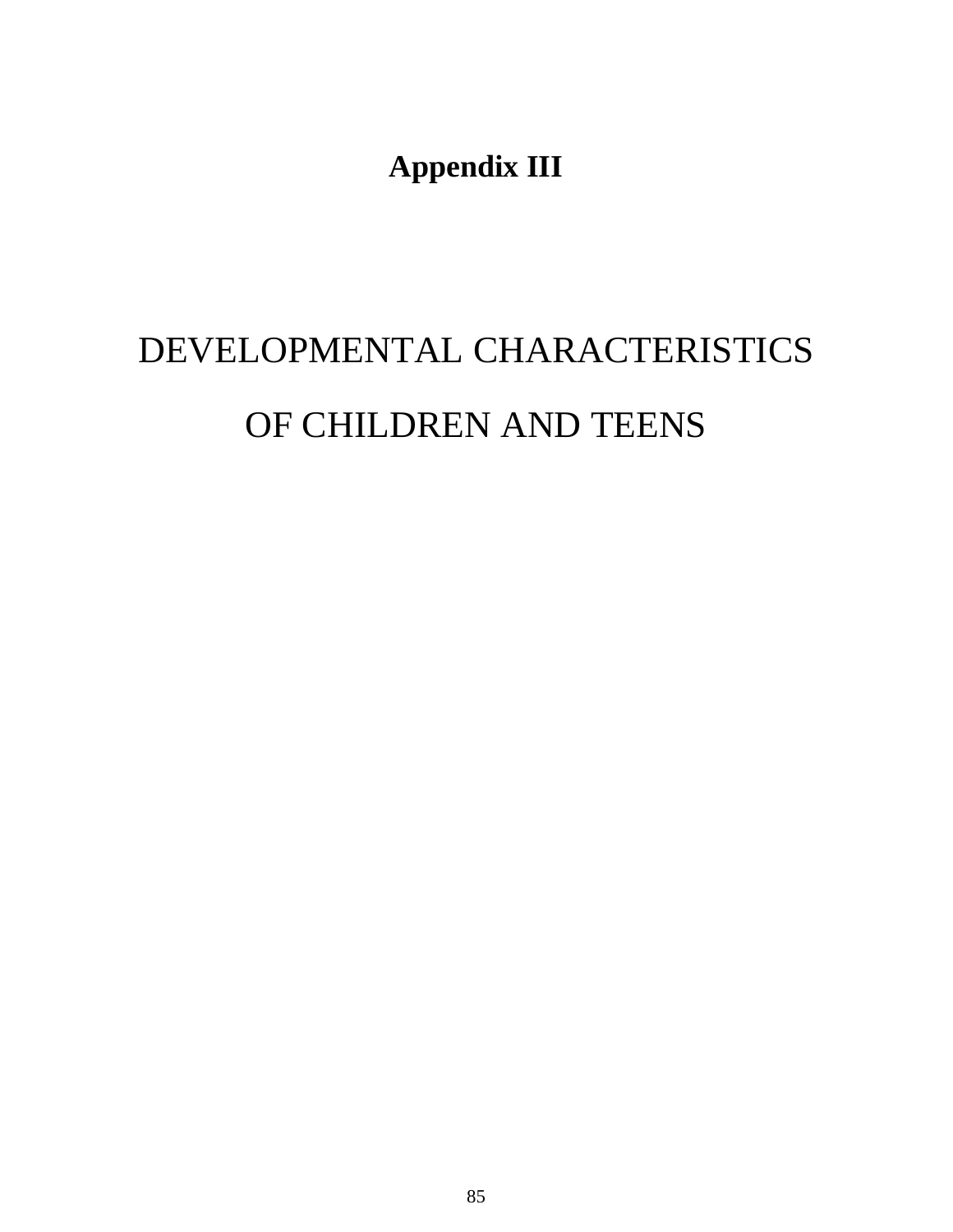## **Developmental Characteristics: The Three Year Old**

Characteristics for Three- through Five-Year-Olds from: Union City School District in Kansas

#### **With People**

#### **Self**

- Still plays alone most of the time
- Is egocentric (mostly involved with own self)
- Is age of "doing"

#### **Family**

- Has "we" feeling with mother; is independent other occasionally
- Likes to relive babyhood
- Does small chores about the house

#### **Others**

- Begins to accept suggestions
- Tends to establish social contacts with adults; imitates adult behavior
- Begins friendships with peers, with discrimination against others in group
- Friendships are of short duration

#### **Development Physical Coordination**

- Not well-developed; small-muscle activities such as cutting, tying, coloring in predrawn lines are difficult. "Draws" crudely
- Tapers off in growth with accompanying decrease in food intake; feeds self (slowly) and dawdles with food
- Runs, jumps, hops on one foot, climbs stairs with alternative feet
- Dresses and undresses self somewhat, but still wants or asks for help
- Walks on balance beam, rides a tricycle
- Stands on one foot for a short time
- Enjoys participating in and listening to music
- Is a great "doer"

#### **Emotional and Social**

- Gains security in "routines" (same people, same activities, same times) May have a short attention span if uninterested Begins to test limits set by others
- Learning to make choice between two alternatives Plays with modeling clay, blocks, art materials likes to dramatize
- Enjoys finger plays, dramatized songs, moving around and other activities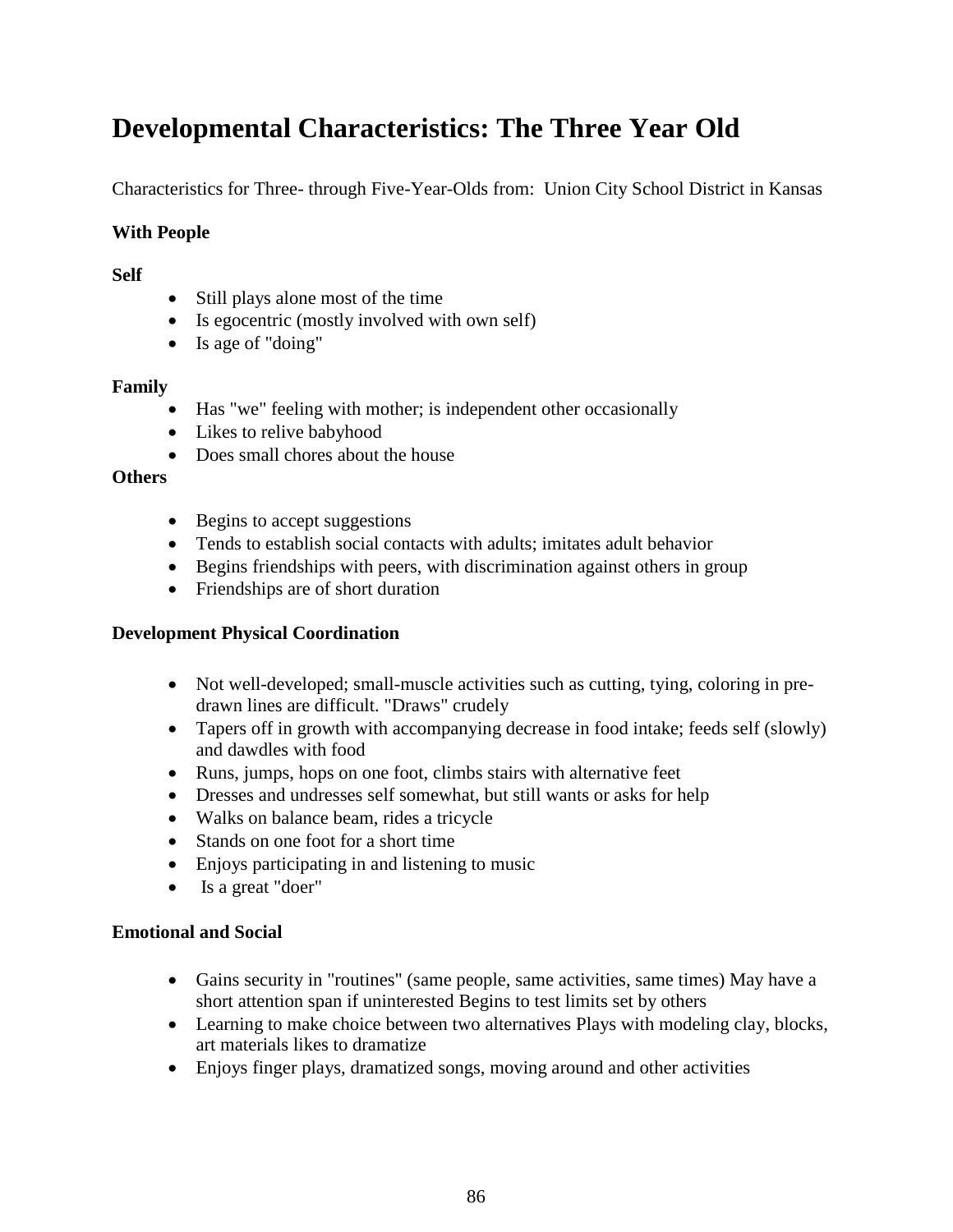#### **Intellectual and Language**

- Understands language and follows directions more accurately.
- Learns rote counting and some letters

#### **Moral**

• Depends on family to provide sex role models, esteem, sense of security, direction for physical safety, family values and goals, control of aggression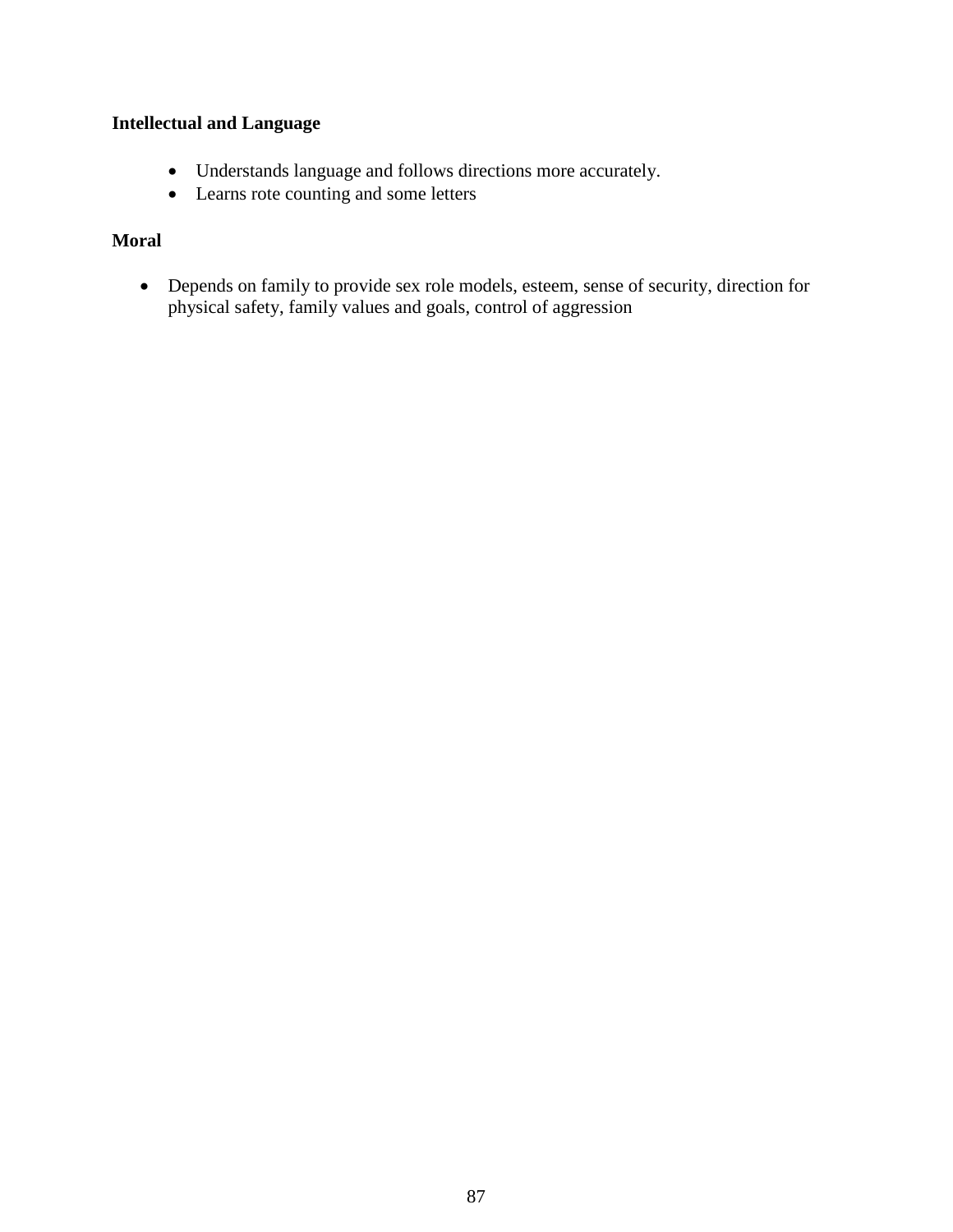## **Developmental Characteristics: The Four Year Old**

#### **With People**

#### **Self**

- Is assertive, boastful
- Shows pride in achievement
- Is energetic to the point of adult exhaustion
- Wants to find out things
- Is becoming more independent

#### **Family**

- Expresses caring behavior for others; beginning strong feelings toward family and home
- Learns family expectations

#### **Others**

- Plays cooperatively with peers; may need fresh ideas
- May have preconceived ideas of what or with whom to play
- Challenges adults by asking questions. needing more supervision and testing limits
- Develops qualities of leadership
- May have an imaginary companion (20-50% do)

#### **Development**

#### **Physical**

- Has more highly developed motor skills (can throw a ball, is learning to catch it)
- Is highly competitive
- Runs, jumps, climbs with more confidence; walks on balance beam with ease
- Uses eating utensils easily
- Dresses independently when given manageable clothing (zippers, large buttons, elastic waistbands)
- Large and small muscle coordination is increasing
- Has increased physical energy
- Small muscles are better developed. Likes to print capital letters; uses modeling clay; makes cookies

#### **Emotional and Social**

- Tries to gain attention; shows off
- When disappointed, expresses displeasure loudly or through aggression; can tolerate some frustration
- May be more fearful (strange circumstances, darkness, aloneness)
- Likes to play with other children in a small group or with another child
- Begins to develop a sense of humor (riddles, jokes, nonsense words)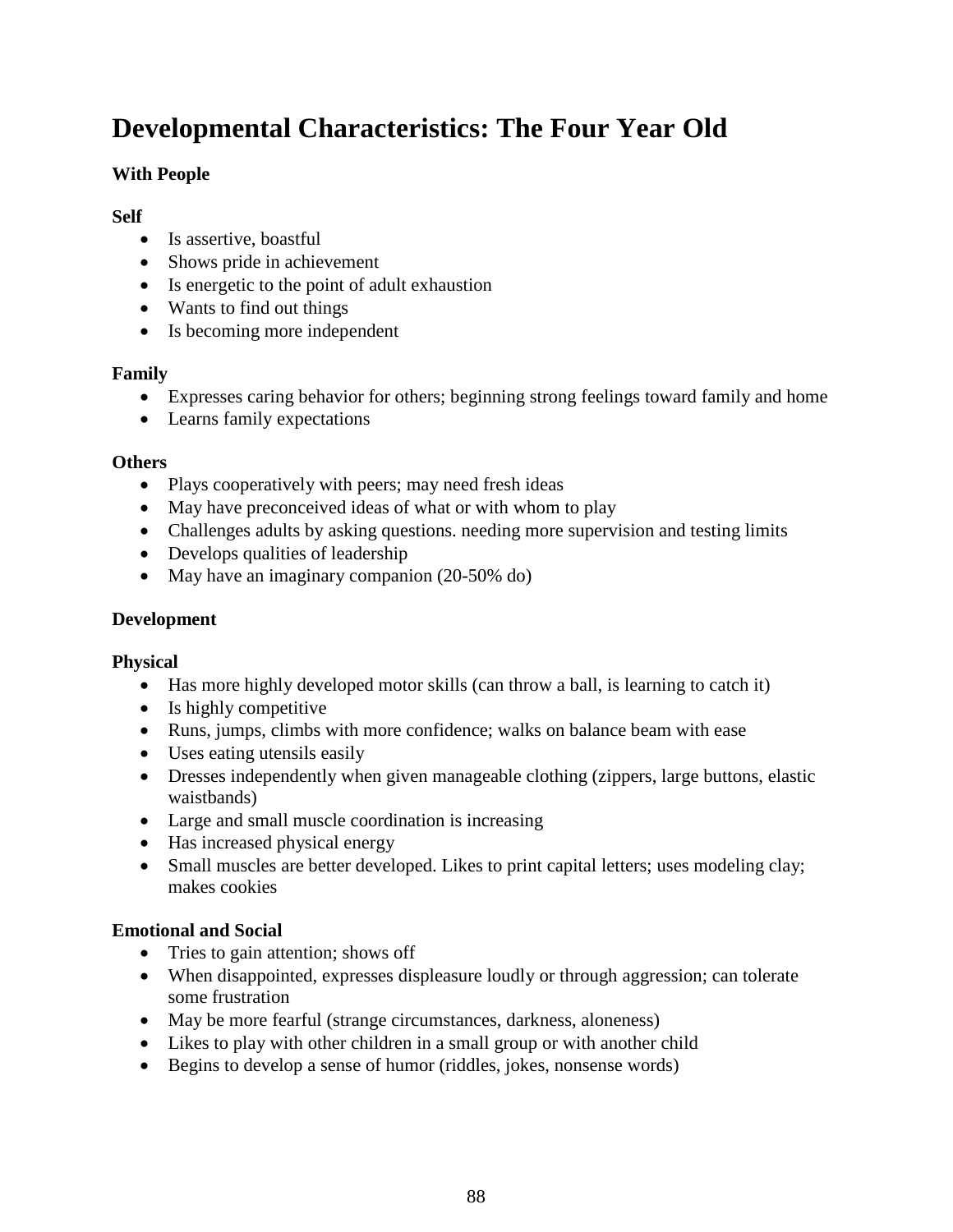#### **Intellectual and Language**

- Increases in language; likes to talk
- Asks why and how questions and really listens to the answers
- May have an imaginary playmate, either human or animal
- Visually discriminates some shapes and colors
- Shows interest in books and printed words. Likes some stories over and over again

#### **Moral**

- Is learning to distinguish between right and wrong
- Is learning to separate from parents and function independently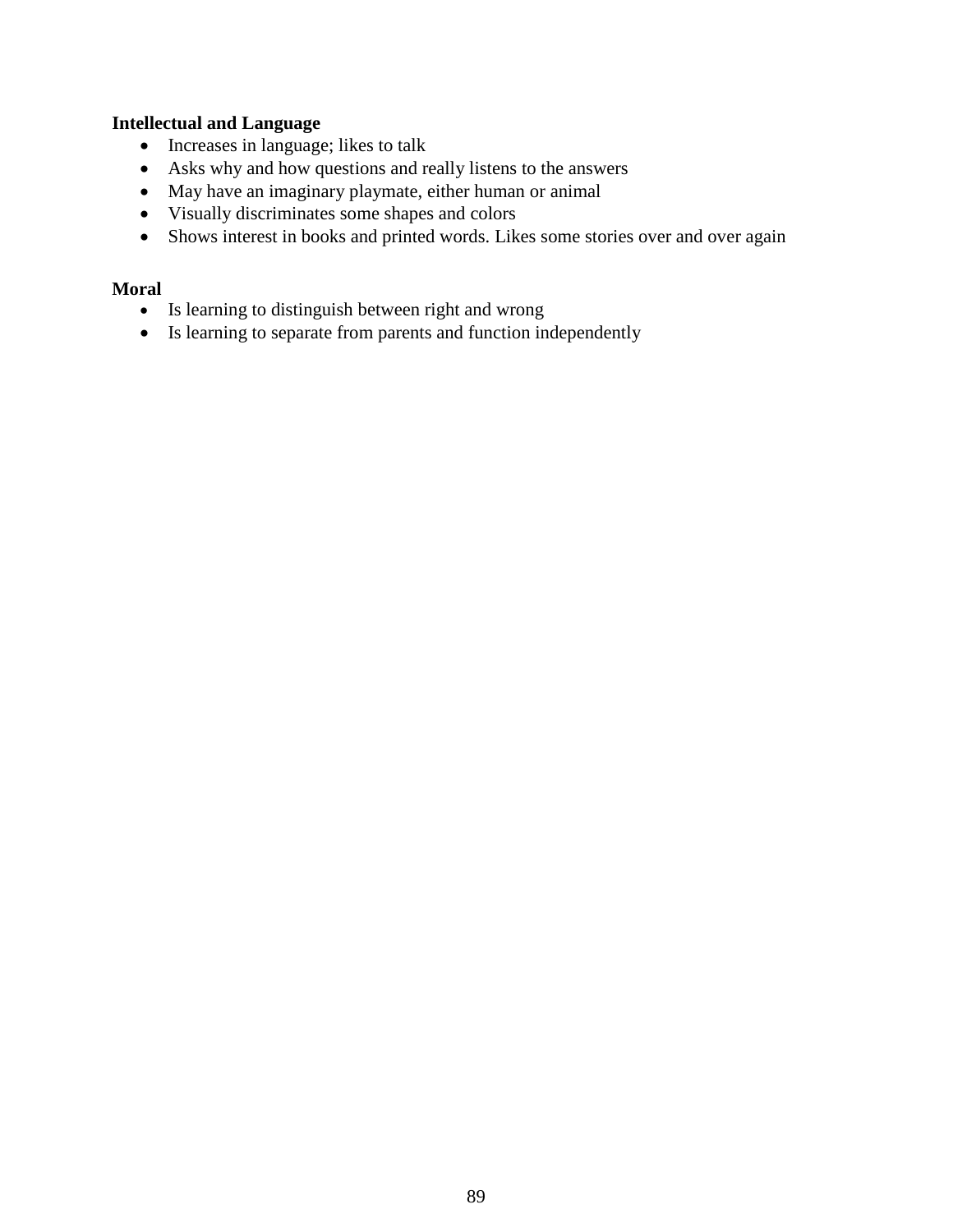## **Developmental Characteristics: The Five Year Old**

#### **With People**

#### **Self**

- Seeks approval; avoids disapproval of adults
- Is self-assured and conforming
- Is generally dependable

#### **Family**

- Feels rather secure in the family
- Receives sex role expectancies from parents

#### **Others**

- Shows preference for children of own age and gender
- Has protective attitude toward younger siblings
- Enjoys sustained cooperative play
- Faces new demands upon entering school; admires teacher; eager to learn
- May have imaginary companion

#### **Development**

#### **Physical**

- Handles self well in bathroom routines
- Eats well: handles utensils well
- Has good body control; can throw and catch a ball; climb, jump, skip with coordination
- Dresses self, can tie shoes
- Jumps rope, walks in a straight line, rides a two-wheel bike.
- Physical skills are important with peers
- Can draw simple geometric figures and shapes
- Better small muscle and eye-hand coordination; cuts and pastes, less difficulty when coloring with pre-drawn lines

#### **Emotional and Social**

- Tends to be obedient, cooperative, desires to please
- Friendly; begins to be empathetic
- Spends more time on projects (painting, building)
- Brags about new accomplishments and skills
- Tends to have frequent but short-lived quarrels
- Expresses feelings freely, often in extreme form (fear, joy, affection anger, shyness, jealousy)
- Likes projects; prefers small group; can play alone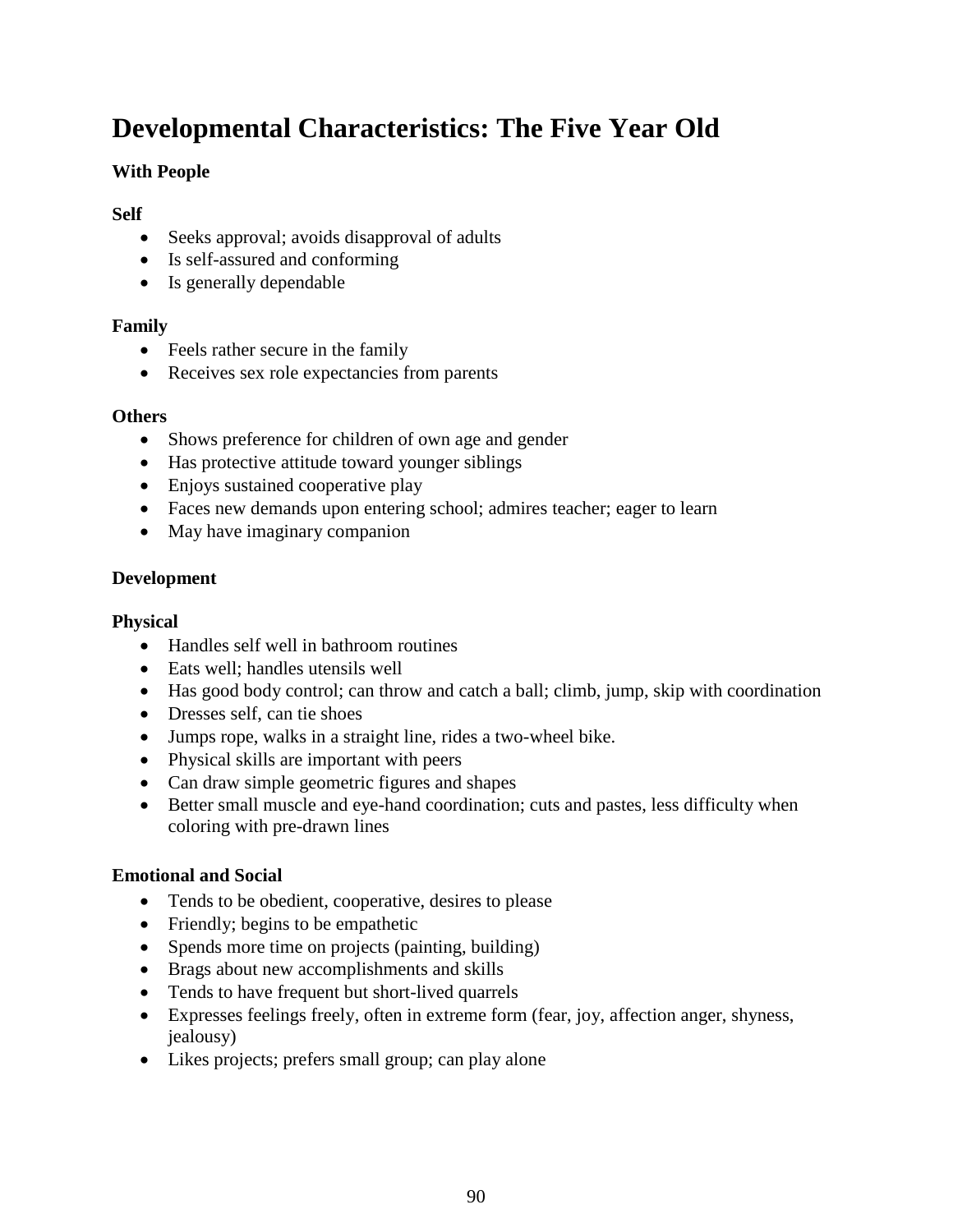#### **Intellectual and Language**

- Speaks in full sentences, using clauses and idioms
- Still may have trouble pronouncing some sounds or letter combinations
- Discriminates beginning sounds, phonic differences and similarities, understands rhyming, enjoys playing with words
- Asks serious questions and wants honest answers
- Differentiates some between truth and make-believe
- Relates past and present events
- Understands more language than is able to use
- May use language aggressively Loves stories
- Can remember sequences of numbers, letters and more than two ideas
- Is an eager learner

#### **Moral**

- Shares and takes turns
- Is cooperative in cleanup routines if approached in a cooperative way
- Is able to give more thought to judgments and decisions
- Is relatively truthful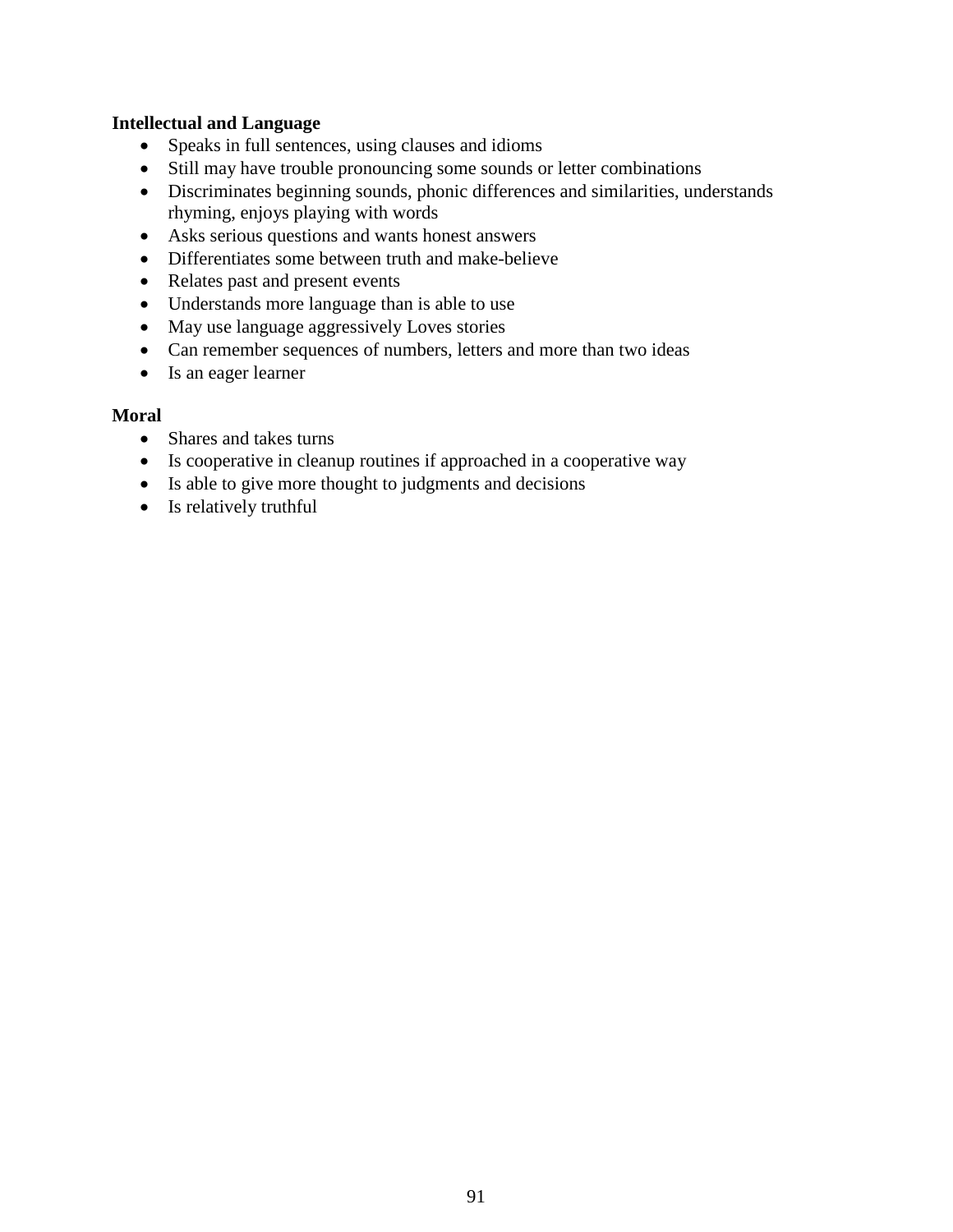## **Developmental Characteristics: The Six Year Old**

Characteristics for Six- through Nine-Year-Olds from: Grapevine-Coffeyville Independent School. District, Grapevine, Texas

#### **Physical Development**

- Perpetual motion, squirming while sitting, gesturing while talking, runs, tumbles, throws and catches
- Gaining control of fine motor activities
- Enjoys testing muscle strength and skills. Loves to skip, run, dance
- Developing a good sense of balance
- Can catch balls, tie shoelaces, manage buttons and zippers
- Sloppy, in a hurry
- Noisy in a classroom
- Developing the ability to copy designs and shapes
- Learning to distinguish left from right
- Engages in oral activities chews pencils, fingernails, hair

#### **Social and Emotional Development**

- Beginning to think about how they look to others; self-conscious
- Moody; friendly and enthusiastic at times, and rebellious and irritable at others
- Wants to make friends, but can be bossy and not understand why friendship is rebuffed
- Can be very competitive
- Fascinated by rules
- Sometimes a "poor sport" or dishonest, may invent rules
- Sensitive to criticism; thrives on encouragement Strong desire to perform well, do things right
- Generally enjoy caring for and playing with younger children
- Tends to prefer playmates of the same gender
- Can be helpful with chores
- Has a strong need for love and attention from parents and teachers
- Determines what is good and bad based on parents' and teachers' opinions
- Beginning to develop a moral sense (understanding honesty)

- Views things as right or wrong, wonderful or terrible, with very little middle ground
- May reverse printed letters
- Increased problem-solving ability
- Attention span still short, but long enough to enjoy more involved stories
- Loves to ask questions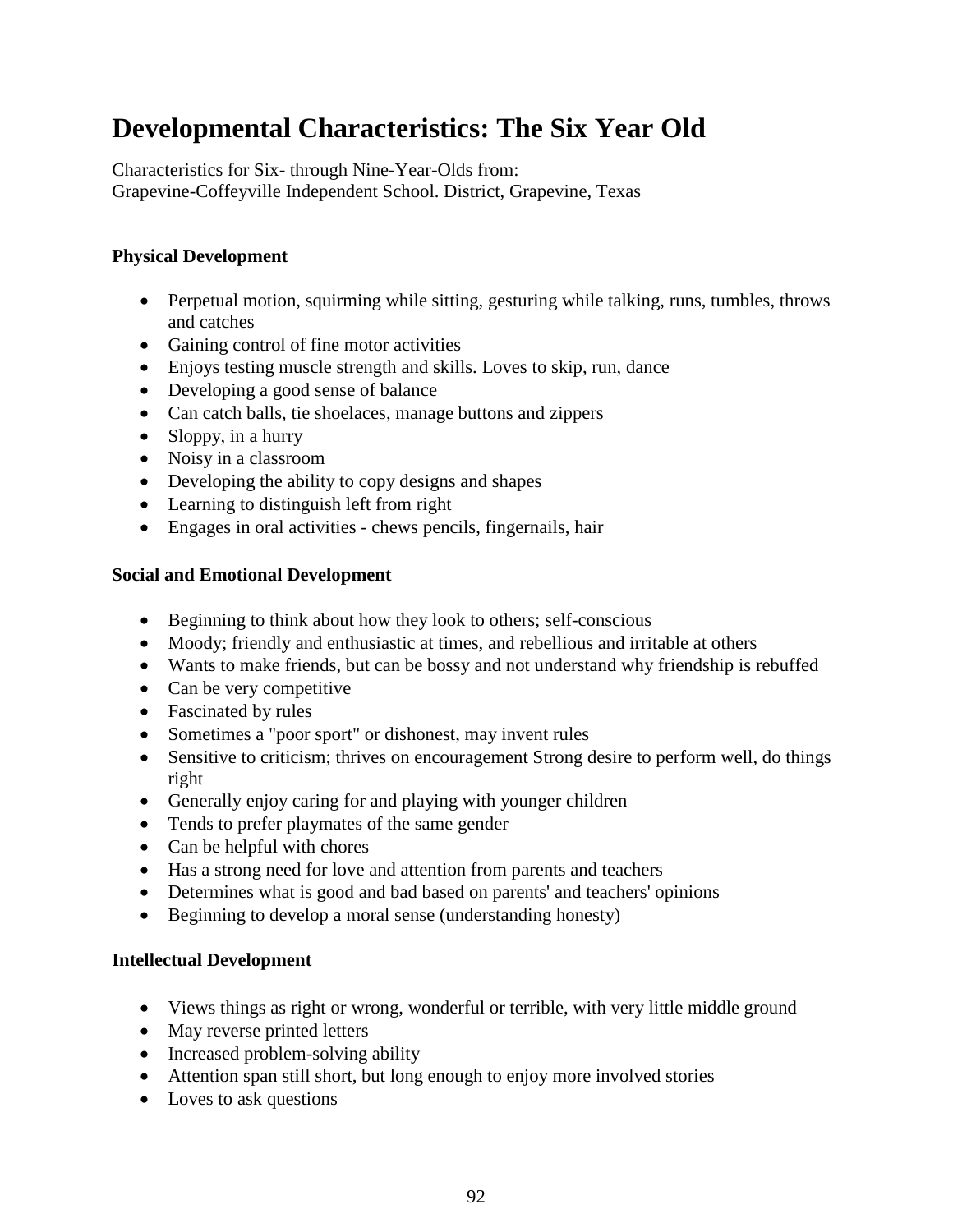- Learns best through discovery and active involvement with people and materials
- Interested in real life tasks and activities; wants to make real jewelry, take real photographs, create real collections
- Extremely rapidly expansion of speaking and listening vocabulary
- Can begin to understand time and days of the week
- Begins to understand past when tied closely to the present
- Sometimes two children play and talk together but carrying on separate monologues
- Uses language and words to represent things not visible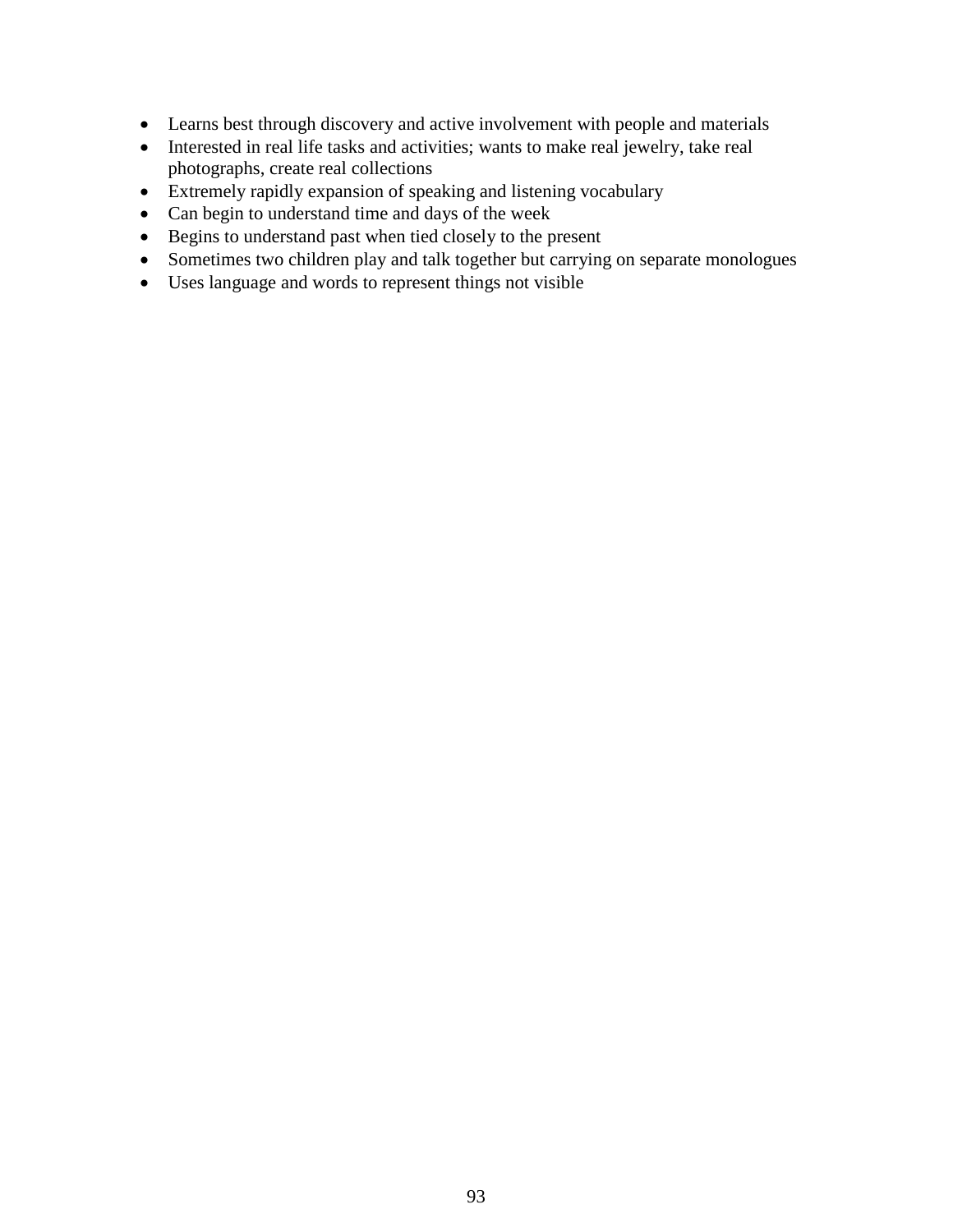## **Developmental Characteristics: The Seven Year Old**

#### **Physical Development**

- Differences in size and abilities of children may affect self-concept
- Large muscles in arms and legs more developed than small muscles
- Learning to use small/fine muscles
- Long arms and legs may give gawky, awkward appearance
- When tired, may not want to rest
- Sometimes tense
- Many physical hurts, real and imagined

#### **Social and Emotional Development**

- Touchy; may say or think, "Nobody likes me"
- Loves to talk, even exaggerate
- Works hard to please teachers, parents and other adults
- Sensitive to adult evaluation
- More independent, but still relies heavily on teacher
- More emphasis on fairness
- Likes structure; dislikes changes in routine
- Compares self to others; can be self-critical
- Establishing friendships becomes very important, although they often lack the skills necessary to do so
- Views things as right or wrong, wonderful or terrible, with little middle ground
- Seeks a sense of security in groups, organized play, and clubs

- More serious and less impulsive than six-year-olds
- Realizes there are many things to be learned, leading to less confidence than earlier
- Begins to reason logically and organizes thoughts coherently
- Most thinking is done about actual physical objects; has difficulty handling abstract reasoning
- Often makes decisions based on influence of others Instead of by reasoning
- Develops more skill in reading
- Wants to assume more responsibility
- May reverse printed letters  $(b/d)$
- Speaking and listening vocabulary expanding at a rapid pace
- Likes to collect, organize and sort things
- Longer attention span
- Learns to evaluate what they do
- Needs closure, wants to complete assignments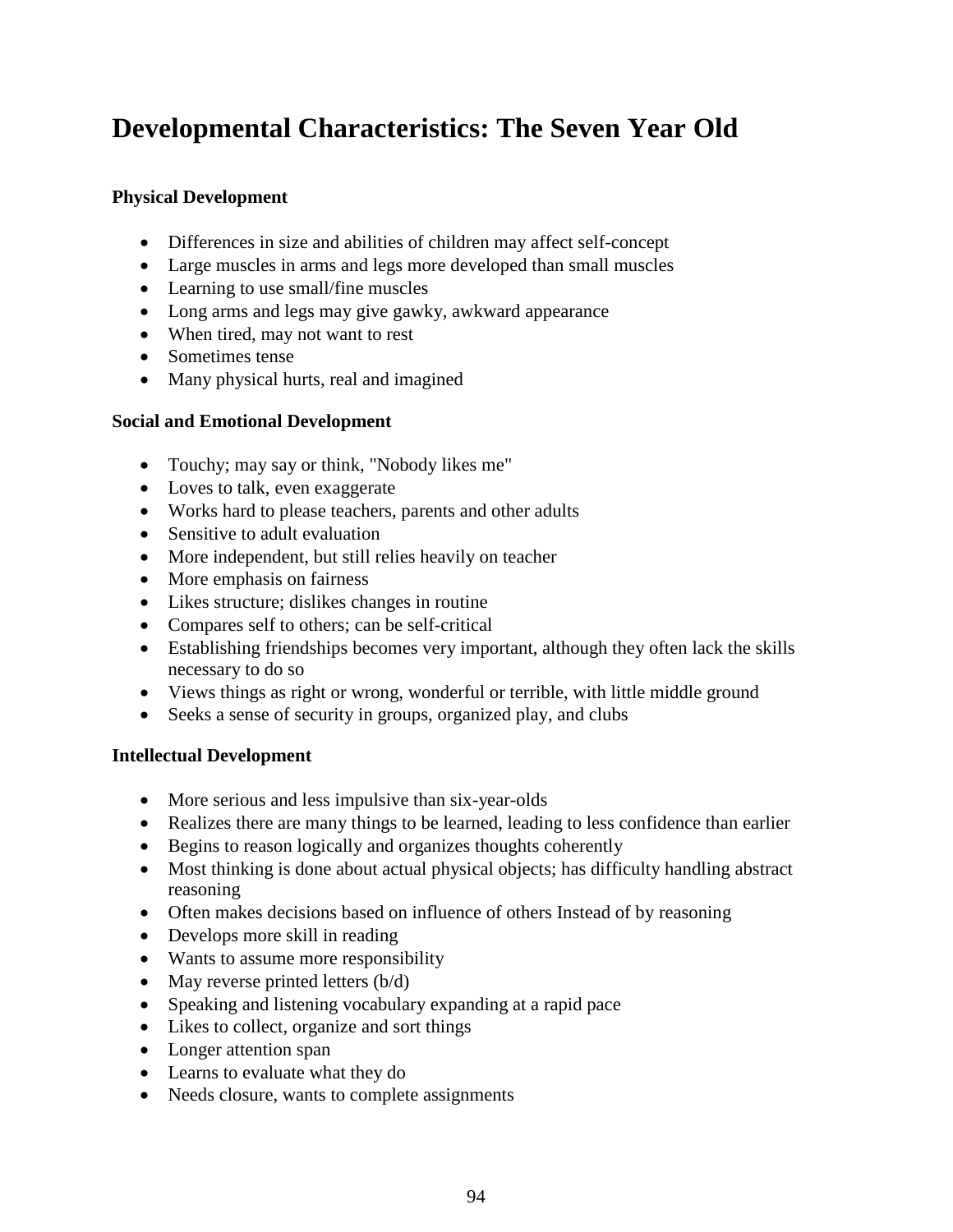- Likes to work slowly
- Wants work to be perfect; erases constantly
- Needs manipulatives to learn effectively
- Likes to know how things work
- Egocentric, but beginning to understand others' perspectives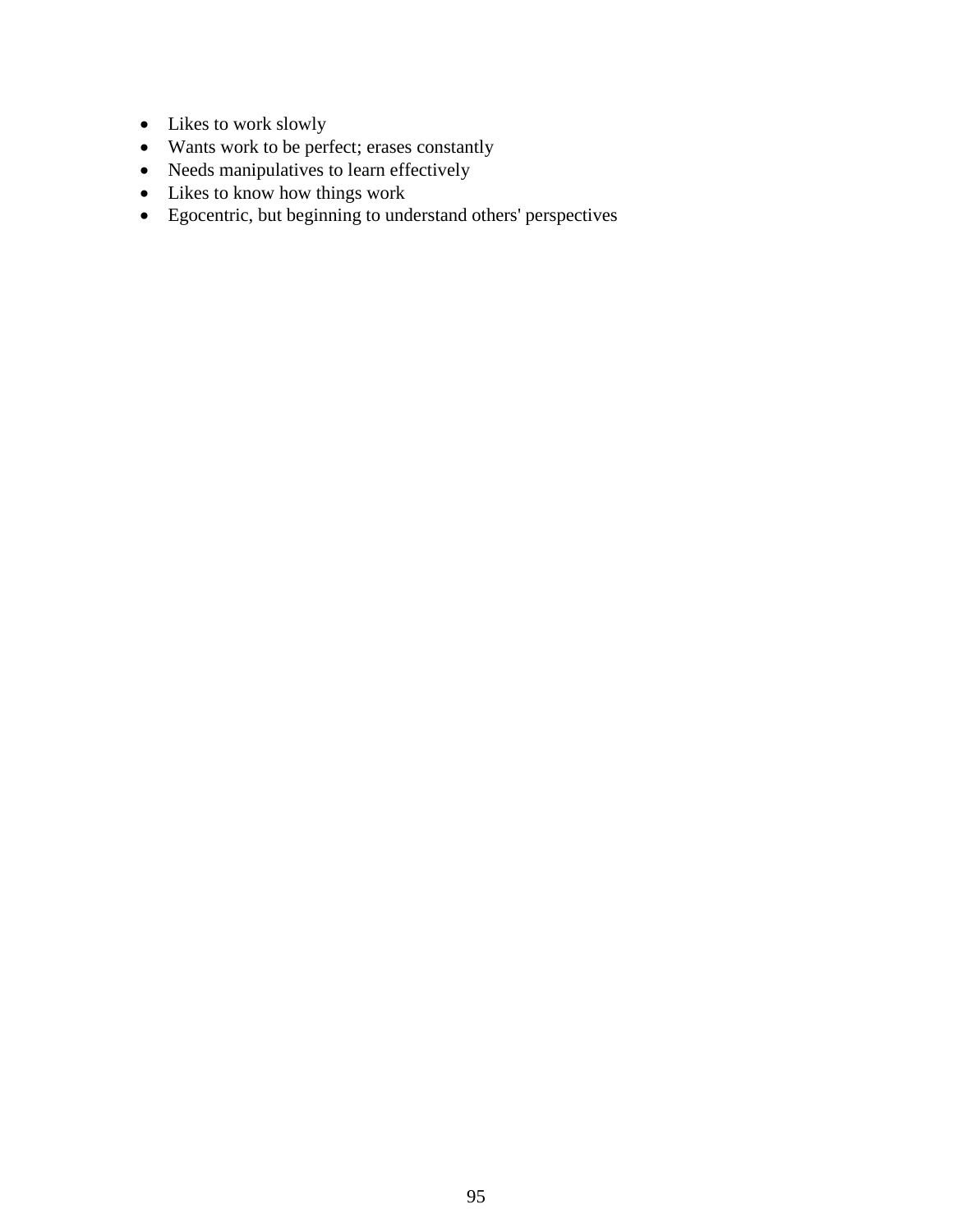## **Developmental Characteristics: The Eight Year Old**

#### **Physical Development**

- High energy
- Enjoys rough and tumble games, as well as team sports
- May be physically daring
- Fine motor skills showing increased speed and smoothness
- Some write with tiny letters and artwork becomes more detailed
- Large muscles in arms and legs more developed than small muscles
- Large differences in size and abilities of children may affect the way they get along with others, how they feel about themselves and what physical activities they do
- Enjoy testing muscle strength and skills
- Good sense of balance

#### **Social and Emotional Development**

- Begins to define self-based on certain attributes or achievements, such as "I wear glasses"
- Can become self-conscious based on how they believe they look to others
- Establishing friendships is important, although they may lack skills to do so
- Emergence of a sense of humor telling jokes
- Less dependent on adults and more dependent on peers
- Begins to question authority and test limits
- Often over-estimate abilities
- Interested in rules and rituals
- Generally play with own gender
- Strong desire to perform well, do things right
- Find criticism and failure difficult to handle
- View things as right or wrong, wonderful or terrible, with little middle ground
- Need a sense of security in groups, organized play and clubs
- Friendship groups may be larger
- Generally enjoy caring for and playing with younger children

- Concrete Operations Stage of Thinking is solidifying. Can reason logically about actual objects and organize thoughts coherently. Cannot handle abstract reasoning well unless it relates to real experiences
- Learn best through active, concrete experiences, but see books as sources of information; reading may become a major interest
- Developing a longer attention span
- Enjoys collecting, organizing and classifying objects and information
- Enjoys imaginative play skits, plays, puppet shows
- Likes groups and group activities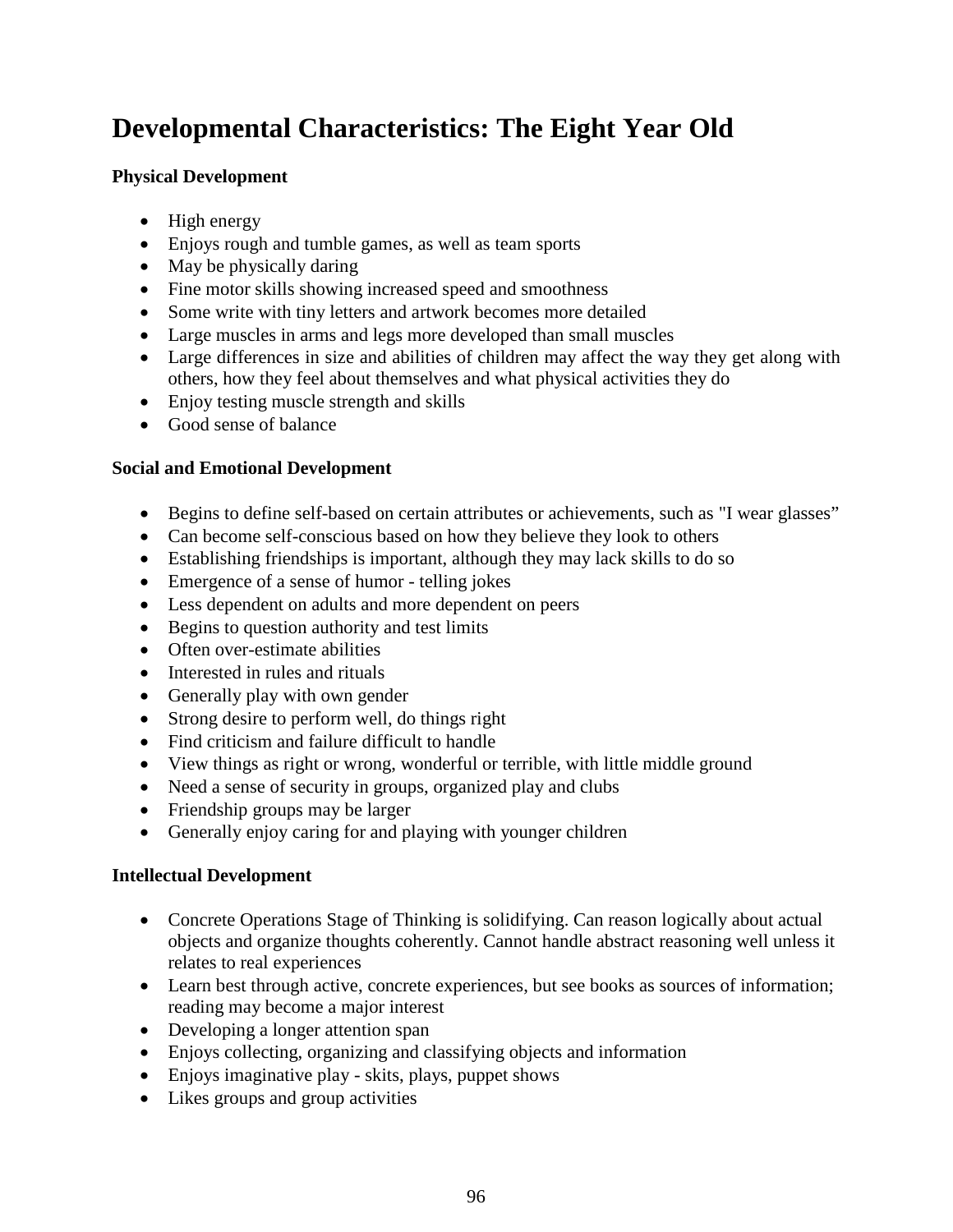- May reverse printed letters (b/d)
- Enjoys planning and building
- Speaking and listening vocabularies are expanding rapidly; talkative
- Increased problem-solving ability
- Interested in magic and tricks
- Learning to plan ahead and evaluate what they do
- When something is suggested, may say, "That's dumb" or "I don't want to do that."
- Beginning to see and understand the perspectives of others
- Listens well, but are so full of ideas cannot always recall what has been said
- Like to explain ideas may exaggerate
- Engrossed in activity at hand; love to socialize at the same time
- Industrious; often works quickly
- Basic skills begin to be mastered; begin to feel a sense of competence with skills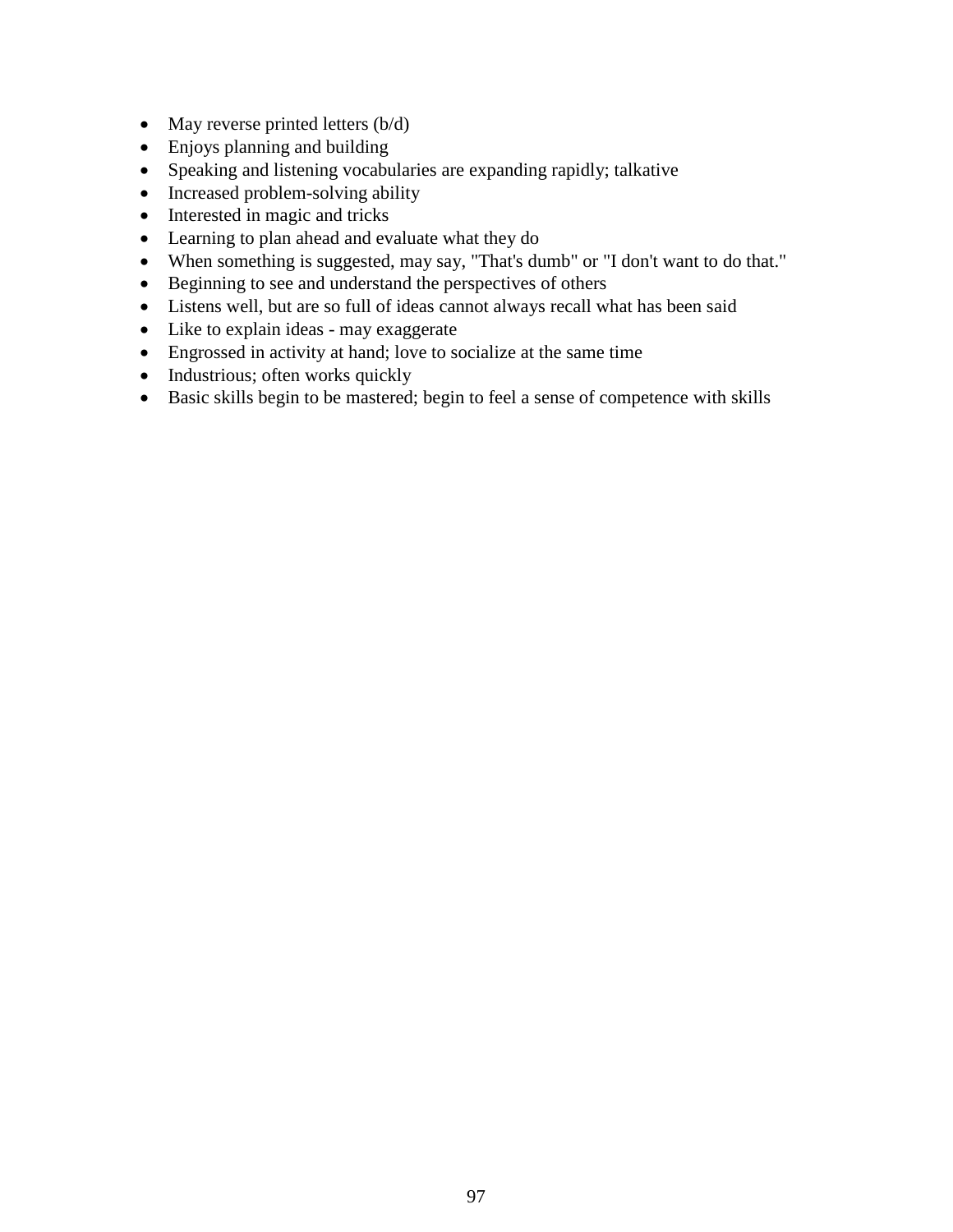## **Developmental Characteristics: The Nine Year Old**

#### **Physical Development**

- Girls generally ahead of boys in physical maturity
- Improved coordination and reaction time
- May have poor posture, lots of habitual movements fingers in hair, slouching, picking nails
- Stomach aches, headaches, and leg pains common
- High energy, often playing to the point of fatigue Inconsistent appetite and sleep patterns

#### **Social and Emotional Development**

- Enjoys being a member of a club
- Increased interest in competitive sports
- Learning to take responsibility for his/her own actions
- Begin to see parents and authority figures as fallible human beings; sees adult inconsistencies and imperfections
- Peer conformity in dressing is important
- May begin to be interested in the opposite sex
- Self-aware
- Concerned about being right or wrong, being fair, may complain about fairness issues
- Have great need to be in a group, but are also individualistic
- Need to be in control of some choices
- May become deeply attached to a best friend
- Can be sullen and moody.

- Concrete Operations Stage of Thinking is solidified for most. Can reason logically and organize thoughts coherently. Most thinking is done about actual physical objects. Cannot handle abstract thinking well unless they are related to direct experience
- Showing signs of being more responsible, inner directed, an independent worker
- Appreciates being trusted
- Interested in different types of reading: fiction and non-fiction, magazines, how-to book
- May develop special interest in collections or hobbies
- Better able to understand concepts
- Becoming less egocentric and able to understand perspectives of others; better understanding the concept of "audience" when writing
- Less interested in fantasy; more involved in the real world
- May have problems with increased homework demands
- Age of negatives: "I can't," "boring"
- May be less imaginative than at earlier grades